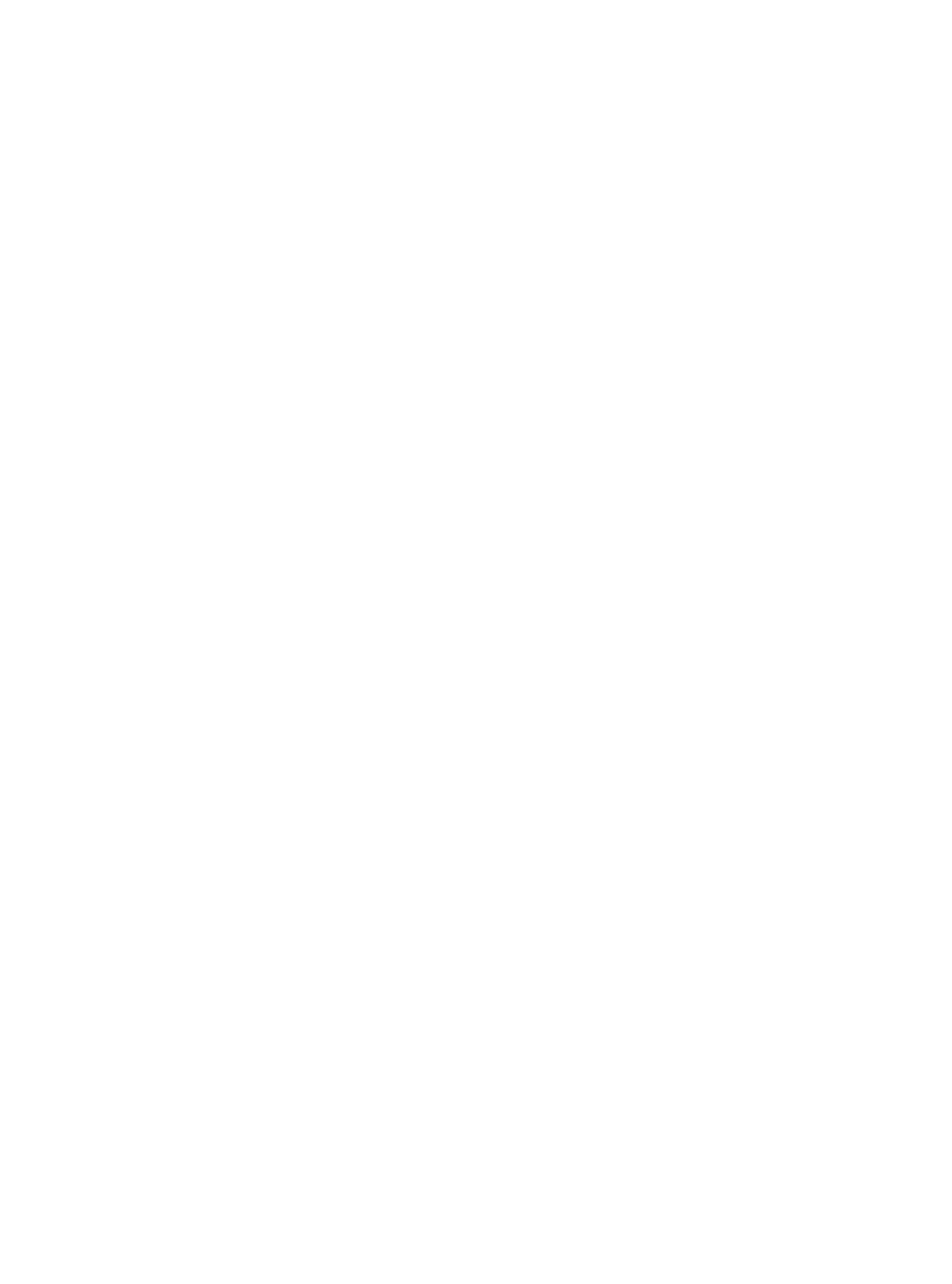# **Strengthening** Youth Resilience to Radicalization **Evidence** from **Tajikistan**

April 2020



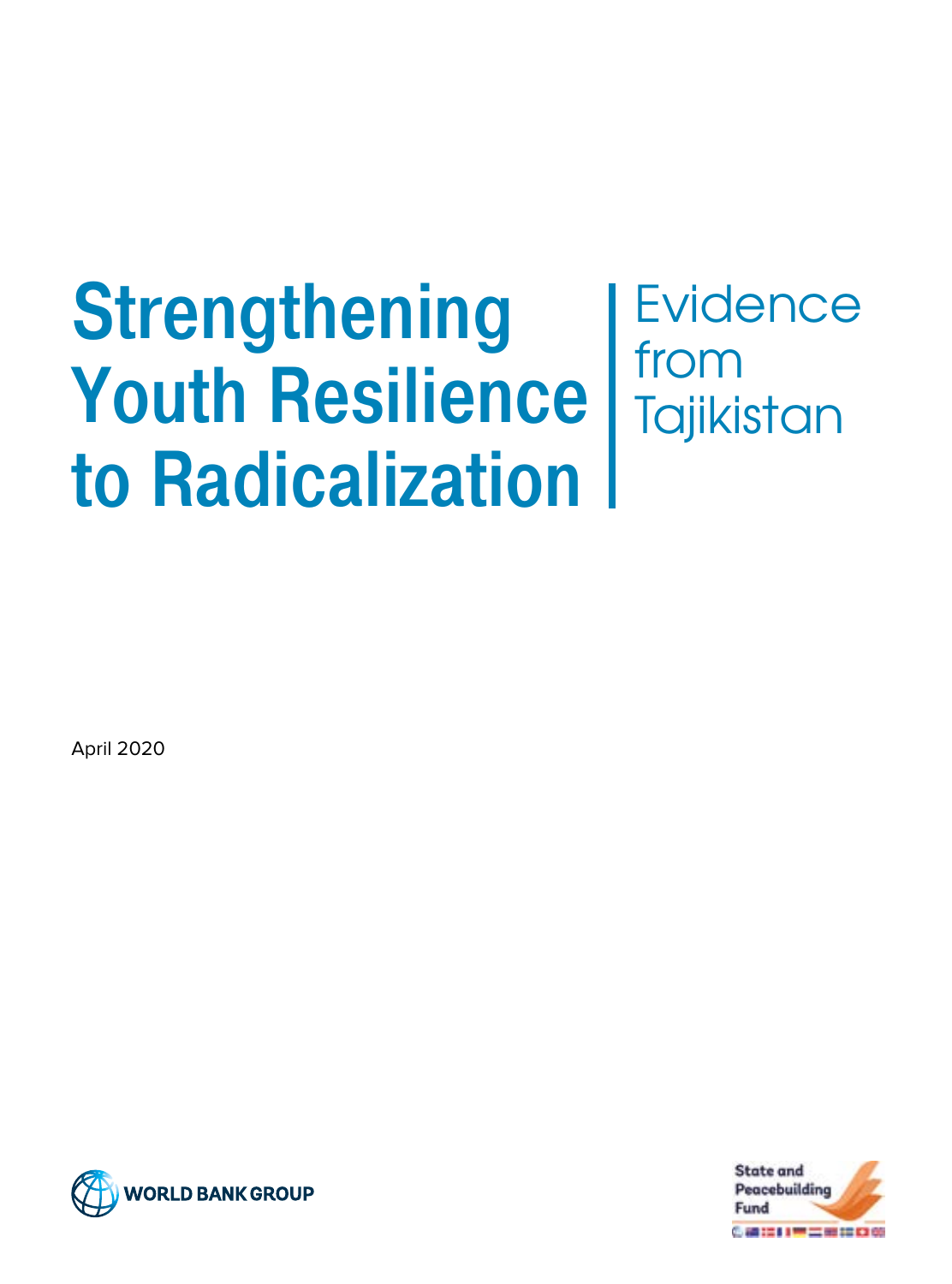© 2020 The World Bank 1818 H Street NW, Washington DC 20433 Telephone: +1 (202) 473-1000 Internet: www.worldbank.org

This report presents the findings and recommendations of the study Strengthening Youth Resilience to Radicalization: Evidence from Tajikistan carried out under the Advisory Services and Analytics P162990 entitled Central Asia: Development Approaches for Preventing Violent Extremism. This analytical work was financed by the World Bank Group.

#### **Disclaimer**

This work is a product of The World Bank with external contributions. The findings, interpretations, and conclusions expressed in this work do not necessarily reflect the views of The World Bank, its Board of Executive Directors or the governments they represent.

The World Bank does not guarantee the accuracy of the data included in this work. The boundaries, colors, denominations and other information shown on any map in this work do not imply any judgement on the part of The World Bank concerning the legal status of any territory or the endorsement or acceptance of such boundaries.

This report presents the findings and recommendations of a first study on Tajikistan as part of the regional analysis Central Asia: Development Approaches for Preventing Violent Extremism under the Advisory Services and Analytics P162990. This analytical work was financed through the generous support of the World Bank Fragility Conflict Violence State and Peacebuilding Fund (SPF).

#### **Rights and Permissions**

The material in this work is subject to copyright. Because the World Bank encourages dissemination of its knowledge, this work may be reproduced, in whole or in part, for noncommercial purposes as long as full attribution to this work is given.

#### **Attribution**

Please cite the word as follows: "World Bank. 2020. Strengthening Youth Resilience to Radicalization: Evidence from Tajikistan. © World Bank."

All queries on rights and licenses, including subsidiary rights, should be addressed to World Bank Publications, The World Bank Group, 1818 H Street NW, Washington, DC 20433, USA; fax: 202-522- 2625; e-mail: pubrights@worldbank.org.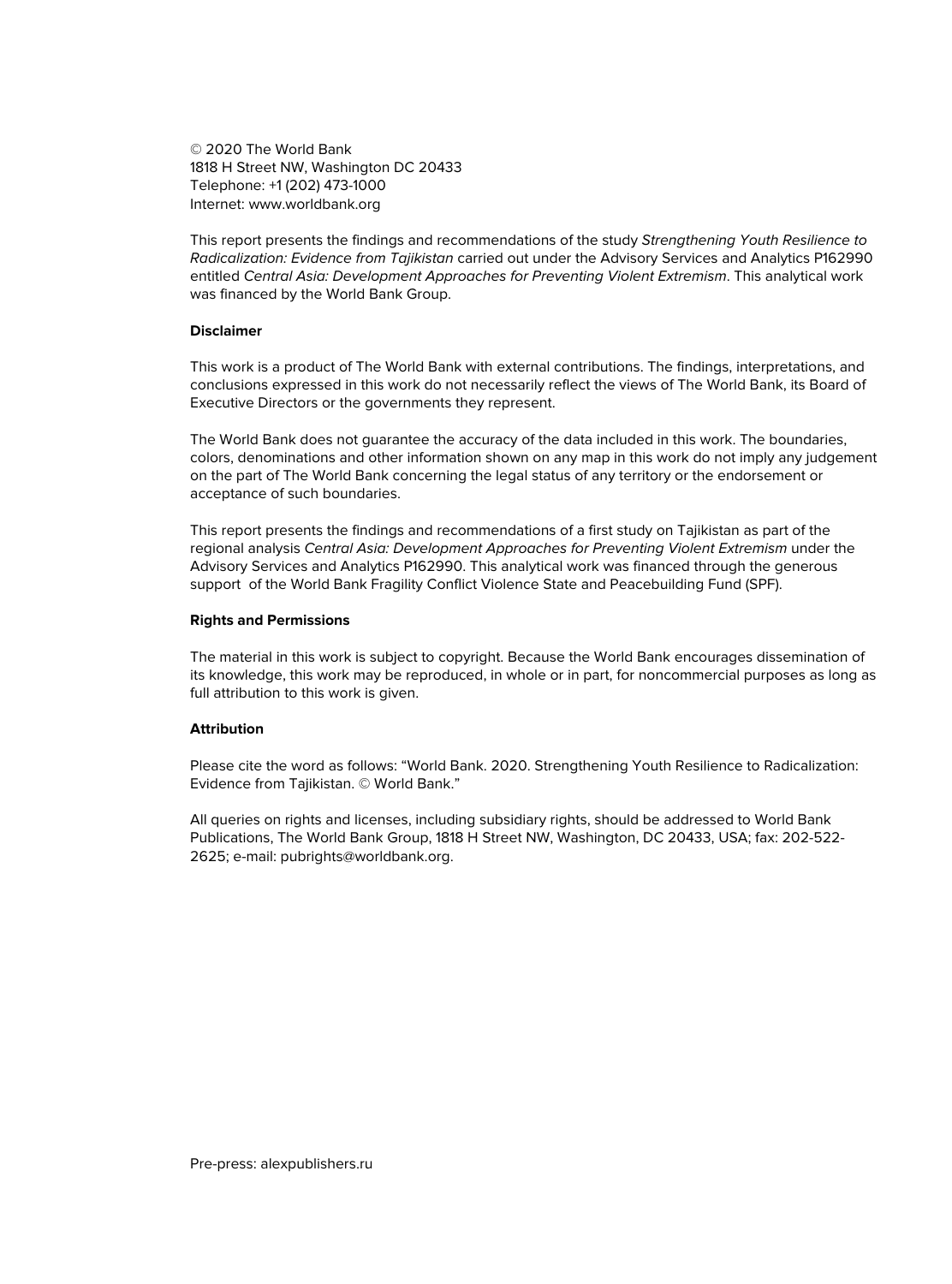# **Table of Contents**

| 2.2. The History and Status of Violent Extremist Groups in Tajikistan  8 |  |
|--------------------------------------------------------------------------|--|
|                                                                          |  |
|                                                                          |  |
|                                                                          |  |
|                                                                          |  |
|                                                                          |  |
|                                                                          |  |
|                                                                          |  |
| 4.2 Groups at Risk of Radicalization and Recruitment by VE Groups 24     |  |
|                                                                          |  |
|                                                                          |  |
|                                                                          |  |
|                                                                          |  |
|                                                                          |  |
|                                                                          |  |
|                                                                          |  |
|                                                                          |  |
|                                                                          |  |
|                                                                          |  |
| 4.5 Respondents' Proposals to Strengthen Youth Resilience                |  |
|                                                                          |  |
| 5. Development Approaches to Support Youth Inclusion and Resilience to   |  |
|                                                                          |  |
|                                                                          |  |
| 5.2. Development Approaches to Further Strengthen Youth Resilience to    |  |
|                                                                          |  |
| <b>Appendix A. Sampling Methodology for the Qualitative Research</b>     |  |
|                                                                          |  |
| Appendix B. State of Research on Drivers of Violent Extremism 64         |  |
|                                                                          |  |
|                                                                          |  |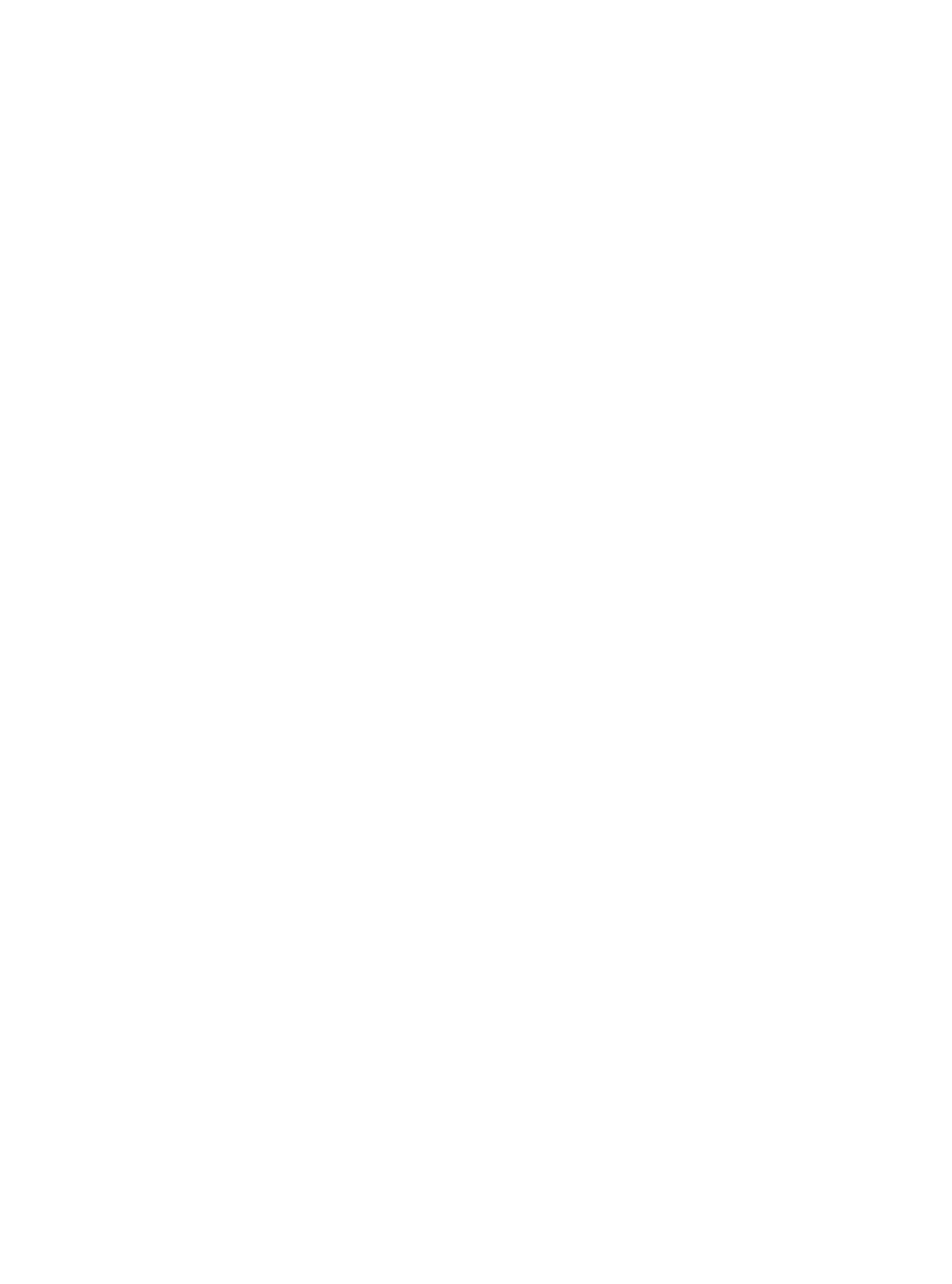# **Foreword**

Tajikistan has been making significant efforts to counter terrorism, religious extremism, and illicit drug smuggling over the last few years. To this end, it adopted national strategies and concepts on Countering Terrorism and Extremism (2016–20), Illicit Drug Trafficking (2013–20), Countering Money-Laundering, Financing of Terrorism, and Weapons of Mass Destruction (2018–25). In January 2020, President Rahmon signed the revised Law on Fighting Terrorism. In strengthening the collaboration on related challenges with, inter alia, the Organization for Security and Co-operation in Europe (OSCE), the United Nations (UN), and the European Union (EU), Tajikistan seeks support from the international community to "establish effective cooperation and provide financial and technical support to countries fragile in counteraction to terrorism" (Rahmon, 2019).

As an IDA beneficiary country having oscillated between low and lower middle income in recent years, the inherited restrictions to economic openness have decelerated transition, delayed socio-economic development, and deprived many people (especially young) in Tajikistan of professional perspectives other than those found through migration or illicit, non-productive activities.

Against the backdrop of Tajikistan's specific politico-geographic context (with 1,400 kilometers of shared border with Afghanistan), demographic pressures, and socio-economic legacy issues, the Government has requested World Bank Group support in efforts to address and overcome its specific fragility challenges. With support from the IDA-18 Risk Mitigation Regime, the country received close to US\$100 million in "top-up" IDA financing for the Resilience Strengthening Program (RSP)<sup>1</sup> that aims to provide a comprehensive package of investments, services and livelihoods to underserved areas bordering Afghanistan. The study presented here has provided critical inputs to the design of this Program, notably with respect to the identification of the local drivers of fragility and violence as well as the tailored measures to address them.

This study is very timely as it coincides with the launch of the World Bank Group Strategy for Fragility, Conflict, and Violence 2020-2025. The Strategy emphasizes as one of its four pillars of engagement, Preventing Violent Conflict and Interpersonal Violence, including violent extremism, and stresses the need to support potential sources of resilience to mitigate risks and strengthen coping capacities.

In line with the Strategy, this report on Tajikistan – the first in a programmatic series of a multi-country analysis on Central Asia: Development Approaches for Preventing Violent *Extremism –* has sought to deepen the understanding of related challenges by providing primary research, conducted by the World Bank Group on these issues, applying a structured, qualitative methodology aimed at filling existing knowledge gaps. As such, the evidence provided in this study informs the global understanding of the processes that (could) lead to radicalization and violent extremism, raising as-of-yet unanswered questions as stimulation

The RSP comprises three projects, viz., the Socio-Economic Resilience Strengthening Project, the Tajikistan Rural Electrification Project, and the Rural Economy Development Project.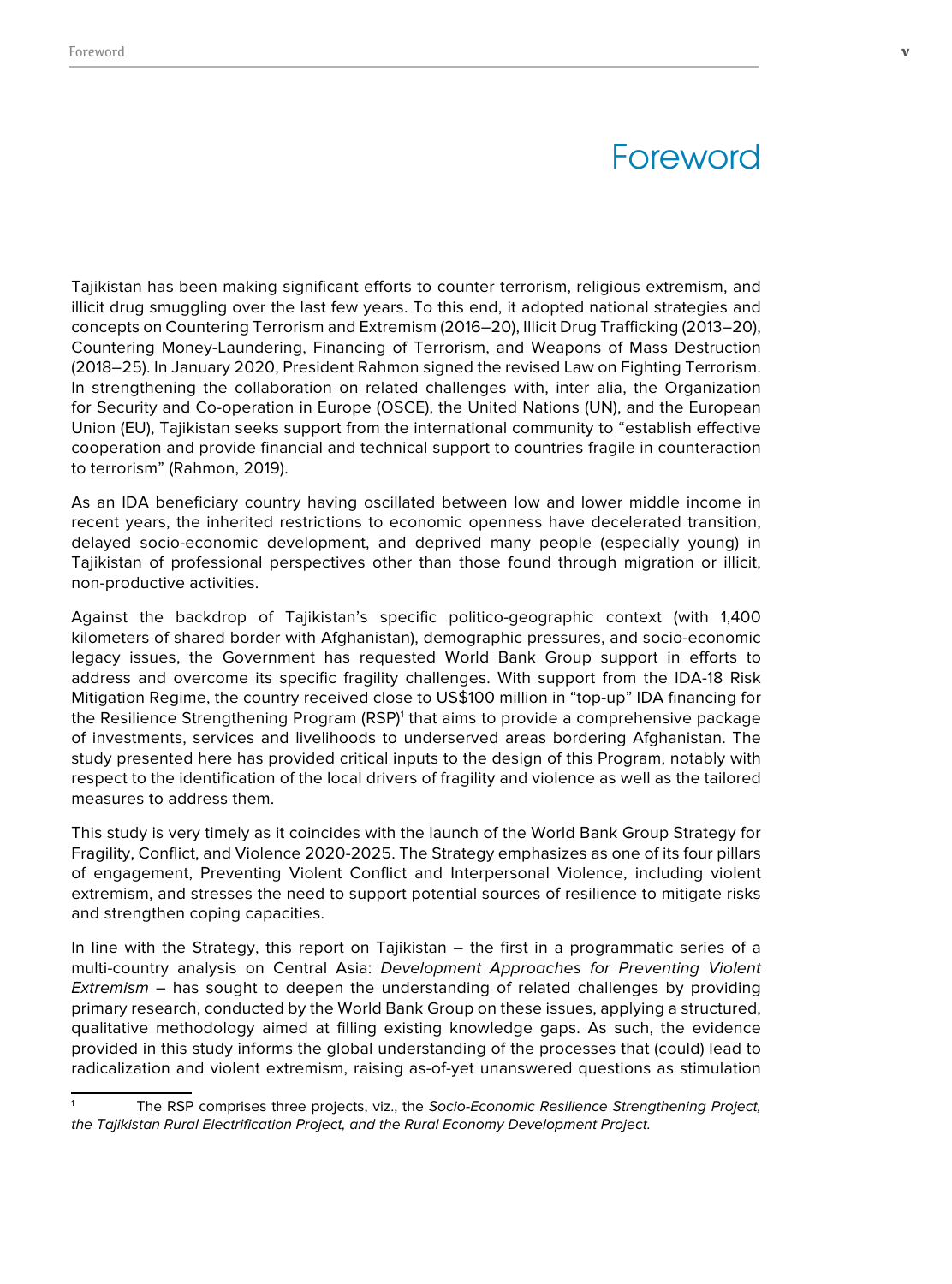for future research in Central Asia and other regions of the world, as well on opportunities to strengthen youth resilience as a precondition to addressing risks to politico-economic stability and social cohesion – and, ultimately, internal peace.

The report outlines recommendations for policy responses, centering on youth inclusion as a central strategy to strengthen resilience to radicalization and violent extremism on several levels. They span from interventions aimed at reducing (individual) perceptions of exclusion to increasing economic opportunities and overcoming perceptions of injustice. Through this study, and the interventions thus inspired, the World Bank Group remains committed to collaborating with Tajikistan in its efforts to strengthen its citizens' socio-economic understanding, social cohesion, and experiences (not only perceptions) of social justice.

Franck Bousquet

Senior Director

Fragility Conflict and Violence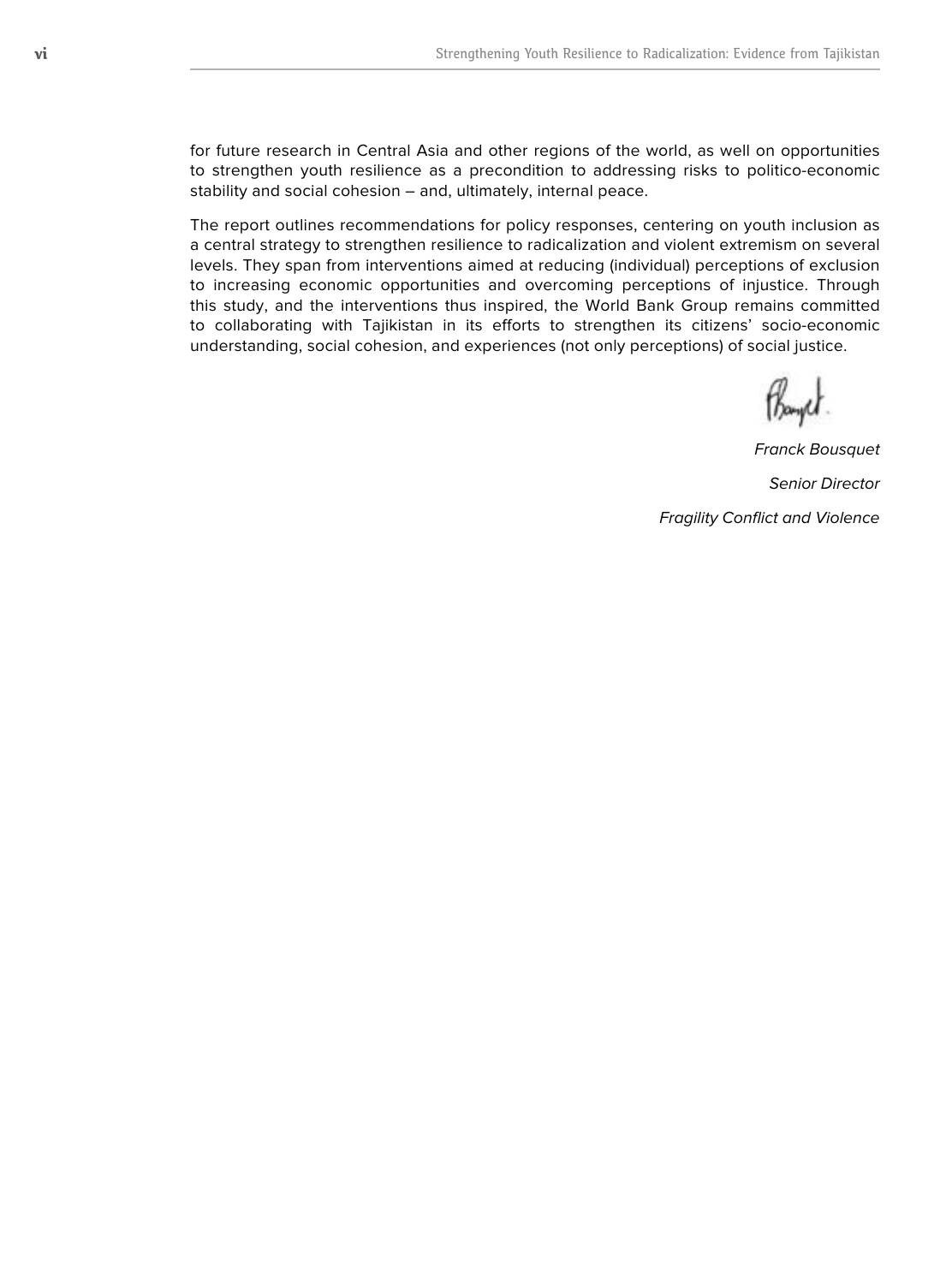# Acknowledgements

The World Bank Report Strengthening Youth Resilience to Radicalization: Evidence from Tajikistan was prepared by a team led by Gloria La Cava, senior social scientist with the Social Development Global Practice (SDGP) in the Eastern Europe and Central Asia (ECA) Region, and Julia Komagaeva, country operations officer in the Russia Country Management Unit. Alisher Rajabov, economist with the Poverty and Equity Global Practice in the ECA Region, was a valuable team member, developing the sampling methodology and providing data analysis. Irene Jillson, associate professor at Georgetown University and chair of the Social and Behavioral Committee of the Institutional Review Board for the Protection of Human Subjects, developed the qualitative methodology and research instruments, prepared the Protocol for the Protection of Human Subjects, trained the local researchers in rigorous qualitative methods of data collection, and contributed to the analysis and writing of the report. Evgeny Kochkin, senior international researcher, oversaw the field work and contributed to the overall analysis. Amirjon Madaminov, senior local security expert and researcher, contributed to the successful completion of the field work. Svante Cornell, director of the Central Asia-Caucasus Institute and Silk Road Studies Program, provided useful advice throughout the study and contributed to the report. Pietro Fiorentini, consultant with SDGP in the ECA Region, conducted background research and contributed to the final report.

Audrey Sacks, Senior Social Development Specialist in the ECA Region, and Robert Wrobel, Senior Social Development Specialist with the SDGP in the ECA Region provided substantive comments. Comments also were received from Laura Bailey, lead social development specialist, and Bernard Harborne, lead social development specialist in the SDGP; Patrick John Barron, adviser with the Fragility, Conflict and Violence (FCV) Group; Maria Beatriz Orlando, lead social development specialist in the SDGP; Barbara Weber, senior operations officer with the Tajikistan Country Management Unit, Andrea Fitri Woodhouse, Senior Social Development Specialist in the ECA Region, and Denis Tkatskiy, security specialist, Central Asia and Russia. The team is especially grateful to Zainiddin Karaev, operations officer with the FCV Group, for his extensive contributions and comments to the report, and to Maria Manuela Faria, social development specialist with the SDGP in the ECA Region, for her support to the team in launching and completing the study. Finally, we are grateful to Nigina Alieva, communications officer with the ECA Region's External Communications team, and Uwimana Basaninyenzi, senior external affairs officer of the SDGP, for reviewing the final report.

An international team of specialized consultants and local researchers was instrumental in bringing state-of-the-art knowledge and contributions to this study, including Frederick Starr, chairman of the Central Asia-Caucasus Institute; Kathleen Kuehnast, director of gender policy and strategy for the United States Institute of Peace; and Martha Olcott, senior associate for the Russian and Eurasian Program at the Carnegie Endowment for International Peace, who all provided advice during the preparation stage.

Alexandre Marc, chief technical specialist with the FCV Group; Caren Grown, senior director of the Gender Group; and Emcet Oktay Tas, senior social development specialist with the SDGP in the South Asia Region, peer reviewed the study.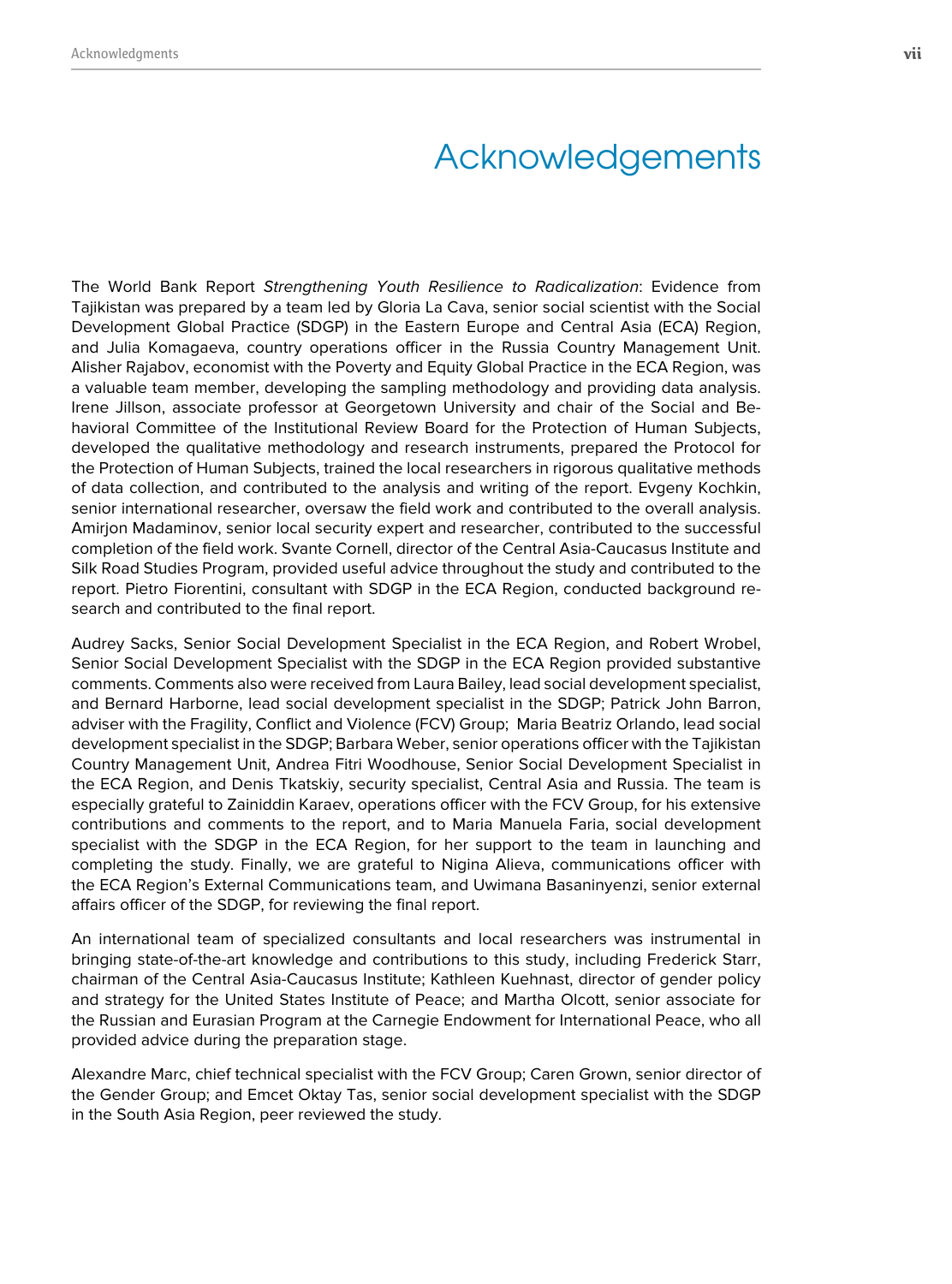The team extends its appreciation to the following World Bank representatives for their continuous support: Louise Chord, global director SDGP; Frank Bousquet, senior director of the FCV Group; Lilia Burunciuc, country director for Central Asia; Jan-Peter Olters, country manager for Tajikistan; Maninder Gill, global director of the Environmental and Social Framework Implementation Unit; Kevin Tomlinson, practice manager for social development in the ECA Region; Nina Bhatt, practice manager for social development in the East Asia and Pacific Region; Ede Jorge Ijjasz-Vasquez, regional director for sustainable development in the Africa Region; and Sascha Djumena, country program coordinator for Central Asia. The study was made possible through a generous contribution by the FCV State and Peacebuilding Fund and an initial grant by the Umbrella Facility for Gender Equality.

This research could not have been carried out without the young men and women of Tajikistan, their parents, and community leaders who participated in individual interviews and focus groups. Their shared experiences and perceptions of youth exclusion and risks of radicalization are reflected in this report, as are their ideas regarding risk prevention.

The World Bank team is especially grateful for the support for this study from the national and local authorities of Tajikistan, and for the careful review by agencies of the government of Tajikistan of the methodology and content presented in the final report.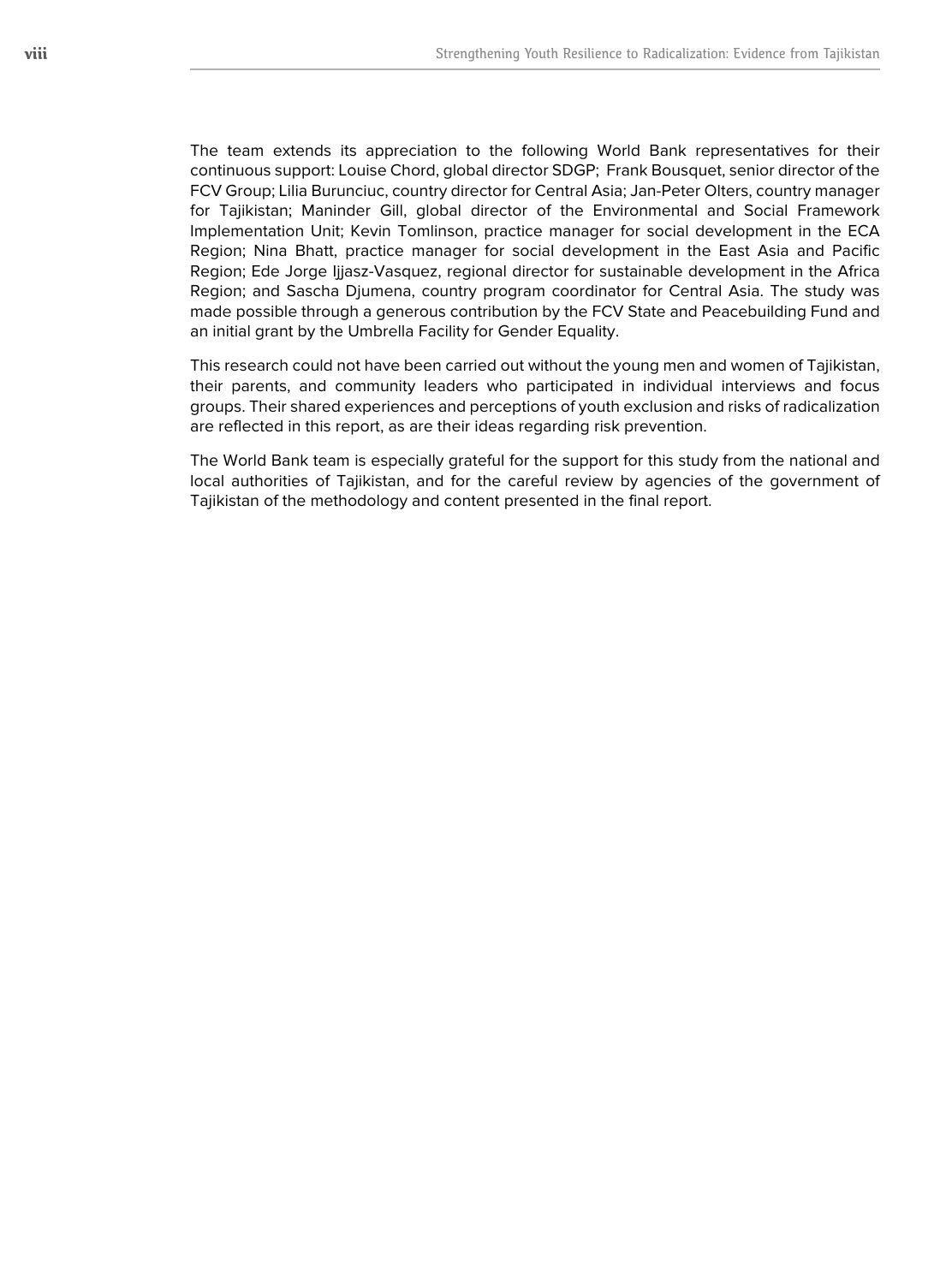# **Abbreviations**

| <b>CVE</b>   | Countering violent extremism                    |
|--------------|-------------------------------------------------|
| <b>DRS</b>   | Districts of Republican Subordination           |
| <b>FGD</b>   | Focus groups discussions                        |
| <b>GBAO</b>  | Gorno-Badakhshan Autonomous Oblast              |
| GoT          | Government of the Republic of Tajikistan        |
| <b>IDA</b>   | International Development Association           |
| IS           | Islamic State                                   |
| <b>MSDSP</b> | Mountain Societies Development Support Program  |
| <b>NEET</b>  | Youth not in Education, Employment, or Training |
| <b>PVE</b>   | Preventing violent extremism                    |
| <b>RMR</b>   | Risk Mitigation Regime                          |
| <b>VE</b>    | Violent extremist                               |
| <b>WBG</b>   | <b>World Bank Group</b>                         |
| <b>IMR</b>   | Infant Mortality Rate                           |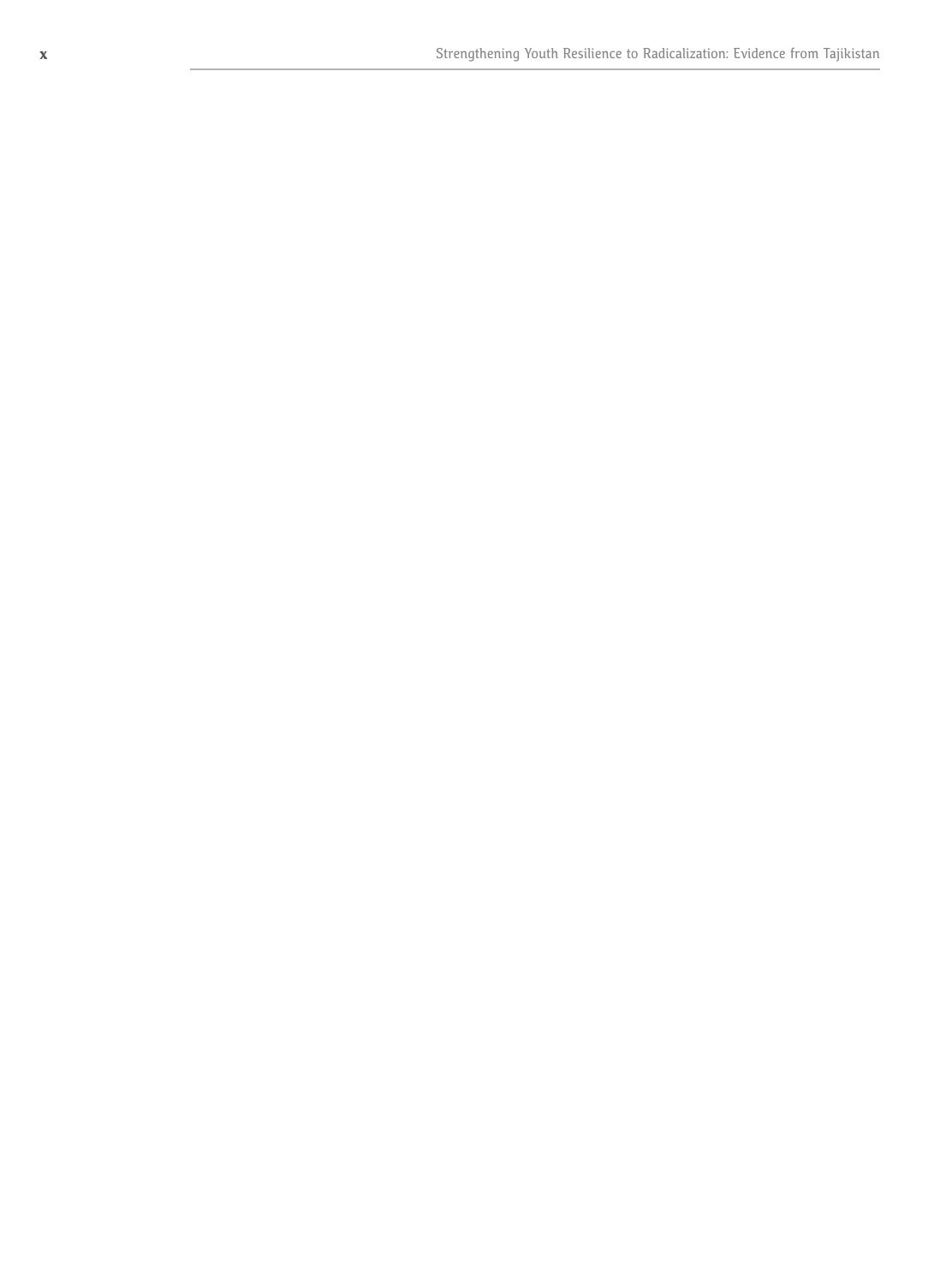## Executive Summary

**What drives young people in Central Asia to become radicalized and vulnerable to recruitment by violent extremist groups, and what can be done to help prevent this?** These questions are the focus of this report, which is the first part of a multi-country study called Central Asia: Development Approaches for Preventing Violent Extremism that analyzes the youth, gender, and local dimensions of radicalization and recruitment by violent extremist (VE) groups in the region and presents policy recommendations to address them. Tajikistan offers a useful initial analysis for understanding these dynamics and developing approaches to address them. The country is the origin of a relatively high number of Islamic State  $(IS)$  recruits<sup>2</sup> and is one of the four pilot countries for the IDA-18 Risk Mitigation Regime (RMR), which seeks to manage fragility risks through tailored development interventions aimed at increasing individuals and community resilience.

**The report provides the first primary research conducted in Tajikistan by the World Bank Group (WBG) to analyze the youth, gender and local dimensions of radicalization and recruitment by VE groups,** helping fill a gap in such analysis and evidence. It is based on qualitative research conducted across Tajikistan in 2018 and builds on the government of Tajikistan's official statistics as well as existing literature on socio-economic conditions and violent extremism in the country. The research provided critical inputs to three projects under the Resilience Strengthening Program (RSP<sup>3</sup>) which is supported by the IDA-18 *Risk Mitigation Regime* through a contribution close to \$US100 million. In particular, this study informed the design of the \$37-million Socio-Economic Resilience Strengthening Project, an intervention that focuses on vulnerable communities and youth groups along border areas with Afghanistan. This report also seeks to contribute to the global understanding of radicalization and violent extremism, particularly in the context of the first pillar of the WBG Strategy for Fragility, Conflict and Violence 2020-2025 focusing on preventing violent conflict and interpersonal violence.

<sup>&</sup>lt;sup>2</sup> Comparative data on Central Asian states suggests that the number of recruits from Tajikistan who travelled to Syria and Iraq was roughly equivalent to that of Uzbekistan, the population of which is more than four times that of Tajikistan (see, e.g., Barrett 2017). According to the government of Tajikistan, since 2011, 1,899 citizens have joined terrorist groups in Syria, Iraq, and Afghanistan, with most choosing IS.

<sup>3</sup> The RSP, presented to the World Bank's Board of Executive Directors in summer 2019, comprises three projects: the Tajikistan Socio-Economic Resilience Strengthening Project, the Tajikistan Rural Electrification Project, and the Rural Economy Development Project.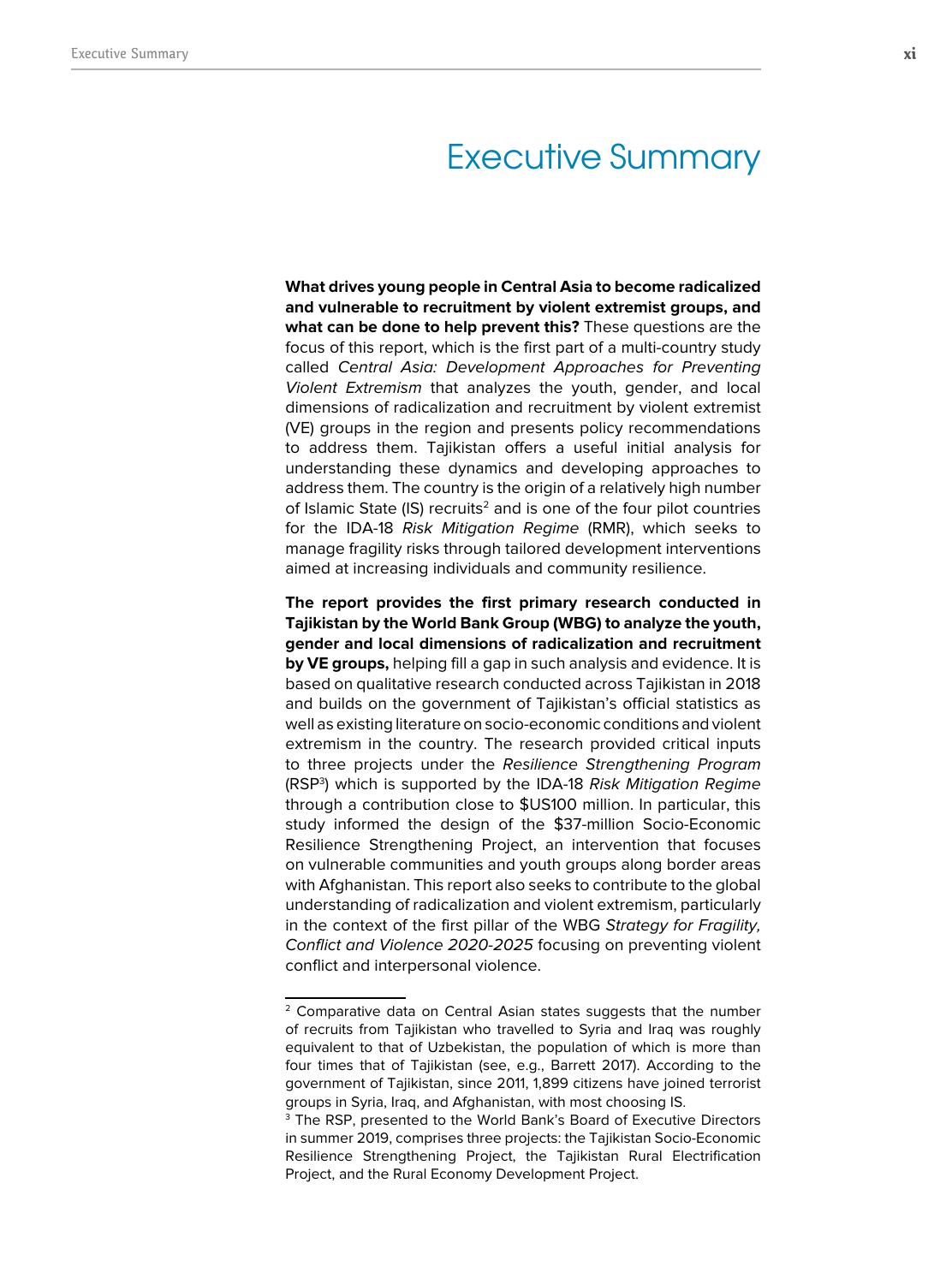**With this research, the WBG aims at providing additional insights and offering innovative solutions to emerging development challenges – with efforts to overcome socio-economic exclusion, as separate dimension from ending (extreme) poverty.** The issues covered in this report have important development implications of interest to the WBG and other development organizations. Violent extremism can be viewed as a social phenomenon with greater detrimental impacts than those caused by a single violent attack. As shown in this report, a broad acceptance of radical views is detrimental to young people's development, cohesive and inclusive communities and has negative developmental impacts that disproportionally affect women and girls, hindering their right to education and self-realization. Preventing violent extremism requires the involvement of actors outside the security realm, including practitioners of psychology and pedagogy, as well as human rights and religious leaders, community development actors, social service providers, civil society, and development organizations. 4 Tailored development approaches can therefore be instrumental in addressing these challenges and provide preventative responses to affected countries which can be more cost-effective than remedial actions (The World Bank/United Nations, 2018).

## **Context**

*"Poverty, unemployment, the low level of literacy and social protection of the population are among factors that urge people to develop violent ideas to seek for social justice"*

> President of the Republic of Tajikistan, Emomali Rahmon, at the opening of the 2018 Conference on Countering Terrorism and Preventing Violent Extremism in Dushanbe

**Tajikistan is vulnerable to the rise of violent extremism.** The legacy of the 1992–97 civil war still threatens the country's social cohesion. The state's approach to public policy and economic management is centralized. Population growth is high, 5 per capita income is low, and young people have limited skills and employment opportunities. Such socio-economic conditions increase the vulnerability of young people, both at home and as migrants abroad, to violent extremist ideologies and contributes to social fragility, especially in the southern districts along the border with Afghanistan. In recent years, the domestic risks related to violent extremism in Tajikistan have increased. On July 29, 2018, the first terrorist attack against foreign tourists occurred in Tajikistan's Khatlon region. The IS claimed responsibility for it, along with major prison riots in Khujand in November 2018 and Vahdat in May 2019 that caused dozens of deaths.

<sup>4</sup> Organization for Security and Cooperation in Europe, Understanding Referral Mechanisms in Preventing and Countering Violent Extremism and Radicalization that Lead to Terrorism: Navigating Challenges and Protecting Human Rights. A Guide for South-Eastern Europe. Vienna: April 2019.

<sup>5</sup> Tajikistan's population growth rate was 2.2% between 2008-2017.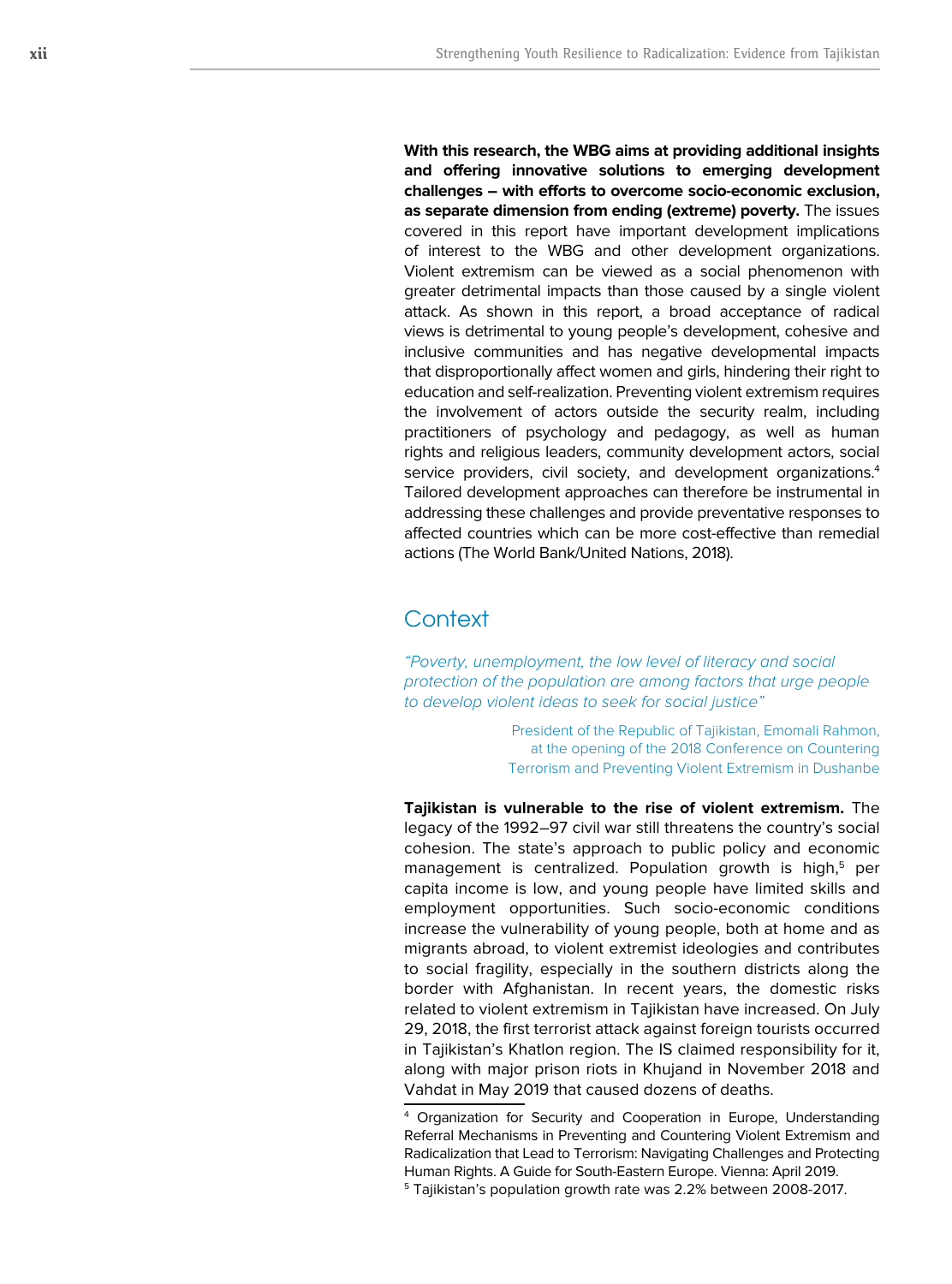**The government of Tajikistan has made countering the rise of violent extremism a priority.** It has banned 17 Islamist groups, including VE groups as well as political Islamist groups advocating for profound social and political change, and enforced other restrictions on religious practice. The National Strategy of the Republic of Tajikistan on Countering Extremism and Terrorism for 2016–20 (GoT 2016) includes several preventive measures, including: addressing socio-economic prerequisites of extremism and radicalization that lead to terrorism; conducting awarenessraising, educational, and mindset-related activities to counter radical ideology, especially among adolescents and youth; preventing the radicalization and recruitment of vulnerable women into VE groups by their close relatives through awarenessraising activities and by increasing their economic opportunities; and preventing the radicalization and recruitment of Tajik labor migrants into VE groups by providing more support services at home and abroad. In a statement delivered May 17, 2019, at the high-level international conference on "International and Regional Co-operation on Countering Terrorism and its Financing through Illicit Drug Trafficking and Organized Crime," Tajikistan President Emomali Rahmon explicitly referred to the importance of addressing the socio-economic conditions contributing to radicalization in conjunction with the security and military measures against terrorism (President of the Republic of Tajikistan 2019).

## **Methodology**

**The study utilized qualitative research tools.** The research instruments were customized to the local context and designed to elicit reliable responses to sensitive research questions. The research focused on groups of people at risk of radicalization: young men and women aged 18–30 with low to middle incomes; returning migrants, including deportees and persons banned from re-entry into Russia; and vulnerable women.<sup>6</sup> The research team therefore used a combination of approaches for the study. Qualitative data were collected from April through June 2018 at 14 locations across every region of Tajikistan using a stratified qualitative sampling frame.<sup>7</sup> Study respondents, identified using purposive, convenience, and snowball sampling methods, included 34 focus group discussions with 295 participants and 35 individual interviews, for a total of 330 respondents.

<sup>&</sup>lt;sup>6</sup> This first group of respondents included young men and women with a secondary school diploma or less, higher education students, employed, self-employed and youth not in education, employment or training; "vulnerable women" includes those with two or more children, migrants' wives, and women divorced or abandoned by their husbands. Interviewed women in this category were 35–40 years old.

<sup>&</sup>lt;sup>7</sup> The sample consisted of at least one urban and one rural settlement from each of the administrative regions, which means that the sample automatically included all regional capitals.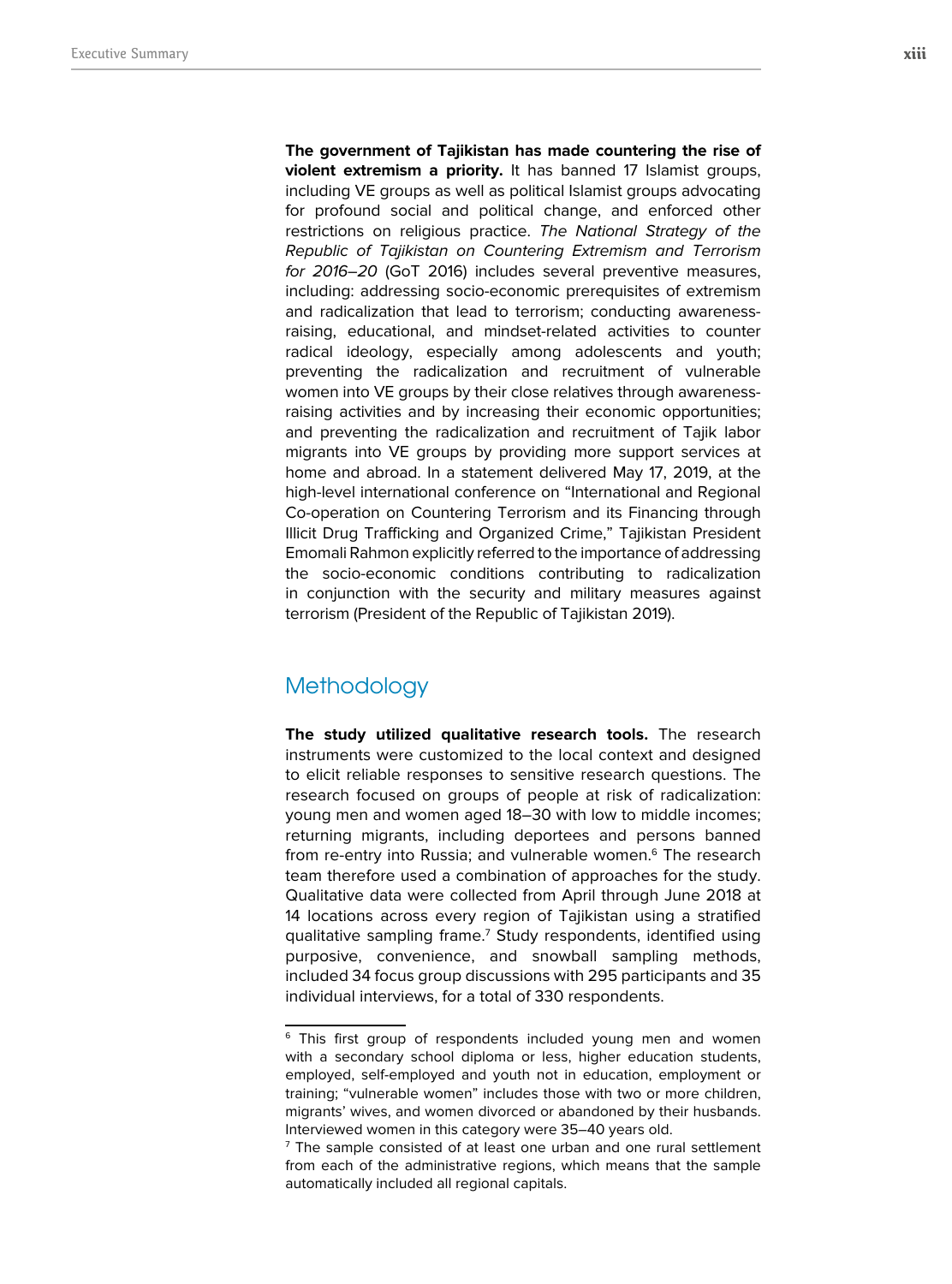**While the findings cannot be generalized beyond the studied locations, the shared views of the respondents offer valuable and coherent insights that fill knowledge gaps in available data and field research.** These narratives also constitute a rich consultative process that provided respondents with the opportunity to express their observations in an open but confidential forum. Decision-makers rarely consult with local populations about relevant solutions for their communities and the broader society. The respondents for this study provided important, practical, and forward-looking views that can inform interventions.<sup>8</sup>

## Key Findings

**The findings focus on two themes: (1) the processes of radicalization and recruitment into VE groups and (2) grievances and perceptions of exclusion.** The first theme identifies which groups of Tajik citizens—especially youths, migrants and single women—are more vulnerable to radicalization of mindsets and examines how they become radicalized and recruited. The second theme focuses on the underlying factors that can contribute to radicalization, such as grievances related to governance and socio-economic conditions.

**The study finds that respondents regard the active presence of VE recruiters who proselytize and recruit followers as the primary driver of radicalization and recruitment into violent extremism in their respective communities.** At the same time, the study finds no direct causality between grievances about living conditions or governance and becoming radicalized or joining an extremist group; it shows that very few narratives from respondents include a direct link between (i) poverty, unemployment and other socioeconomic disadvantages and (ii) radicalization of mindsets and violent extremism. Indeed, the vast majority of poor, jobless or under-educated people in Tajikistan or Central Asia do not get radicalized or become violent extremists. The study concludes by recommending a comprehensive set of primary, secondary and tertiary prevention measures to build resilience among vulnerable population segments and communities against radicalization of mindsets and recruitment into violent extremist group.

**Processes of Radicalization and Recruitment**

**Study respondents linked the embracement of radical religious beliefs (radicalization of mindsets) with recruitment into VE groups (behavioral radicalization) and identified** 

<sup>&</sup>lt;sup>8</sup> The study originally was to include a representative household survey aimed at studying the relationships between support for VE groups and low economic mobility, and between socio-economic status and support for VE groups, as well as the role of service provision by extremist nonstate actors. This quantitative survey was not conducted due to the absence of government authorization.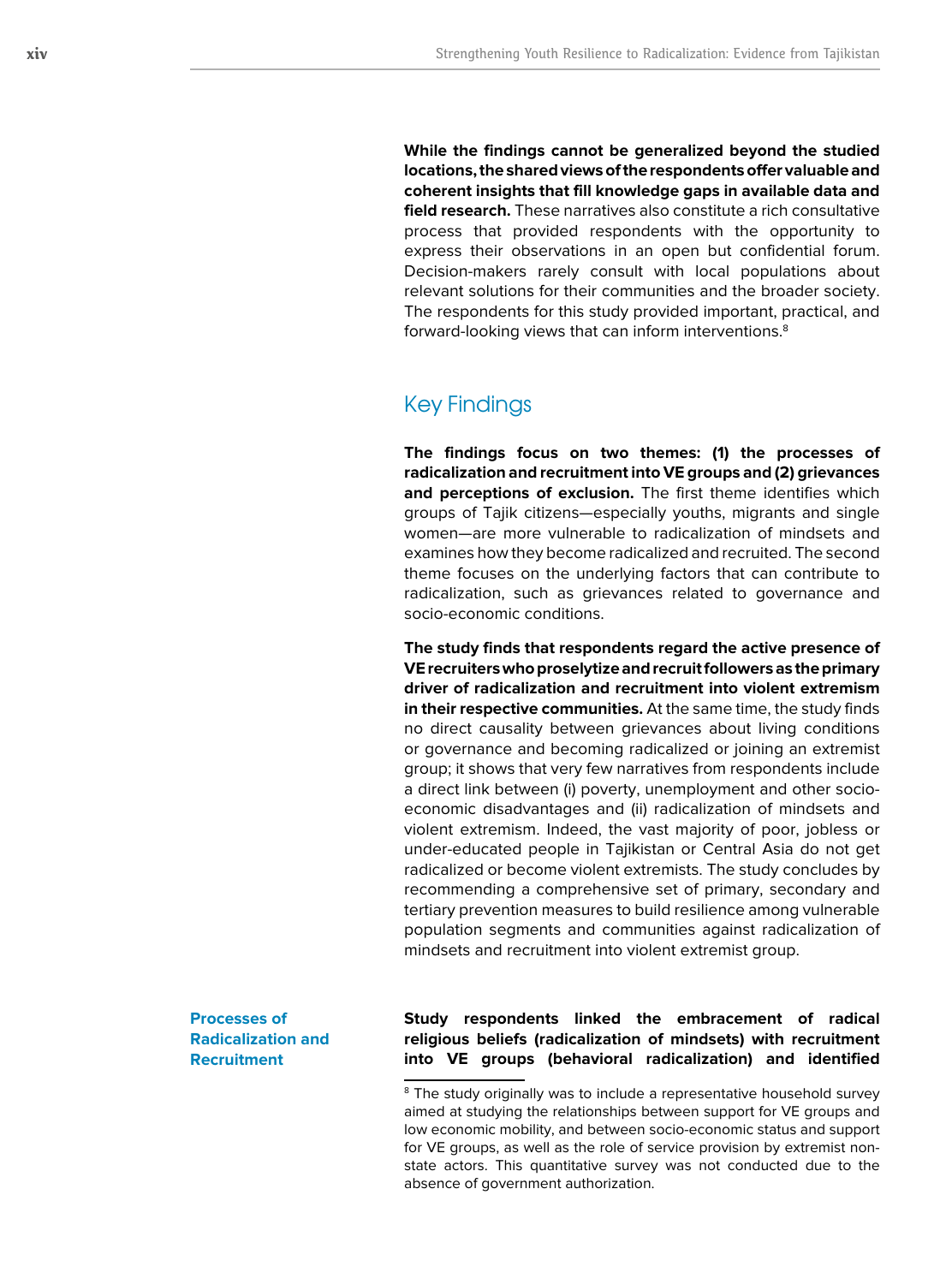**these interconnected processes as a primary driver of violent extremism.** In 71 of 122 cases referring specifically to radicalization, respondents noted linkages between the propagation of radical religious beliefs and the process of recruitment into VE groups, with the recruitment directly linked to VE groups operating at local level and the radicalization of family or community members.

**Respondents also identified different types of recruiters and highlighted the role that migration and ffamily as well as social networks played in how people were recruited.** Recruiters fell into several categories, most linked to migration. They included those who receive religious education abroad, former or banned migrants recruited in Russia who then recruited members of their households and communities in Tajikistan, informal religious leaders, and individuals involved in trade who traveled abroad to Afghanistan or to Persian Gulf countries. Family and social networks also played a strong role in recruitment. A common pattern was for men to recruit other men, who then went on to recruit others within his family, including women. However, in large cities, such as Dushanbe and Khujand, participants offered examples of women recruiting women at the market, at the hospital, and at the workplace. In some cases, recruiters can offer jobs overseas and financial assistance for families to get vulnerable young men to join VE groups. This economic incentive exploits the high unemployment and lack of opportunity prevalent in some regions of Tajikistan.

### **Vulnerable groups at risk of radicalization and recruitment**

**Youth were the group most commonly identified as being vulnerable to radicalization and recruitment.** During discussions and interviews, one out of four of the respondents' narratives mentioned youth as a vulnerable group. Young people, the respondents said, are being recruited in their local communities to "join the war" abroad or to participate in violent extremism within Tajikistan. Recruiters target them where they search for work, in mosques, where they study—fellow university students often recruit others—and in prisons.<sup>9</sup> Many respondents believe the recruitment of young people has increased over the last four or five years. Three groups of vulnerable youth were cited: male secondary-school students and graduates, aged 14–17; male university students, aged 18–26; and young adult men outside of the labor market and the school system, aged 18–26.

**Returning migrants were the second most commonly identified vulnerable group.** This suggests that the processes of radicalization and recruitment in Tajikistan and abroad are not

<sup>&</sup>lt;sup>9</sup> The off-the-record observation regarding prisons as a locus for recruitment was shared by a respondent with a criminal background from rural Khatlon.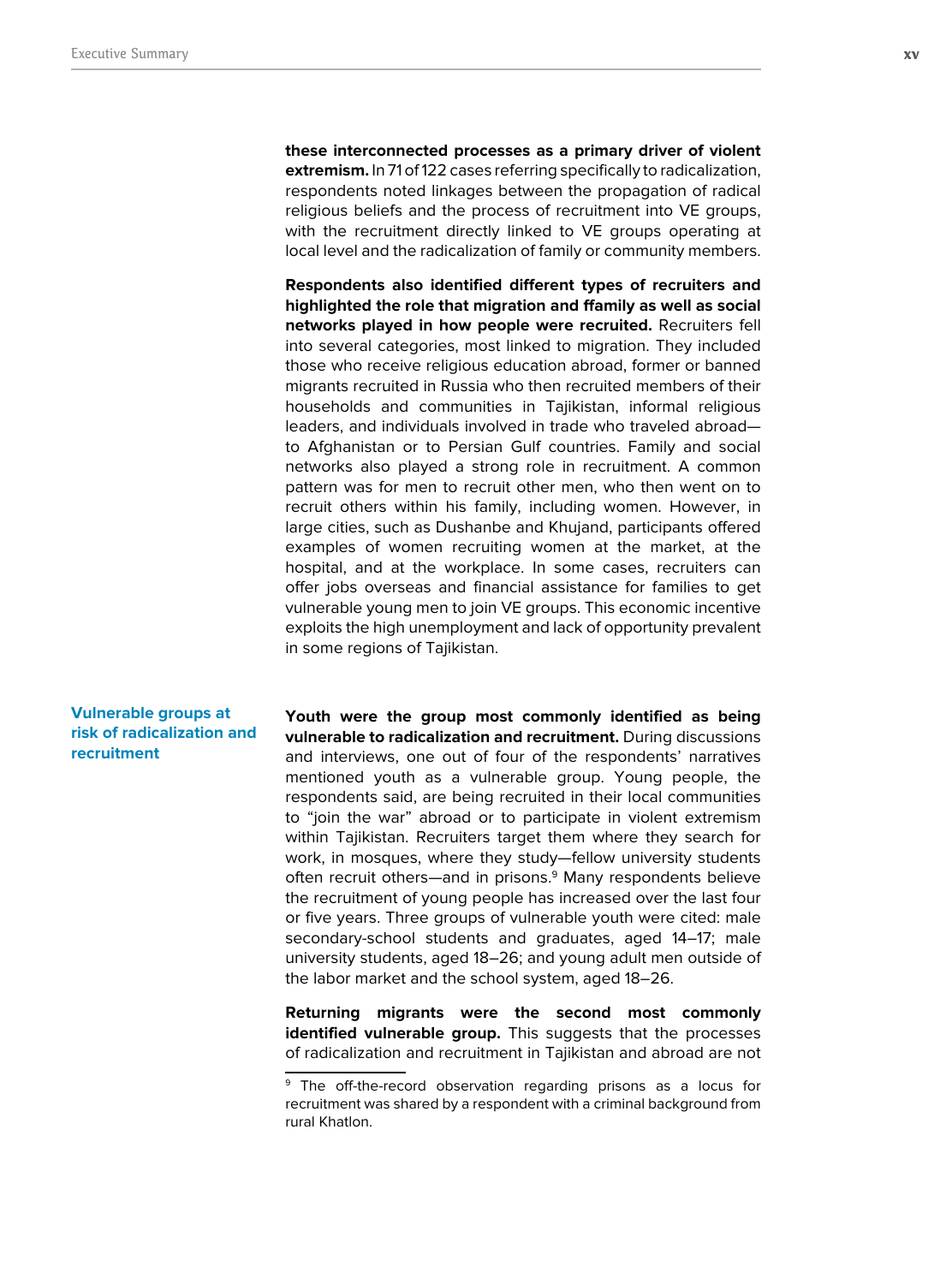entirely separate. Three sub-groups were described: migrants from Tajikistan living in other countries (e.g., Russia and the Kyrgyz Republic); migrants returning from other countries to Tajikistan, either voluntarily or because they were banned from the country in which they were living; and internal migrants within Tajikistan.<sup>10</sup>

**Respondents highlighted how and why migrants became vulnerable to extremism.** They noted that some Tajik migrants in Russia are recruited into VE groups by radical preachers from Tajikistan who had left the country to avoid state prosecution. Most migrants are young men with no professional experience and with poor knowledge of the Russian language. Illegal migrants are even more isolated and therefore vulnerable. Young men in Vahdat district, in the Districts of Republican Subordination (DRS), described the link between isolation and vulnerability of migrants in Russia, noting how some migrants go there with only a vague knowledge of religion, increasing their vulnerability to radical religious ideology.

**Women were the third most commonly cited vulnerable group after youth and migrants.** Vulnerable women include: the wives and relatives of radicalized individuals; abandoned women with children, such as the wives of labor migrants or prisoners; divorced women, and widows. Most of the radicalization and recruitment of Tajik women happens at the community level, respondents said, citing several factors that make the women vulnerable to radicalization. These include: a desire to get married or to preserve a marriage; demands by a husband or an older household member, for example, a migrant who comes home and orders his wife and children to return abroad with him; a lack of job or source of income to feed their children; grievances against husbands or the husband's family, especially the mother-in-law who can exert undue control over their lives; and stigma in the community against divorced or abandoned women. In all regions, respondents gave examples of women who, influenced by radicalized family members and in order to preserve their marriages, ultimately accepted extremist views, including changing their way of dress and behavior. Some followed their husbands or male relatives to join VE groups in Syria and Afghanistan. However, groups of female respondents interviewed in Khatlon and Sughd also underlined women's resilience and resistance to attempts aimed at radicalizing them, explaining that women can withstand recruiters for the sake of their family and children, either rejecting radicalization attempts outright, denouncing them, or leaving communities of radicals.

<sup>&</sup>lt;sup>10</sup> The Migration Service estimates that there are approximately 240,000 returning migrants in Tajikistan, the majority of whom are banned from reentering Russia and are in urgent need of re-integration support services due to their vulnerability to various risks, including radicalization.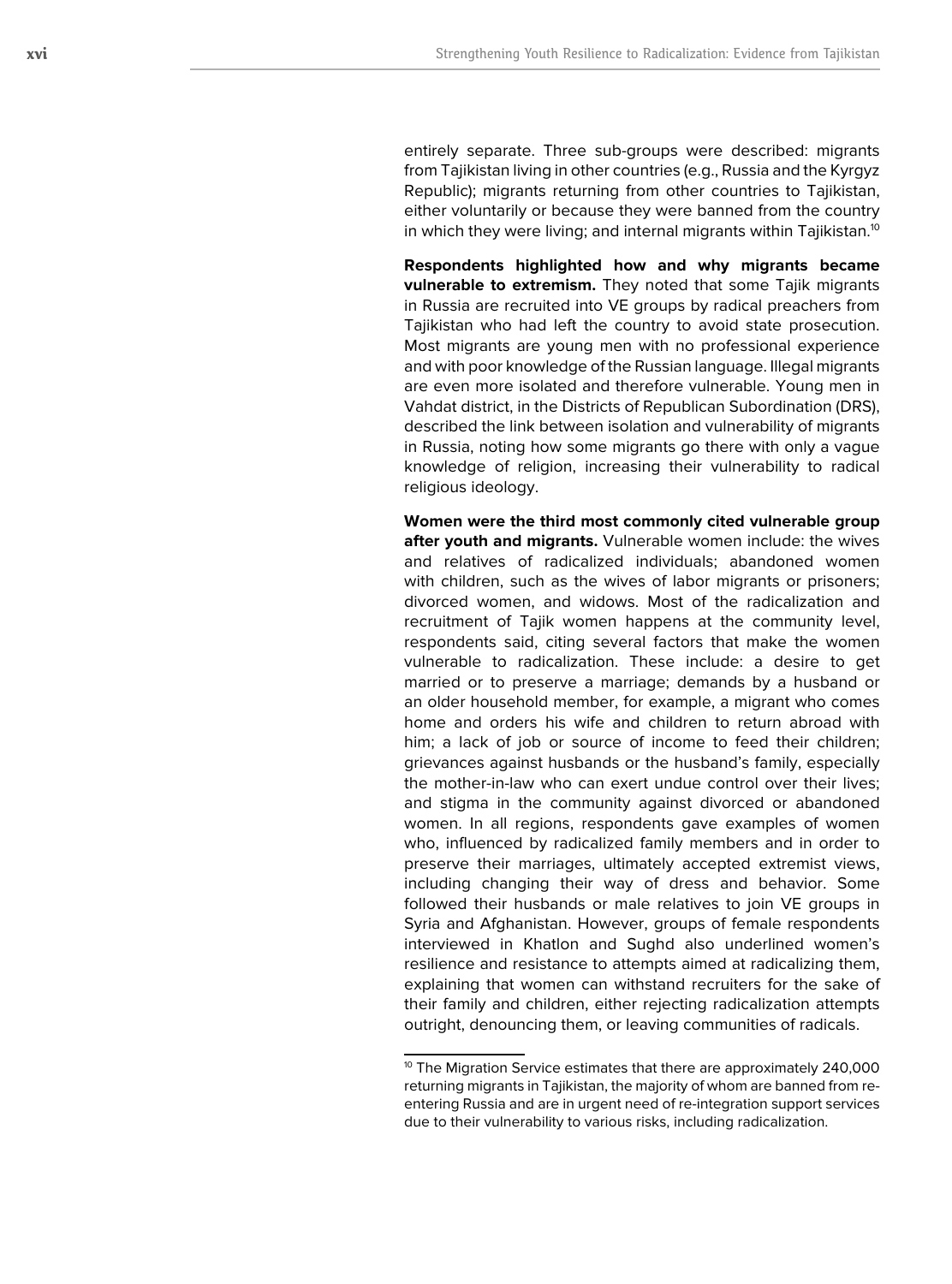#### **Grievances and Perceptions of Exclusion**

**While grievances and perceptions of socio-economic exclusion may in some cases facilitate the process of radicalization and recruitment into VE groups, they do not necessarily lead to it**. Respondents indicated such grievances may—in conjunction with primary drivers such as the presence of VE recruiters help contribute to radicalization and recruitment but noted the large majority of young individuals in Tajikistan do not become radicalized despite facing similar disadvantages and challenges. Nevertheless, understanding these grievances is necessary for effectively tailoring prevention efforts, even if addressing them alone is insufficient for prevention.

**Respondents had multiple grievances but rarely linked these to a rise in violent extremism.** Only seven of the 330 narratives in the study explicitly mentioned a link between these grievances and violent extremism.

**The most common grievance was dissatisfaction with local government (sub-district and district).** Respondents had several complaints, including a lack of responsiveness, unfairness, and poor treatment, as well as exclusion from access to land. Some respondents – mainly young men from low-income households in rural areas – also had significant grievances against state officials and prosperous households driven by a lack of access to land.

**Another common grievance was the lack of jobs and opportunities for non-basic education,** which left a significant number of young men idle and contributed to making them feel angry, frustrated, depressed, and hopeless. Young people, especially married men with children, are under constant pressure to find a job and earn an income as they are expected to support their parents as well as their new families. With available local jobs being so limited, many will accept any job they can get, regardless of the salary.

**The third most common type of grievance was corruption.** Participants condemned the common practice of having to pay a bribe or have help from a friend or relative in a given enterprise or state organization to get a full-time job. Middle-income respondents and respondents in urban areas criticized corruption involving state agencies that control local businesses. Respondents also reported several instances of corrupt behavior among local-level police officers, such as soliciting bribes from business owners and market vendors and imposing disproportionate fines on taxi drivers.

**A small number of narratives lamented the high level of state pressure on religious institutions and practices.** Such grievances were concentrated among respondents in Dushanbe; in Vahdat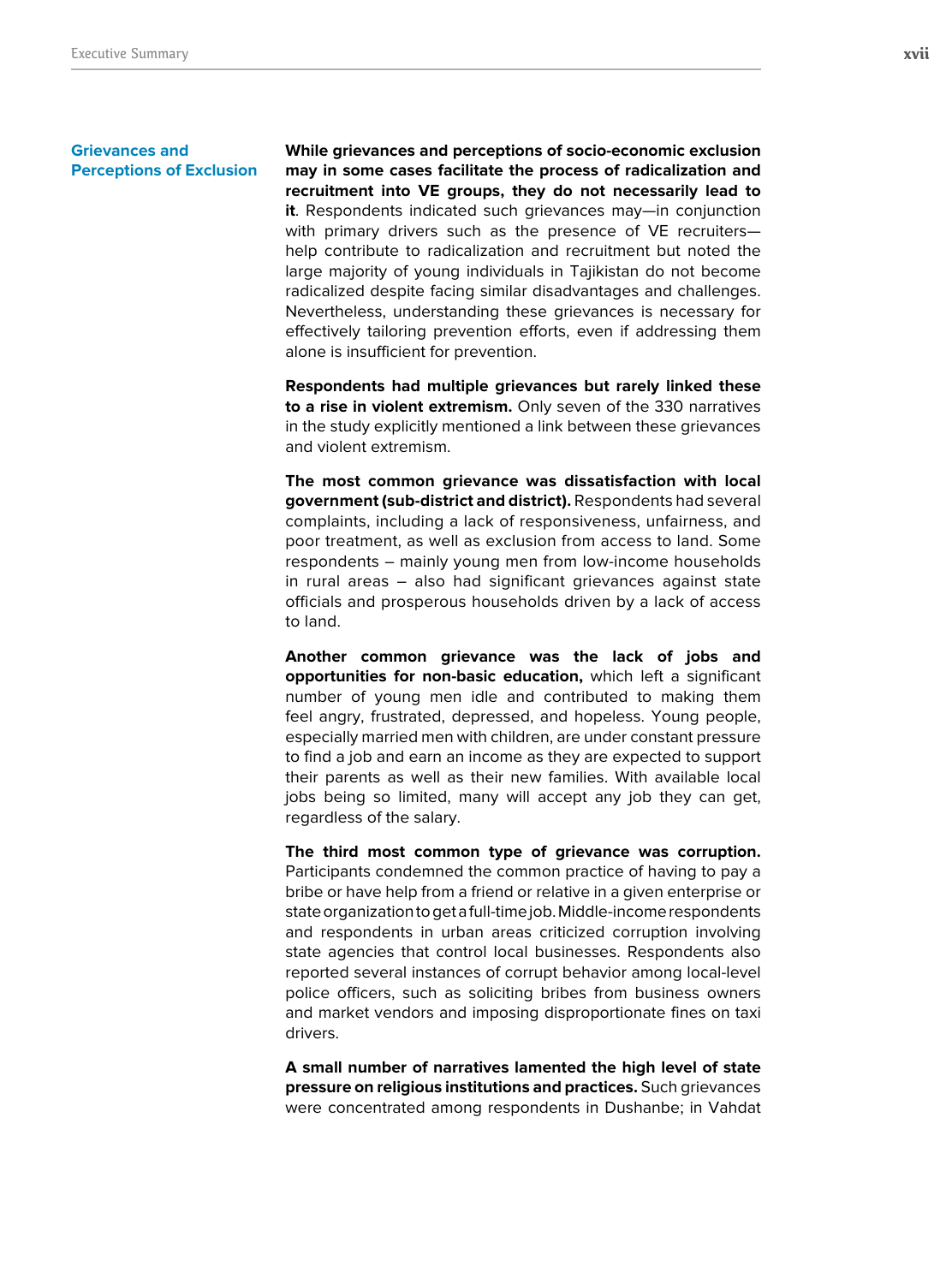and Rasht, in DRS; and in Khujand, in Sughd. Specific examples included the shutting down of mosques, especially in rural communities, imams adopting the state agenda in their speeches, and women being prohibited from covering their heads in public places and at religious events. Narratives also referred to state regulation on celebrations, such as weddings, funerals, the end of fasting, and relatives of prosecuted individuals being targeted by law enforcement agencies.

**Geographical areas vulnerable to radicalization and recruitment**

**The domestic risks of violent extremism have grown.** Many respondents report that since late 2017, recruitment of foreign fighters has slowed down, but homegrown radicalization and VE activities—particularly by the IS in Khatlon and by Salafists in Dushanbe and DRS—have increased. In about two thirds of the cases mentioned by respondents, people had been recruited into violent extremist groups in Tajikistan, rather than abroad.<sup>11</sup>

**Many respondents raised concerns over areas bordering Afghanistan, especially Khatlon and Gorno-Badakhshan Autonomous Oblast (GBAO).** Both community leaders and focus groups participants reported that recruiters from Afghanistan, where they said "life is harder," easily cross the border. They mentioned the most at-risk districts, all in Khatlon, are Farkhor, Hamadoni, Kubodiyon, Kulob, Shartuz, Shurobod, and Panj.

**Respondents' Proposals to Strengthen Youth Resilience** 

**Respondents suggested several important measures to prevent violent extremism, focusing on increasing youth resilience to radicalization and recruitment into VE groups.** Narratives revealed the following recurring themes: the importance of involving parents, especially mothers and other family members; the need to ensure better access to jobs, education, and skills; the need to engage in dialogue with community members and youth on how to best mitigate the risks of violent extremism; and school-based prevention measures, including building the capacity of teachers and principals to positively influence parents and students, as well as programs and extracurricular activities focused on violence prevention. Additional suggestions included religious training and education to ensure an accurate understanding of Islam, information and awareness campaigns, and legal support. Suggested measures to support vulnerable young women included psycho-social assistance to address trauma, awareness-raising, livelihood support, and legal services. Youth-focused recommendations echo recent literature that emphasises involving/targeting young people in efforts to prevent

<sup>&</sup>lt;sup>11</sup> Respondents knew where people had been recruited from in 92 of the 122 reported cases of recruitment. 62 of these 92 recruits were recruited in Tajikistan.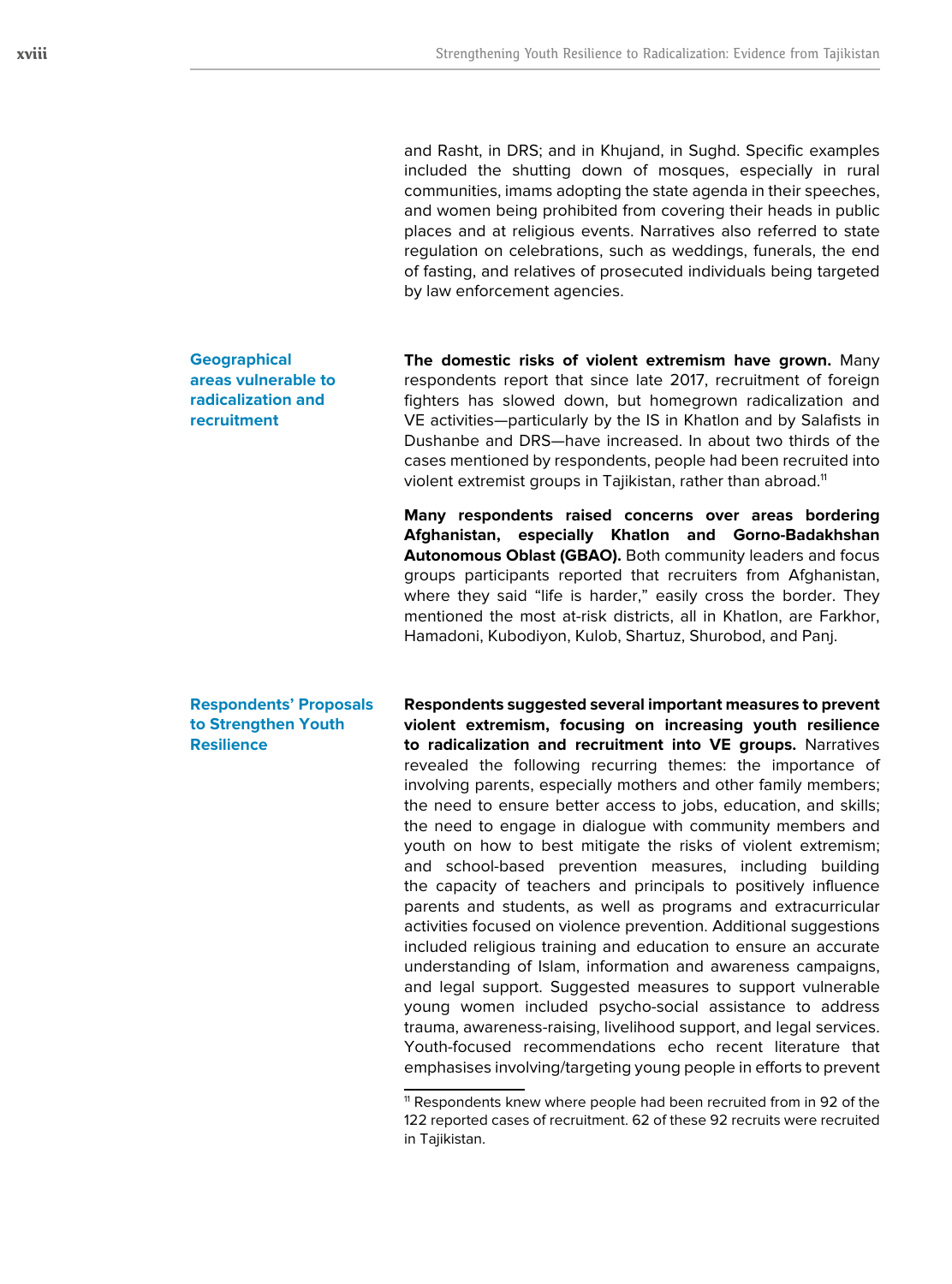violent extremism because they are the primary recruitment target of VE groups (Sommers 2019). For example, the development of critical thinking skills in young people can help them overcome or reject the simplistic narratives of extremist ideology that put one group against another and spread intolerance and gender discrimination.

## Development Approaches to Strengthen Youth Resilience

**The findings of this study highlight the pressing risks among young Tajiks and their communities relating to radicalization**  and violent extremism. These fragility risks can and should be mitigated through tailored development interventions. The findings also suggest that policy makers and development partners should consider a wider range of development policies and programs for young people who have not yet been radicalized. Such an approach would also require addressing the grievances and perceptions of exclusion related to poor local governance by district and sub-district administrations, and lack of affordable access to services and economic opportunities.

**The government of Tajikistan has already introduced measures to address the identified risks.** These include the Youth Development Strategy for 2020 and the related agenda promoted under the 2017 Year of Youth, which emphasizes youth participation, cultural and social inclusion, and empowerment as measures to prevent violent extremism. The government also prioritizes: the promotion of balanced regional development, including support for local development and fiscal and administrative decentralization; measures to reduce unemployment among youth and women, including the promotion of entrepreneurship; and reforms geared toward reducing the tax burden, especially on micro-, small, and medium enterprises. In addition, job creation efforts have been undertaken by the Ministry of Labor, mostly for temporary and public jobs, including in rural areas, and for returning migrants banned from re-entry in Russia (World Bank 2019). Returning migrants also benefited from information and awarenessraising to prevent the involvement of migrant workers in extremist movements, infectious diseases, and drug addiction. Development partners have funded promising initiatives in cross-border districts that can be replicated and scaled up, including innovative extracurricular activities for disadvantaged young men and women, livelihood support, and community policing initiatives.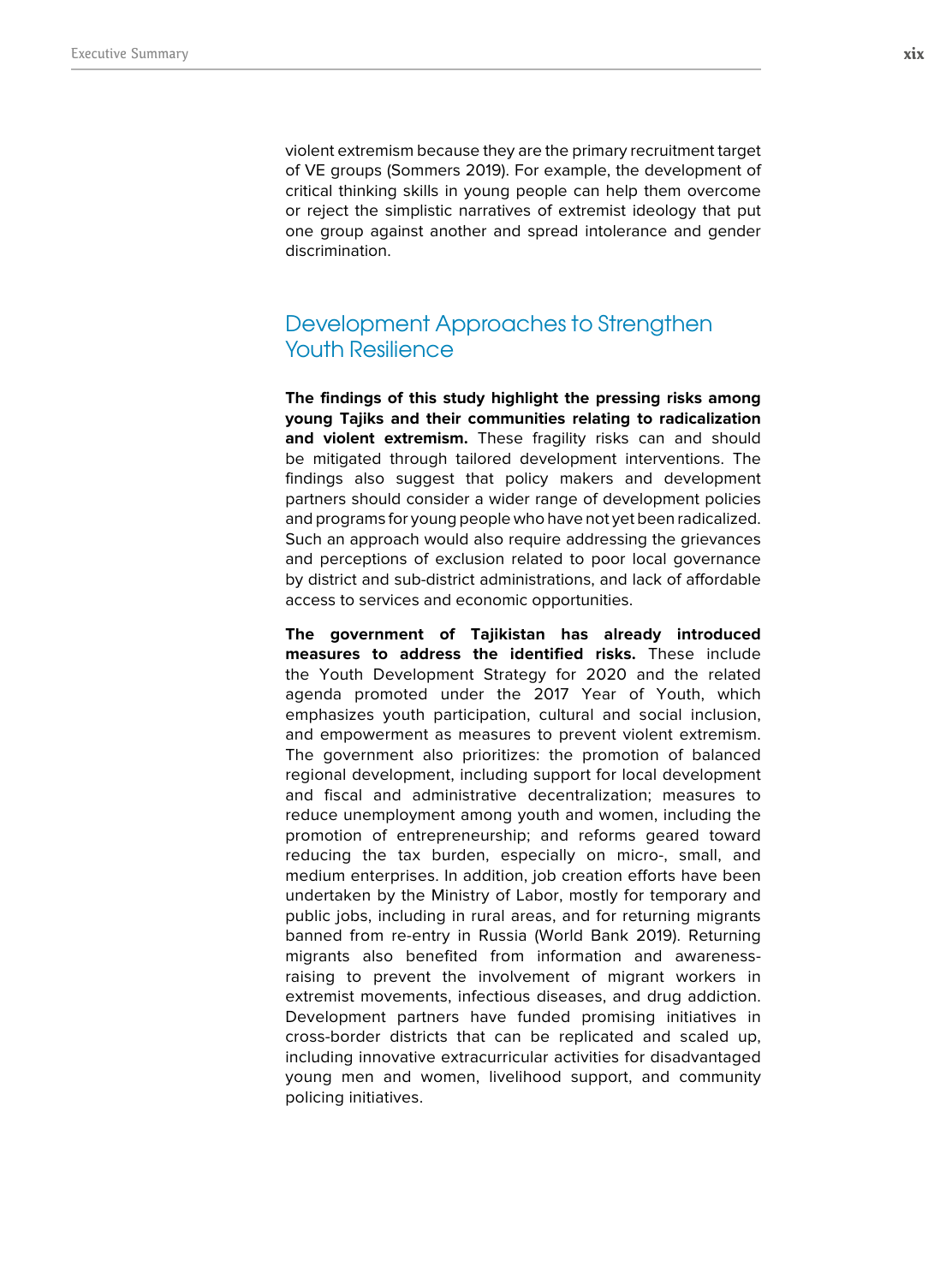**Youth resilience to radicalization and violent extremism can be further strengthened through primary, secondary, and tertiary prevention measures, implemented in compatible**  and complementary ways (see Figure 1). Primary prevention refers to inclusive policies and programs that address vulnerable individuals who are not yet radicalized but who are exposed to radical influences, such as VE messaging. Secondary prevention refers to measures targeted at individuals who are at high risk of cognitive radicalization $12$  or violent extremism due to proximity to radical and recruiting networks. Effective referral systems for secondary prevention should rely on the support of affected families and communities, as well as on the protection of identified individuals, to motivate their participation. Such referral systems also apply to tertiary prevention, which refers to measures directed at radicalized individuals who have adopted VE ideas, although they may not have committed any violent attacks (OSCE 2019b). While primary and secondary prevention measures address risk factors through development approaches, tertiary prevention focuses on tailored security and judicial measures, such as community policing, deradicalization, and reintegration of concerned individuals. Well-designed community policing can effectively contribute to preventing support for violent extremism by fostering cooperation with local government officials, community stakeholders, and the police. Overall security measures should be complementary with other prevention efforts, such as steps to build resilience against radicalization or keep already radicalized people from being recruited into VE groups.





<sup>12</sup> Cognitive radicalization refers to extremist beliefs/mindsets, including radical religious beliefs. (Neumann, 2013)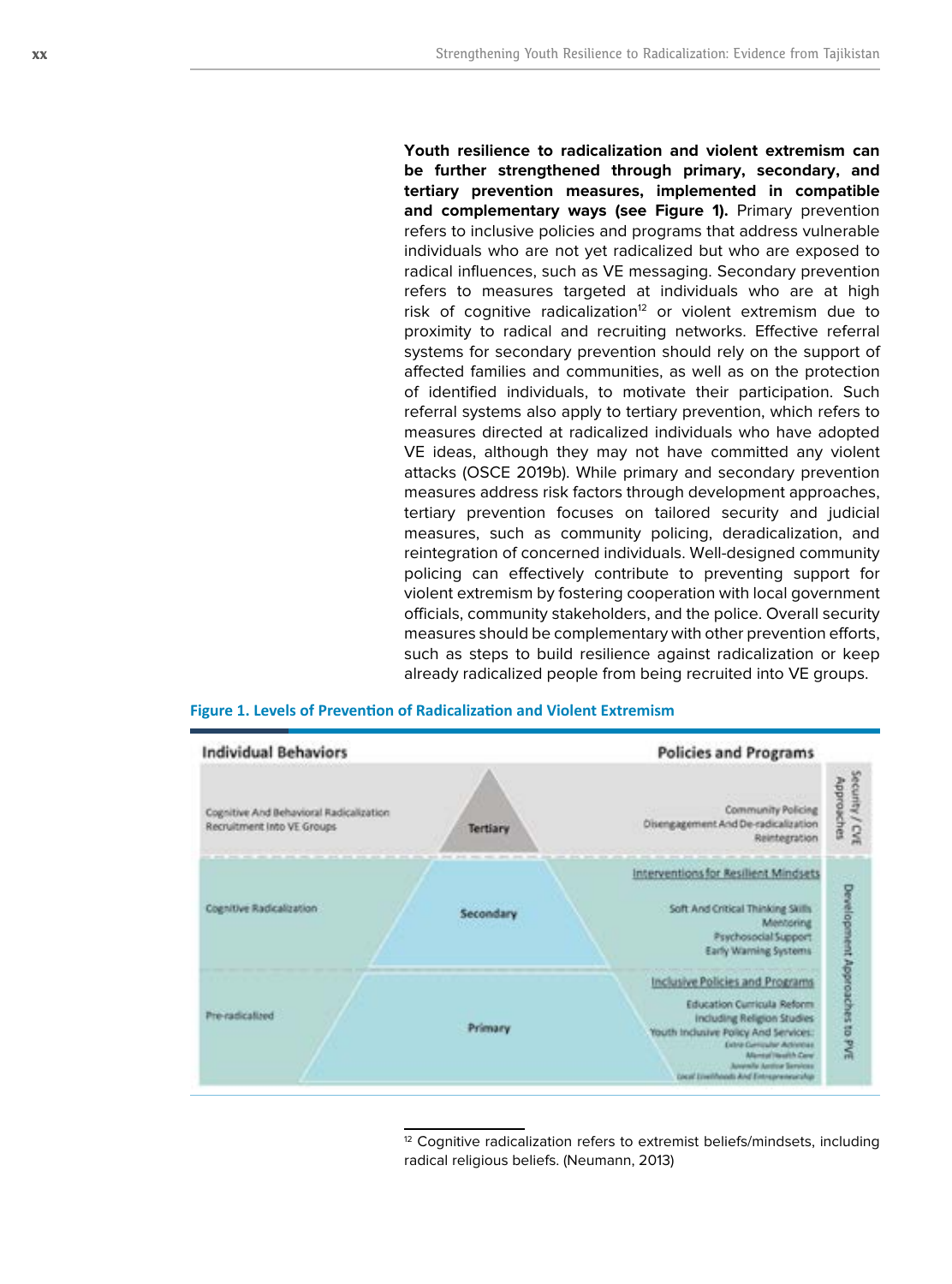**Development actors, such as the World Bank, would normally focus on primary and secondary prevention policies and programs.** Recommendations for primary prevention include:

- (i) interventions for adolescents and young men and women exposed to VE messaging, such as tailored soft skills, extracurricular activities, violence-prevention training, and livelihoods support in districts and communities experiencing lack of trust in local authorities due to perceptions of injustice and socio-economic exclusion, and exposure to VE narratives; and,
- (ii) systemic policies and reforms—such as improved local governance and service delivery; improved access to land by vulnerable rural families, youth and vulnerable women; education curriculum reform, and introduction of regulations to ensure that minors are not imprisoned with adult inmates.

**Under secondary prevention, development actors would support interventions that contribute to shifting mindsets away from radicalization while promoting a more positive outlook on life opportunities.** These interventions include curricula of soft and critical thinking skills and mentoring tailored to preventing violent extremism, with greater intensity and duration than those offered under primary prevention. Interventions should also include psycho-social support for vulnerable returning migrants who are facing barriers to re-integration into their families and communities, and for vulnerable women, including those exposed to trauma and gender-based violence. Overall, development approaches and prevention measures discussed in the report are more comprehensive than conventional youth employment measures that donors and international financial institutions tend to prioritize.

**Tajikistan is at an important crossroads. If successful in strengthening youth, women and community resilience to radicalization and violent extremism, it can offer a model for other countries facing similar challenges.** Moving forward, investing in the different dimensions of prevention will be key for Tajikistan, by leveraging local resilience and comparative advantages of different actors. To maximize the impact of prevention programming, government actors, donor programs and civil society organizations should act in complementary ways, especially at the local level, starting from the most vulnerable districts and communities. Engaging civil society organizations will be critical as government-led programming might not attract the groups most at-risk, who may fear being stigmatized or being referred to security bodies. By adopting these approaches, Tajikistan can offer a much-needed model of resilience to its Central Asian neighbors, Afghanistan, and other countries facing similar radicalization and VE challenges.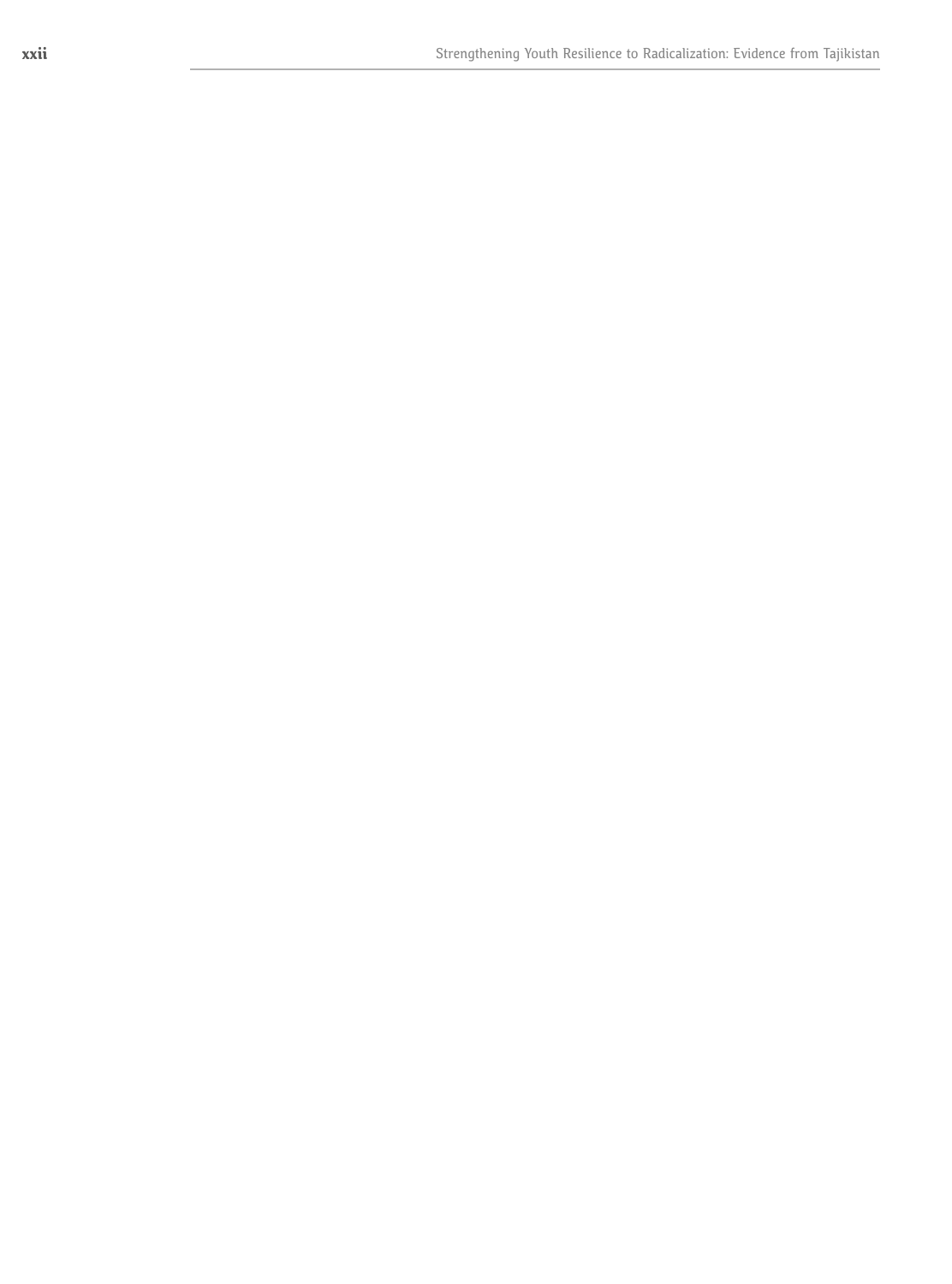# 1. Introduction

**1. This report presents key findings of a qualitative study on youth inclusion and resilience in Tajikistan.** It is the first part of the multi-country study Central Asia: Development Approaches for Preventing Violent Extremism. Tajikistan was selected as the first Central Asian country to study because of the relatively high number of Islamic State (IS) recruits that originated there,<sup>13</sup> and because it is among the four pilot countries selected by the World Bank Group (WBG) for additional financing from the International Development Association (IDA) to institute the Risk Mitigation Regime (RMR). The RMR seeks to address fragility, conflict and violence risks through tailored development interventions aimed at increasing overall resilience at the individual and local levels.

**2. The goal of the broader regional initiative funded by the World Bank is to explore causes of violent extremism in Central Asia, and present policy recommendations to the governments of the region to address them.** This study provides evidence-based research on the drivers of violent extremism in Tajikistan, with a specific focus on youth, gender, local, and regional dimensions. It outlines development approaches to prevention that can complement security approaches and recommends development interventions to promote youth inclusion and resilience, and also mitigate the risk of radicalization and recruitment into extremist groups. A subsequent World Bank study will investigate the drivers of violent extremism in Kyrgyzstan and the Ferghana Valley.

**3. The World Bank/United Nations (2018) report Pathways for Peace: Inclusive Approaches to Preventing Violent Conflict presents a review of evidence and points to a multiplicity of motivations that drive people to voluntarily join VE groups.** Individuals who join such groups do not fit one profile or follow a single trajectory; their motivations are complex and contextspecific. Employment can, in some cases, protect youth from being mobilized into violent extremism, but motivations are

 $13$  Comparative data on Central Asian states suggests that the number of recruits from Tajikistan in Syria and Iraq is roughly equivalent to that of Uzbekistan, the population of which is more than four times that of Tajikistan (see, e.g., Barrett 2017). According to the government of Tajikistan, since 2011, 1,899 citizens have joined terrorist groups in Syria, Iraq, and Afghanistan, with most choosing IS.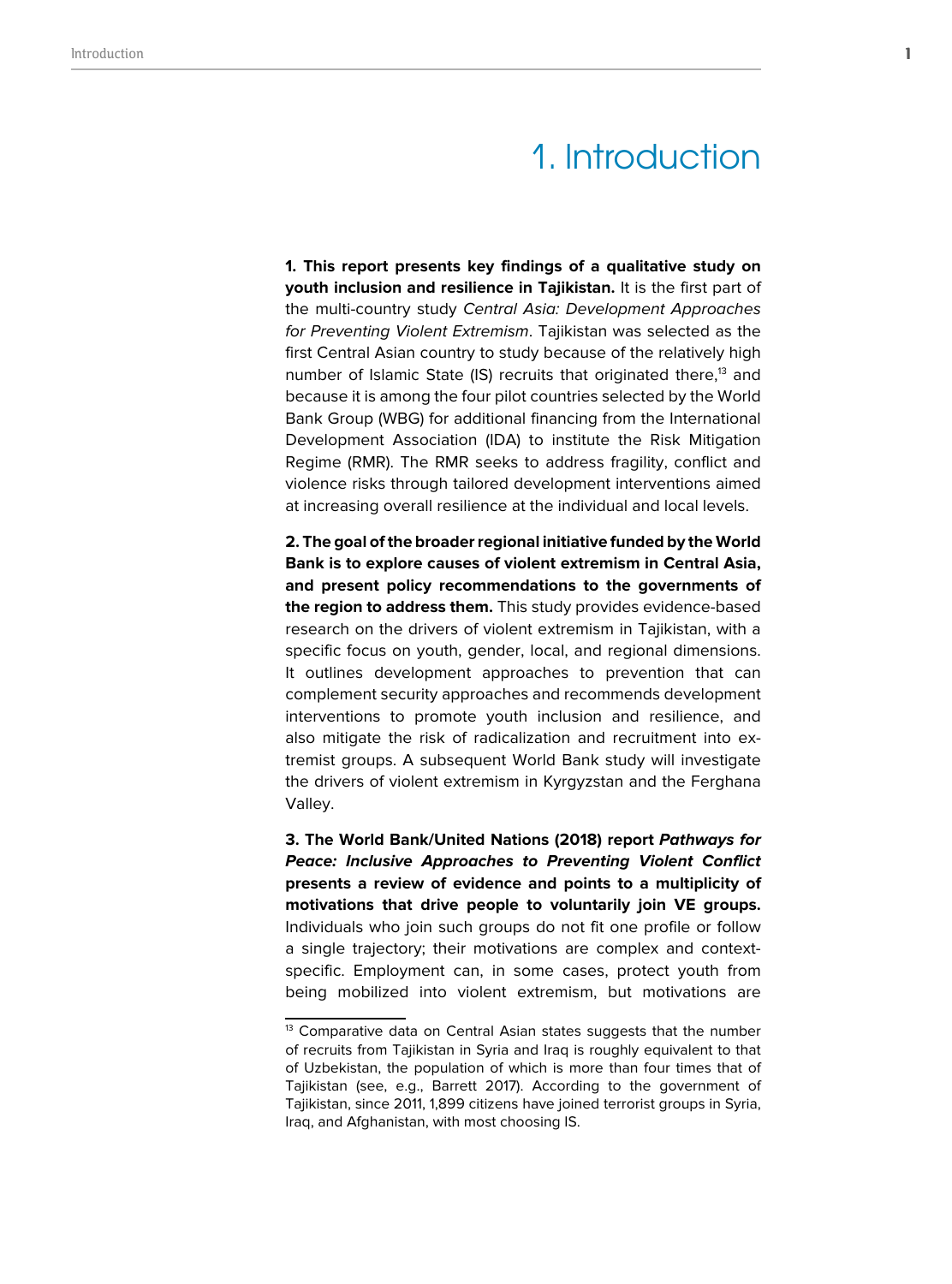not solely economic (World Bank/UN 2018). Other key drivers include: the propagation of extremist ideologies, online and through the presence of radicalization hubs operating locally (Vidino et al. 2017); the desire to follow a family member as a way of expressing common purpose and social belonging (also a key driver for women); a dearth of religious literacy and critical thinking skills, which increases vulnerability to local recruitment efforts; grievances based on per-ceptions of social injustice and exclusion, or state pressure on religious practices; and criminal behavior among vulnerable young men, which can lead to their recruitment in prison. Most young people are not violent. At the same time, the majority of VE recruits are young men (Sommers 2019). Until recently, the role of women in the radicalization of men was considered marginal, but recent research has found that a woman can exercise agency as an effective mediator or an extremist. Some have traveled to Syria or Iraq with their families and, in some instances, by themselves (d'Estaing 2017; UN Women 2017).

**4. To date, there is limited primary research and evidence on the drivers of radicalization in Tajikistan, impeding the development of tailored preventive measures.** To address this gap, this study presents findings from qualitative research conducted across Tajikistan in the spring of 2018 that informed WBG programming in Tajikistan for 2019-23, the period of the current Country Partnership Framework. The study offers a unique in-depth understanding of the process and mechanisms of radicalization and recruitment into violent extremist (VE) groups. It also builds on official statistics and existing literature on the socio-economic situation in Tajikistan and violent extremism in the country and seeks to contribute to a global understanding of the phenomenon of violent extremism, particularly in the context of the first pillar of the WBG Strategy for Fragility, Conflict and Violence 2020-2025 focusing on preventing violent conflict and interpersonal violence.

**5. The study contributes to the implementation of the National Strategy of the Republic of Tajikistan on Countering Extremism and Terrorism for 2016–20 (GoT 2016),** including several important preventive measures to: • Address socio-economic prerequisites of extremism and

- radicalization that lead to terrorism;
- Conduct awareness-raising, educational, and mindsetrelated activities to counter radical ideology, especially among adolescents and youth;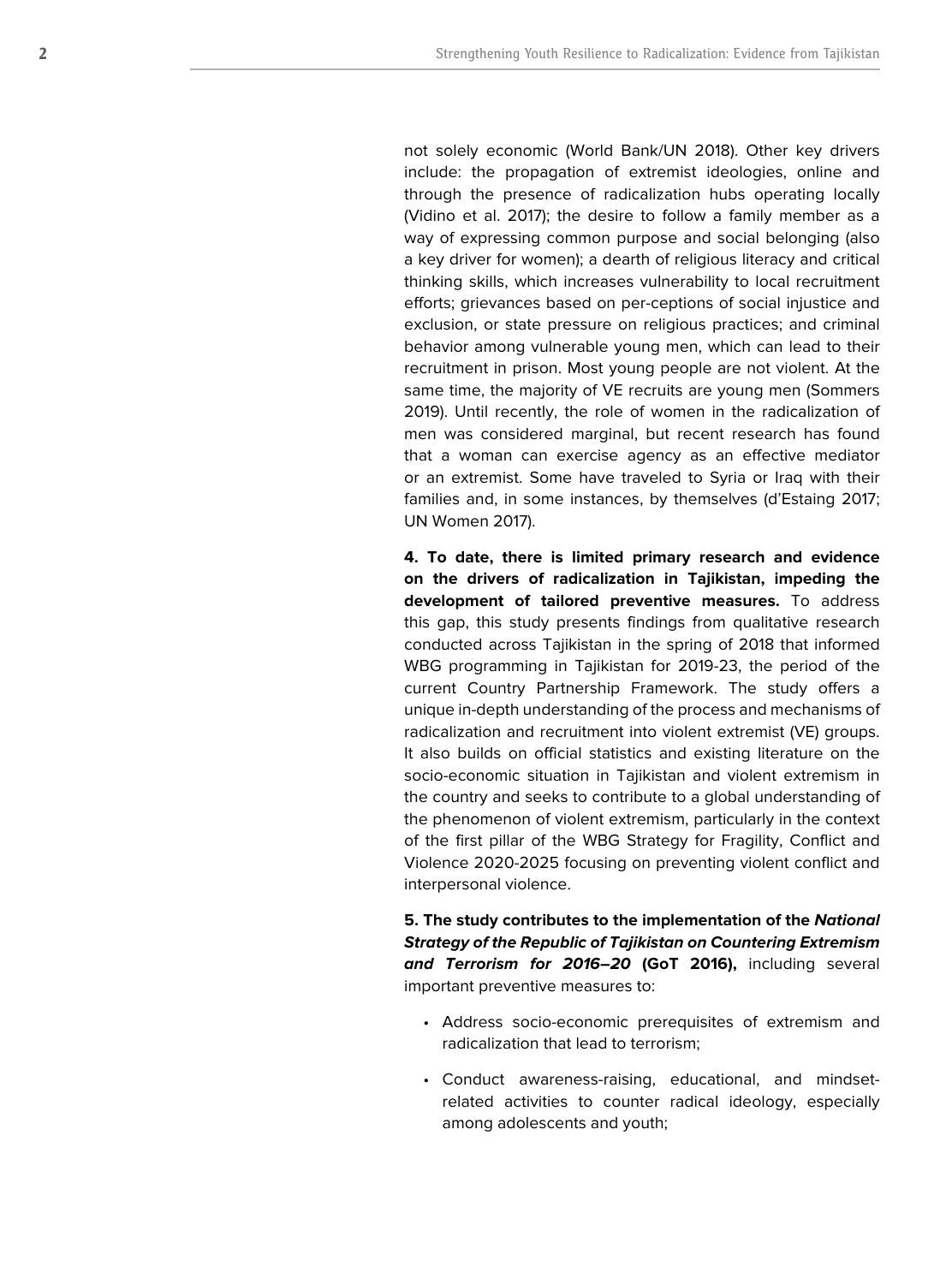- Increase economic opportunities and conduct awarenessraising activities to prevent the radicalization and recruitment of vulnerable women into VE groups by their close relatives; and,
- Prevent the radicalization and recruitment of Tajik labor migrants into VE groups by providing more support services at home and abroad.

These preventive approaches complement security measures by the government, such as steps to counter violent extremism and drug trafficking, and prison reform.

**6. The issues covered in this report have important development implications of interest to the WBG and other development organizations.** The WBG defines violent extremism as the use of violence driven by ideology to advance socio-economic and political objectives, resulting in continuous destabilizing economic and social impacts (World Bank 2015). Like radicalization, violent extremism can be viewed as a social phenomenon with greater detrimental impacts than those caused by a single violent attack (OSCE 2019b). As such, preventing violent extremism requires the involvement of actors outside the security realm, including practitioners of psychology and pedagogy, as well as human rights and religious leaders, community development actors, social service providers, civil society, and development organizations.

**7. Relevant terms have been adapted to the Tajik context based on extensive consultations with local researchers and pilot testing of qualitative instruments.** As examples, notions of radicalization that emphasize extremist beliefs are referred to as radicalization of mindsets; those focused on extremist behavior are referred to as behavioral radicalization (Neumann 2013), even though there is no inevitable link between extremist political beliefs and violent action. Radicalization of mindsets is also referred to here as the process of radicalization because study respondents report the experiences of how they and other community members were influenced by radical religious beliefs. Behavioral radicalization refers to the process of recruitment into VE groups. The notion of resilience as used in this report refers to the capacity of a person or community to positively resist, withstand, or recover from exposure to various shocks, threats, and stressors, such as adverse processes and disturbing events that could lead to cognitive or behavioral radicalization (Masten 2019).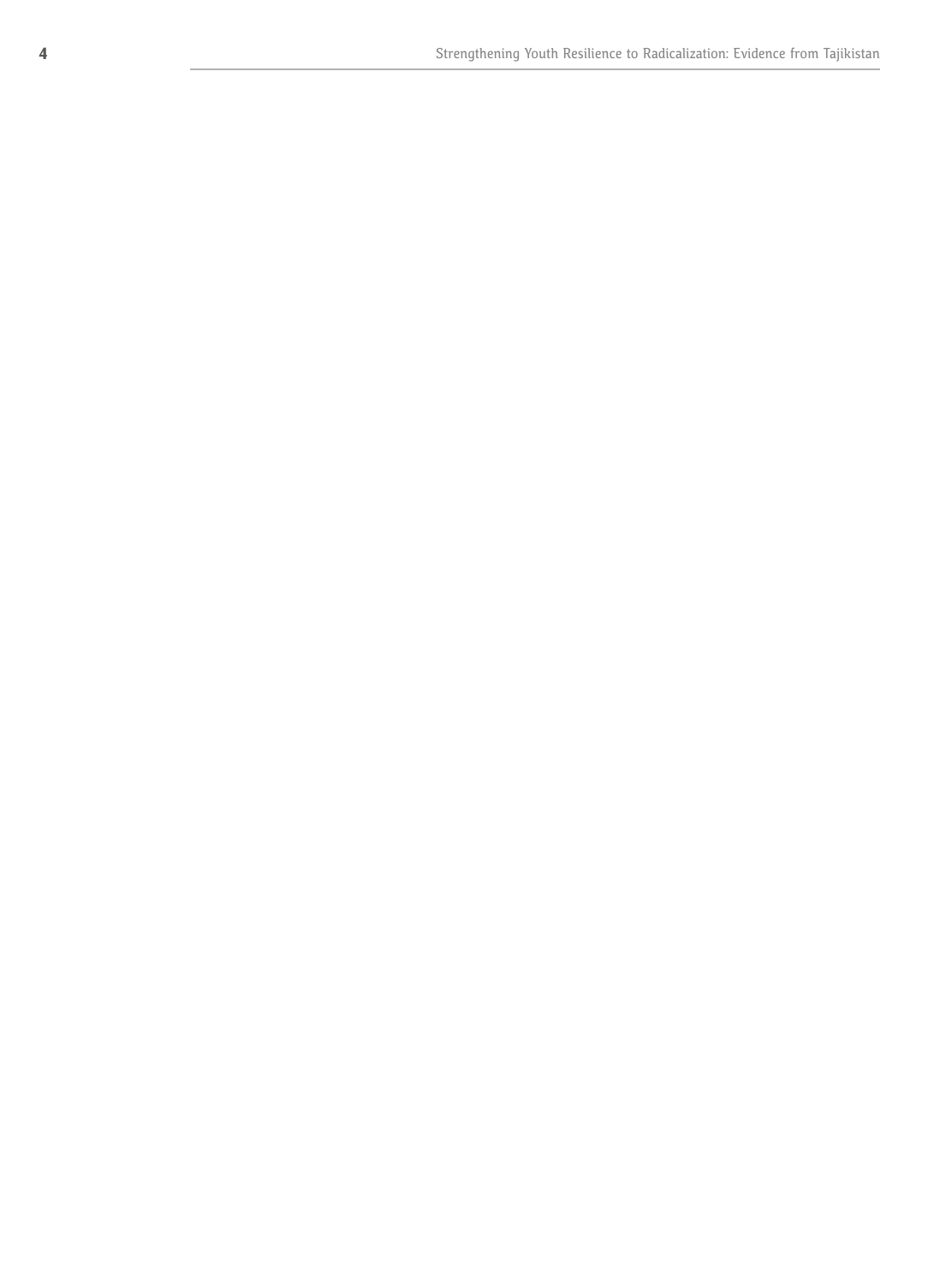# 2. Context

## 2.1. Tajikistan: Fragility Risks

**8. Tajikistan is a transition country affected by multiple vulnerability factors stemming from:** the legacy of the 1992– 97 civil war, which still threatens the country's social cohesion; a centralized, state-led approach to public policy and economic management; a high population growth rate of 2.2 percent for the period 2008–17 combined with very low per capita income; limited employment opportunities for and low-skill level among youth, which exposes them to disproportionate socio-economic vulnerabilities and risks at home and as migrants abroad; and fragility risks, especially affecting southern districts along the 1,400-kilometer border with Afghanistan. The internal risks related to violent extremism have become more pronounced recently. On July 29, 2018, the IS claimed responsibility for an attack on foreign tourists in the Khatlon region, the first such incident in Central Asia; and supporters of the IS launched major prison riots in Khujand in November 2018 and Vahdat in May 2019 that caused dozens of deaths (U.S. Department of State, Bureau of Counterterrorism 2019).



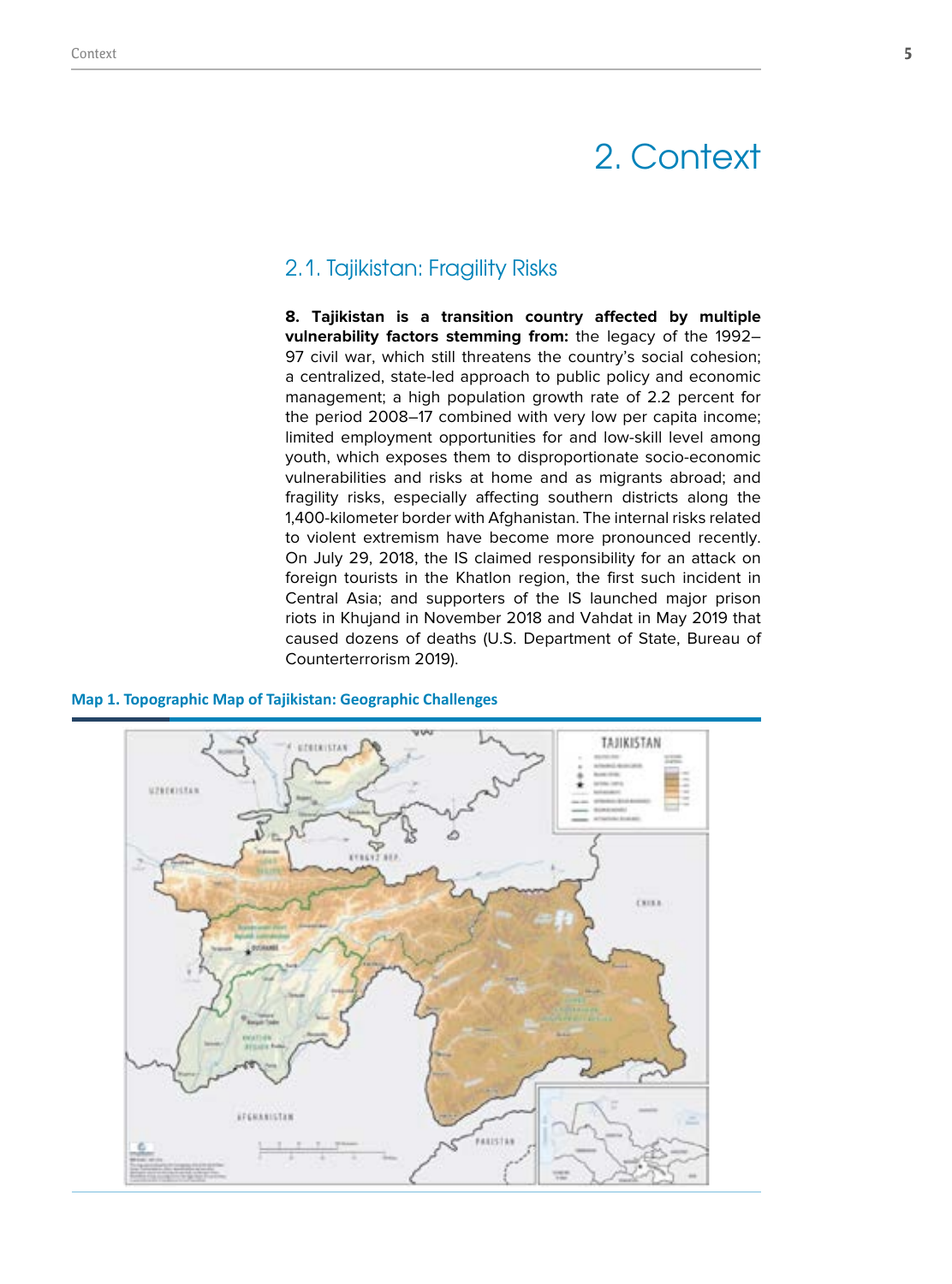**9. Each of Tajikistan's regions has a strongly distinct identity.** Due to the country's geography and its historical and cultural cross-border links to Uzbekistan, Kyrgyzstan, and Afghanistan, some regions share closer ties with the neighboring countries than with the rest of Tajikistan, which hinders internal cohesion. The Northern Sughd region, with its large ethnic Uzbek population, was once the center of political and industrial power. It is separated from rest of Tajikistan by mountain ranges but is closely connected to the Ferghana Valley territories of Uzbekistan and Kyrgyzstan. Its western areas are deeply connected to historic Tajik centers in neighboring Uzbekistan; its southern areas are similarly linked to the Tajik population in Afghanistan's northern provinces and major urban areas; and its mountainous areas east of the capital have strong connections to southern Kyrgyzstan. Sparsely populated Gorno-Badakhshan Autonomous Oblast (GBAO) in the east of Tajikistan, which is separated from the rest of the country by mountains, is closely connected to Northern Afghanistan; central GBAO is particularly connected to the Badakhshan province of Afghanistan, where the same Pamiri languages are spoken (Nourzhanov, Kirill, and Bleuer 2013; Bergne 2007).

**10. Compared with all other post-Soviet republics, Tajikistan has the highest proportion of youth.** Sixty-three percent of the country's approximate 8.9 million population is under 30 years old; 28.6 percent is between the ages of 15 and 29 (see Figure 2) (TAJSTAT 2018). Youth aged 15–24 face limited economic opportunities. According to the 2016 Labor Force Survey, 29.3 percent of youth in Tajikistan aged 15–24, or 435,621 people, are not in employment, education or training, a designation known by the acronym NEET (TAJSTAT 2016). Within that age group, just over 49 percent of Tajik women are NEET compared with seven percent of men (TAJSTAT 2016). Overall, the country's NEET population is 88.4 percent female and 11.6 percent male. In addition, about one in six men and one in 10 women aged 20–24 are too discouraged to look for work. The highest concentration of NEETs is in Dushanbe at 40.4 percent, followed by the Districts of Republican Subordination (DRS) at 36.1 percent, and GBAO at 30.4 percent (TAJSTAT 2016).

**11. Adolescents suffer from distinct social vulnerabilities.** According to a recent national survey of almost 5,000 Tajik youths 19 years old and younger, one in three young people (33.9 percent) aged 15–19 are depressed. The rate is higher among female youth (36 percent) than male youth (32 percent). The highest rates were found in the DRS, (41.4 percent), followed by Khatlon (39.5 percent), Dushanbe (32.6 percent), GBAO (31.4 percent), and Sughd (21.6 percent). Ninety-seven percent of respondents were enrolled in formal education, but only two percent were involved in non-formal education, such as extracurricular activities. Another issue of concern is reports by rural adolescents about school-related violence: 47 percent reported that teachers use violence as a form of punishment,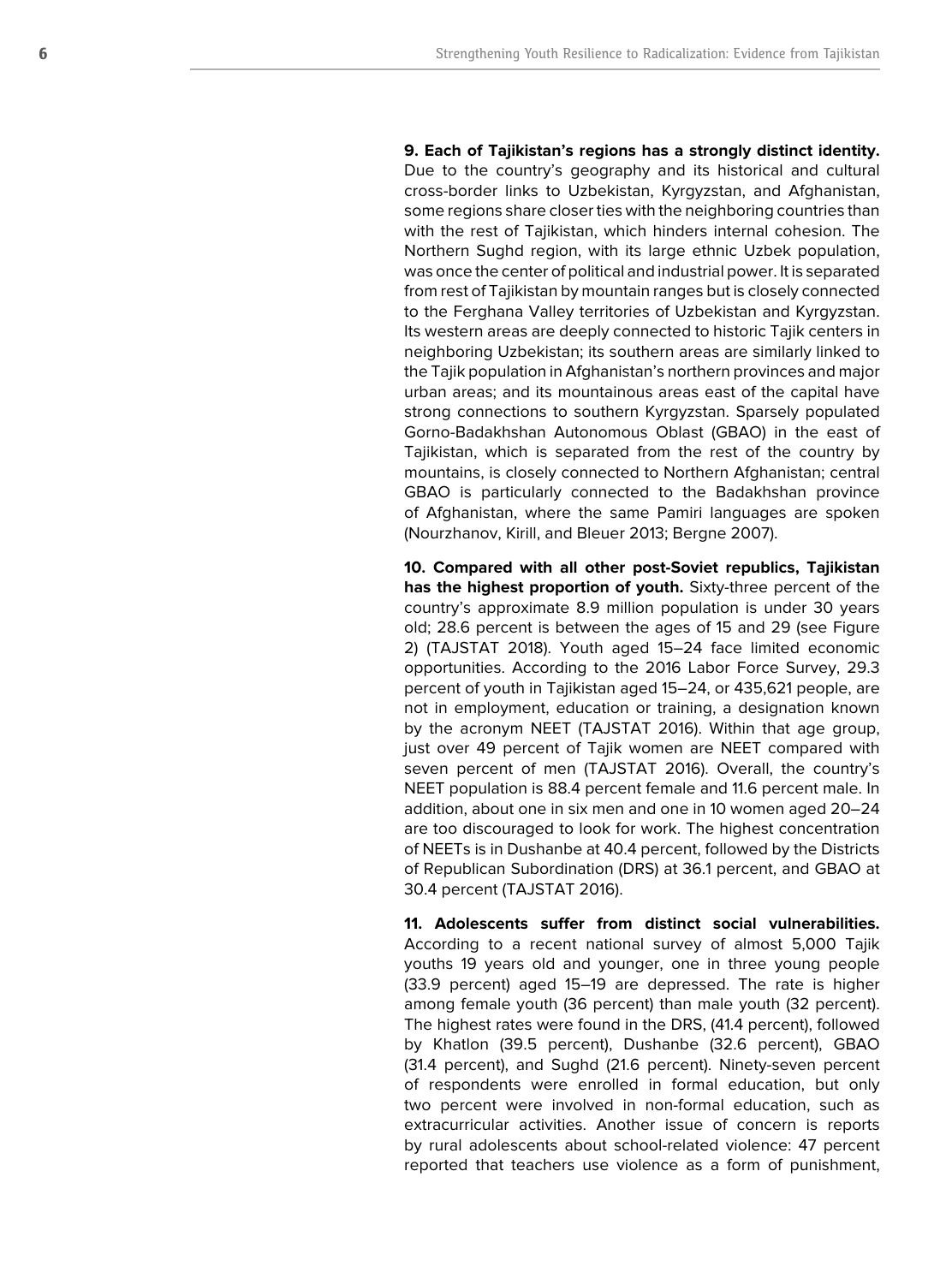

#### **Figure 2. Population of Tajikistan by Age Group and Gender**

Source: TAJSTAT, Annual Population Data, January 1, 2018. http://stat.ww.tj/files/cislennost\_naselenia\_ na\_1.01.2018.pdf.

followed by peers in the streets (24 percent), and other peers (20 percent). Fifty-two percent of adolescents in GBAO aged 10–19 reported having experienced peer-to-peer violence—the highest rate among the regions (Center for Strategic Research under the President of Tajikistan and UNICEF 2018).

**12. About one-third to one half of Tajikistan's gross domestic product is dependent on remittances—one of the highest global rates** (Kireyev 2006; Ratha 2016). As many as 0.5 million Tajik citizens, 78 percent of whom are young men, emigrate to find job opportunities abroad.14 Most of these migrants are married with children and support households with an average of seven to eight persons.<sup>15</sup> The social and economic impact of this excessive reliance on remittances and years of limited investment in human capital have significantly reduced Tajikistan's productive capabilities and made the economy acutely vulnerable to external shocks (World Bank 2018). Following the Russian economic crisis of 2014, remittances sent to Tajikistan decreased significantly—

<sup>&</sup>lt;sup>14</sup> According to data from the State Migration Service of the Republic of Tajikistan under the Ministry of Labor, Employment, and Migration, 2018. <sup>15</sup> Most migrants have completed general secondary education but are unskilled and not employed in Tajikistan prior to migrating abroad (World Bank 2017a).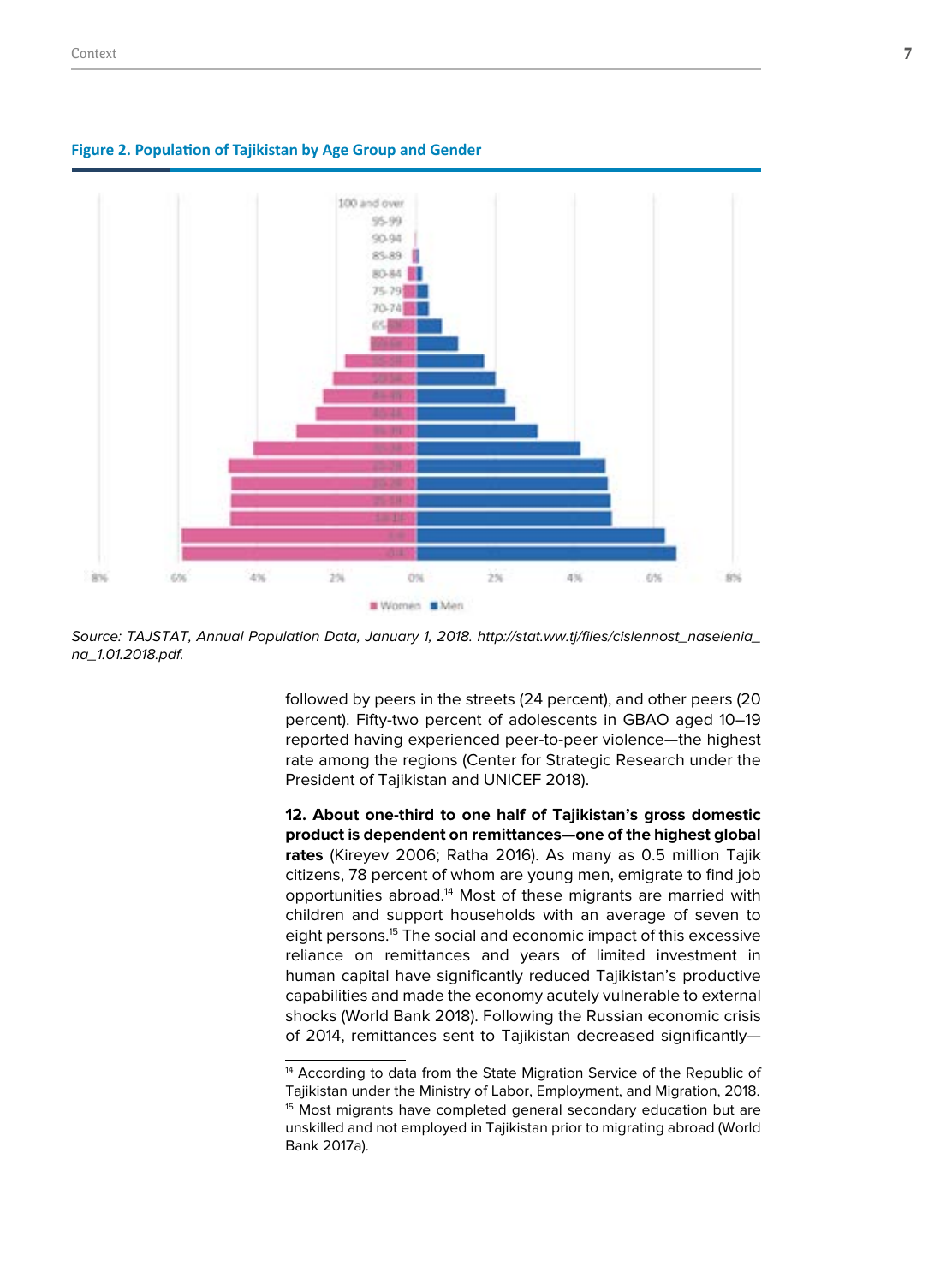with a 44-percent drop from 2014 to 2016—and the country's economy contracted (World Bank 2018). However, the downtrend in remittances has partially reverted since 2017 (World Bank 2019).

**13. The dependency on remittances affects women and the structure of the family.** Many Tajik women live in single-parent households or with their husband's family, partly because most migrants are men. These women are often deprived of their husband's remittances, which are sent to members of his family. Twenty-three percent of Tajik households are headed by women, including abandoned wives, including those whose husbands are abroad or in other parts of the country working as migrant labor, sometimes for years at a time. This pressing phenomenon has resulted in increased longterm poverty and social vulnerability among women, children, and youth living in single-parent households (Olimova 2010; UNICEF 2011).

## 2.2. The History and Status of Violent Extremist Groups in Tajikistan

**14. The government of Tajikistan views most Islamist groups as extremist, particularly those who are part of the Salafi movement, or Salafiya.** It has introduced policies to restrain religious practices regarded as alien to local traditions. Two 2009 laws—On Religious Freedom and Religious Associations and Law on Parent's Re-sponsibility—sought to reduce the appeal of radical religious ideology among Tajik youth under 18 years old by prohibiting them from visiting mosques or attending religious education (EFCA 2018). Wearing a hijab or satr (an Islamic scarf) was banned at educational institutions and government agencies, and there have been reported instances of police forcibly shaving men's beards (EFCA 2018). Since 2010, the government has repatriated Tajik students attending religious universities and madrasas in Pakistan, Saudi Arabia, and Iran. In addition, the Commonwealth of Independent States Anti-Terrorism Center lists 17 VE groups that have been banned in Tajikistan, $16$  including well-known VE groups that were also mentioned by the study respondents, such as the Islamic Movement of Uzbekistan and the IS; political Islamist groups advocating profound societal changes such as Jamaat Tabligh, the Muslim Brotherhood, Hizb-ut-Tahrir, and Salafiya; and indigenous groups such as Call to Islam, and Free Tajikistan (Taarnby 2012). See Box 1 for an overview of banned groups in Tajik-istan.

**15. By 2012, extremist groups with direct connections to Afghanistan, Pakistan, and the Middle East had already established a presence in Tajikistan.** The process was primarily

<sup>&</sup>lt;sup>16</sup> In addition to the Commonwealth of Independent States list of banned VE groups, the National Bank of Tajikistan lists 15 banned groups. https:// nbt.tj/en/financial\_monitoring/perechni.php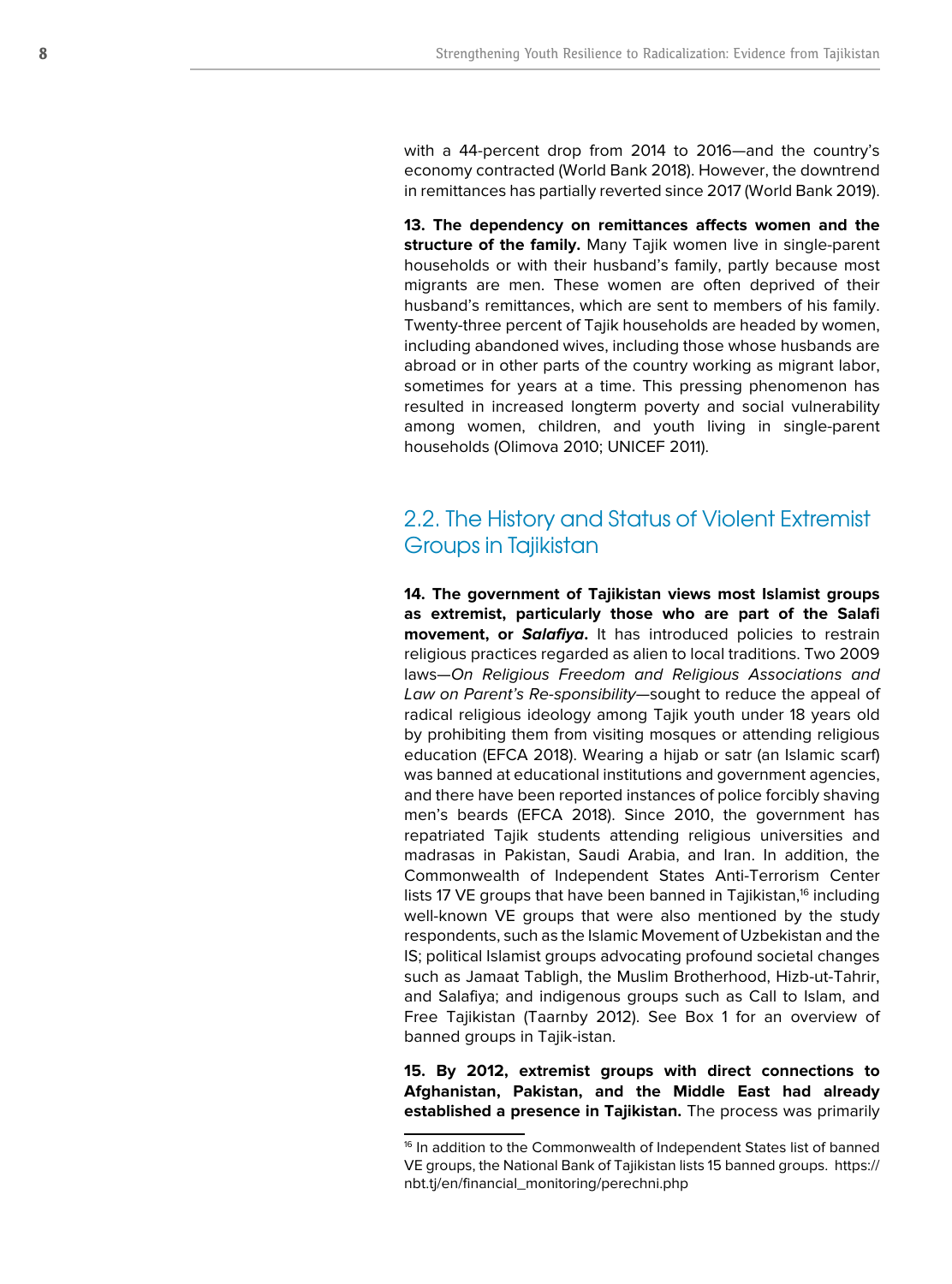led by individuals who had traveled abroad for religious education and returned to spread extremist interpretations of Islam (Taarnby 2012). During the late Soviet period and following independence, these groups established underground mosques and study circles propagating a Salafi-inspired interpretation of Islam in Tajikistan (Naumkin 2005: 40; Peyrouse 2007; Olcott 2012: 81; Taarnby 2012). The Islamic Movement of Uzbekistan moved into Tajikistan at the beginning of the 1992-97 civil war. Groups connected to Afghan mujahideen factions, and subsequently the Taliban, developed a stronghold in the Rasht Valley during the 1992–97 civil war (Cornell 2005; Naumkin 2005); and the global Islamist group Hizb-ut-Tahrir expanded, particularly in the northern Sughd province (Baran 2004; Karagiannis 2010). Salafi groups then developed a presence, particularly in the central areas of the country and in the capital Dushanbe.<sup>17</sup> IS activity has also been observed in the Khatlon region since 2014.

**16. Most Tajiks think that VE groups represent a danger to society.** A 2012 survey of 3,502 respondents across Tajikistan sponsored by the Organization for Security and Co-operation in Europe (Taarnby 2012) found that Tajiks think the most dangerous VE groups are the Taliban (59 percent), Salafiya (52 percent), Hizb-ut-Tahrir (47 percent), and al-Qaeda (40 percent). Regional divergences are substantial. For example, 83 percent of respondents from the Sughd region are aware of Hizb-ut-Tahrir, and 68 percent consider it dangerous—rates considerably higher than the national average. In Khatlon and Dushanbe, 79 and 77 percent of respondents, respectively, have heard about Salafi groups; and 69 and 55 percent, respectively, consider them dangerous. Recently published government data indicates that the highest number of IS recruits are from the Khatlon region, reflecting a further shift to areas bordering Afghanistan (GoT 2018b).

**17. Since 2011, Russia has emerged as a locus of global recruitment.** Many Tajik men spend considerable time in Russia as labor migrants, and some are exposed to IS recruitment efforts. Russia is a middle-point country for individuals radicalized in Tajikistan who travel to Turkey, Syria, and Iraq; and many migrants who are radicalized while in Russia become agents of radicalization in Tajikistan and recruit from their households and communities. The Tajik government reports that up to 85 percent of Tajik citizens who are recruited as foreign fighters are solicited while in Russia as labor migrants rather than in Tajikistan (OSCE 2019a). However, as the findings from this study show, the processes of radicalization and recruitment in Tajikistan and Russia cannot be entirely separated.

 $17$  The local Salafi movement is considered a VE group by authorities, but its internal cohesion and particular orientation has not been the subject of detailed research (see Taarnby 2012).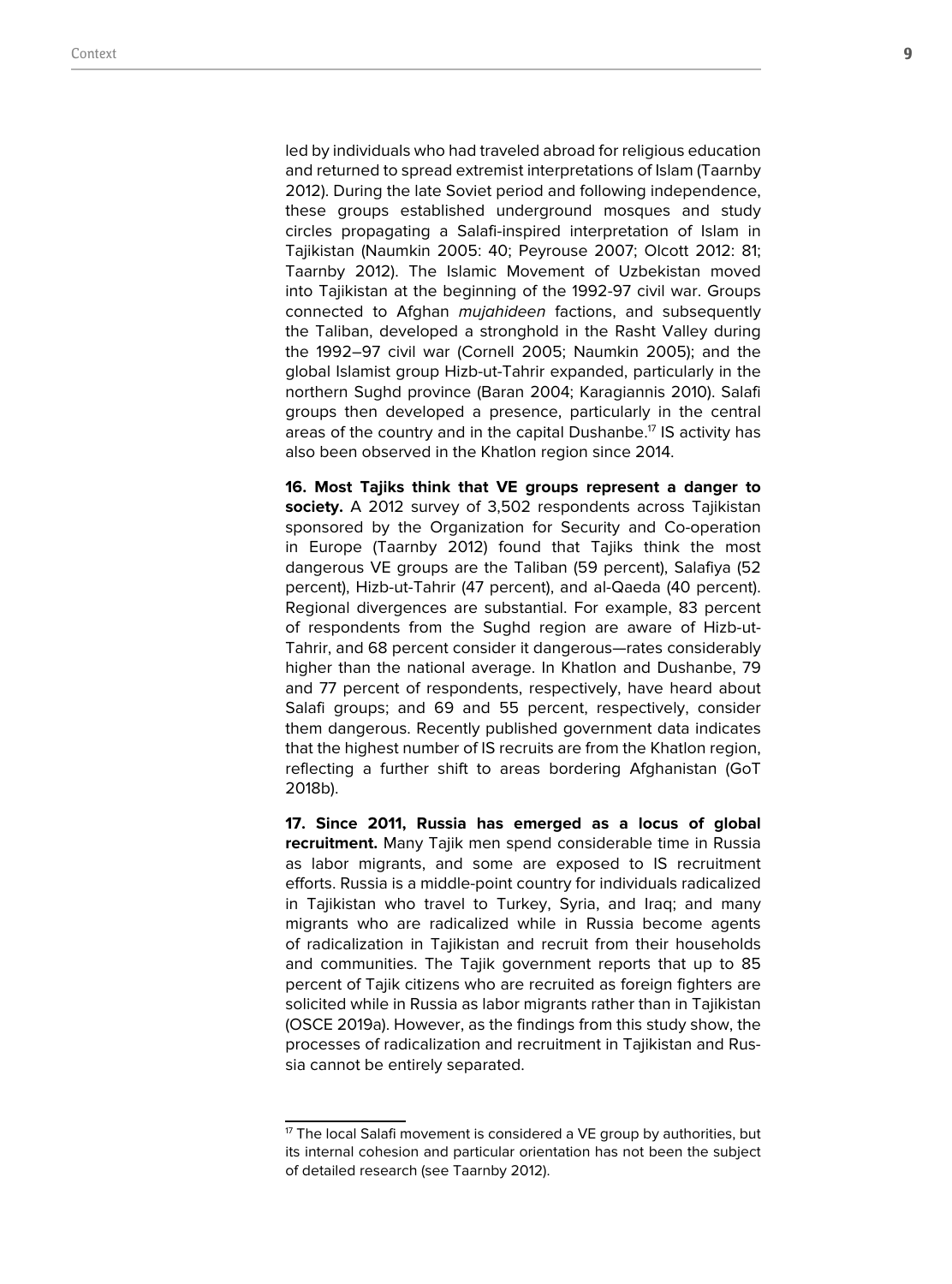### **Box 1. Banned Groups in Tajikistan**

**The government of Tajikistan has banned many groups and movements because of their presumed radical and extremist ideology.** The list includes extremist groups that support violence as well as some that do not. Unlike Western states, the government does not base its ban solely on a group's position on the use of violence, but also on the nature of its ideology (Taarnby 2012). Banned groups include:

- **Salafiya** is a broad term used to denote the followers of the ultra-orthodox Salafi interpretation of Sunni Islam. This revivalist movement emerged in the 19th Century, inspired by the teachings of the Saudi cleric Muhammad Ibn Abd al-Wahhab, which is why some scholars use the terms Wahhabi and Salafiya interchangeably (Commins 2015: 151–66). The movement's followers do not recognize other branches of Islam, such as Shi'a and Sufism. Its world-wide growth is partly due to considerable missionary activity, financially supported by actors in Saudi Arabia and other Gulf states (Kepel 2006: 61–80; Commins 2006; Thaler 2004: 99–109). Different groups might share a Salafi ideology but diverge on attitudes regarding political involvement or violence. Some oppose political engagement of any kind; some are politically active. Some—often referred to as "Salafi-Jihadi"—embrace armed struggle to recreate the caliphate that existed after the death of the Prophet Muhammad (Wiktorowicz 2006). In Tajikistan, the labels of Salafiya and Wahhabi denote a stricter practice of Islam, which many consider alien to the local, more tolerant interpretations. Wahhabi groups were identified during the 1992-97 civil war, particularly in eastern areas of what is presently the DRS. More recently, since about 2008, Salafi groups emerged and grew stronger, first in Dushanbe, and after government interdiction efforts, in other parts of the country, particularly Khatlon.
- **The Islamic Movement of Uzbekistan** is a Salafi-Jihadi group that originated in the Ferghana Valley in Uzbekistan in the late 1980s. It is currently based in Afghanistan, operating primarily in its northern areas and along the border with Pakistan. It is a VE group with known links to the Taliban and Al Qaeda. While it originated in Uzbekistan, the group moved into Tajikistan at the start of the civil war in 1992 and fought on the side of the United Tajik Opposition (Naumkin 2005); it was particularly influential in the eastern parts of DRS, such as the Rasht Valley. In August 2015, the group released a video expressing its allegiance to the Islamic State in Khorasan, although some factions remain loyal to Al Qaeda (Giustozzi 2018).
- Created in Jerusalem in 1953, **Hizb-ut-Tahrir** is a globally active international political organization aimed at re-establishing the Islamic caliphate (Baran 2004). It envisages a three-stage approach toward achieving this goal: proselytizing, infiltrating government structures, and replacing national governments with the caliphate. The first two phases are non-violent, but the last is unlikely to take place without armed action. The group has expanded across Central Asia since the mid-1990s (Karagiannis 2010). In Tajikistan, it was primarily active in the northern Sughd region, but government interdiction efforts have reduced the organization's footprint in the country.
- The **IS** originated from Al Qaeda in Iraq. It is a VE group that became the Islamic State of Iraq and Syria before proclaiming a global caliphate in June 2014. In 2015, the IS set up a division focused on Afghanistan and Central Asia: the Islamic State in Khorasan. It sought to attract Central Asians, including Tajiks, especially following the 2015 defection to IS of Gulmurad Khalimov, a special police force commander in Tajikistan (Giustozzi 2018).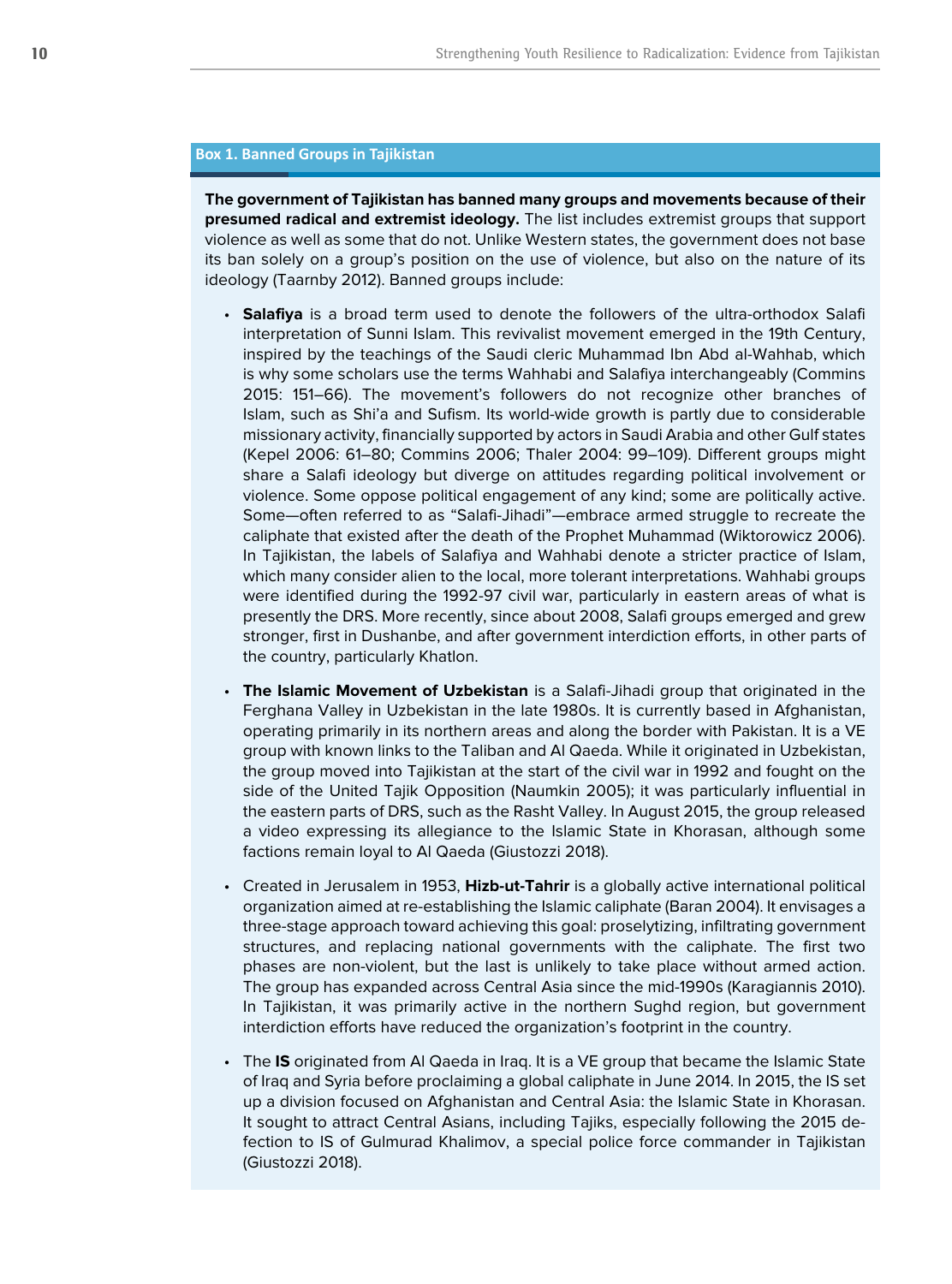**18. Recruitment of Tajik nationals gained momentum after January 2015 with the establishment of the IS in Khorasan, which includes Afghanistan, Iran, and Central Asia.** Recruitment peaked with the first terrorist attack perpetrated in Central Asia against foreigners — on July 29, 2018, in Dangara, Khatlon. The strong presence of IS in Northern Afghanistan heightened the risk in Tajikistan, especially because, at the same time, Salafiinspired groups were expanding into areas of the country close to Afghanistan that had not previously experienced radicalization, particularly Khatlon province (Giustozzi 2018). Abu Usama Noraki, a prominent IS spokesman who is originally from Khatlon, is known to have actively recruited Tajik countrymen beginning in 2015, including from his home district of Nurek (Mehl 2018). Two of the assailants in the July 2018 attack that killed foreign cyclists were from Nurek, and afterward, Noraki released an audio message in Tajik announcing the intention of IS to perpetrate similar attacks across the country.

## 2.3. Existing Data, Limitations, and Gaps

**19. This section provides an overview of data published by the government of Tajikistan in November 2018 on Tajik nationals**  recruited into IS, and Daesh Personnel Records<sup>18</sup> for Tajikistan, **Kyrgyzstan, and Uzbekistan, including files of recruited individuals registered by IS operatives between early 2013 and late 2014.** Statistics released by the government of Tajikistan indicate that 1,899 Tajik nationals were recruited into IS, a considerably higher number than an earlier estimate of 1,100 (GoT 2018b).19 Tajikistan's estimated per capita rate of recruitment is the highest of all Central Asian countries. Comparative data suggest that the number of recruits from Tajikistan is roughly equivalent to that of Uzbekistan; however, the population of Uzbekistan is more than four times that of Tajikistan (see e.g., Barrett 2017). The Tajik government released data on the key districts affected by recruitment. Most recruits originated from Khatlon or DRS (see Table 1); and most were in their 20s. Since 2010, the government has repatriated around 3,400 young Tajik nationals pursuing an Islamic education abroad due to concerns that they were being radicalized (GoT 2018b).

<sup>&</sup>lt;sup>18</sup> The Daesh Personnel Records database includes over 4,600 files of individuals registered by Daesh operatives between early 2013 and late 2014. The World Bank acquired these documents through a news network, which obtained them from a defector. The records contain detailed information from individuals arriving from over 70 countries, including Tajikistan and other Central Asian countries, constituting a rich source for the study of the profiles of recruits. They include details on place of origin, age, education level, employment status, and religious background, among other elements. For a comprehensive description of the Daesh personnel records see Dodwell, Milton, and Rassler (2016). <sup>19</sup> The same source indicated that out of that total number, only 71 had returned.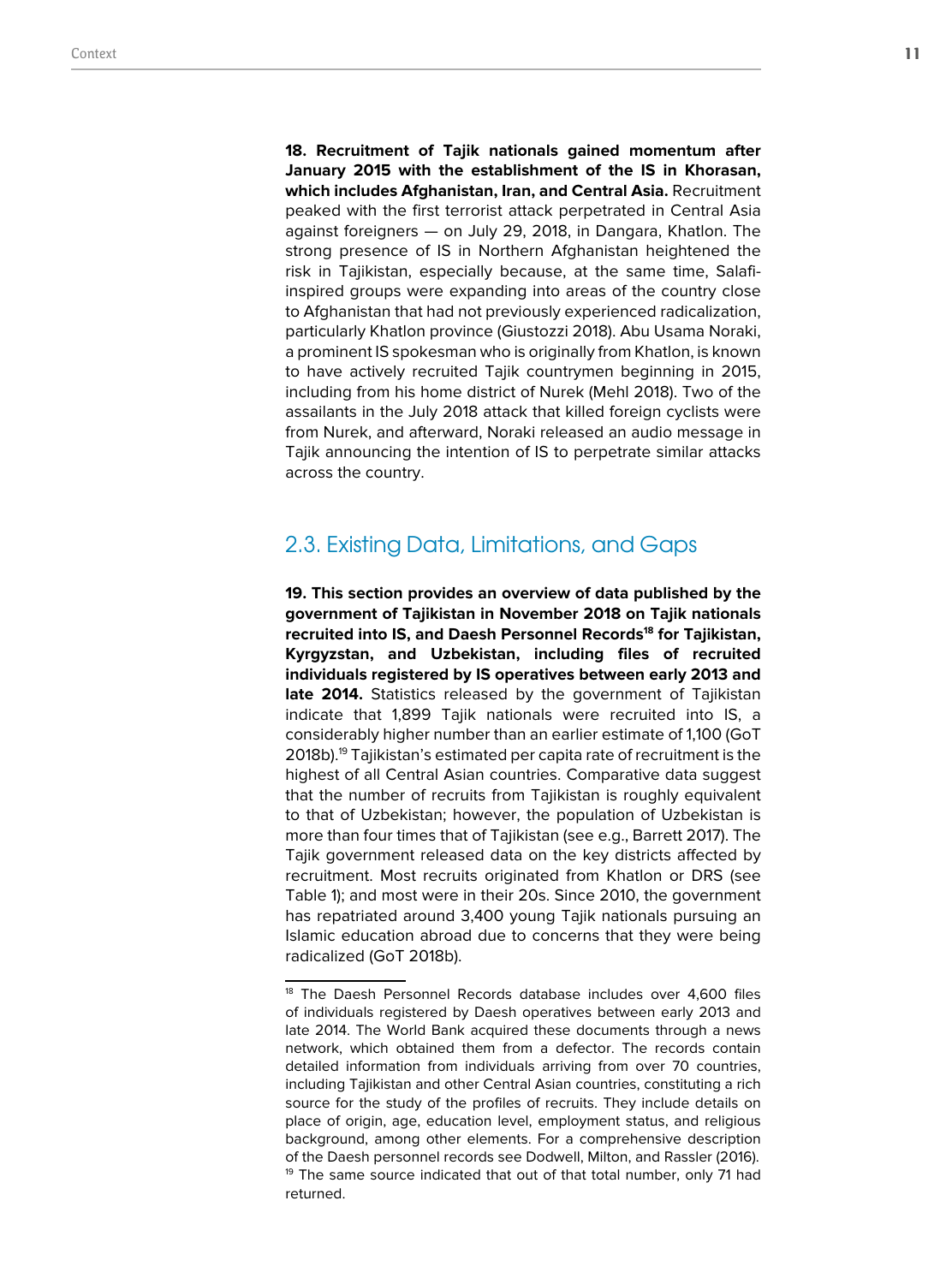| <b>Region</b>                                | <b>District or City</b> | <b>Number of Fighters</b> |
|----------------------------------------------|-------------------------|---------------------------|
| <b>Khatlon Region</b>                        | Kushoniyon              | 67                        |
| Population: 3.124 million                    | Kubodiyon               | 74                        |
| Poverty rate: 37.4%                          | Shartuz                 | 76                        |
|                                              | Balkhi                  | 36                        |
|                                              | Kulob City              | 99                        |
|                                              | Farkhor                 | 37                        |
| <b>Districts of Republican Subordination</b> | Vahdat                  | 128                       |
| Population: 2.02 million                     | Tursunzade              | 39                        |
| Poverty rate: 32.4%                          | Rudaki                  | 107                       |
|                                              | Shahrivar               | 54                        |
| <b>Sughd Region</b>                          | <b>Isfara City</b>      | 111                       |
| Population: 2.56 million                     | Istaravshan             | 84                        |
| Poverty rate: 19.1%                          | <b>Buston</b>           | 12                        |
|                                              | Spitamen                | 35                        |
|                                              | Konibodom               | 22                        |
| <b>Dushanbe</b>                              | Dushanbe City           | 239                       |
| Population: 816,000                          |                         |                           |
| Poverty rate: 18.2%                          |                         |                           |
| Gorno-Badakhshan Autonomous Oblast           | Vanj                    | 37                        |
| Population: 220,000                          |                         |                           |
| Poverty rate: 39.3%                          |                         |                           |

#### **Table 1. Violent Extremist Recruits from Tajikistan by Region**

Sources: Government of Tajikistan 2018b; TAJSTAT 2017a, b.

**20. The published data by the government of Tajikistan offer new insights into regional patterns of recruitment.** They are further validated by the qualitative data collected for this study in 2018, although some limitations and gaps remain. The origin of recruits is available for the most relevant districts, but the data does not systematically include all the country's districts. The district of origin is only known for 1,388 of 1,899 recruits, or 73 percent. The published data also lack the employment status, socio-economic conditions and year of recruitment, which constrains the analysis of the backgrounds of recruits.

**21. According to the government, most of the approximately 200 Tajik women who traveled to Syria and Iraq were following their husbands, including entire families from Sughd and Khatlon provinces.** A UN Women (2017) study found that some women had little knowledge or choice about their final destinations, while others openly accepted or encouraged the move. There also have been reports of women traveling without a male partner with the clear intention of joining a VE group. The UN Women study found that some women engaged in recruitment efforts by promoting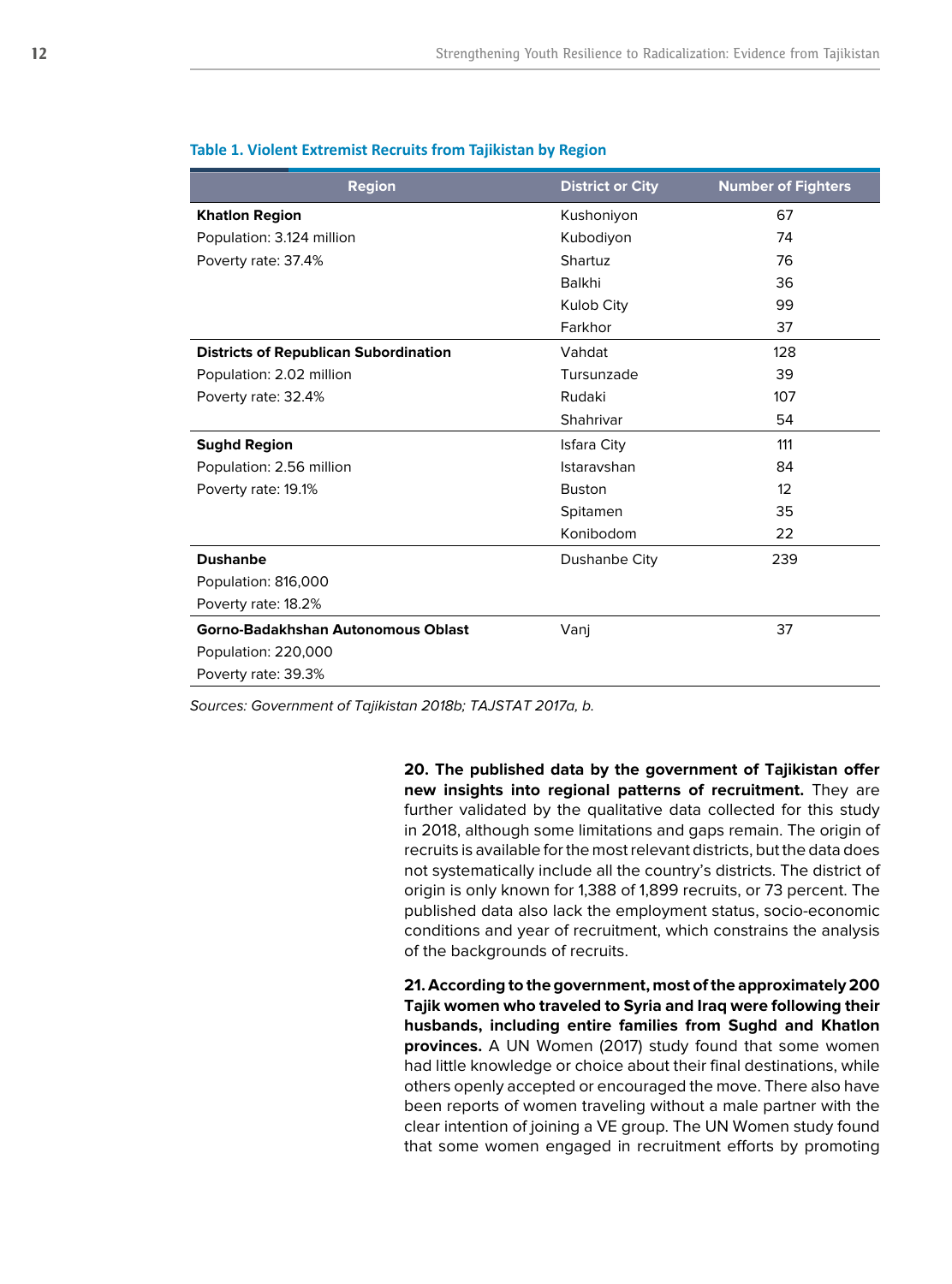the narratives of VE groups at the local level. More recent reports indicate that 43 Tajik women have been imprisoned in Iraq after being found guilty of belonging to IS (UN 2019).

**22. The Daesh Personnel Records database includes 223 IS recruits from Uzbekistan, Kyrgyzstan, and Tajikistan in 2013– 14, of which 71 were from Tajikistan.** The database provides a rare glimpse into the characteristics of a recruit, including place of origin, age, education level, employment status, and religious background (Dodwell, Milton, and Rassler 2016). The records are significantly limited, however. The sample from Tajikistan is very small and is part of a database of 4,600 recruits from 70 countries; how representative it is of the totality of fighters who joined the IS during this period is uncertain. Despite these caveats, the Combating Terrorism Center at West Point claims that the database provides an accurate understanding of who exactly was joining IS in 2013–14 (Dodwell, Milton, and Rassler 2016).

**23. In absolute terms, most recruits came from Dushanbe and Khujand, the country's largest urban centers, followed by the urban areas of the DRS and from the rural areas of Sughd province.** There were only a few recruits from Khatlon and GBAO. Recruits who had never been to Russia were predominantly from Dushanbe; Khatlon's border areas with Afghanistan and its major cities; DRS's rural areas bordering Kyrgyzstan; and Sughd's urban areas, including the cities of Khujand and Panjakent. Local recruits who had not been to Russia knew significantly less about religion—even the IS considered 76 percent of this group to have a low level of religious knowledge compared with those who had been to Russia. The number of married men was higher among recruits who had been to Russia than among those who had not. Recruits who had not been to Russia were less likely to be employed than those who had migrated there.

**24. According to the Daesh records, 74 percent of Tajik recruits were employed or self-employed prior to their recruitment (see Figure 3).** Only 20 percent of recruits from Tajikistan were jobless. Over one-third were business owners, skilled professionals, or self-employed; 23 percent were manual laborers or factory workers; and 16 percent were involved in services, including as drivers, hairdressers, salespersons, or artisans. The pattern for recruits from Uzbekistan and Kyrgyzstan is similar to Tajikistan, which confirms the consistency of the employment status of these recruits. In Kyrgyzstan, the level of joblessness among IS recruits is even lower.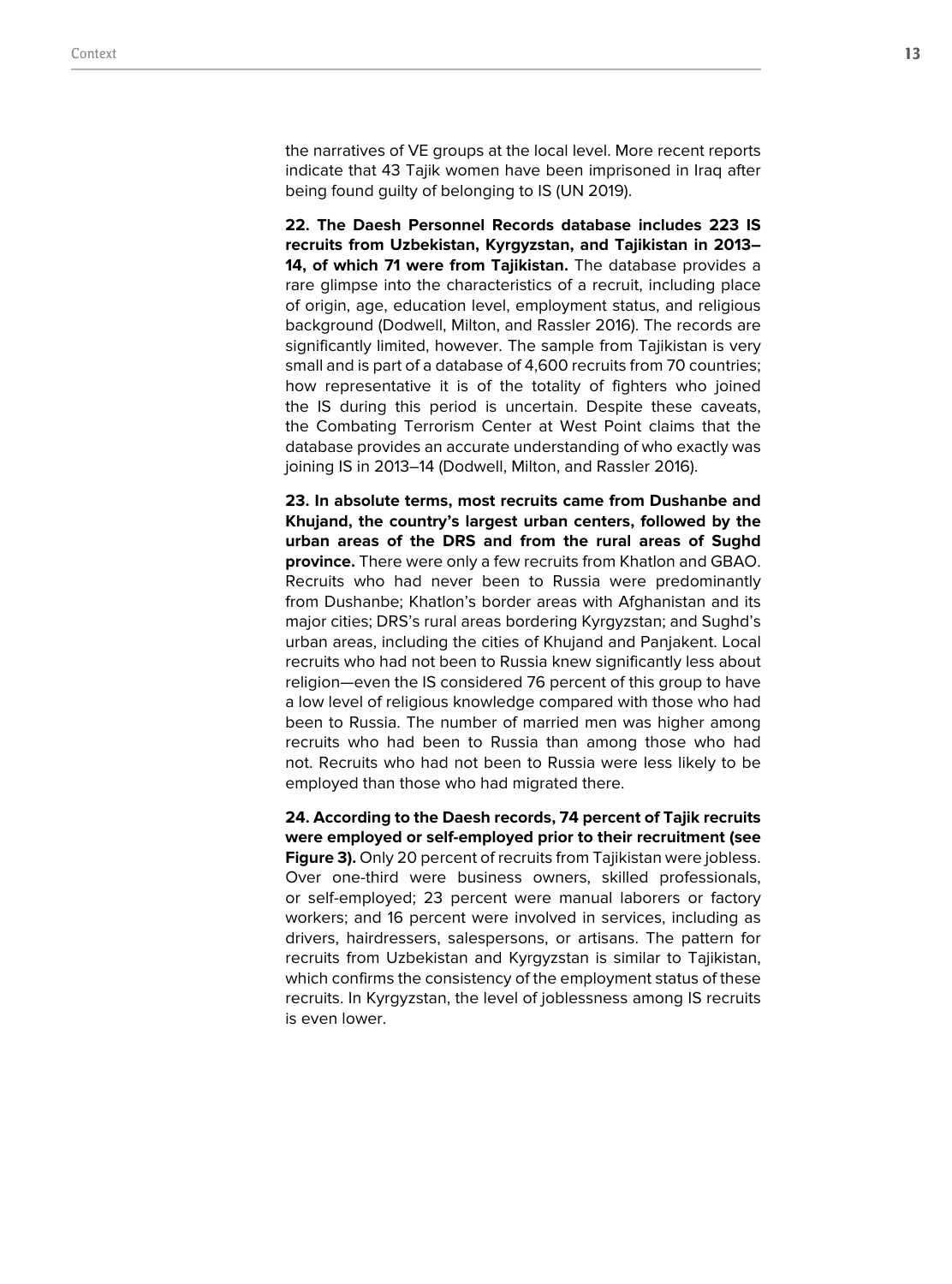

**Figure 3. Type of Employment Held by Central Asian IS Members Prior to Recruitment**

Source: Daesh Personnel Records 2013–14.

**25. Recent sources suggest that the number of recruits is higher in DRS and Khatlon than in other regions.** The Daesh Personnel Records 2013–14 showed most recruits originating from Dushanbe and Sughd region. More recent data from the government of Tajikistan suggest that the proportion of fighters from these regions decreased in 2015 while the proportion of fighters increased from DRS and Khatlon.<sup>20</sup> However, it should be noted that a rigorous comparison of these various sources is not feasible due to the variations in the data.

 $20$  The government list was generated by combining three sources: (1) a list of 29 Tajik IS members:

https://news.tj/ru/news/tajikistan/security/20161124/mvd-opublikovaldospisok-tadzhikskih-boevikov-v-igil;

<sup>(2)</sup> names included in the list of wanted individuals by the Tajik Ministry of Interior Affairs: http://mvd.tj/index.php/ru/rozysk/rozysk1; and (3) the list of people associated with terrorism published by the Central Bank of Tajikistan http://www.nbt.tj/ru/financial\_monitoring/perechni.php.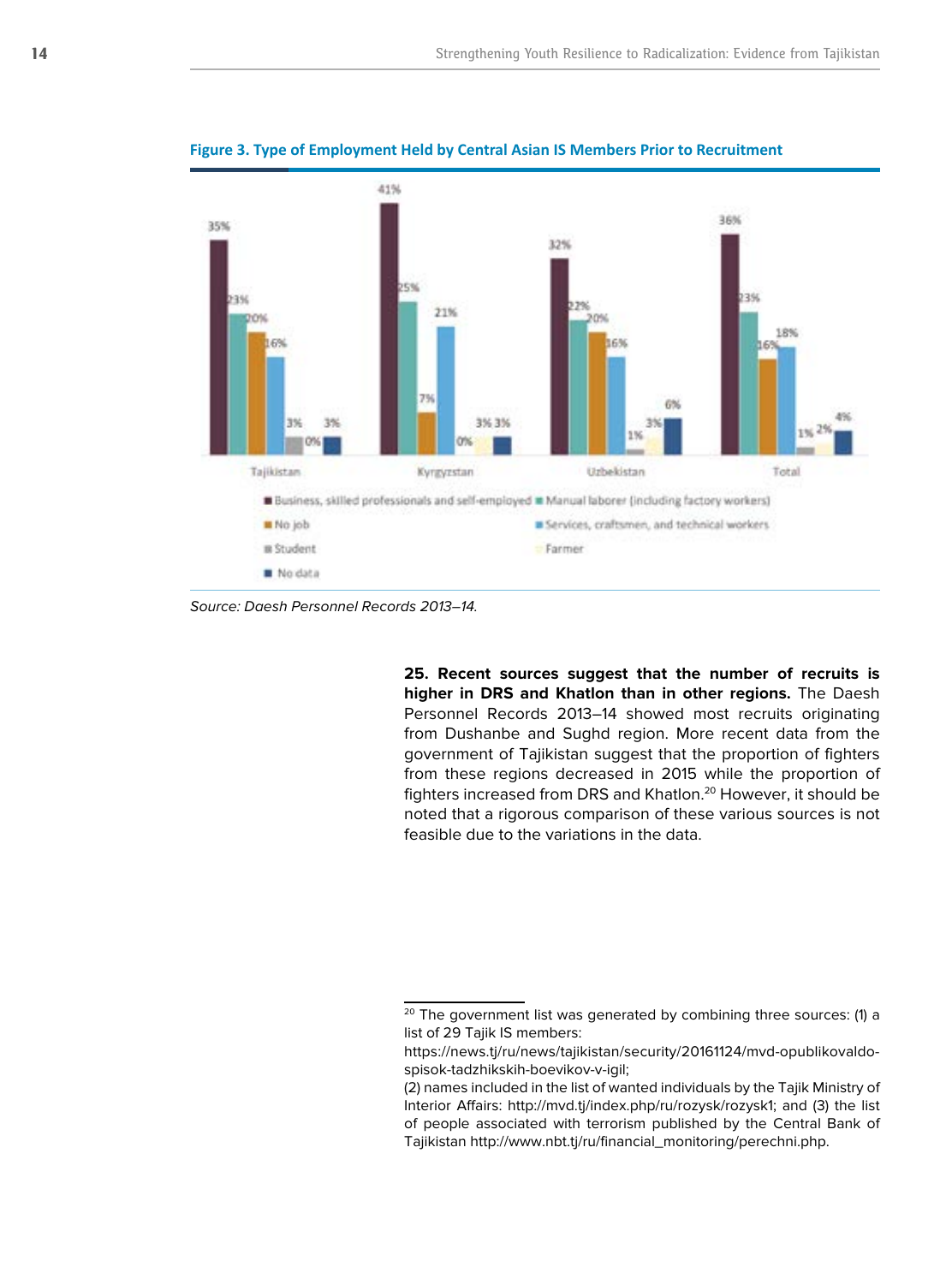# 3. Methodology

**26. This qualitative study focuses on groups at risk of radicalization: young men and women aged 18–30 with low to middle incomes; returning migrants, including deportees and persons banned from re-entry into Russia; and vulnerable women.**21 Qualitative data were collected from April through June 2018 in 14 locations across every region of Tajikistan, using a stratified qualitative sampling frame (see Map 2 and Appendix A for further details on sampling). Seven of these 14 districts are listed on the government of Tajikistan's (GoT's) official data on the origin of recruits into VE groups (see Table 1). The criteria for selecting the cities and districts included: reported geographic origin and number of recruited individuals according to Daesh Personnel Records and public data from the GoT presence of minorities; proximity to borders; distribution of the IS follower accounts on Twitter; poverty levels, and crime rates (see Appendix A). The sample consisted of at least one urban and one rural settlement from each of the administrative regions, which means that the sample automatically included all regional capitals. Study respondents were identified using purposive, convenience, and snowball sampling methods. The study consisted of 34 focus group discussions with 295 participants and 35 individual interviews, for a total of 330 respondents. (See appendix A for a full description of the methodology.) The six field researchers who conducted the individual interviews and focus groups received training in both types of data collection, participated in the review of the instruments, and provided feedback after each of the pilot tests.

### **27. The qualitative research delved into the following five questions:**

- What political grievances against local or central government authorities drive support for VE groups among individuals and communities?
- What role does the perception of exclusion play in individual and community support for VE groups?
- What role does socio-economic status play, including employment, in the support for VE groups?
- How does exposure to extremist ideology contribute to radicalization and recruitment into VE groups?
- What role do women play in supporting or moderating the influence of VE groups?

<sup>&</sup>lt;sup>21</sup> Vulnerable women include those with two or more children, migrants' wives, and women divorced or abandoned by their husbands. Interviewed women in this category were 35–40 years old.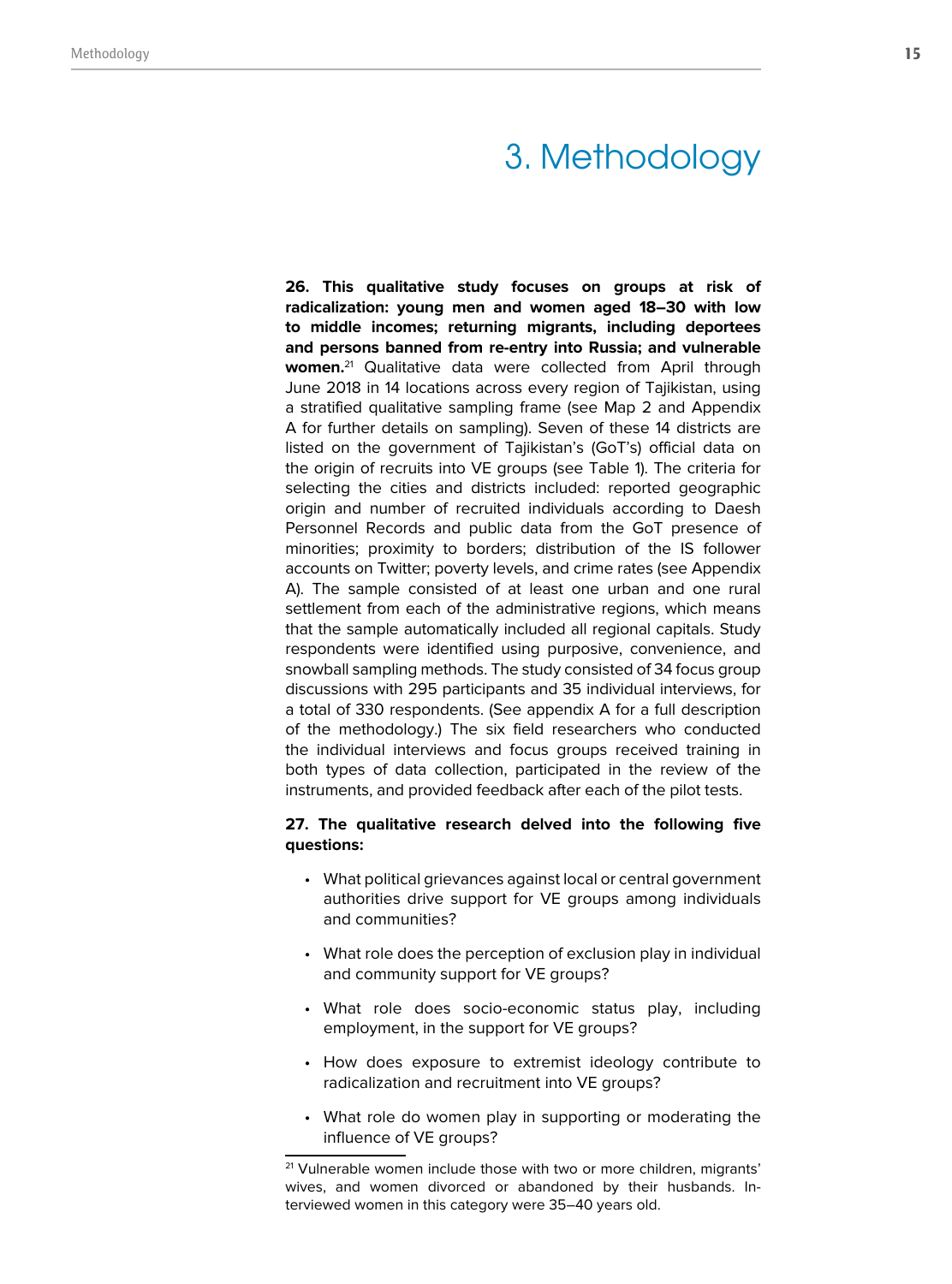

#### **Map 2. Districts Where Qualitative Research Was Conducted**

DRS = Districts of Republican Subordination; GBAO = Gorno-Badakhshan Autonomous Oblast.

Overall, the qualitative research emphasizes the internal dynamics at the individual, group, and local levels while recognizing the interconnectedness with the external drivers and risk factors pertaining to the Tajik migrants to Russia and other neighboring countries.

# 3.1. Research Instruments

**28. The research conformed to relevant international standards with respect to protection of human subjects (see appendix A for the protocol for the protection of human subjects).** This included but was not limited to the protection of confidentiality and privacy, rigor of research ensuring that its scientific value outweighs any potential harm to the human subjects, and completion of research in an independent and neutral manner.

**29. Research instruments were customized to the local context to elicit valid and reliable responses to sensitive research questions.** An initial set of questionnaires for individual interviews and a guide for the focus groups was tested in Dushanbe in December 2017. Based on the results of this pilot test, the team revised the instruments and developed specific guides for each category of respondent for the focus groups and individual interviews. The guides were modular: some questions were asked of all the respondents, while others were specific to a particular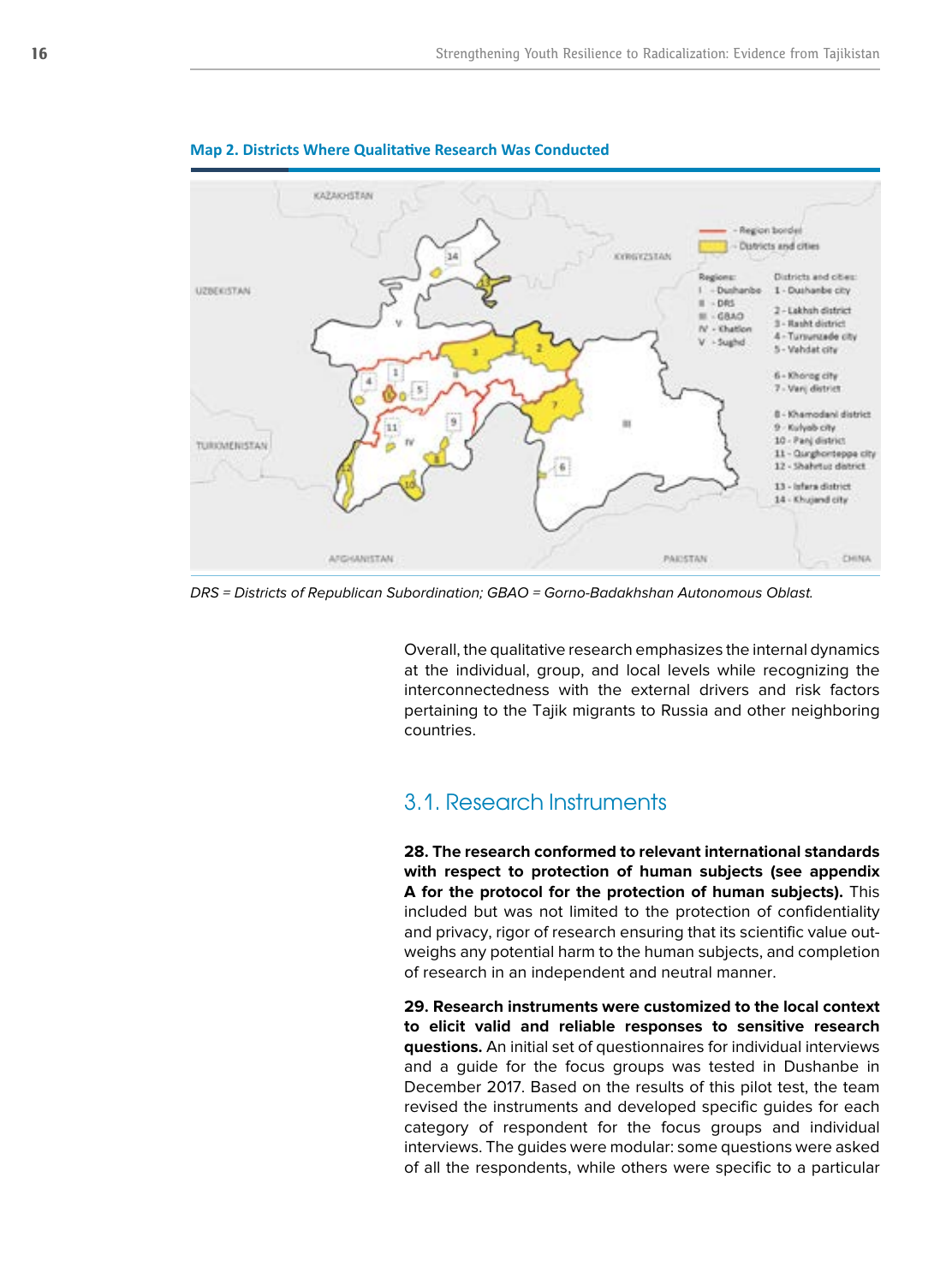group. The pilot testing of these instruments was conducted in Dushanbe, DRS, Sughd, Khatlon and GBAO in January–February 2018. This rigorous second pilot test included field testing of the instruments and also a detailed review and critique by the researchers, who discussed revisions to the guides and data collection process. Individual interviews were designed to last 60–90 minutes; the focus groups were designed to last two to two-and-a-half hours. The final data collection instruments were translated into Russian, Tajik, and Uzbek.

# 3.2. Data Collection Procedures

**30. The pilot tests demonstrated that respondents spoke more openly in focus group discussions than in individual interviews about issues related to violent extremism in their communities, regions, and the country as a whole.** However, when discussing events related to personal or family experience, members of the vulnerable groups to radicalization and local community leaders preferred the individual interview format. The research team therefore used a combination of approaches for the study.

**31. Focus group discussions were conducted with individuals who were defined as vulnerable to radicalization and recruitment into VE groups.** The construct of the following three types of vulnerable groups, which met separately, was based on a desk review and consultations with local experts:

- Young men and women aged 18–30, from low- and middleincome households, and from rural and urban areas; $^{22}$
- Returning migrants, aged 18–35, from rural and urban settlements, including men that migrated for financial reasons to other regions of Tajikistan or abroad (Russia, Turkey, or Kazakhstan) for at least three months within the 12 months prior to the study; and
- Vulnerable women, including the wives of economic migrants and single mothers of two or more children from low-income households, above 18 years of age.

### **32. To encourage the respondents to speak openly, several conditions were met:**

- The groups were all homogeneous by gender and socioeconomic status;
- No officials were present;

<sup>&</sup>lt;sup>22</sup> This first group of respondents included young men and young women with a secondary school diploma or less, higher education students, employed, self-employed, and NEET youth (not in education, employment or training).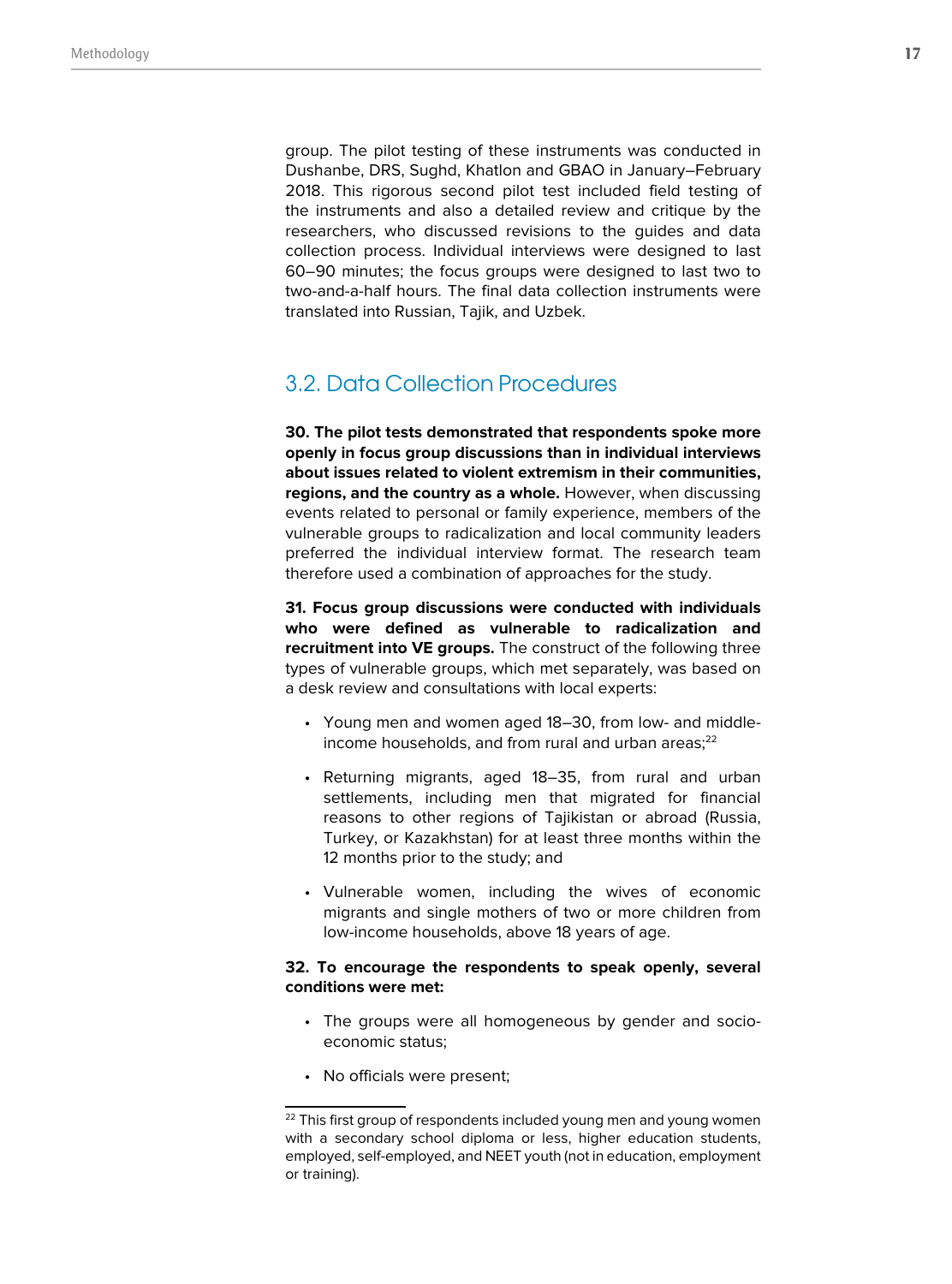- Informed consent was individually obtained from all respondents prior to the study;
- Focus group discussions were conducted at safe, neutral facilities—never in government or government-related facilities;
- No personal information was requested from respondents;
- Respondents were asked to use nicknames in lieu of their real names; and,
- Relatives were not allowed to participate in the same group.

**33. Respondents were asked to provide their socio-economic background including gender, employment status, level of education, and experience with migration.** This information was provided by 248 participants of FGDs and by the 35 local leaders or experts, as summarized below. As illustrated in Table 2, FGDs respondents were distributed across education levels, with the largest proportion having completed the full secondary school cycle, also among women. A large proportion of respondents among young men and women were NEETs, reflecting the importance of including the views of this especially vulnerable group. Table 3 summarizes the profiles of individual respondents. In total, 35 interviews were conducted: 27 with men and eight with women. The respondents' ages ranged from 23 to 60 years old, with the average respondent being 43 years old. Individual respondents included local government officials, mahalla (local self-government) representatives, religious leaders and local service providers/professionals. "Other" individual respondents included entrepreneurs, market traders, taxi drivers, and NGO representatives.

**34. Because of the sensitive nature of the study topic, it was important to ensure that respondents felt comfortable in sharing their views and opinions and provided extended answers narratives—in response to questions from the guides.** During the pilot test, when respondents were asked to vote, indicate a definite opinion, or agree on a group answer, some refused to do so or felt uncomfortable about participating. As a result, voting and ranking exercises—which are not common to focus groups anyway— were excluded from the research guides.

**35. Trained researchers conducted individual interviews with members of vulnerable groups,** including youths; returning internal and external economic migrants; and vulnerable women, especially the wives of migrants with children and single mothers with two or more children. Local government representatives, local community leaders, local religious and spiritual leaders, elders, and other respected community members were also interviewed individually. The interviews did not include private sector and law enforcement representatives.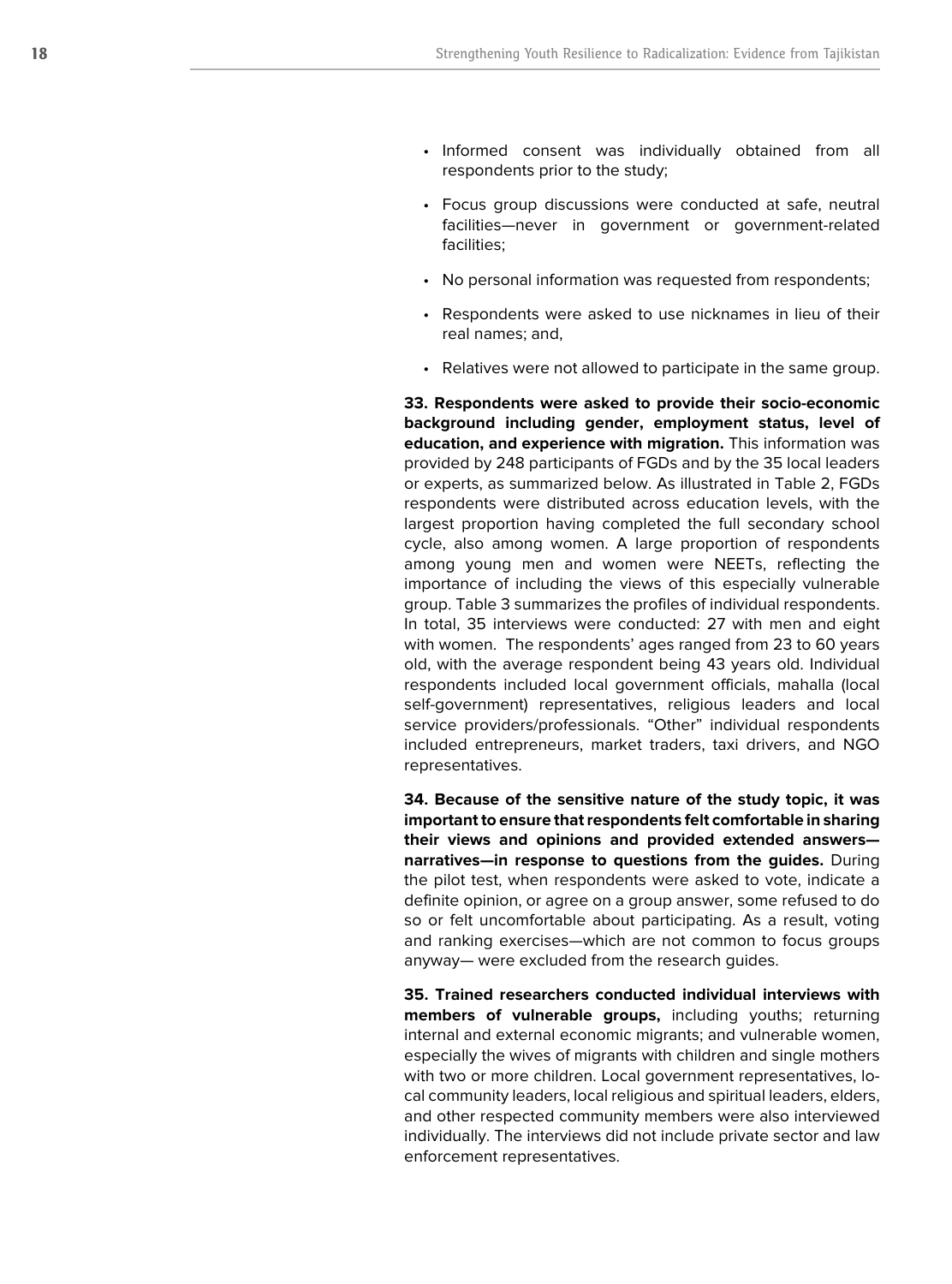| <b>Respondents Profiles</b>      |                                             |           |                    |                            |                       |  |  |  |  |
|----------------------------------|---------------------------------------------|-----------|--------------------|----------------------------|-----------------------|--|--|--|--|
|                                  |                                             | Young men | <b>Young women</b> | <b>Vulnerable</b><br>women | Returning<br>migrants |  |  |  |  |
| Number of study respondents (n)  |                                             | 64        | 62                 | 100                        | 22                    |  |  |  |  |
| Age (range)                      |                                             | $18 - 30$ | 18-30              | 21-55                      | $19 - 35$             |  |  |  |  |
| Age (average)                    |                                             | 25        | 27                 | 32                         | 25                    |  |  |  |  |
| <b>Experience with Migration</b> |                                             | 66%       | 14%                | 38%                        | 100%                  |  |  |  |  |
| Education                        | Primary school                              | 0%        | 8%                 | 12%                        | 0%                    |  |  |  |  |
|                                  | Basic secondary school (up<br>to 9th grade) | 5%        | 25%                | 17%                        | 27%                   |  |  |  |  |
|                                  | Full secondary school (up to<br>11th grade) | 58%       | 44%                | 49%                        | 32%                   |  |  |  |  |
|                                  | <b>Vocational education</b>                 | 17%       | 11%                | 14%                        | 14%                   |  |  |  |  |
|                                  | Higher education                            | 20%       | 11%                | 8%                         | 27%                   |  |  |  |  |
| Employment                       | Full-time                                   | 16%       | 25%                |                            |                       |  |  |  |  |
|                                  | Part-time                                   | 36%       | 13%                | no data                    | no data               |  |  |  |  |
|                                  | Labor migrant17F                            | 5%        | 3%                 |                            |                       |  |  |  |  |
|                                  | <b>NEET</b>                                 | 44%       | 59%                |                            |                       |  |  |  |  |
| <b>Marital status</b>            | Married                                     | 53%       | 75%                | 77%                        | 45%                   |  |  |  |  |
|                                  | <b>Divorced</b>                             | 0%        | 14%                | 21%                        | 5%                    |  |  |  |  |
|                                  | Single                                      | 47%       | 11%                | 2%                         | 50%                   |  |  |  |  |
| Number of children (range)       |                                             | $0$ to 4  | $0$ to 4           | $0$ to $7$                 | $0$ to 4              |  |  |  |  |

# **TABLE 2. SOCIO-ECONOMIC BACKGROUND OF FOCUS GROUP DISCUSSIONS (FGDS) PARTICIPANTS, (248 TOTAL)**

# **Table 3. Profiles of individual respondents, (35 total)**

|                         | <b>Respondents Profiles</b>             |                                              |                                    |                                                          |                 |                 |                            |       |  |  |  |
|-------------------------|-----------------------------------------|----------------------------------------------|------------------------------------|----------------------------------------------------------|-----------------|-----------------|----------------------------|-------|--|--|--|
|                         | Local<br>government<br><b>officials</b> | <b>Mahalla</b><br>leader/repre-<br>sentative | <b>Religious</b><br><b>leaders</b> | <b>Local service</b><br>providers/<br>profession-<br>als | <b>Migrants</b> | Young<br>people | <b>Vulnerable</b><br>women | Other |  |  |  |
| Number of<br>interviews |                                         | 9                                            | 2                                  | 3                                                        | 8               | 3               | 4                          | 5     |  |  |  |
| Age<br>(range)          | N/A                                     | 49-63                                        | 41                                 | 51-60                                                    | 28-32           | 23-34           | 32-36                      | 24-56 |  |  |  |
| Age<br>(average)        | N/A                                     | 56                                           | N/A                                | 56                                                       | 30              | 30              | 34                         | 39    |  |  |  |
| Men                     |                                         | 6                                            | $\overline{2}$                     | 3                                                        | 8               | 3               | 0                          | 5     |  |  |  |
| Women                   | 0                                       | 3                                            | 0                                  | 0                                                        | 0               | 0               | 4                          | 0     |  |  |  |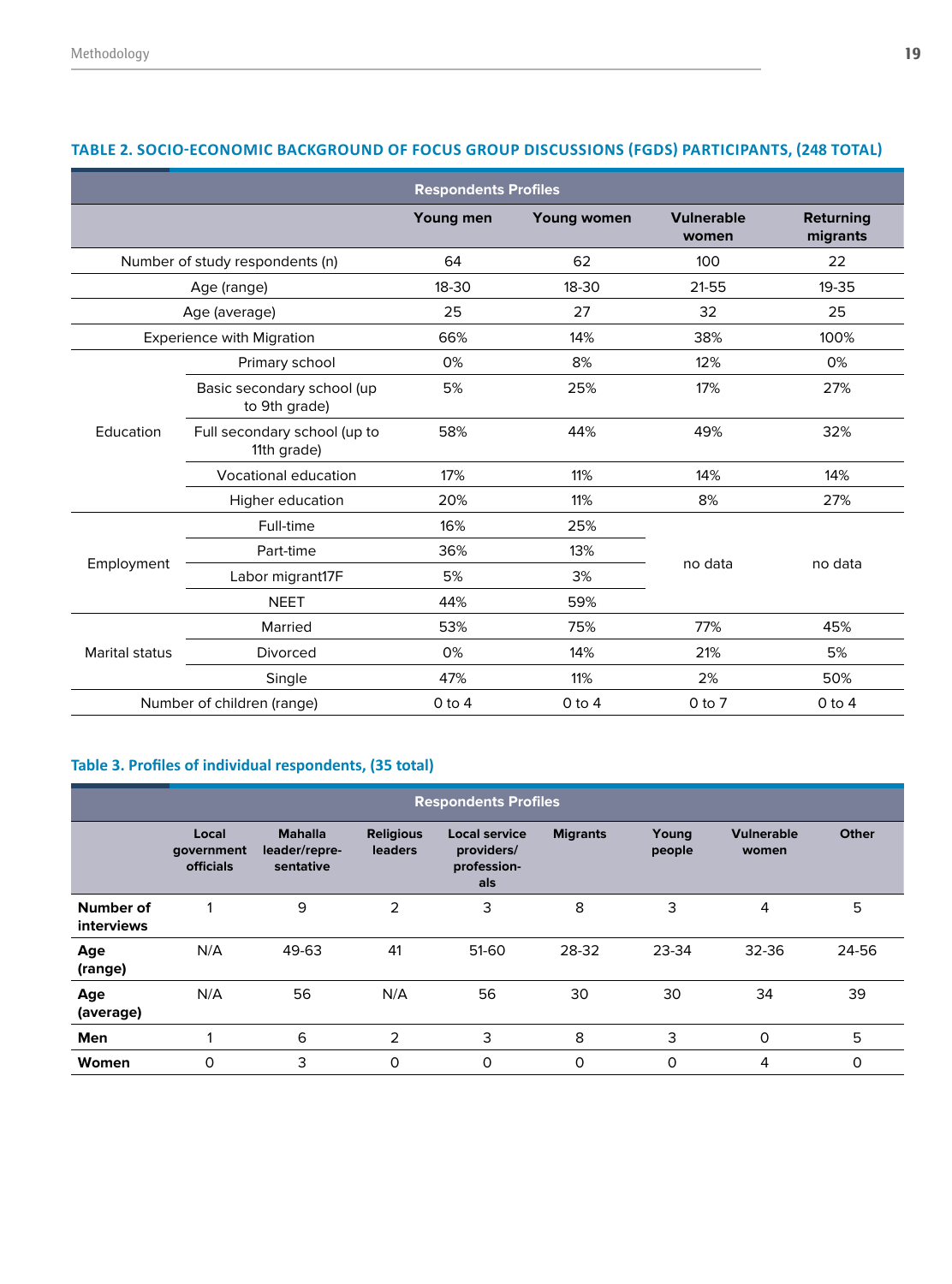# 3.3. Data Analysis

**36. Data from the focus group discussions and interviews were analyzed using axial coding methods.** This methodology categorizes each question by reviewing and synthesizing individual participant responses into themes and then building linkages across themes and categories. Initially, two international consultants reviewed several transcripts and independently designed a coding structure to sort and analyze responses using the programming software Dedoose.<sup>23</sup> The two consultants then jointly reviewed the transcripts to verify the coding structure, uploaded it to Dedoose, and applied it to the transcripts of focus group discussions and interviews. Coders subsequently read the transcripts, identified categories of responses, and applied one or more codes to the responses to yield the participants' narratives. To shed light on the findings, the frequency of a code's appearance and its joint appearance with other codes were considered in relation to multiple factors; for example, the type of respondent (i.e., vulnerable women, migrants, young men and women), gender, and type of settlement and region.

**37. The research team analyzed the transcripts of focus group discussions and interviews together.** To illustrate trends in participant responses, the research team counted the number of narratives about certain topics—rather than the number of participants who shared an opinion— and then estimated the proportion of narratives on certain subtopics. Since voting and ranking exercises were excluded, it was not possible to estimate the proportion of respondents who shared a view, only the number of narratives that expressed a particular idea.

**38. The research sample included 330 respondents selected through rigorous qualitative methods of inquiry, yielding suggestive evidence on the drivers of violent extremism in several Tajik communities.** While the findings cannot be generalized beyond the studied locations, the shared views of the respondents offer valuable and coherent insights that fill knowledge gaps in previously available data and field research. These narratives also constitute a rich consultative process that provided respondents with the opportunity to express their observations in an open but confidential forum. Decision-makers rarely consult with local populations about relevant solutions for their communities and the broader society. The respondents for this study provided important, practical, and forward-looking views that can inform interventions.24

<sup>&</sup>lt;sup>23</sup> Dedoose is a cross-platform application for analyzing qualitative and mixed methods research with text, photos, audio, videos, and spreadsheet data.

<sup>&</sup>lt;sup>24</sup> Originally, the study was to include a representative household survey aimed at examining the relationship between support for VE groups and low economic mobility, the relationship between socio-economic status and support for VE groups, and the role of service provision by extremist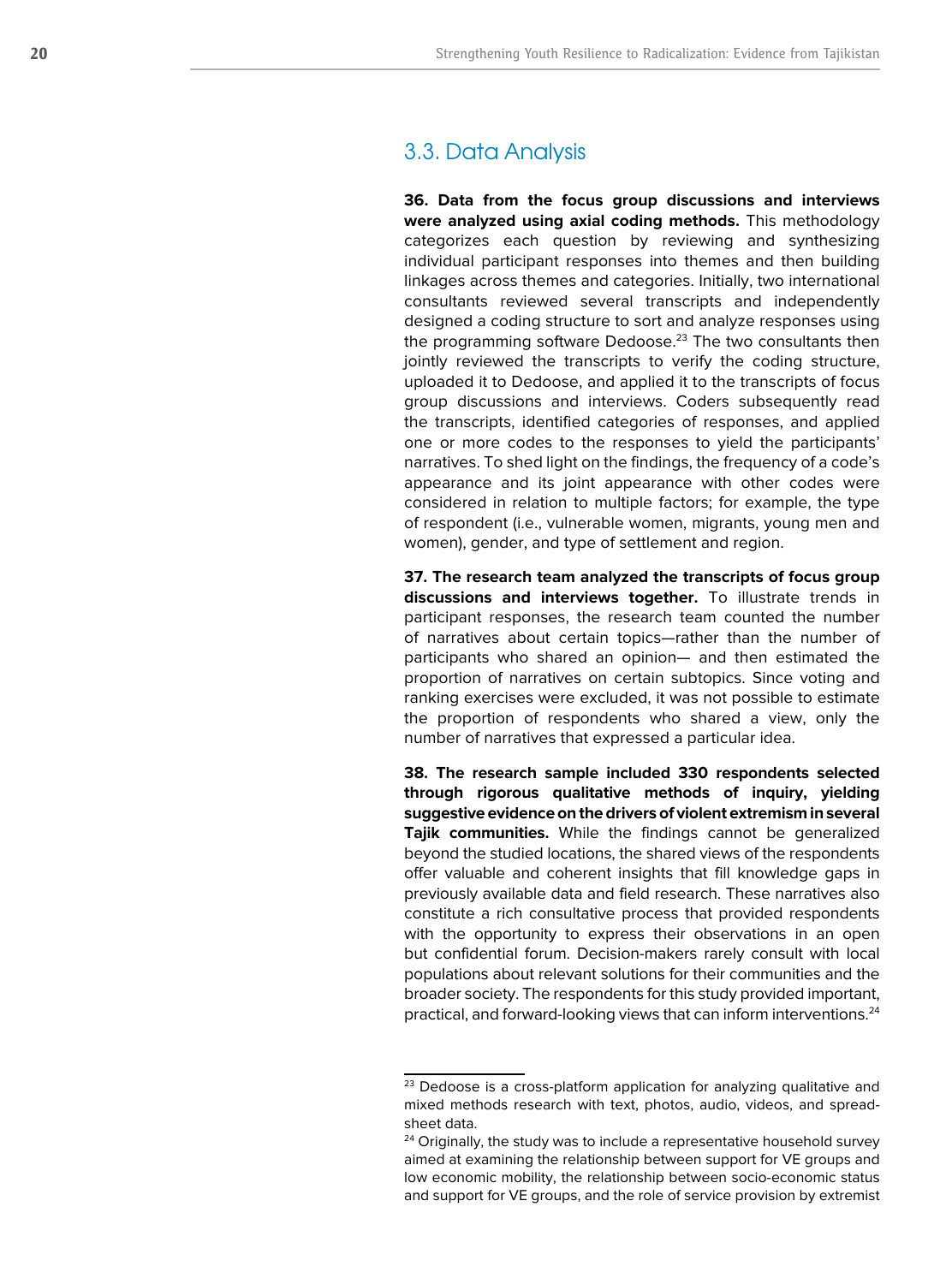# 4. Key Qualitative Findings

**39. This chapter presents the key qualitative findings of the study, which reflects the frequency and coherence of respondents' views along two main issues:** (1) the processes of radicalization and recruitment into VE groups; and (2) grievances and perceptions of exclusion. The findings provide an overview of the breadth and depth of respondents' narratives. Responses are aggregated to facilitate the qualitative analysis but are not statistically representative.

**40. The first theme identifies which groups of Tajik citizens especially youths, migrants and single women—are more vulnerable to radicalization of mindsets and examines how they become radicalized and recruited.** Respondents' narratives regard the active presence of VE recruiters who proselytize and recruit followers as the primary driver of radicalization and recruitment into violent extremism in their respective communities.

**41. While most radicalized individuals do not ultimately engage in violent acts, respondents regard a broad acceptance of radical views inciting hatred and violence as detrimental to the development of cohesive and inclusive communities.** This also has negative developmental impacts that disproportionately affect women and girls (World Bank 2015), such as their right to education and self-realization.

**42. The second theme focuses on contextual issues raised by study respondents, including grievances related to governance and socio-economic conditions.** The study finds no direct causality between grievances about living conditions or governance and becoming radicalized or joining an extremist group. Very few narratives include a direct link between (i) poverty, unemployment and other socio-economic disadvantages and (ii) radicalization of mindsets and violent extremism. Indeed, the vast majority of poor, jobless or under-educated people either in Tajikistan or Central Asia do not get radicalized or become violent extremists. However, socio-economic disadvantages can generate enabling circumstances for radicalization. An understanding of these issues is important because, as noted earlier, the process leading to radical religious beliefs and violent extremism is part of a broader social phenomenon with more significant detrimental impacts than can be caused by a single violent attack (OSCE 2019b). A better understanding of the wider context is critical to the design of effective prevention measures.

non-state actors. However, in the absence of government authorization, this quantitative survey was not conducted.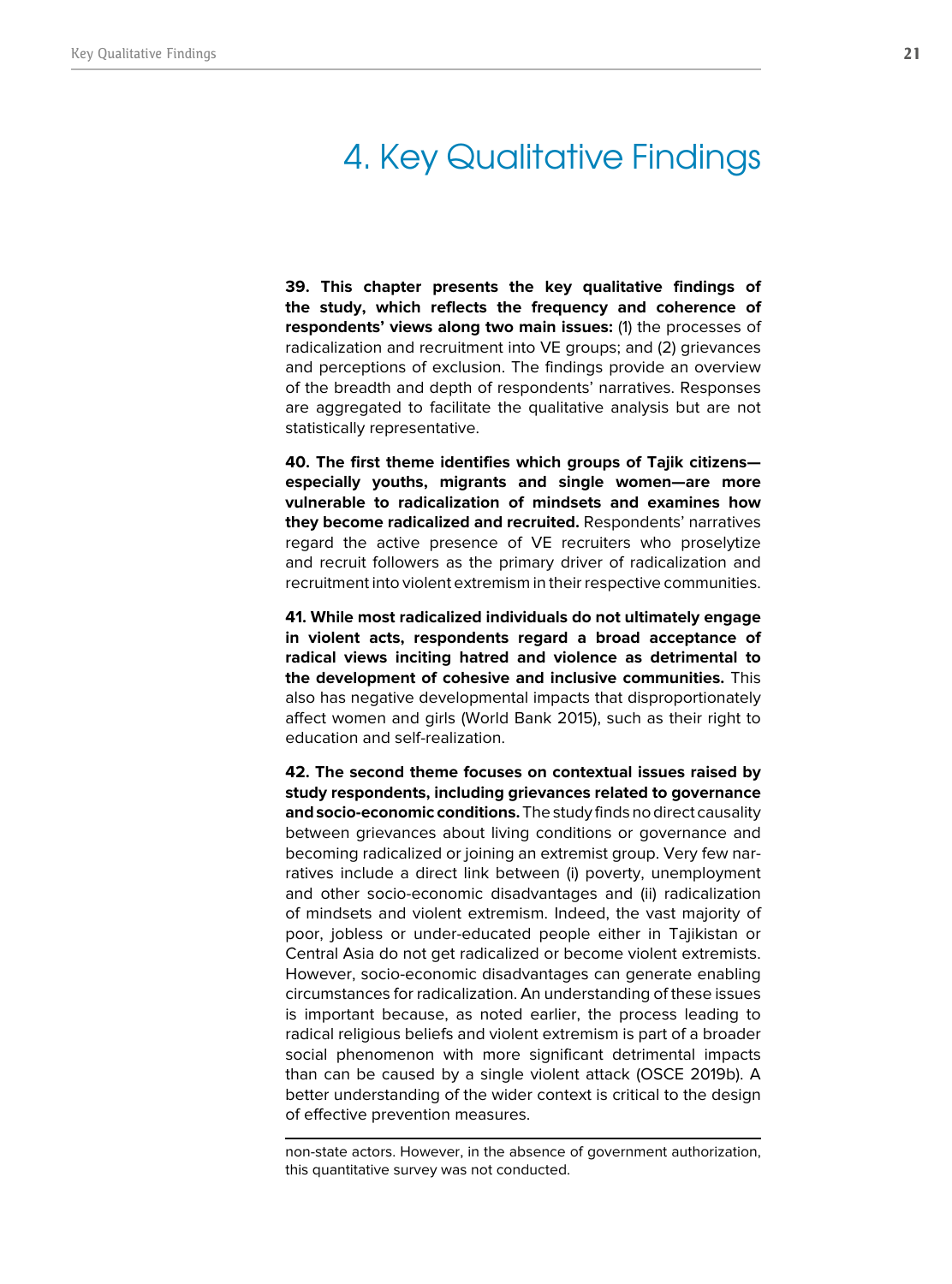**43. The chapter concludes by presenting suggestions from study respondents about how to strengthen youth resilience to radicalization and recruitment into VE groups.** Measures should involve parents, women, teachers, and communities, in addition to youth.

# 4.1. The Processes of Radicalization and **Recruitment**

**44. According to respondents' narratives, the processes of embracing radical religious beliefs (radicalization of mindsets) and recruitment into VE groups (behavioral radicalization) are interconnected and constitute a primary driver of violent extremism.** These two dimensions of the radicalization process and their relationship are represented in Figure 4.

#### **Figure 4. Definitions of Radicalization \***



\* These definitions are drawn from Neumann, 2013.

**45. Study respondents recalled 122 cases of recruitment, and in 71 of these cases referred to linkages between the propagation of radical religious beliefs and the process of recruitment into VE groups.** The 71 cases of recruitment, i.e., nearly 60 percent of the 122 cases cited, were directly linked to violent extremist groups and radicalized family or community members. In the remaining 51 cases, no information was provided about these linkages.

**46. The following narratives exemplify the relation between radicalization of mindsets and recruitment into VE groups.**

*My classmate from university was a good person. We were at our second year of studies. He would come to all classes. His performance at university was good. I would wear European style of dress to university. Then, he sent me a video clip and told me to watch it […] The video would show how a person would die. There were strong religious narratives. He would call them statements from [H. M.] a mullah from Dushanbe. After the second year of studies, he took academic leave and disappeared. Nobody knows where he is. DRS, Tursunzade,* 

> Focus Group Discussion (FGD) with middleincome young women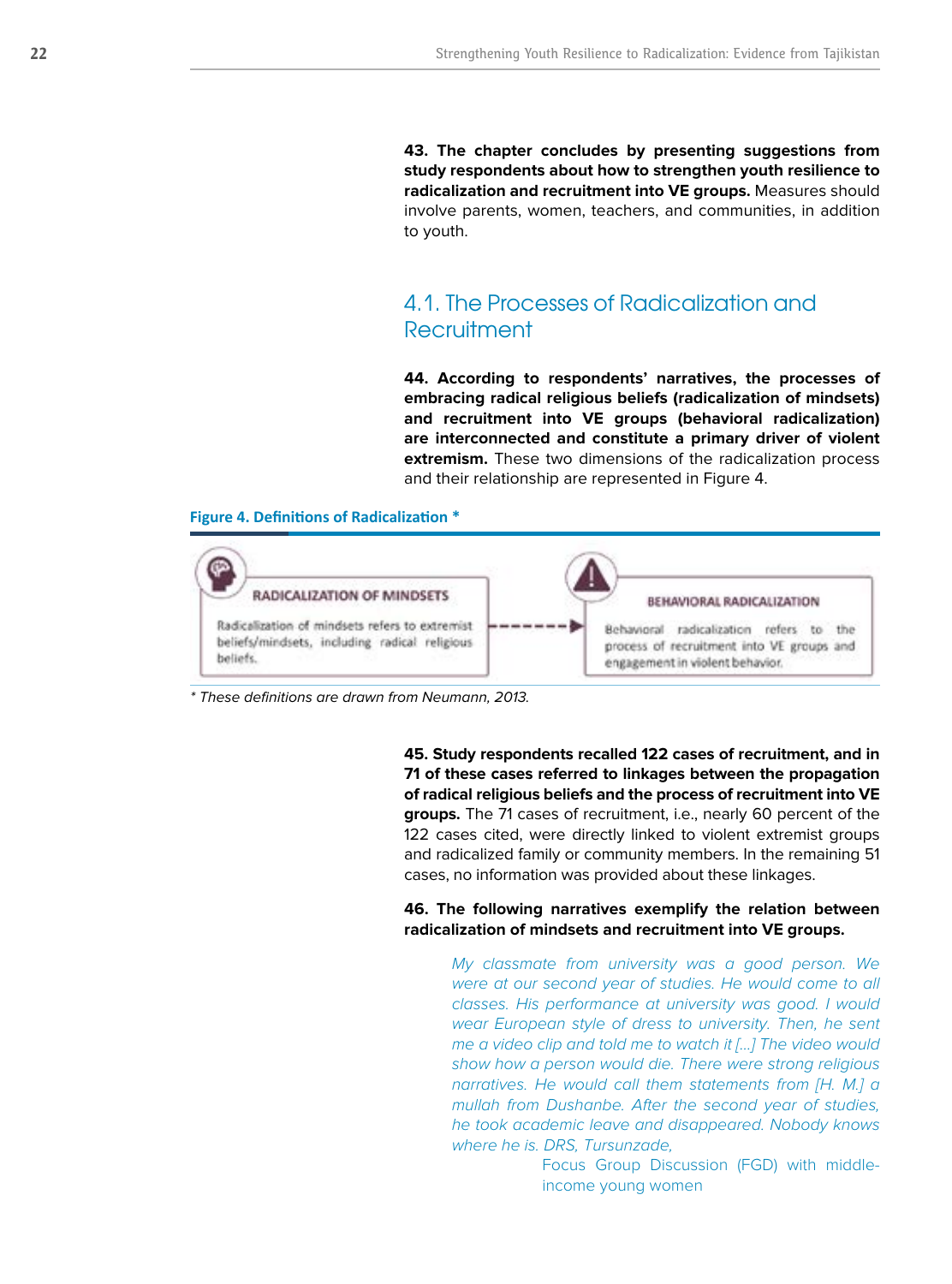*There was one relative of ours who was bringing commodities from Turkey […] He also had a [mullah] friend*  [...] who cannot come back to Tajikistan. So, he sent us the *travel document and we traveled there. […] We stayed there for almost six months. Then the women that were dressed in black were captured and back then I said I do not want to stay there […] people dressed in black blew up their largest airport. Khatlon,* 

Panj, FGD with low-income young women

**47. A young returning migrant recalled how a group of Tajik construction workers was quickly radicalized and recruited by radical preachers in Russia.**

> *I was working as a plasterer in a nine-story building in Moscow. There were three to four young people working with us from Kulob [Khatlon]. During lunch, we saw a vehicle*  [...] three to four mullahs came out of the car and they *went into the apartment that we were repairing. Then they began talking and they looked like hypnotists. They also spoke about Syria, about jihad. Then my father entered this apartment and said: 'Let's go to another apartment.' We left this apartment. In 10 to 20 minutes, I saw the car leaving [with the three or four young people working with us]. I called these young people I worked with, but their phones were off. They all left. These recruiters preach their religious views, but what they are saying is not in the Qur'an.*

DRS, Vahdat, FGD with migrants

**48. Community leaders from Dushanbe expressed fears that the spread of religious extremism that fuels the radicalization process will lead to violent extremism:** 

*[VE groups] are eager to break the peace, turn people against each other […] they are not violent yet […] they are just at the beginning and then they would use violence. I think it is basically about radicalization for now.* 

Dushanbe, interview with community leader

**49. As part of the narratives on the 122 cases of recruitment, respondents indicated that radicalized Tajik individuals and VE recruiters reportedly originated from diverse categories,** including: those who receive religious education abroad, former or banned migrants recruited in Russia who then recruit members of their households and communities, informal religious leaders, and individuals involved in trade who travel abroad to Afghanistan or to Persian Gulf countries.

> *These people studied in Madrassa in Pakistan in early 2000s, at that time the state did not control where and to which schools the teenagers went for study. And in a short*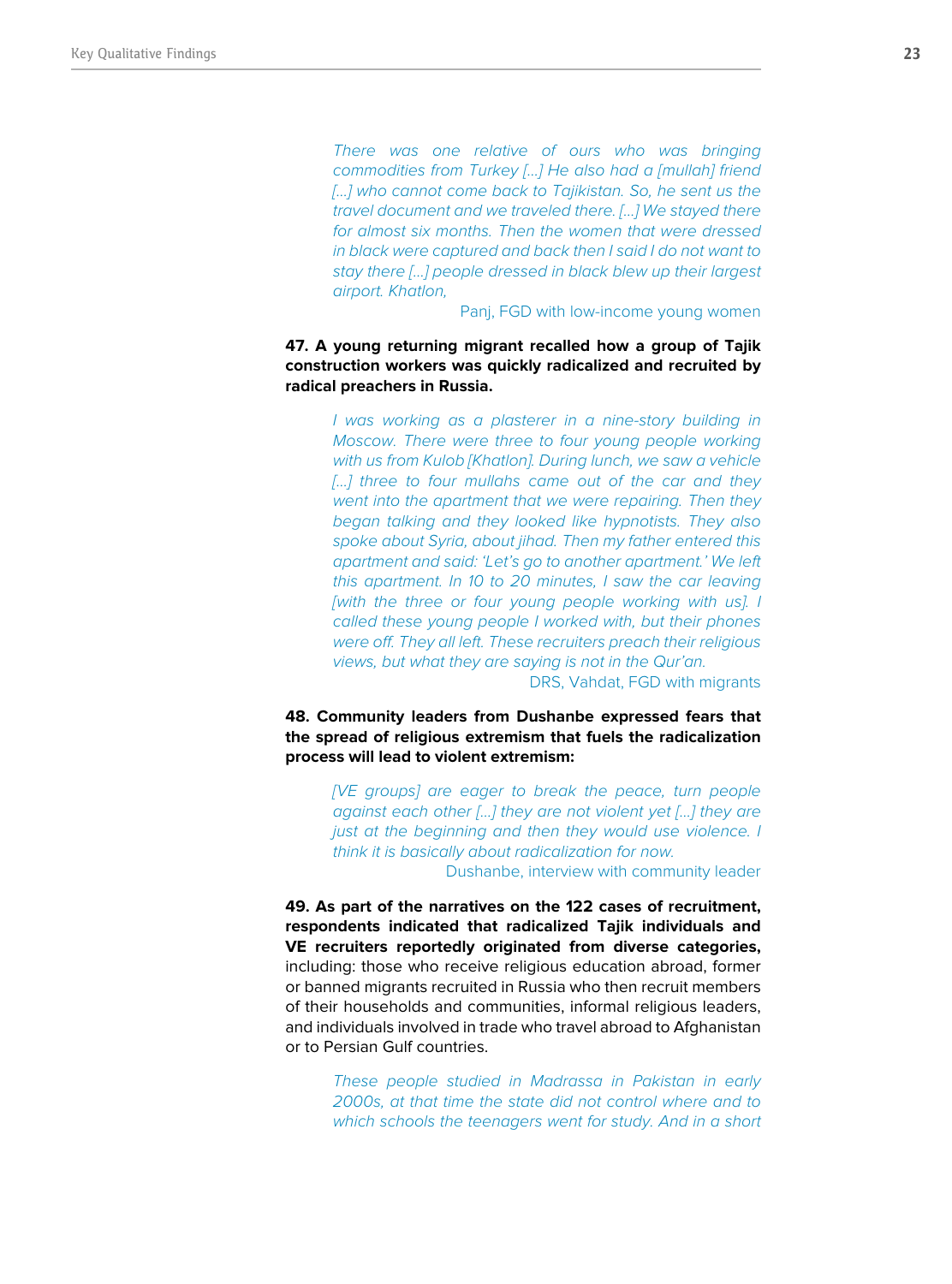*period of time hundreds of young people who returned to their home country [Tajikistan] started to spread their radical ideas. They were supported by many young people here in the region.* 

#### Rasht (rural), DRS, interview with local expert

**50. Members of radical groups are said to have distinct appearances and tactics.** Men have beards and wear white clothes and short trousers; women wear hijabs or black scarves. Respondents also noted that supporters of these groups are aggressive toward other members in the community, openly criticizing them for their way of life. Female supporters often aggressively engage other women in the community with respect to their attire, uncovered faces, or "incorrect" prayers. Many young girls are said to imitate supporters in the way they dress and in how—and how often—they pray.

**51. When one member of a household joins a group, others will likely be recruited.** It is usually men recruiting other men, who then recruit their household members, including women. However, in large cities, such as Dushanbe and Khujand, participants offered examples of women recruiting women at the market, at the hospital, and at the workplace.

**52. Recruiters in Tajikistan identify and target vulnerable individuals who can easily be influenced due to their lack of religious knowledge.** Several respondents indicated that young people are exposed to extremist narratives and radical messages that are shared at closed gatherings with recruiters and then via instant messaging and SMS. A young woman from Khatlon describes the process of radicalization this way:

*Young people learn about extremist narratives via mobile phones, they listen to sermons by radical clergymen (who are banned due to their extremist views), receive special invitations, and communicate with members of radical groups via internet and imo.25*

Kurgan-tube, FGD with low-income young women

This description is consistent with reports from IS recruiters, such as Abu Usama Noraki, who frequently disseminated audio messages in Tajik via the Zello mobile application (Mehl 2018).

# 4.2 Groups at Risk of Radicalization and Recruitment by VE Groups

**53. Participants indicated that the groups most at-risk of radicalization and recruitment are youth; followed by returning migrants, including deported and banned migrants; and vulnerable women (see Figure 5).** 

<sup>&</sup>lt;sup>25</sup> Imo is an instant messaging application widely used in Tajikistan.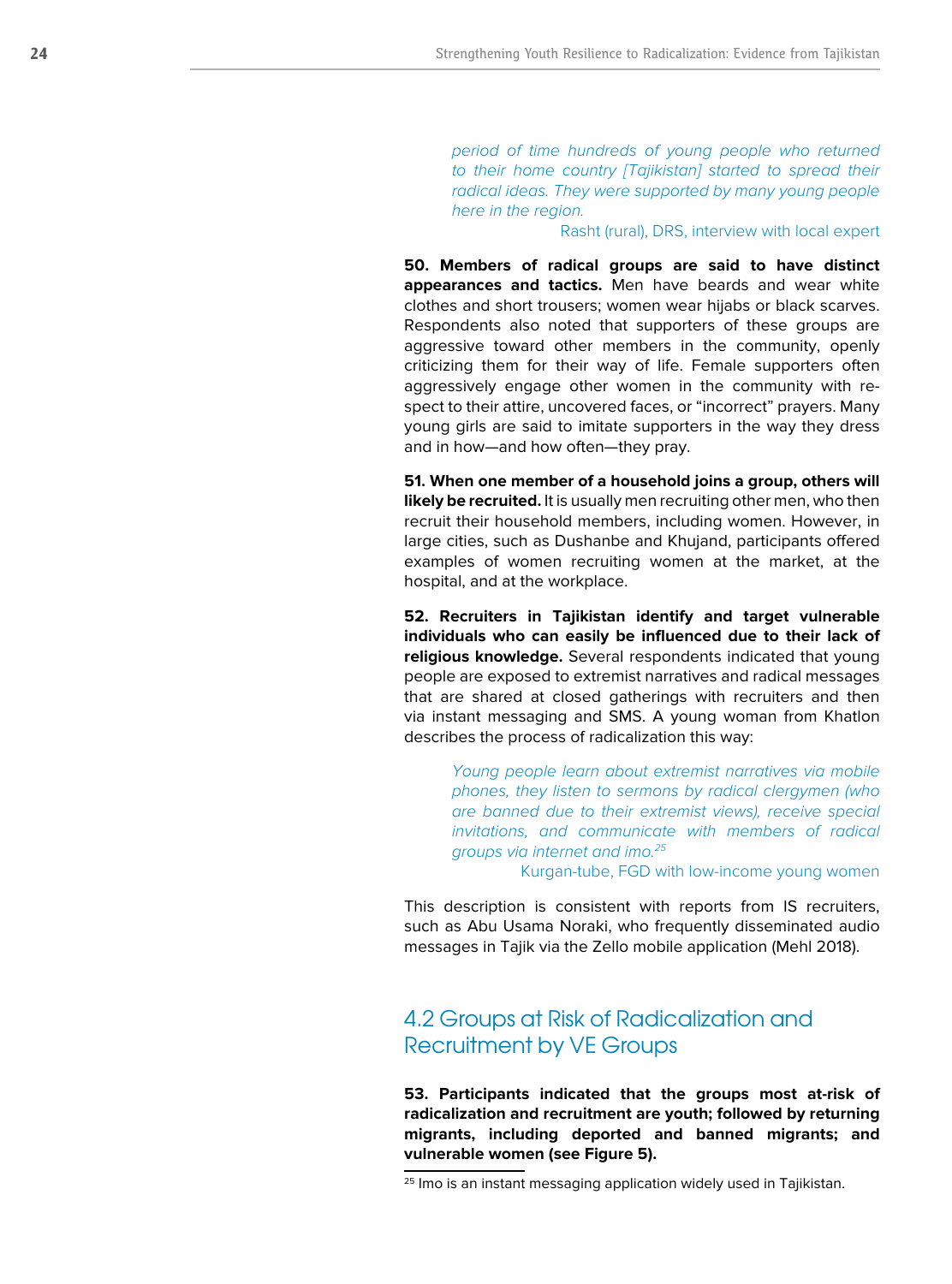#### Youth: 1.110 Migrants (including deported/banned migrants) **A** Women (including vulnerable women with kids  $43$ Low-income households.  $37$ Relatives of recruits 36 Uneducated people 33 Unemployed people  $30<sub>0</sub>$ People without understanding of religion  $37$ Drug users Middle-income and well off households Religious people **1 3**

#### **Figure 5. Groups Vulnerable to Recruitment into Violent Extremism (410 narratives)**

Could you tell me if you believe that there are certain groups or populations who are most at-risk for being engaged or likely to join radical groups?

**Youth** 

**54. During discussions and interviews, respondents cited youth as being vulnerable 110 times—or one out of four of the narratives on specific vulnerable groups.** Many radicalized young men, they claimed, have never been to Russia or anywhere else outside the country. Instead, they said young people are being recruited in their communities to "join the war" abroad or to participate in violent extremism within Tajikistan. Recruiters target them where they search for work, in mosques, where they study fellow university students often recruit others—and in prisons.<sup>26</sup> Many respondents think the recruitment of young people has increased over the last four or five years. Youth who are vulnerable can be divided into three sub-groups: (1) male secondary-school students and graduates, aged 14–17; (2) male university students, aged 18–26; and (3) young adult men outside of the labor market and the school system, aged 18–26. Each group is described in more detail below.

**55. Male secondary-school students and graduates aged 14–17.** 

This sub-group includes vulnerable young men who have limited access to education as well as those from low-income or femaleheaded households. There are more radicalized individuals in rural areas where it is difficult to attain an education beyond the compulsory level, or to get a full-time job. Young men from female-headed households experience additional trauma and can be the subject of ridicule and discrimination by other students at school or by community members. In a focus group of women from an urban area of DRS discussing cases of radicalization and recruitment of secondary-school students, one offered an example of how it happens:

*A Salafi group was formed [in 2017] among secondaryschool students [young men, aged 16–18]. Somebody gathered them, and four of them left for Syria for big money.* 

<sup>&</sup>lt;sup>26</sup> The off-the-record observation regarding prisons as a locus for recruitment was shared by a respondent with a criminal background from rural Khatlon.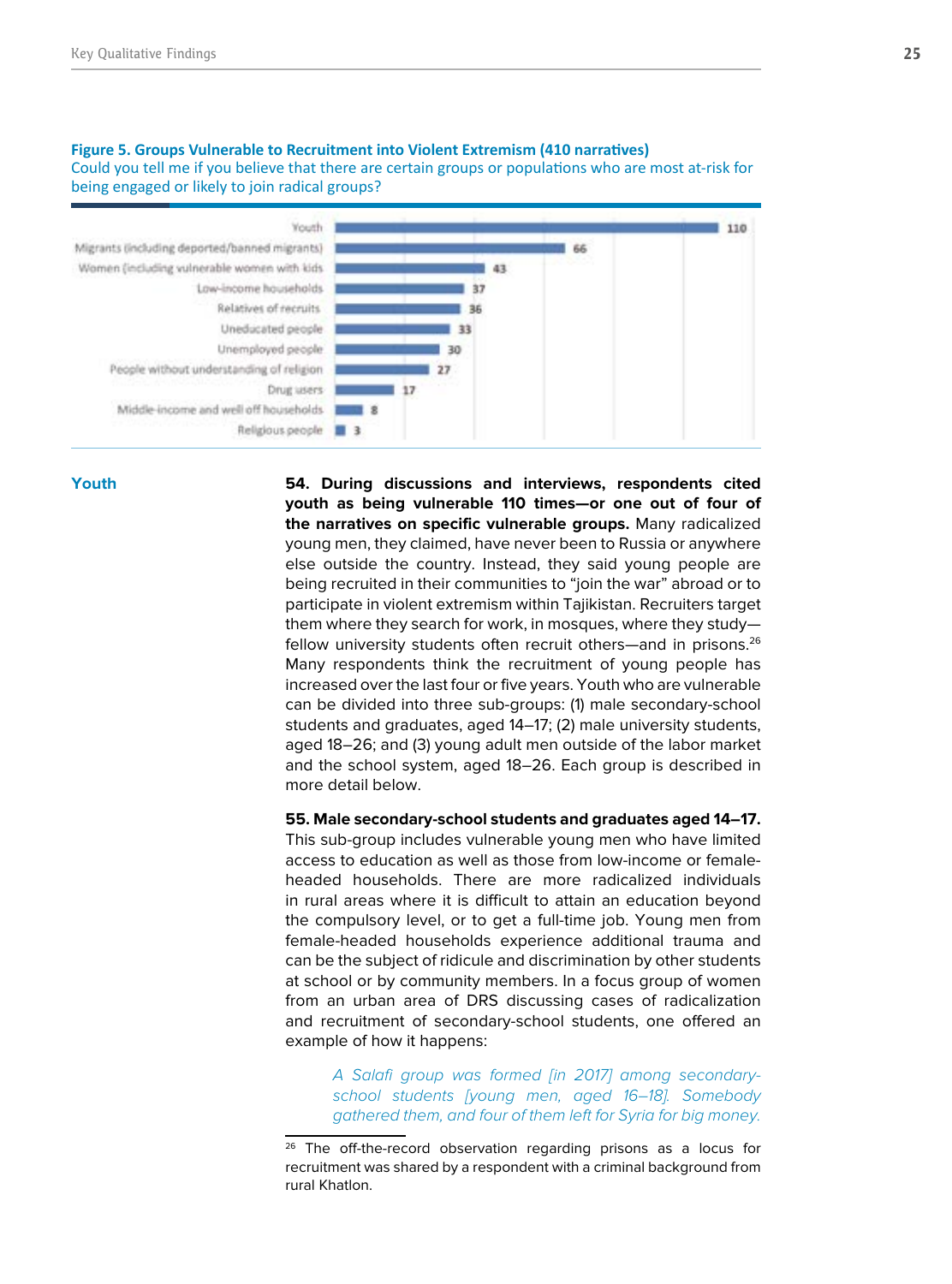*The families of these students were not aware that their children had joined Salafists and were paid, as nobody in their families saw any cash.* 

Vahdat (urban), DRS, FGD with vulnerable women

**56. A woman from a focus group in GBAO's regional capital explains: "It's youth, basically.** My son is in the 11th grade now. he is doing sports […] I am always worried about him […] there is always a risk." A vulnerable woman in urban DRS highlighted in an individual interview the plight of youth from families abandoned by male migrants:

*This [men abandoning women with kids] affects children very badly. Their mental state gets worse, their views change, they get angry. They show jealousy and hate. They say: 'He has this and that, and I don't. Why did their dad buy it for them, and nobody bought it for me? Why does his father pick them up from school? Why does their mom dress them so nicely? Why do teachers like them more?'* 

> Tursunzade (urban), DRS, interview with a vulnerable woman

**57. Male university students aged 18–26. This sub-group is more common in urban areas and among middle-income households.** These young men have many grievances regarding corruption in the education sector, their limited access to employment, and corruption in the labor market that prevents them from getting jobs. Respondents believe that youth from urban households with middle or high income can also be radicalized by the extensive propaganda of VE groups.

**58. Young adult men outside of the labor market and education, aged 18–26.** This sub-group includes the recently married, young men with children, returning migrants who contracted an illness while abroad, and young men in female-headed households. These young men lack educational and job prospects in their home communities, particularly in rural areas; they need money to feed their families, have a poor under-standing of religion, and have grievances against the state and local institutions. At a focus group discussion with middle-income young women in an urban area of Khatlon, one participant explained:

*They [recruiters from VE groups] search among people, among the youth, among poor families to offer them money. They know that they can't offer money to well-off people […] They offer it mostly to young students from rural areas who rent flats, to young jobless guys.* 

> Kulob (urban), Khatlon, FGD with middle-income young women

A participant in a focus group discussion with migrants in rural DRS bordering Kyrgyzstan explained: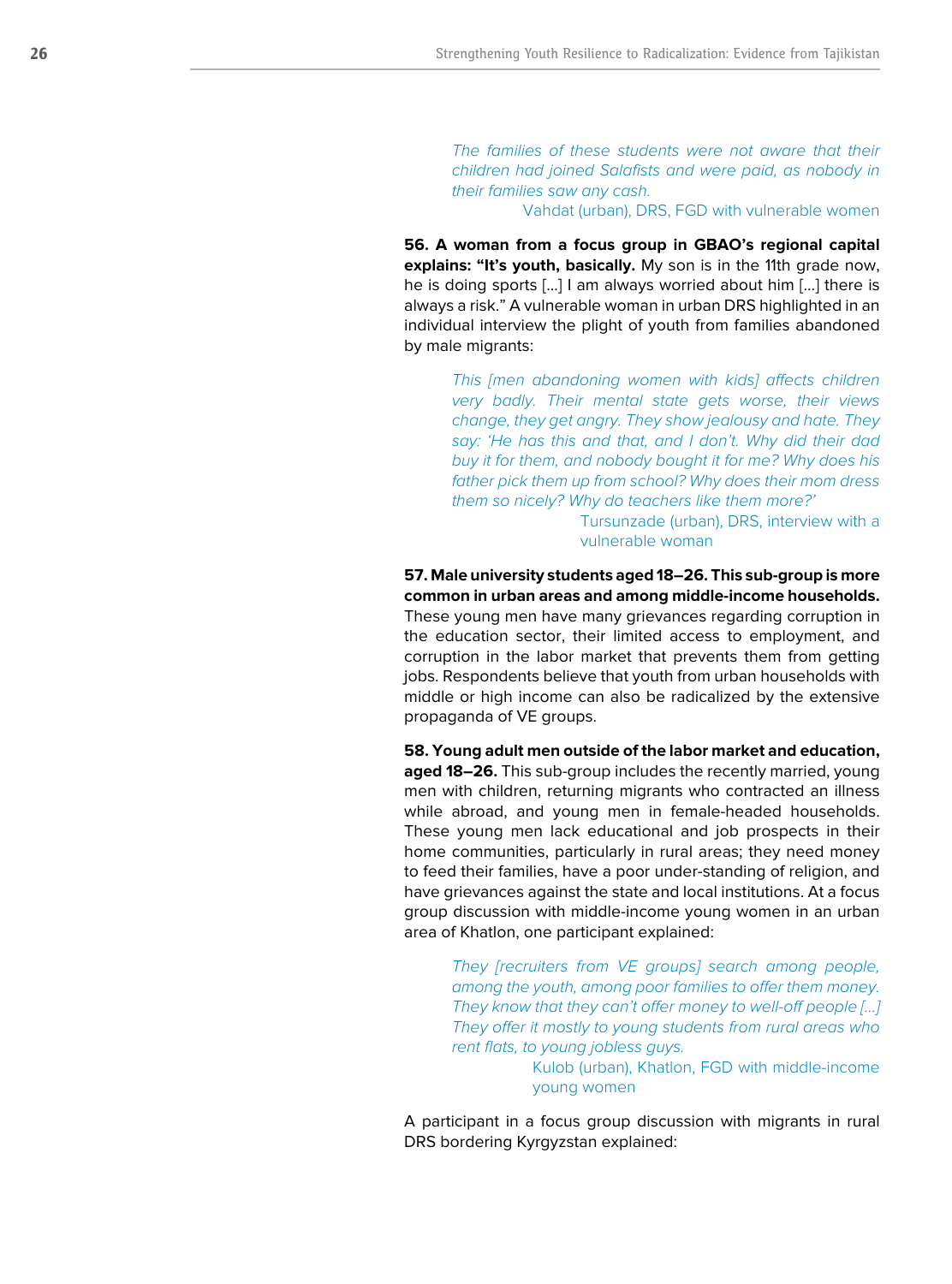*According to statistics, our district is ranked second in the country in terms of problems with extremism. Many young people aged 16–24 joined such groups because of lack of knowledge and unemployment.* 

### Lakhsh (rural), DRS, FGD with migrants

**59. Youth who have engaged in criminal activity seem particularly vulnerable.** Many respondents report that over the past five years, crime—often committed by youth—has increased in their communities, including burglary, theft, fighting, and gangrelated incidents. In 2018, according to the general prosecutor's office, 907 offenses (288 in Khatlon) were committed by minors, a 31 percent increase from 2017. UNICEF indicates that children who commit offenses tend to come from the most vulnerable segments of the population, and conviction and criminal records may make them vulnerable to joining criminal groups or to radicalization (UNICEF 2019). For example, prisons are a known recruiting venue for extremists. Migrants deported from Russia are particularly vulnerable to committing crimes. One participant at a focus group discussion with middle-income young women in Dushanbe noted:

*Once [crime] was a rare phenomenon, and as soon as Russia started to deport people, the theft rate has gone up.*  Dushanbe, FGD with middle-income young women

During an individual interview, a returning migrant in DRS explained:

> *What else can he [a deported migrant] do if there is no work and his family is hungry? They begin to engage in thefts and robbery.*

Rasht (rural), DRS, interview with returning migrant.

**60. According to many respondents, radicalization and recruitment into VE groups is still occurring in Tajikistan, but since late 2017, a shift in emphasis has occurred.** Instead of seeking people to fight in foreign countries, recruiters tend to focus more on radicalization and VE activities in Tajikistan, particularly by IS in Khatlon and by Salafists in Dushanbe and DRS. Respondents in Khatlon reported at least nine instances of young people displaying the IS flag in front of administrative buildings in regional centers or at the entrance of towns or villages in areas bordering Afghanistan since 2017 (see Box 2).

#### **Migrants**

**61. After youth, the second vulnerable group most frequently mentioned by study participants was returning seasonal migrants.** This demonstrates that the processes of radicalization and recruitment in Tajikistan and abroad cannot be entirely separated from one another. References to returning migrants appeared in 16 percent of the narratives about vulnerable groups. Three sub-groups were described: migrants from Tajikistan living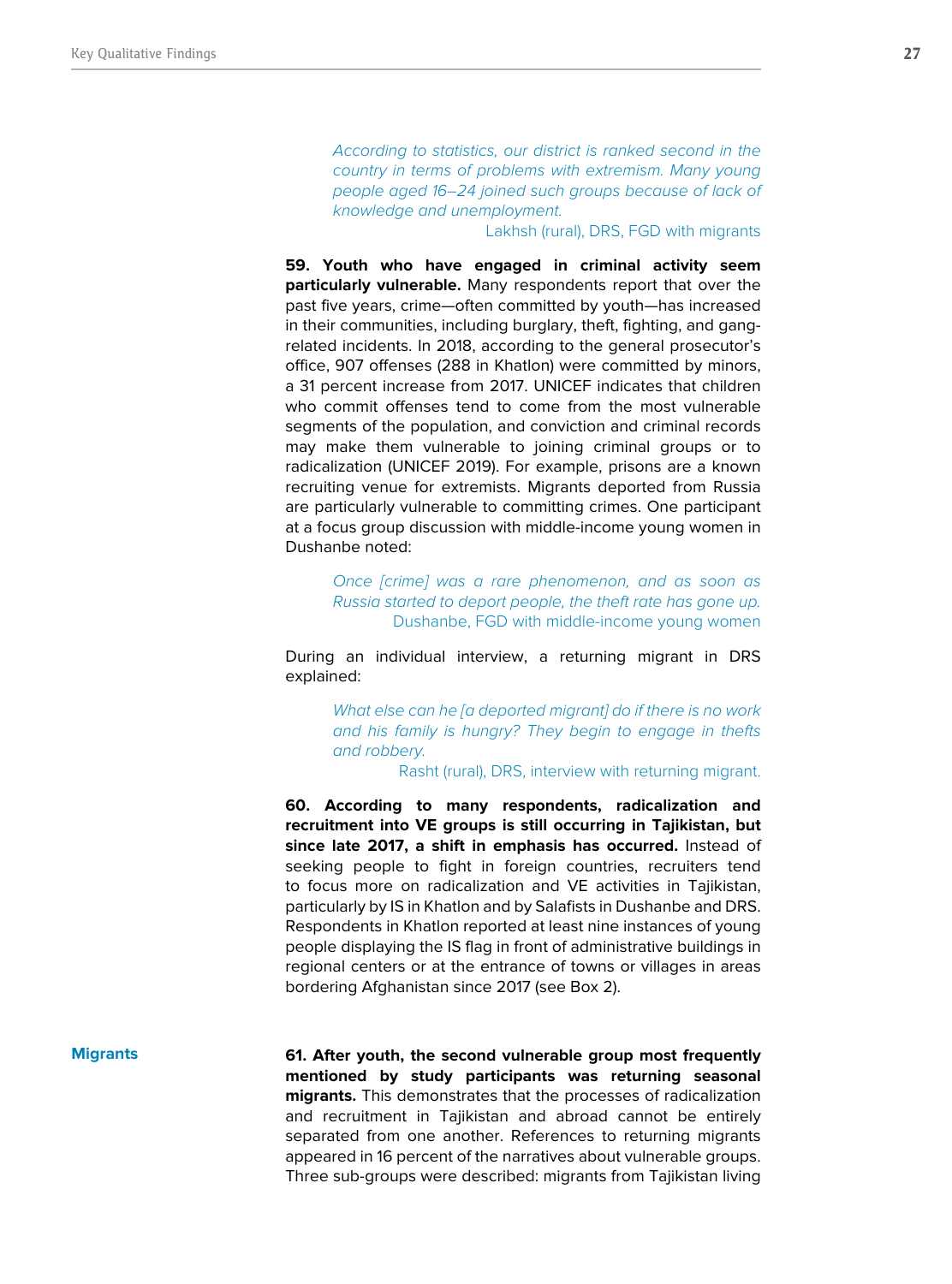## **Box 2. Raising the Islamic State Flag in Khatlon**

Five respondents described nine incidents of the Islamic State (IS) flag being displayed in front of a local administrative building or at the city's entrance within the six months prior to the study, all in the Khatlon region. The key motive, they explained, was to raise fear among local community members. The flags were placed in regional centers, such as Kurgan Tube and Kulob, and in towns and villages bordering Afghanistan, such as Farkhor and Shartuz. In most instances, groups of two to eight young men from low- or middleincome households, including recent secondary-school graduates as young as 18–20, were involved in displaying the flag. None had ever been out of the country (Eurasianet 2018; RFERL 2015).

A respondent in the Shartuz area, who asked that the interview not be recorded, described an incident in which eight local young men who had graduated from the local high school two years prior, some from well-off and respected families, raised an IS flag in front of the district administration building. They were all convicted of extremism and sentenced to prison for 27–28 years. Members of their families lost property and jobs. Named as potential recruiters were locals who often travel to Afghanistan, as well as people from Vahdat in the DRS who recruit young men in Khatlon.

> in other countries (e.g., Russia and Kyrgyzstan); migrants returning from other countries to Tajikistan, either voluntarily or because they were banned from the country in which they were living; and internal migrants within Tajikistan.

> **62. The financial advantages of labor migration are considered negligible.** Many who work in Russia do so for six months of the year. Earnings for the first two to three months often only cover the repayment of loans incurred to cover travel expenses. Only then can they send some money to their families for the next three or four months. Deported migrants accrue very limited or no savings.

> **63. Respondents note that while in Russia, some migrants from Tajikistan have been recruited into VE groups by radical preachers from Tajikistan who had left the country to escape state prosecution.**

*Some people came to mosques [in DRS] and directly and openly stated: 'Your prayers are wrong, you pray incorrectly.' And as soon as the state started to prosecute them, they migrated to Russia and to Pakistan. They started to propagate their ideas among migrants from Tajikistan there.* 

#### Rasht (rural), DRS, interview with local expert

**64. Young men in Vahdat district, DRS, express some understanding of the process whereby individuals are radicalized in Russia due to their isolated and vulnerable situation.** Migrants, they say, arrive in Russia with only a vague knowledge of religion, which increases their vulnerability to radical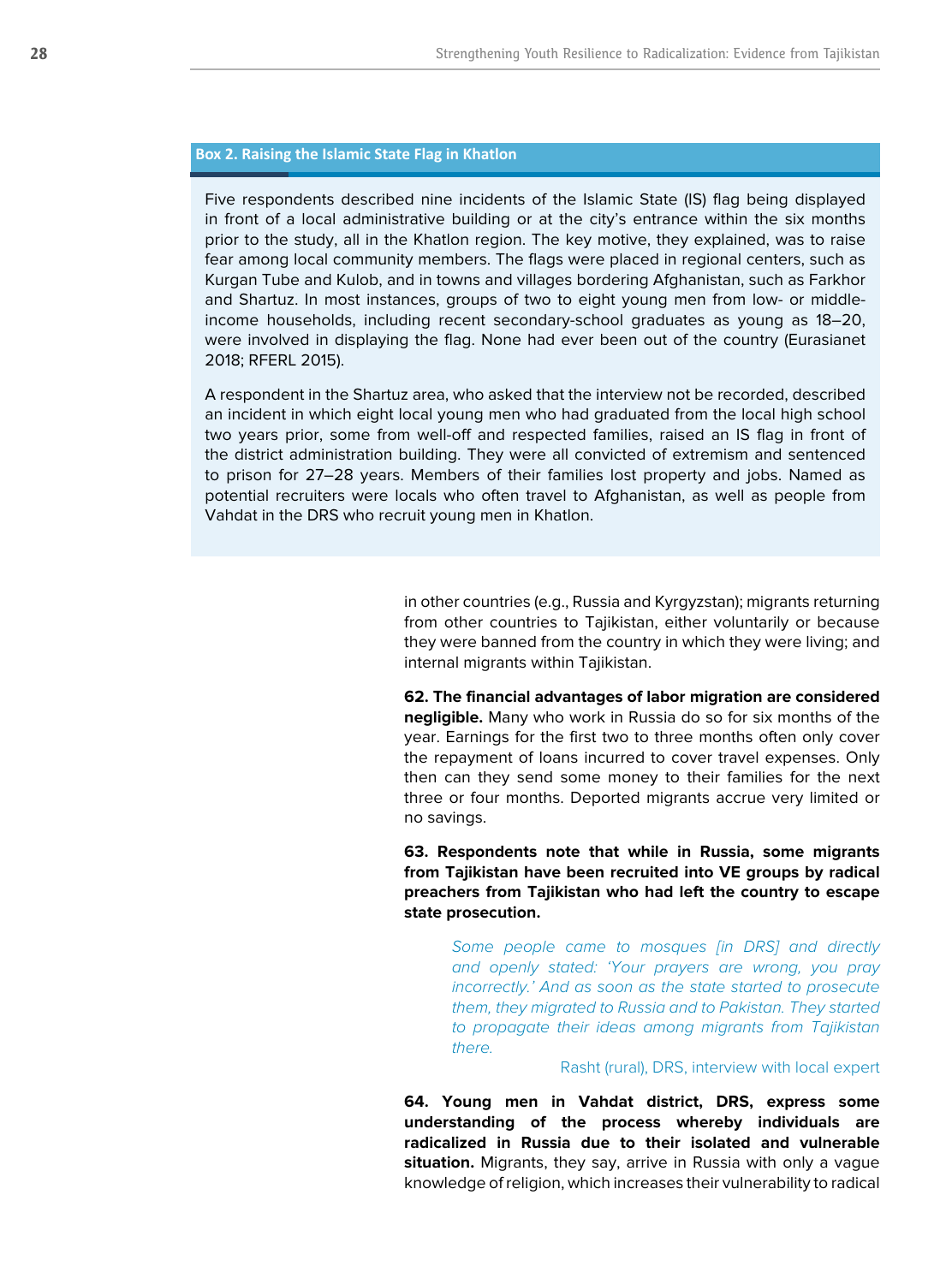religious ideology. Also, most migrants have no professional experience and poor knowledge of the Russian language. Illegal migrants are even more vulnerable.

### **65. A local expert lamented the long prison sentences of some returning Tajik recruits, despite being initially granted immunity.**

*I have heard of two cases, when guys from Gharm were recruited to Syria. According to the parents, their children were working as migrants in Russia, after some time it turned out that the sons went to Syria. Under the pressure of law enforcement agencies, the fathers persuaded their sons to come back. Immunity was guaranteed to them. But as soon as they came back, they were charged with criminal cases. They received eight and 12 years in prison. The father lost his state job, he was fired.* 

Rasht (rural), DRS, interview with local expert

**66. As Box 3 illustrates, youths radicalized in Russia return to Tajikistan to radicalize and recruit others.** The five individuals who perpetrated the attack against foreign tourists in Dangara, Khatlon province, on July 29, 2018, share characteristics with the groups considered vulnerable to recruitment into VE groups. They were male university students, recent secondary-school graduates, relatives of recruits, and raised by female-headed households. They all originated from Khatlon and struggled to find steady incomes in their home country. The leader of the group and two other members had been radicalized and recruited in Russia, returning to Tajikistan just before the attack (see Box 3).

**Box 3. Biographical Backgrounds of Recruits into Violent Extremism** 

On July 29, 2018, while on a sightseeing bicycle tour in the Dangara district of the Khatlon region, four foreign tourists—two U.S. nationals, one Dutch citizen, and one Swiss citizen were murdered, while three others were injured and taken to the hospital. The assault, for which IS claimed responsibility, was allegedly carried out by five young Tajik men ranging in age from 19 to 33 who had planned to cross the Panj River and escape to Afghanistan afterward. Of the five suspected perpetrators, only Hussein Abdusamadov, 33, remains alive. He was sentenced to life imprisonment in November 2018. The other attackers were 19-year-olds Asomiddin Majidov and Zafarjon Safarov, 21-year-old Asliddin Yusupov and his 26-year-old brother, Jafariddin Yusupov. All four were all killed during the ensuing police operation (Ministry of Internal Affairs 2018). The publicly available information about the suspects is summarized below.

**Hussein Abdusamadov**, the group leader, was reportedly radicalized in Russia. He was born and spent his early childhood in the village of Selga, Khatlon, in the rural Panj district bordering Afghanistan. His father died when he was 3 years old. In the early 1990s, he, his mother, and his two brothers moved to Dushanbe where Hussein attended a prestigious boarding school, the Presidential Lyceum. After graduation, he enrolled in the Tajik State University of Commerce, where he was elected head of the student council. He dropped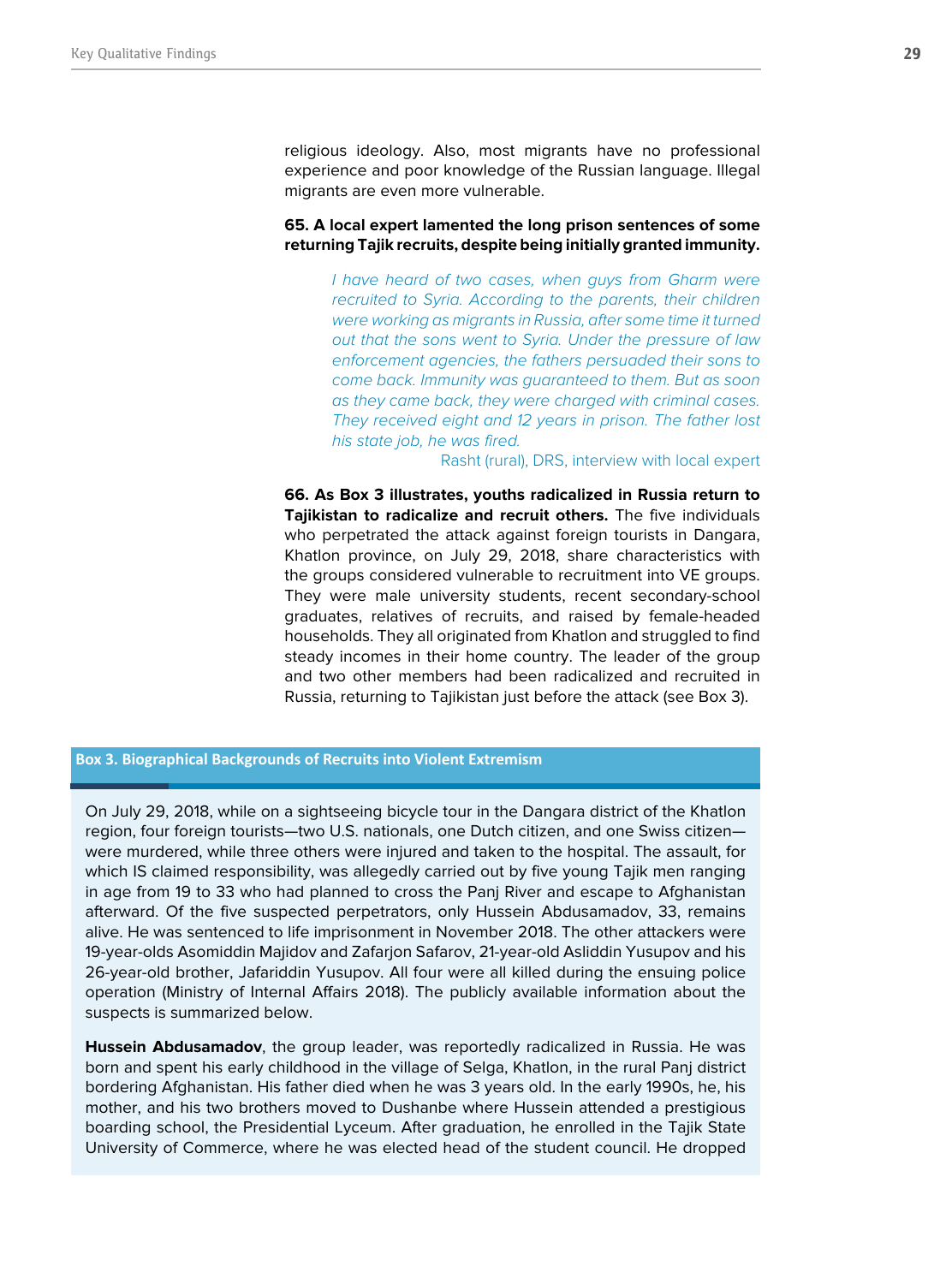out of the university after his third year and moved to Russia in search of a job. His mother claims that she had become suspicious of his behavior in recent years, and that it was clear to her that her son was not working in Russia. He would call her from various countries, including Kazakhstan, the United Arab Emirates, and Russia. Hussein's brother, Bahtier, was reportedly a member of the Turkistan Islamic Movement and is currently in prison for engaging in terrorist and extremist activities (RFERL 2018a; RFERL 2018b). **Asomiddin Majidov and Zafarjon Safarov** were relatives of Hussein from the village of Selga. They traveled to Russia in 2017 after failing their university entrance exams. One worked in the Moscow region and the other in Novosibirsk. Without informing relatives, they returned to Tajikistan two days prior to the attack. They met with **Jafariddin and Asliddin Yusupov** in the city of Nurek, Khatlon. Like Hussein, the Yusupov brothers were raised by a single mother; their father abandoned the family in 1996 and moved to another district. Their mother worked as a deputy director at a school. Jafariddin was a graduate of Vahdat Technical College. Asliddin had previously served as a soldier in the Tajik army at a post in the district of Isfara in the Ferghana Valley; he was married and had two children. Media outlets reported that Jafariddin, who was radicalized by Hussein Abdusamadov, had persuaded his younger brother to join in the attack (RFE/RL 2018a; Asia Plus 2018). Their mother claims that they were good students and did not grow up religious. She says that both tried their best to earn incomes in their home country to support their family but were not very successful.

#### **Vulnerable women**

**67. The third most commonly cited vulnerable group is women, including the wives and relatives of radicalized individuals as well as abandoned women with children, such as the wives of labor migrants or prisoners, divorcees, and widows.** The report includes findings and recommendations regarding the roles of wives, sisters, mothers, and abandoned wives of labor migrants in preventing violent extremism (PVE), with examples of the impact of vulnerabilities specific to them and their children.<sup>27</sup>

**68. Respondents cited several factors that make women vulnerable to radicalization.** These include: a desire to get married or to preserve a marriage; demands by a husband or an older household member, for example, a migrant comes home and orders his wife and children to return abroad with him; lack of job or source of income to feed their children; grievances against husband or his family and stigma in the community against divorced or abandoned women. In all regions, respondents gave examples of women who, influenced by radicalized family members and in order to preserve their marriages, ultimately accepted extremist views, including changing their way of dress and behavior. Some followed their husbands or male relatives to join VE groups in Syria and Afghanistan.

**69. The impact of abandonment on women and children—and their communities—is profound.** Female respondents expressed anger at husbands (primarily labor migrants) who abandoned

<sup>&</sup>lt;sup>27</sup> The study does not explore questions on gender norms, such as relationships between single mothers and their sons and daughters, or between female and male spouses, and how these influence behaviors.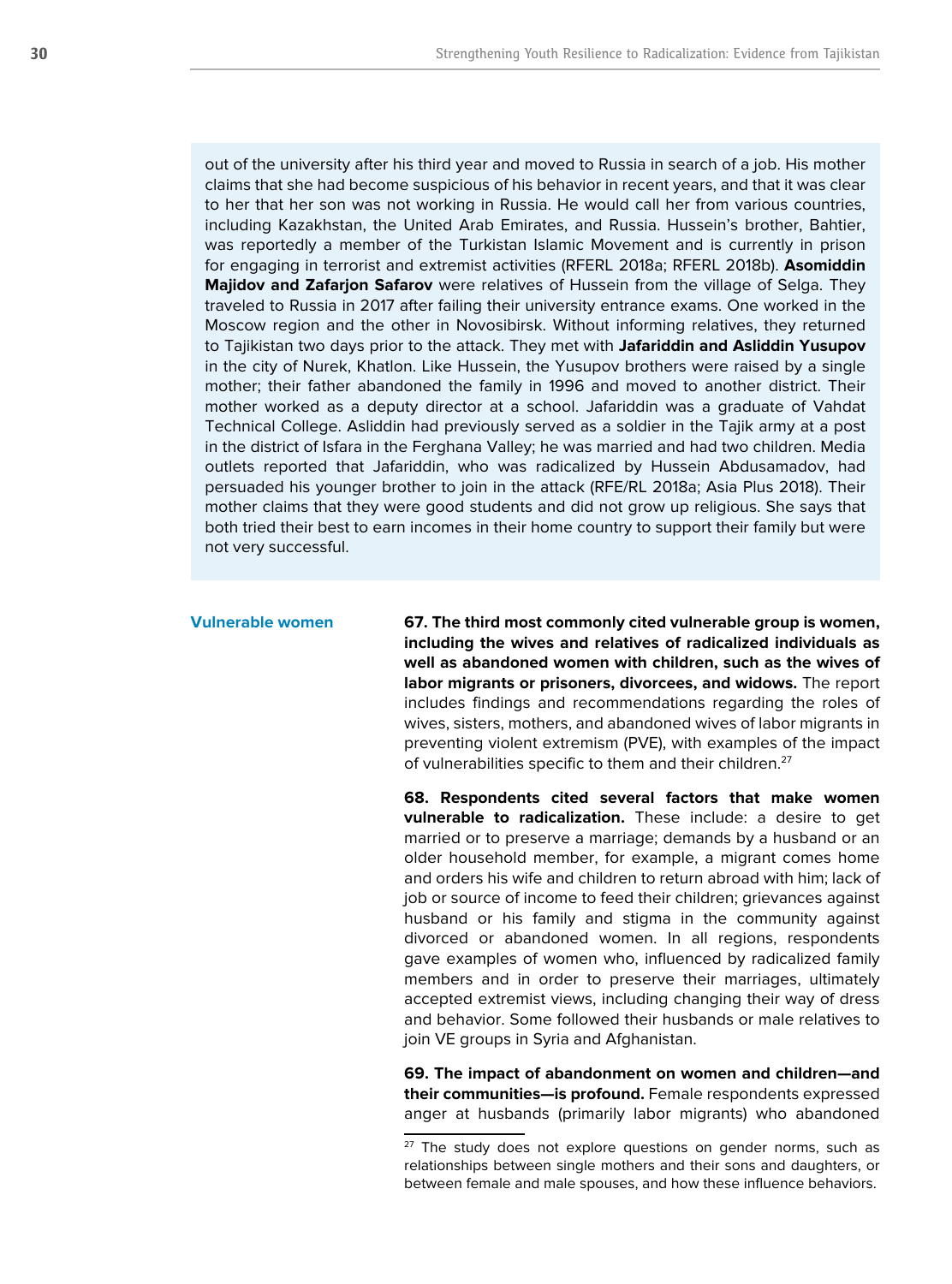them and their children. These women face abuse from their husbands' families, especially mothers-in-law against their sons' abandoned wives, as well as stigma from the community, which is particularly acute in rural areas. Some say that even if a husband sends money home, he gives it to his father or other male family member, leaving women with no control over it. Many women are unable to provide for their children's basic needs—they must choose between clothes and food or school fees and supplies. One woman from rural Khatlon described her agonizing options: "My children ask me, what we are going to buy them next time when father sends us money—clothes or something to eat." If a child falls ill, the husband's family may still not offer the wife any money, instead claiming that the parents of the wife are responsible for paying for the treatment. A respondent in an urban area of DRS (Tursunzade, FGD with middle-income young women) described how susceptible these women are to recruitment into violent extremism: "If they [women] face difficulties in the family, and they are promised something, they could agree for the sake of their children." Notably, many cases of VE activity have been perpetrated by the children of households headed by abandoned women.

**70. In Tajikistan, 24 percent of women aged 15 to 49 have been the victim of physical violence since age 15.** Divorced, separated, or widowed women are more likely to have experienced physical violence than are married women or never-married women, with rates of 44, 26, and 10 percent, respectively. The country's highest rate of women suffering physical violence are found in Khatlon (36 percent). However, only one in 10 women sought help, while 75 percent neither sought help nor told anyone about the incident (SA, MOHSP, and ICF 2018). Suicide and suicide attempt rates are high among female adolescents, with domestic violence serving as a key driver. Adolescent girls and youth in general across Tajikistan have scant access to psychological support and counseling (UNICEF 2018). Although no respondents directly referred to gender-based violence as a driver for radicalization and recruitment, some noted that women recruited in Tajikistan become victims of human trafficking, slavery, forced prostitution, or forced marriage in Turkey or Syria.

**71. Vulnerable women, including wives of migrants, single mothers, and widowed or divorced women with children, were more forthcoming than other respondents, offering detailed accounts of radicalization in their communities, including among other women:**

*Once I was in [a] market working as a seller, a woman talked to me and asked about religion. I said I started prayers some time back, and she said, 'You should come to my house I will give you books, and I will teach you.' I understood that I do not need that, and I told her no thanks. They engage you in conversation with the aim to recruit.* 

Khujand (urban), Sughd, FGD with vulnerable women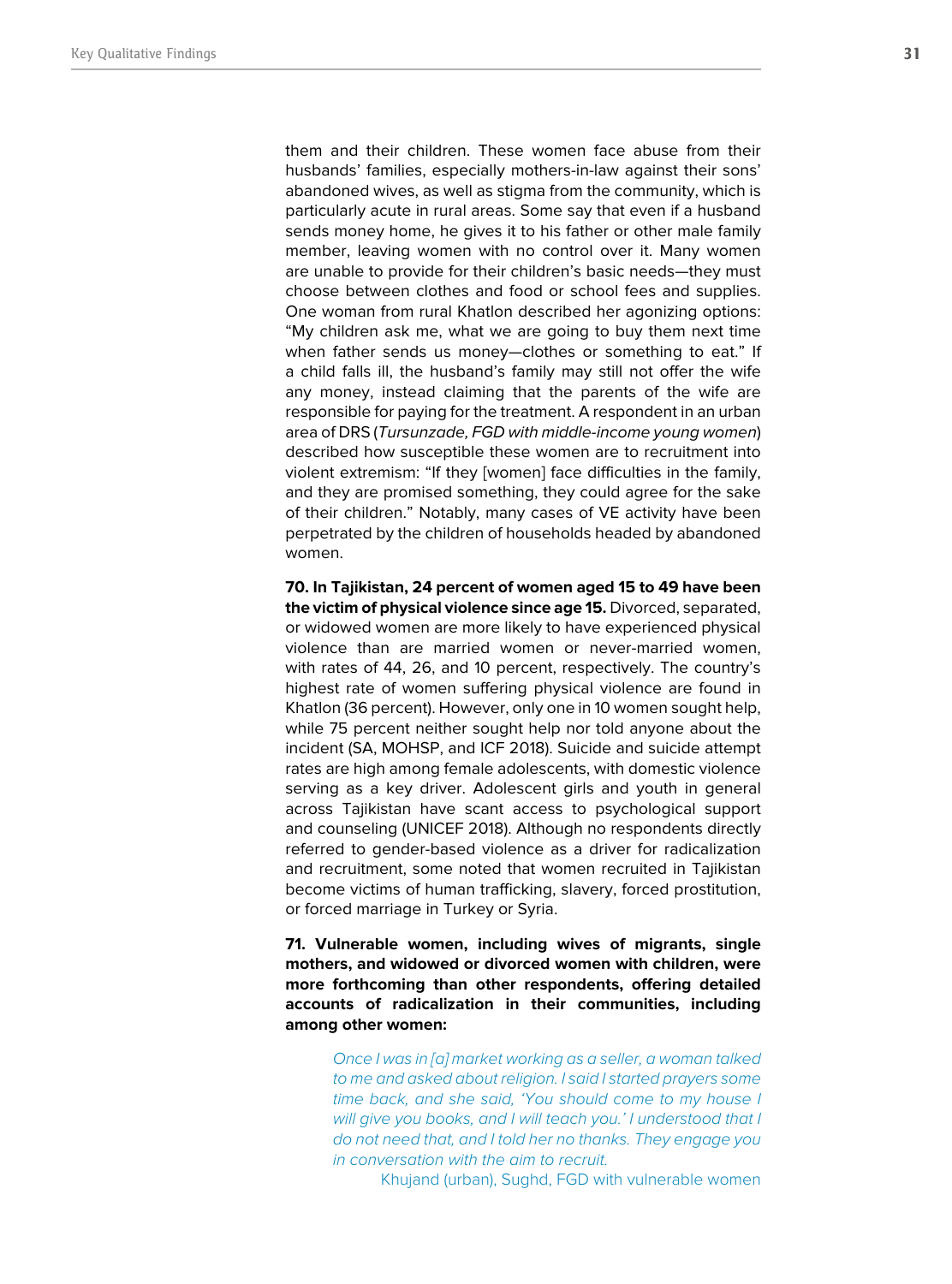*A friend of my mother has a son who has been a member of Hizb-ut-Tahrir for many years. He run away with his family from here to Moscow, but their mother still lives here. As soon as she heard that her son traveled to Syria, she is very nimble and knows laws very well, she traveled there and took her son out of Syria.* 

> Khujand (urban, regional capital), Sughd, FGD with middle-income young women

**72. Radicalization and recruitment among women in Tajikistan is a phenomenon that deserves to be further explored.** As emerged from study responses, women can play different roles, either as victims of radicalization, as recruiters, or as agents of resilience, recognizing early signs of radicalization and preventing relatives from joining VE groups. Box 4 explores instances of women being recruited into VE groups and women who managed to withstand recruitment and radicalization attempts, as cited by study respondents.

### **Box 4. Understanding Women's Vulnerability to Recruitment and Their Resilience to Violent Extremism**

Study respondents from Dushanbe, DRS, Khatlon, and Sughd noted that vulnerable women have been victims of recruitment but that they have also demonstrated resilience to efforts of radicalization and recruitment into VE groups.

Respondents from all regions provided examples of women who were influenced by radicalized family members and who then accepted extremist views, including changing the way they dressed and behaved in order to preserve their marriages, with some even leaving with their husbands or other male relatives to join radical groups in Syria or Afghanistan. One respondent in Sughd explained:

*"In our mahalla we have few families, their husbands joined those groups, men forced women to wear the Muslim headscarf […] they became like fanatics."*  Khujand, Sughd, FGD with middle-income women

Another woman received a call from her husband who told her:

*"Right now, a black car will come to your place and bring you to my place. Do not say anything to anybody. Leave the kids at your father's house."* 

Dushanbe, FGD with vulnerable women

In addition to wives and relatives of radicalized individuals, vulnerable women included abandoned wives of labor migrants with children, divorced women, wives of prisoners, and widows:

*"There was a young divorced girl in our village, she stayed with her child at her mother's place. A woman entered their house one day and said: We will find a good job for your daughter, give us her passport. They took the girl with them, until now no news from her. Her child left alone."* 

Dushanbe, FGD with vulnerable women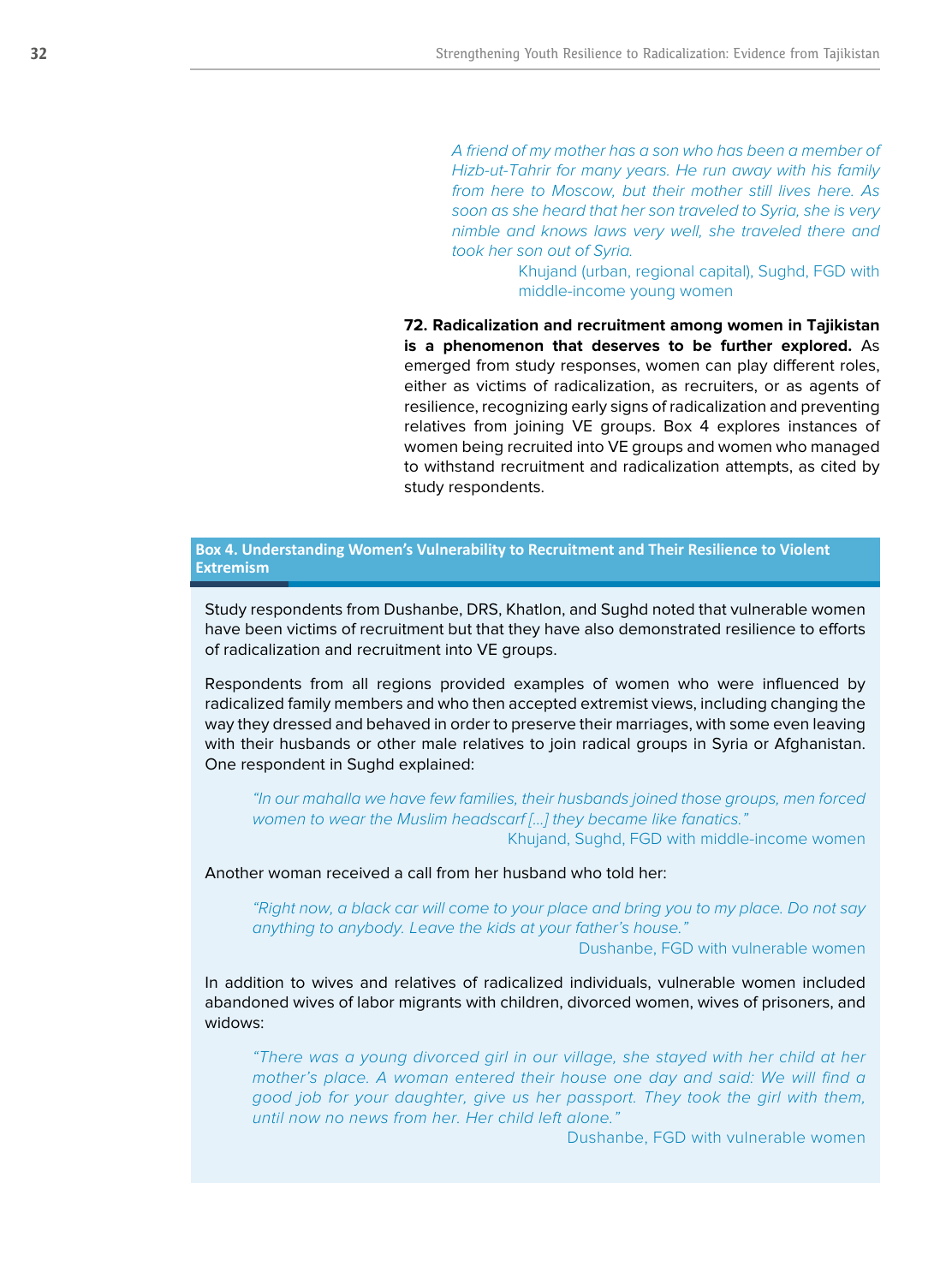However, a focus group of female respondents interviewed in Khatlon and Sughd also underlined women's resilience to recruitment and radicalization attempts. Study respondents explained that women can withstand recruiters for the sake of their family and children, either rejecting radicalization attempts outright, denouncing them, or leaving communities of radicals.

*"Our neighbor was left with four children alone; her husband was arrested. She found a job as a dishwasher in the canteen and works full time. She said that [a recruiter] had offered her a job several times with a salary twice as big as here, but she would*  have to carry out other kinds of work. She didn't agree to it. She has children and *parents."* 

Kulob, Khatlon, FGD with middle-income young women

*"In my case, if I come to know about any radical I will inform the police, or head of the mahalla [local self-government]. This happened in our apartment block, such people [extremists] appeared. Then they reported them and got arrested."* 

Khujand, Sughd, FGD with vulnerable women

A woman from Khatlon explained how she was almost radicalized while living with her husband in a community of violent extremists in Turkey.

*"I almost got to become like them. You must dress only in black and leave open only your eyes. And you only read Quran and that is all […] I did not stay there, my (ex) husband wanted to stay, and I did not. Later, he brought me back himself."*  Panj, Khatlon, FGD with low-income young women

# 4.3 Areas Vulnerable to Radicalization and **Recruitment**

**73. Study respondents demonstrated an awareness of the radicalization that is occurring and the VE groups that are operating in various regions of Tajikistan.** Many shared concerns about recruitment efforts near or in their own communities. Respondents identified five main domestic and international radical or VE groups operating in the country, as well as specific categories of recruiters. The Salafiya were the most frequently mentioned group, especially in DRS; Hizbut-Tahrir was mentioned only in Sughd; the IS was mentioned primarily in Khatlon, and the Taliban and "Wahhabis" were mentioned in DRS. In Sughd, support for VE groups began to emerge 20 years ago; in Dushanbe, 9–10 years ago; in DRS, 4–6 years ago; and in Khatlon, "three to four years ago" (prior to the time of data collection.)

**74. As reflected in official statistics presented in Table 1, Khatlon has become a primary region for recruitment into IS.** Local respondents describe attempts by Salafi followers from DRS, including Vahdat, and Dushanbe, to radicalize and recruit young, poor, and relatively uneducated youth from Khatlon. According to community leaders and local respondents, outsiders from other communities or from Afghanistan visit the region's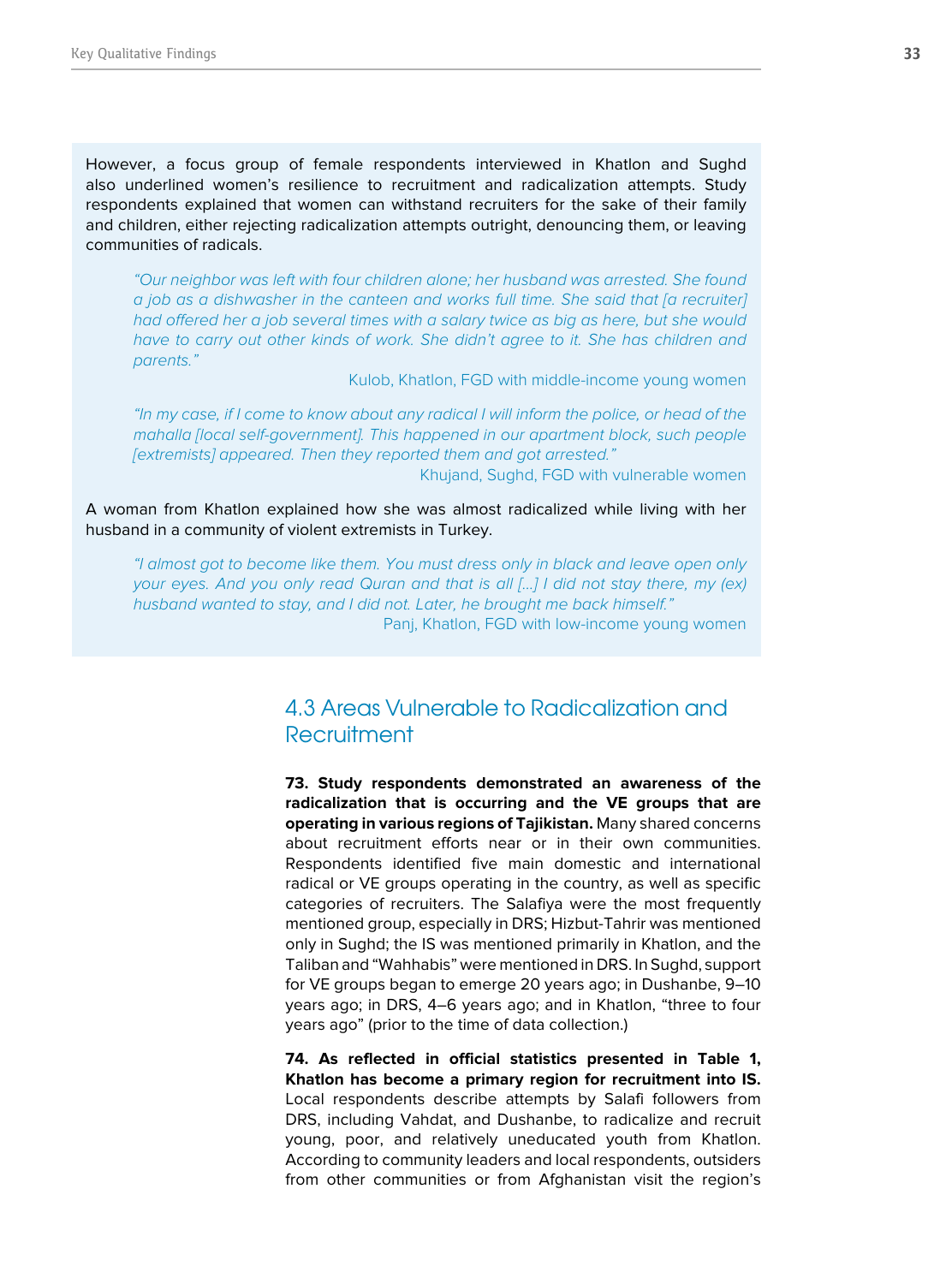mosques and markets in search of potential recruits, engaging with them personally and maintaining contact with them through text messaging.<sup>28</sup>

**75. Many respondents expressed concern that areas bordering Afghanistan are especially vulnerable to radicalization and recruitment efforts.** Respondents from Khatlon and GBAO as well as other regions of Tajikistan raised this concern. Community leaders and focus groups participants alike reported that recruiters from Afghanistan—"where life is harder"—easily cross the border. The most at-risk districts are Farkhor, Hamadoni, Kubodiyon, Kulob, Shartuz, Shurobod, and Panj (all in Khatlon). One participant from Shartuz explained: "I heard about people in Kubodiyon who crossed the border and left for Afghanistan, from where they went to Syria." A vulnerable woman from Khorogh, GBAO, referring to the increasingly deteriorating security situation in Badakhshan province of Afghanistan, added: "Yes, sometimes we are afraid because Afghanistan is very close." This reflects the relocation of some IS operatives to those areas (UN Security Council 2018).

**76. Of the 122 identified cases of recruitment, respondents could specify in 92 of these cases whether the recruitment took place inside Tajikistan or outside the country—mainly in Russia**  (see Figure 6). In 66 of the 92 cases, they indicated recruitment took place in Tajikistan, while recruitment outside the country was mentioned in 26 cases. Sometimes the location was specified (i.e., Dushanbe, "our village," "our market," or Moscow and St Petersburg). In other cases, people just said recruited "here" or recruited in Russia. In 30 cases, respondents did not refer to any location.



## **Figure 6. Cases of Recruitment Inside or Outside of Tajikistan (122 cases)**

**77. Some recruiters offer employment in other countries, such as Syria, as well as financial support for families.** Seeing no prospects for themselves in Tajikistan, some young people accept such offers. As one young man from a low-income background living in a cross-border area with Afghanistan explained:

> *They [recruiters] offer them US\$2,000. Parents also have*  an impact on children's decisions, as they are telling their

<sup>&</sup>lt;sup>28</sup> The use of text messaging may be due to the lower rates of Internet use in Khatlon compared with other regions. Former migrants and the household of migrants tend to use the Internet the most.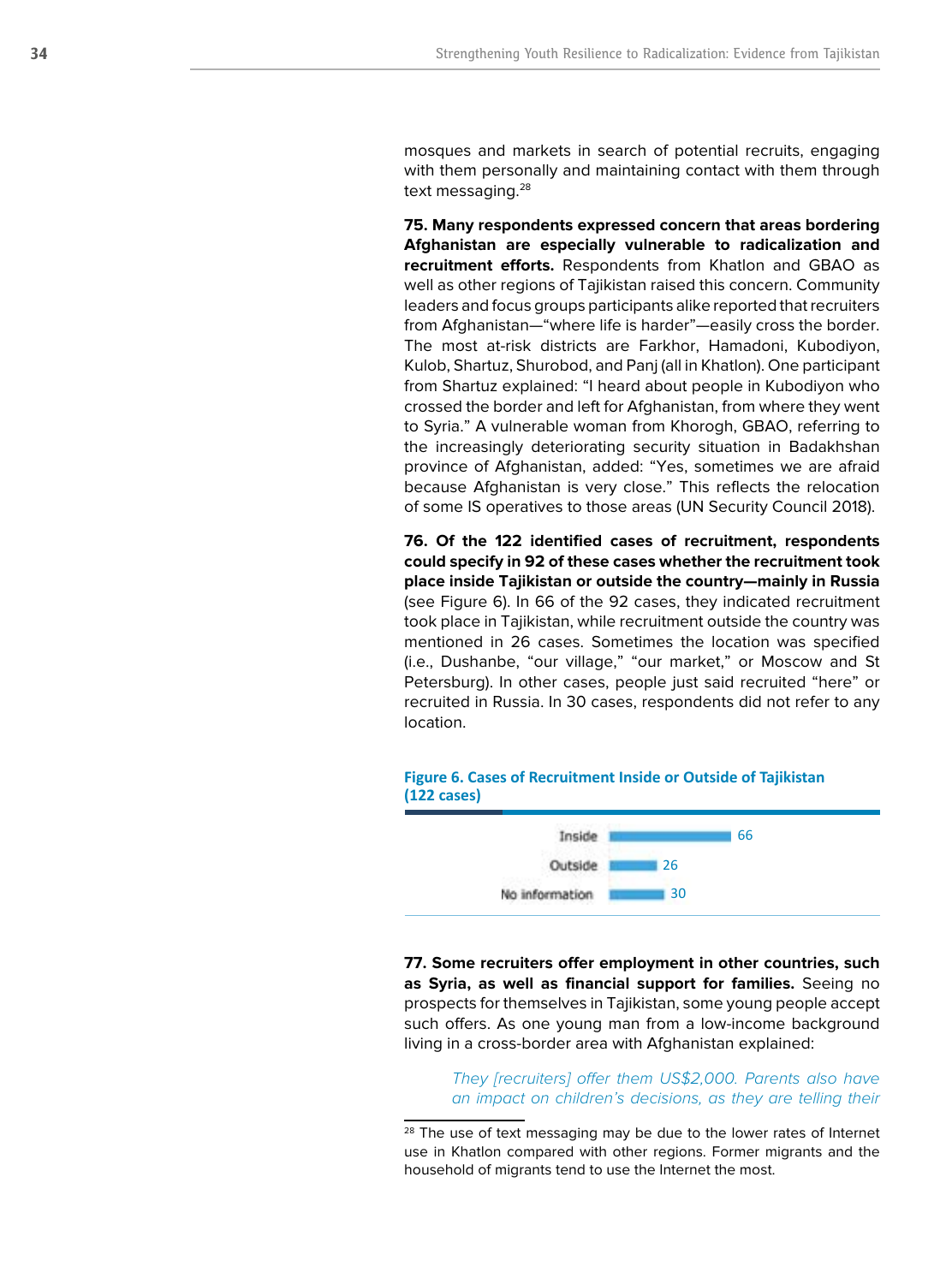*children to find a job. They get tired of being jobless and agree to join. Nobody respects those who do not have money.* 

> Shartuz (rural), Khatlon, FGD with low-income young men

**78. Discussions with a group of young men from an urban center in Khatlon indicated that they are aware of recruiter tactics.** As described by one young man of middle income from a regional center:

> *So the guys [recruiters] who promised to help his family with the money, did not help at all, they disappeared. There was another case, a guy with his wife and kid were sent there [to Syria], also he was promised that his parents will be taken care of in here. He will go and work there; a round-trip ticket will be provided. They also went there and disappeared, did not come back.*

> > Kurgan-tube (urban), Khatlon, FGD with middleincome young men

# 4.4 Grievances and Perceptions of Exclusion

**79. Socio-economic grievances and perceptions of exclusion can contribute to a persons'vulnerability to radicalization and VE recruitment but are not a main driver of the radicalization processes on their own.** Figure 7 ranks various types of grievances as mentioned in respondents' narratives. They include dissatisfaction with local government, lack of jobs, corruption, quality of centralized services and infrastructure, and future of children. These categories are analyzed, building on the respondents' narratives.

## **Figure 7. Sources of Grievances and Perceptions of Exclusion (330 narratives)**

Are there some people/groups of individuals that might feel that they have grievances against others? What causes the grievance?

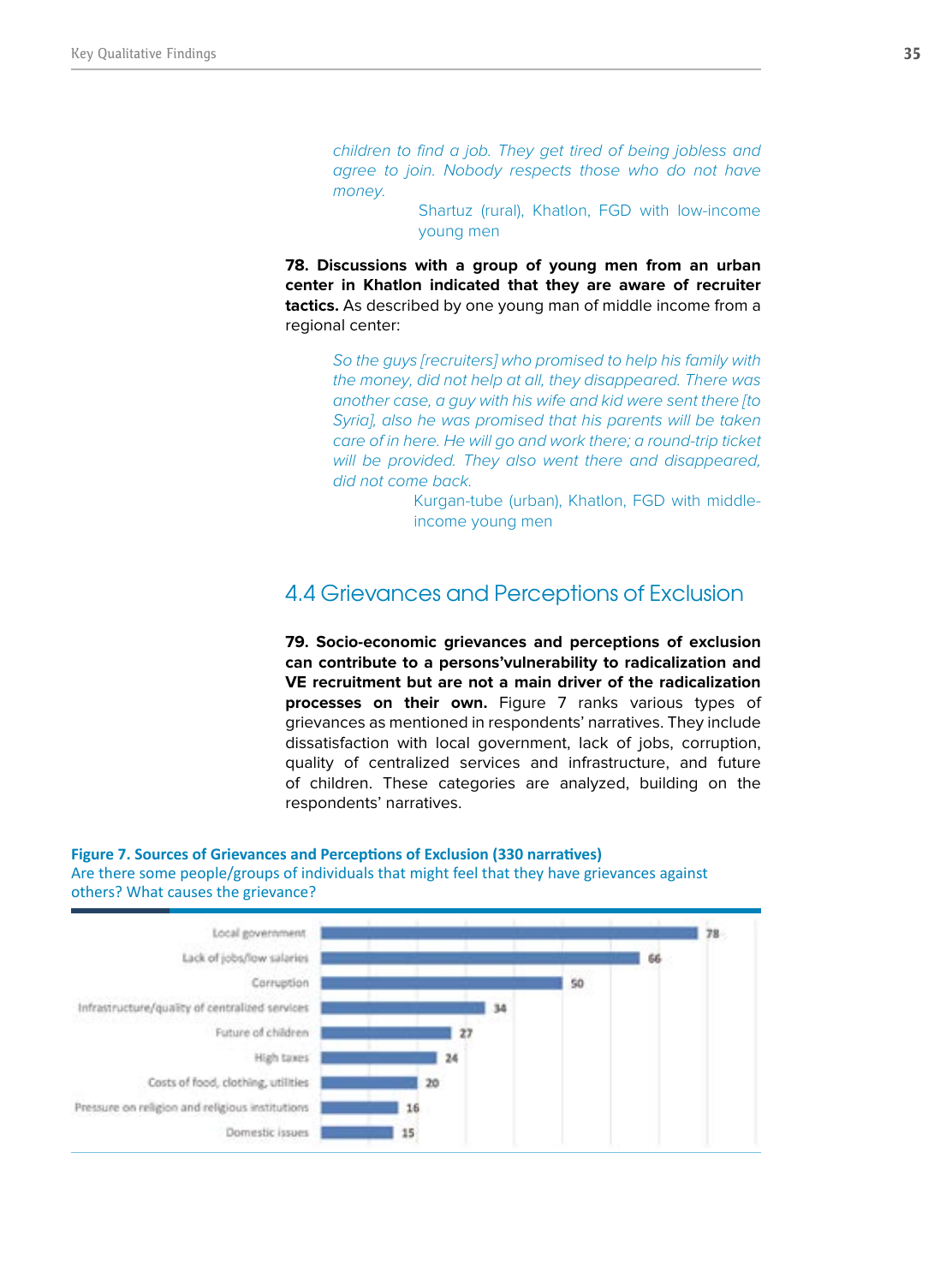**80. Grievances reflect the varying concerns expressed in each region.** Respondents from GBAO expressed more concern about the local government than did those from Sughd, DRS, Khatlon, and Dushanbe. GBAO—where the internal situation has improved following changes to the regional leadership in September 2018 is the only region where study respondents referred to organized crime, including drug trafficking, banditry, and illegal possession and use of firearms. Respondents from Sughd were most concerned about corruption compared with respondents from other regions. Khatlon respondents were more concerned with the lack of jobs and the quality of local infrastructure; and DRS and Dushanbe respondents with restrictions on religious practices.

**81. As illustrated earlier, respondents mentioned that they perceive VE groups as the main factor determining the process of radicalization of mindsets and recruitment.** Contextual factors, such as dissatisfaction towards local governments, lack of jobs and low salaries, corruption, or lack of infrastructure and services, can increase the risks of radicalization and recruitment, but they are not identified as primary drivers. Most individuals and groups who are poor and/or unemployed, or who have other specific grievances, do not support violence or engage in it. On the other hand, the combined processes of propagating extremist narratives and recruiting local followers into VE groups seem to catalyze these vulnerabilities into support for violent extremism (see Figure 8).

**82. Only seven narratives out of a total of 330 explicitly mention an association between people with grievances and recruitment into VE groups.** For example, "people who are not satisfied with the local government" (community leader, rural area



#### **Figure 8. Understanding Primary Vs. Contextual Drivers of Violent Extremism**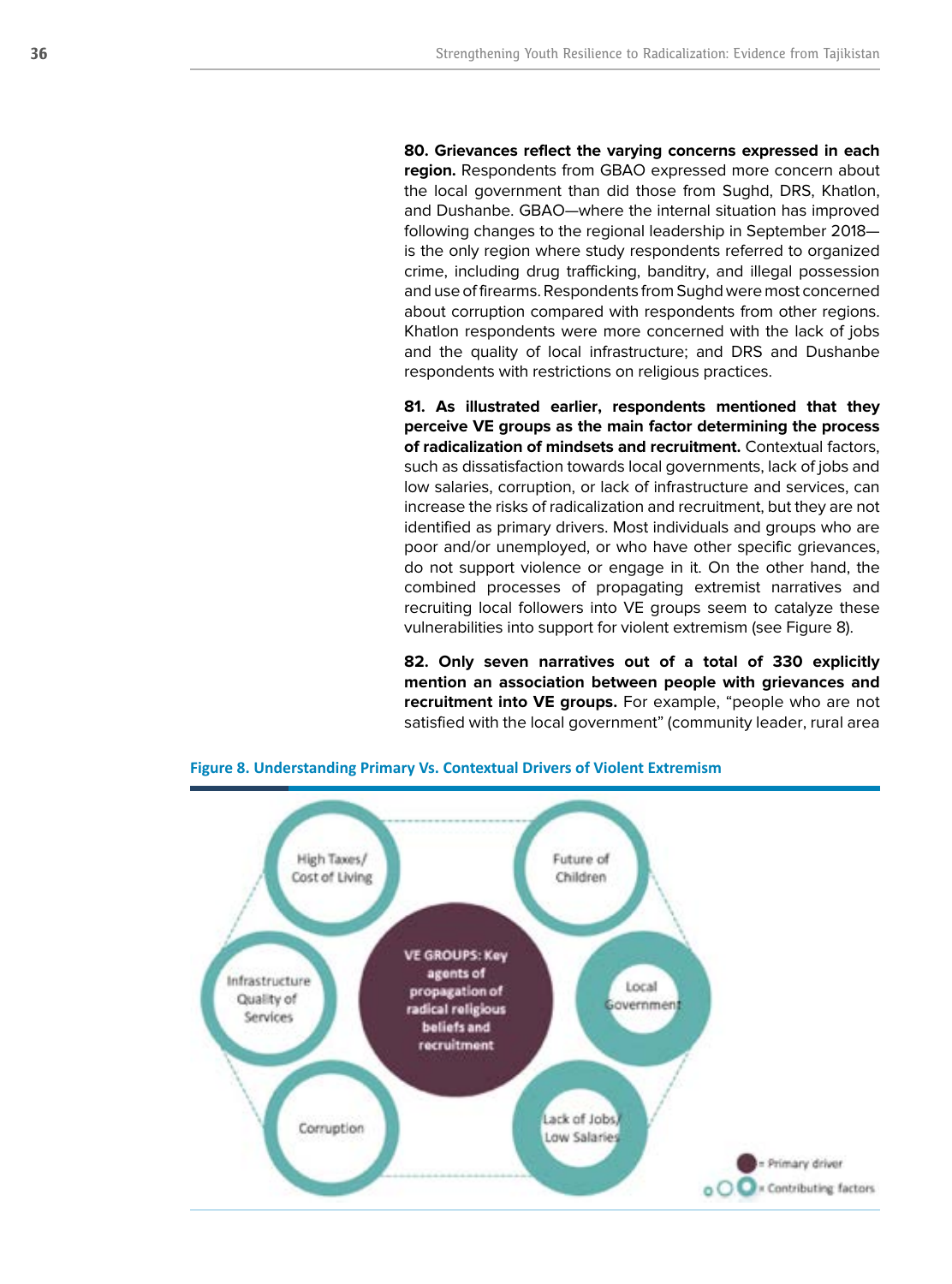of DRS bordering Kyrgyzstan), and "people who have difficulties in their families or that are not happy about the government and its structures" (deported migrant in a Khatlon urban center).

#### **Local governments**

**83. The most commonly expressed grievance concerned local governments at the district and sub-district levels.** The main complaints were: (i) respondents claimed their complaints and requests are not addressed, that local government takes too long to make decisions, and that decisions tend to favor welloff members of the community; (ii) the social support distribution mechanism is seen as uneven or corrupt; and (iii) respondents objected to the harsh behavior of local government employees. It was predominantly women and representatives of low-income households who made such claims. Many believe that the institutions meant to protect them have turned on them.

> *Now if you ask anybody, he says until you have somebody working inside the institution and s/he helps to process your letter further, your letter will never reach the relevant instance […] Your case will be unresolved, papers are on hold.*

> > Dushanbe, FGD with vulnerable women

*The head of Jamoat [sub-district] instructed his assistant to review our case. It all got quiet now and we do not know what we shall do about it.* 

> Panj (rural), Khatlon, FGD with low-income young women

*They [district and sub-district administrations] work for themselves, put all the money in their own pockets, support their families and relatives, and poor people are suffering.*  Khorog (urban, regional center), GBAO, FGD middleincome young women

**84. As illustrated in Box 5, the lack of a clear mechanism for land distribution is a significant grievance against state officials and prosperous households**, particularly among young men from low-income house-holds in rural areas across the country.

### **Lack of jobs and low salaries**

**85. The lack of jobs and educational opportunities outside of basic education result in a significant number of young men spending their free time in idleness.** Respondents indicated that such young NEETs can feel angry, frustrated, depressed, and hopeless.

> *They face many problems. They steal; they are frustrated because there are no jobs.*

Vahdat (urban), DRS, FGD with migrants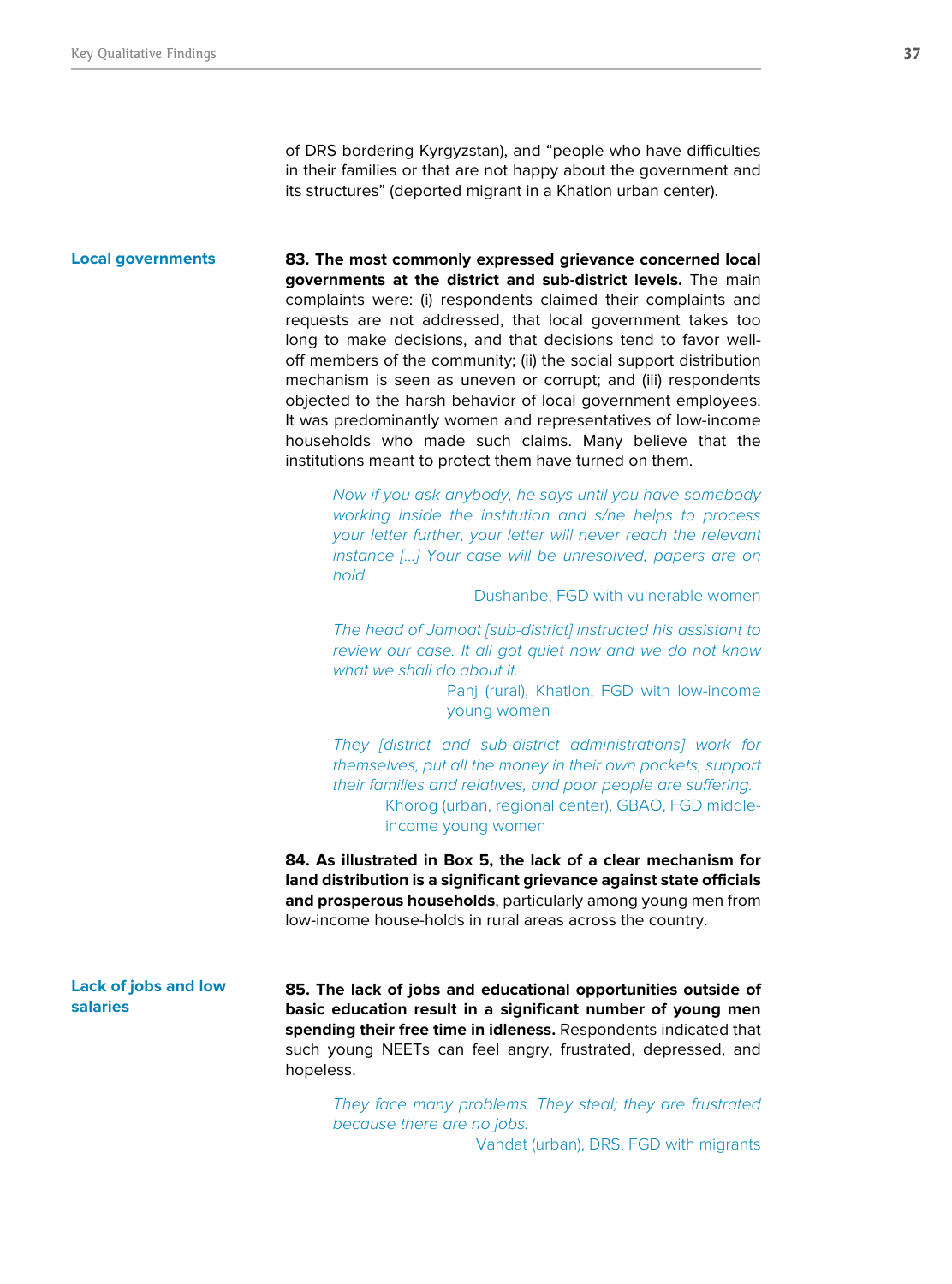### **Box 5. Land Issues**

Despite the Agrarian Reform Program of the government of Tajikistan 2009–12 and amended Land Code from 2012—which in principle allow women to own land—small landholders have been squeezed onto minuscule parcels as small as 0.01 hectares. Respondents reported that, due to the limited land availability, it is common for three to five families to share a single house, with conflicts frequently ensuing among the extended household members. The lack of land for cultivation or housing is a common reason for young men to migrate to Russia or another country in the hope of earning enough money to buy a plot. But only a few succeed.

*"Young people travel as labor migrants three or four times, and then they can buy a plot of land or a house. This takes several years."* 

### Vahdat, DRS, FGD with returning migrants

*"They come back and if they have a plot of land, they engage in agriculture. Those making money in the trade eventually open their own business. However, if there is no work, people start stealing. What else can they do if there is no work and their families are hungry? They begin to engage in thefts and robbery."* 

Rasht, DRS, inter-view with returning migrant

Respondents underscored the frequency of fraud cases, when one piece of land is sold to several people, or land is sold using false documents. People who have saved money for years or who take on debt to purchase land can discover that documents are false or that the land has already been sold multiple times. Filing a complaint with the court to remedy such matters takes considerable time and effort. Young men from low-income households complain that the land belongs to the rich, and they see no legal avenue for obtaining it for small-scale farming or to build a house to start a family.

*"I had a great deal of difficulty in obtaining a land title certificate and was about to start construction of a house, but I got to know [yesterday] that a public official's son wants to build something close to my land site and will own the major part of my site. I complained to the prosecutor's office, but they haven't considered my case yet."*  Shartuz, Khatlon, FGD with vulnerable women

*"Some people received large areas of land, others do not even have 10 acres. Local authorities have to allocate land equally among people."* 

Lakhsh, DRS, FGD with returning migrants

**86. Young people are under constant pressure from their parents and other household members to find a job and earn an income.** Young, recently married men with small children can feel particularly pressured as they are expected to support their parents as well as their new families; so can banned and otherwise returning migrants from Russia, as well as young men living in urban areas. With the available local jobs so limited, many will accept any job they can get, regardless of the salary.

**87. Those who manage to find full-time jobs complain that they only earn enough money to feed their family.** They do not make enough to buy clothes, cover utility bills, or pay for health care.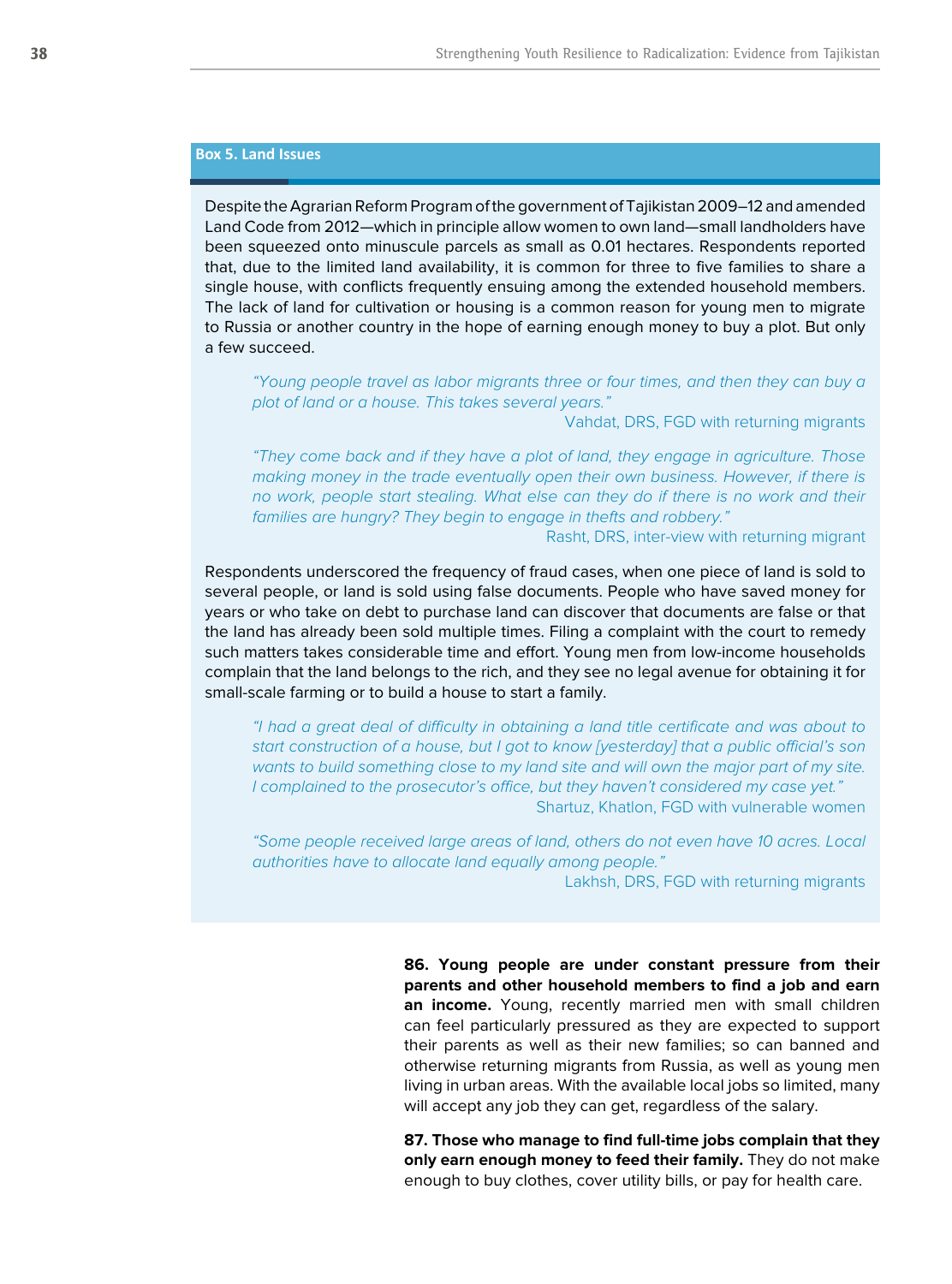*I, for example, get 400 somoni per month and I can't provide for my family with this amount. The flour sack costs 150 somoni, this is half of my money, I can provide my family with food only. The possibility of getting a job is very low.*  Shartuz (rural area bordering Afghanistan), Khatlon, interview with deported migrant

The issue is critical for a woman head of household. The kind of job she is likely to get will usually pay less than average, and her salary usually represents her primary or only source of income.

> *Nowadays many women are engaged in trade, because the men are absent. Because they cannot do it. They are in migration. And men do not agree to work for low wages/ income. And for women it is easier to cross borders to go to other markets (purchasing goods) compared to the men.*  Khujand, Sughd, FGD with middle income women

**88. People feel frustrated that even families that have jobs cannot afford to cover all their basic needs.** The grievances about the lack of jobs and low salaries are often captured in the same narratives of anger and uncertainty regarding the future of their children in the country. Low-income vulnerable women explained that they often worry when they do not know if they will be able to feed or provide clothing for their children.

> *My children ask me, what we are going to buy them next time when father sends us money—clothes or something to eat? Shartuz (rural area bordering Afghanistan),*  Khatlon, FGD with vulnerable women

**89. Seven narratives from study respondents mostly in Khatlon region, GBAO and DRS, which have the country's highest poverty rates, cited a direct link between high unemployment and youth vulnerability to radicalization and recruitment into VE groups.**

> *Mainly young men are attracted to such things. The first reason is the unemployment in Tajikistan, young people do not have places to work. They are offered money that can help them to solve their problems and that is why they agree. Many guys left for Syria and we found out that they were killed. The reasons are: unemployment, small salaries, unoccupied population.*

> > Kulob (urban), Khatlon, FGD with vulnerable women

*A rich man has wealth and is not hungry; a poor man does not have anything and is willing to go for the sake of his kids and family […] They choose their targets, how to approach them, those who have hard living conditions, they assess their situation and select them as their targets and recruit them.* 

> Kurgan-tube (urban), Khatlon, FGD with middleincome young men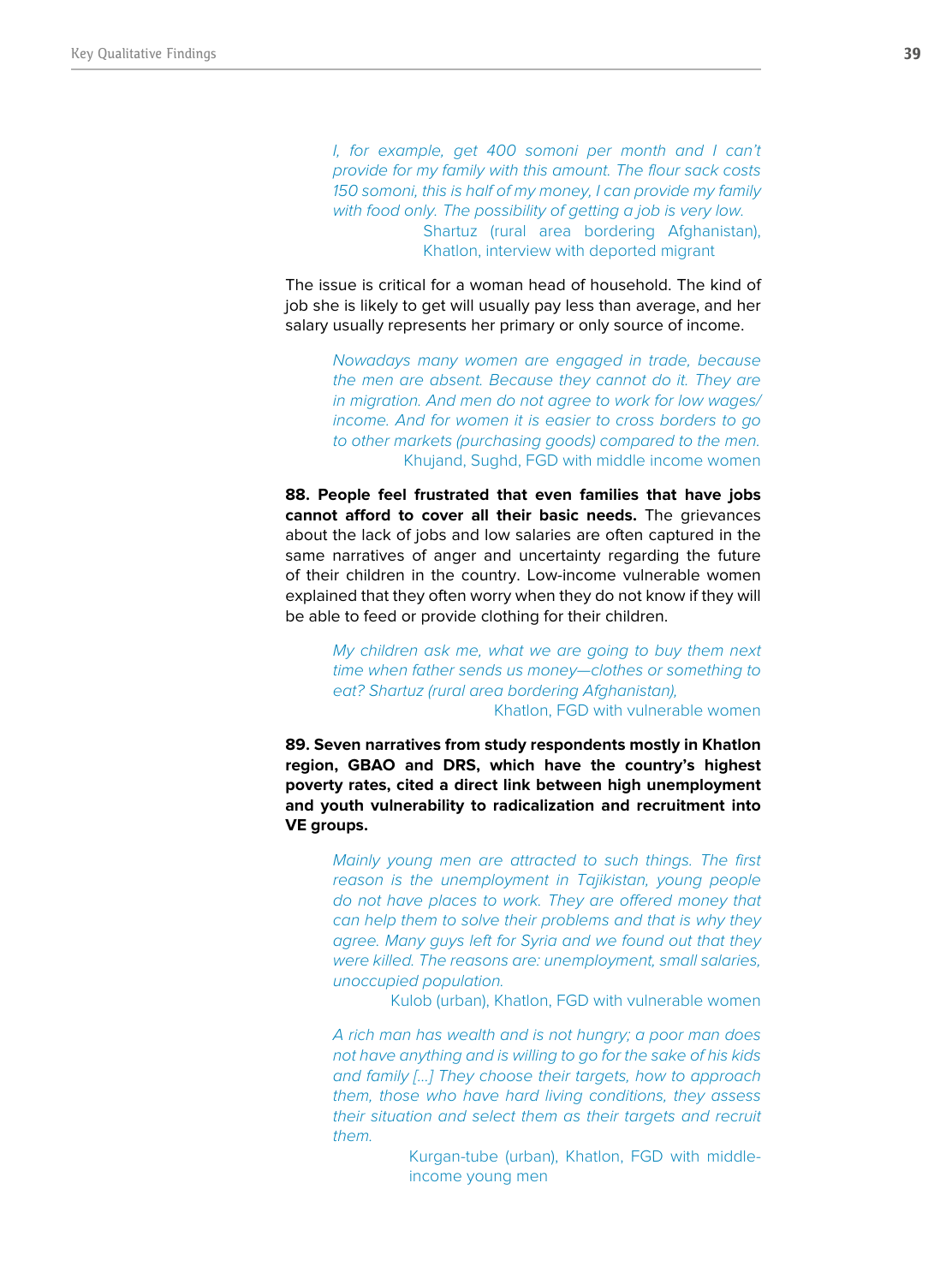#### **Corruption**

**90. Among all groups participating in the study, corruption was the third most common type of grievance cited.** Participants condemned the common practice of having to pay a bribe or have a friend or relative in a given enterprise or state organization to get a full-time job. Respondents claimed that a bribe is solicited for well-paying and prestigious positions as well as for low-skilled and low-status jobs such as guards and janitors. Bribes can run as high as several months' pay. Middle-income educated young men and single women mentioned this issue the most frequently than other respondents. In addition, middle-income young men and their parents felt powerless when, after they had invested significant resources and effort to get a good education, they were still asked to pay a bribe to get a job.

*My neighbor got a job of the medical order and she paid 1,200 somoni for this, now she gets a salary in the amount of 200–300 somoni.* 

> Kulob, Khatlon, urban (regional center), FGD with vulnerable women

*Where should poor people get money if they look for a job? They demand 2,000–3,000 somoni. If we had this money we would not have searched for a job […] Everywhere money is requested, and in state organizations as well.*  Kulob (urban, regional center), Khatlon, FGD with vulnerable women

**91. Middle-income and urban respondents criticized the corruption of the state agencies that control local businesses.** Several former entrepreneurs explained that when they established a business, local agencies demanded a bribe. Narratives also included numerous anecdotes about corrupt behavior among local-level police officers, including soliciting bribes from business owners and female vendors at markets and imposing disproportionate fines on taxi drivers.

**92. Respondents cited high levels of corruption and high taxes as reasons why many businesses fail or go bankrupt.** Bankrupt entrepreneurs feel resentful and discouraged from starting new businesses in their communities.

*As soon as the shop starts functioning, the inspection bodies, such as the tax committee, fire-fighting structures, and others, immediately appear, and the entrepreneur cannot cover the amounts spent on the equipment purchased […] Entrepreneurs prepare all necessary documents, including a patent, but the inspection bodies can come at any time, find faults and demand additional payments.* 

> Isfara (rural), Sughd, interview with a community leader

**93. Even among former migrants, business constraints related to corruption and excessive inspections by local control agencies can spur them to return to Russia, in search of better business opportunities.**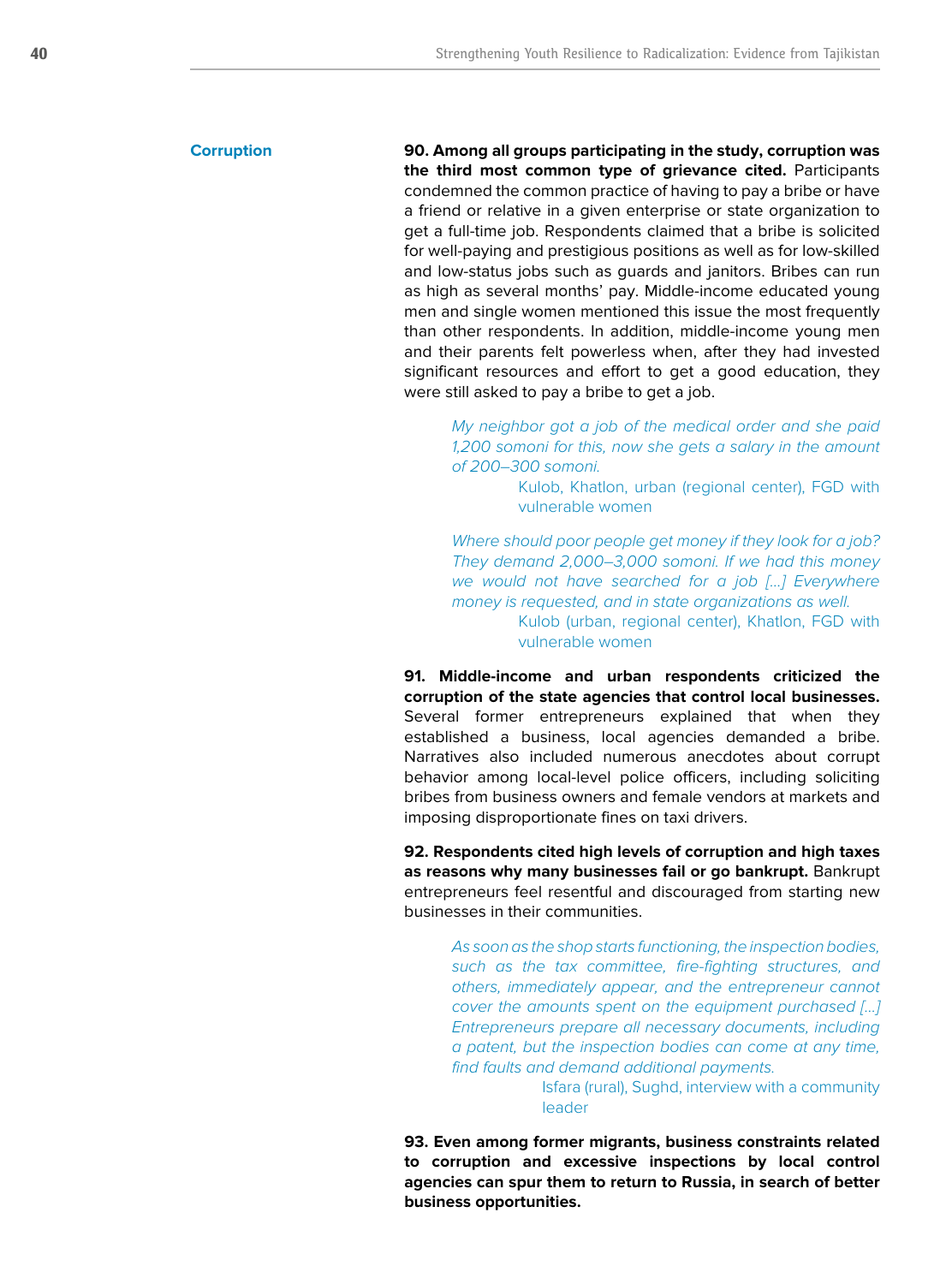*If he can't receive credit, he rents a premise using funds earned in Russia. Later the inspections will start. As soon as those agencies see that he has good sales, they start their inspections. As a result, he quits and returns to Russia.*  Dushanbe, FGD with migrants

94. Young men from low-income and middle-income households and rural areas also criticized the high corruption in educational institutions. To get an education, children are expected to pay teachers for passing exams. In general, study participants noted that all types of corruption have increased in the last five-to-10 years.

*Higher education is extremely unpopular with the boys because of the high level of corruption at the universities.*  All students, regardless of the level of knowledge, should *pay some money to teachers during the exams, otherwise they risk being kicked out of the university.* 

Dushanbe, interview with entrepreneur

**95. Low-income men and women and vulnerable women criticized the widespread corruption in state institutions and courts.** According to the respondents, people are expected to pay a bribe to win a court case. Low-income households feel powerless and angry that they cannot appeal to the state agencies and cannot win a case in court because they lack money to pay a bribe. Many feel afraid or discouraged from appealing their cases in court or to state institutions because they cannot afford the bribe.

*My ex-husband is quite well off, but he does not help me or my child. I asked him for a land site, where my father would build a house for me, but he refused. I took the case to court and hired a lawyer. Now he pays child support, 200–300 somoni. I have a right to live with my disabled child in my ex-husband's house and occupy one room and I have come to the court again, but the court did not uphold my claim. Because I am from a poor*  family. My ex-husband would pay to the judge and he would *rule in his favor.* 

> Shartuz (rural area bordering Afghanistan), Khatlon, FGD with vulnerable women

**Infrastructure and quality of services**

**96. Study respondents shared multiple grievances regarding the quality of basic infrastructure and services.** Their top issues were access to and quality of drinking water, quality of electricity service, frequency of waste removal services, quality of roads, access to local public transportation, and availability of local, sports-related infrastructure to serve children and youth.

**97. Some stressed that current infrastructure and servicerelated shortcomings can create health problems in adults and children, citing poor water quality and waste on city and**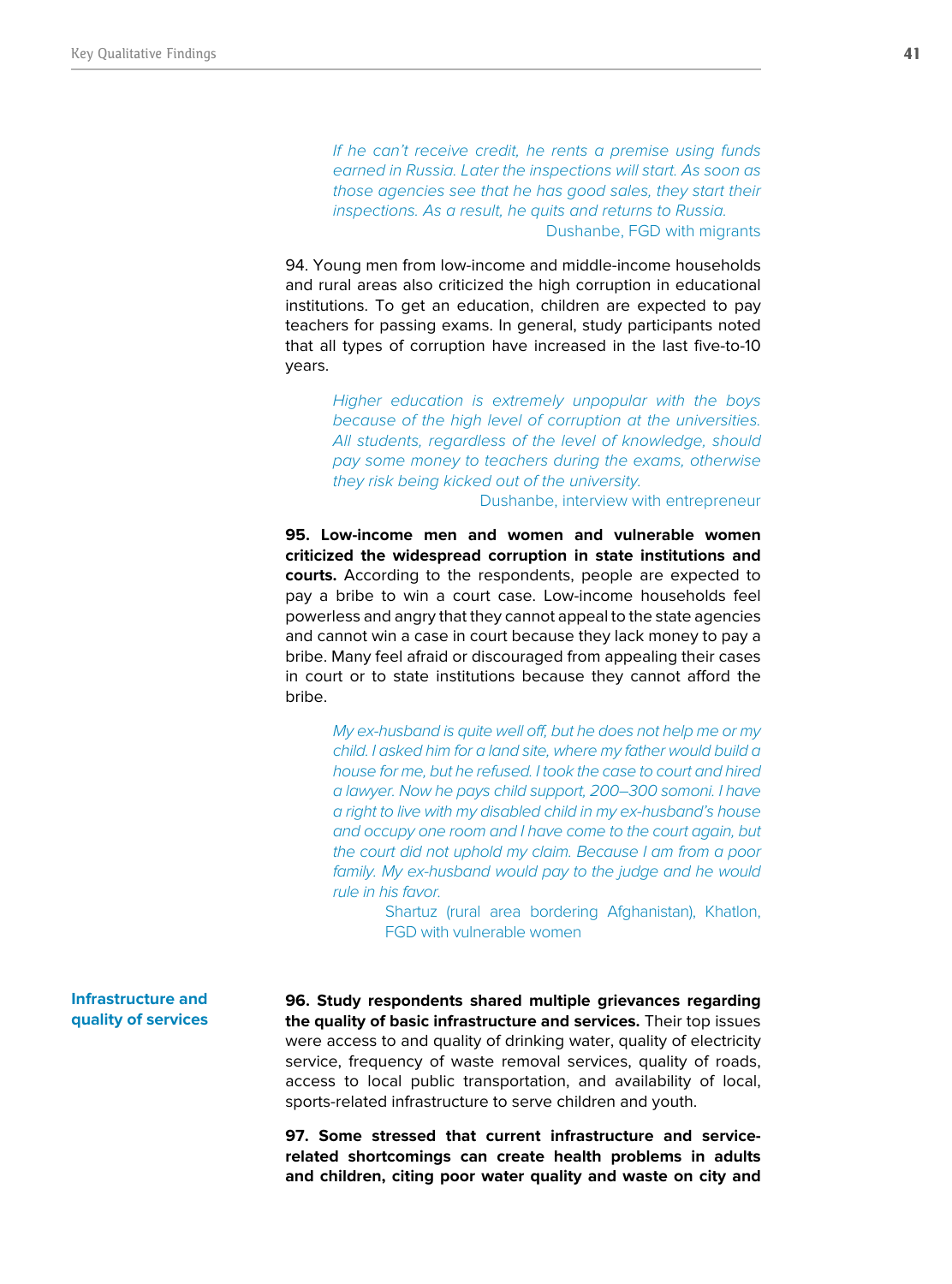**village streets.** Respondents also noted that the poor quality of infrastructure and services—inadequate access to and supply of electricity, poor road quality, and lack of available childcare facilities or public transportation—impedes the establishment of businesses and therefore hampers access to jobs, and greatly burdens households financially, especially those of low income, due to the high cost of available alternatives.

*Some areas have a transport once a day and people suffer. Also, one can observe lack of transport to all areas in Khujand.* 

> Khujand (urban, regional center), Sughd, FGD with migrants

*This is the problem of the whole mahalla […] We must spend 30 minutes to get home because there is no bridge […] It is especially difficult for small children and grown-ups to walk in winter when it is very cold and in summer when it is very hot."* 

Rural area, Khatlon, FGD with vulnerable women

*The enterprise responsible for waste collection charges 18 somoni every month, but the enterprise neglects its responsibilities and does not collect waste regularly. Kurgan-tube (urban, regional center), Khatlon, FGD with middle-income young men*

**98. Young male respondents and single mothers were especially concerned by the lack of infrastructure and services for children and youth, particularly sports facilities.**

> *Most young people play football and volleyball, but we do not have any stadium for them to play. In the village, it is impossible to build a stadium for technical reasons, but a bit further there is a suitable place for a playground, but local authorities do not allow any construction because this land belongs to the collective farm and youth have nowhere to play sports.*

> > Khujand (suburban area), Sughd, interview with deported migrant

**Pressure on religion and religious institutions**

**99. A small number of narratives (16 out of 330) lamented the high level of state pressure on religious institutions and practices.** Such grievances were concentrated among respondents in Dushanbe; in Vahdat and Rasht, in the DRS; and in Khujand, in Sughd. Specific examples included the shutting down of mosques, especially in rural communities; imams adopting the state agenda in their speeches, and women being prohibited to cover their heads in public places. Narratives also referred to religious events and celebrations—such as weddings, funerals, and the end of fasting—being regulated by the state, and relatives of prosecuted individuals being targeted by law enforcement agencies.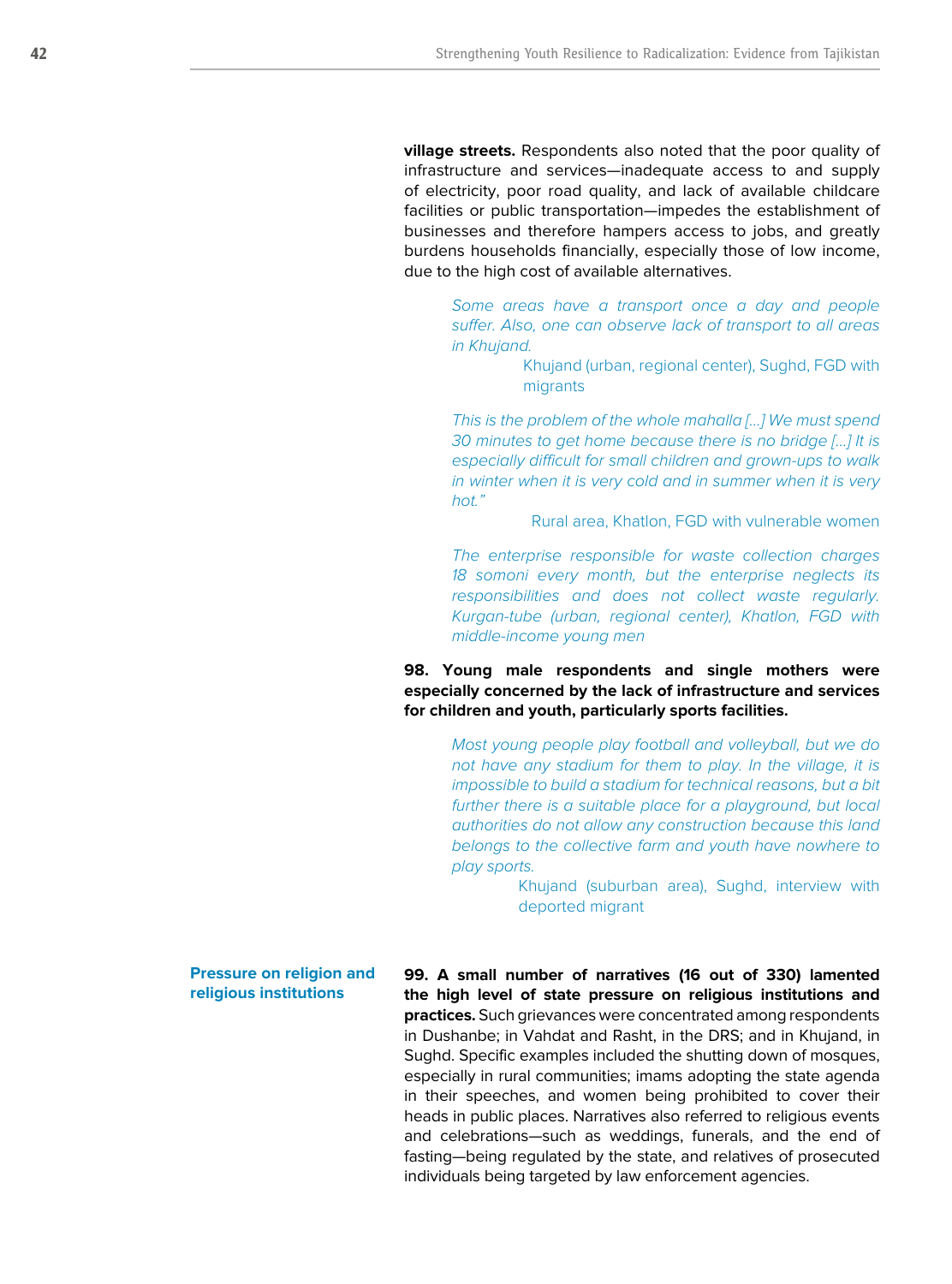*We heard at the bazaars that they ban wearing veils and black hijabs. I told them if they stop me for wearing hijab, I would tell them first to ban the drinking houses, so we live in safe environment, only then I will take off my scarf.* 

Dushanbe, FGD with vulnerable women

*Now even mullahs are fined for their religious teaching to the children. There are more crimes because children are left unattended. Those who used to learn religious principles became afraid of God, today there is no Islam in the hearts of people. Currently, young people watch movies, listen to music, and go to clubs.* 

Vahdat (urban), DRS, FGD with migrants

*It is forbidden now for the youth to go to mosque. If they were to be allowed in, the mosques would get overcrowded. Even the 35-year-olds or older would not find room in the mosques. Every Friday in schools they put classes until 3–4 pm so that the students do not go to mosque to Juma prayers. The law enforcement officers stay in front of the mosques and they don't allow them to enter. Currently they are applying pressure this way.* 

Khujand, Sughd, FGD with migrants

**100. Respondents also noted that police have increased their control over mosques and religious people, especially young people in urban areas of DRS and rural areas of Khatlon that border Afghanistan (Shartuz and Panj).** Police or representatives of law enforcement agencies are present inside mosques during prayer sessions, looking for individuals or behavior that appear to be suspicious. People in contact with religious individuals or young people with beards can be brought to the police station for questioning. Study respondents also explained that the police use physical force to shave beards.

> *If you have a beard, the first time you should at least get a warning, by saying: 'Friend, you have a long beard, shave it or make it shorter.' Instead, some people were taken to the police station and policemen shaved their beards with scissors or an electric shaver without notice. Some of them grow a beard because they can have skin diseases or have an allergic reaction to shaving. The police are unfair towards them.*

> > Vahdat (urban), DRS, FGD with migrants

## **101. Ultimately, as noted by a community leader, youth have decreased their engagement in religious activities within the community:**

*The youth is a bit afraid of this control and pressure and attend less of those meetings [prayers in the mosque] [...] there are other people who can attend: older people and students, public servants, well, almost all social groups may attend.*  Dushanbe, interview with community leader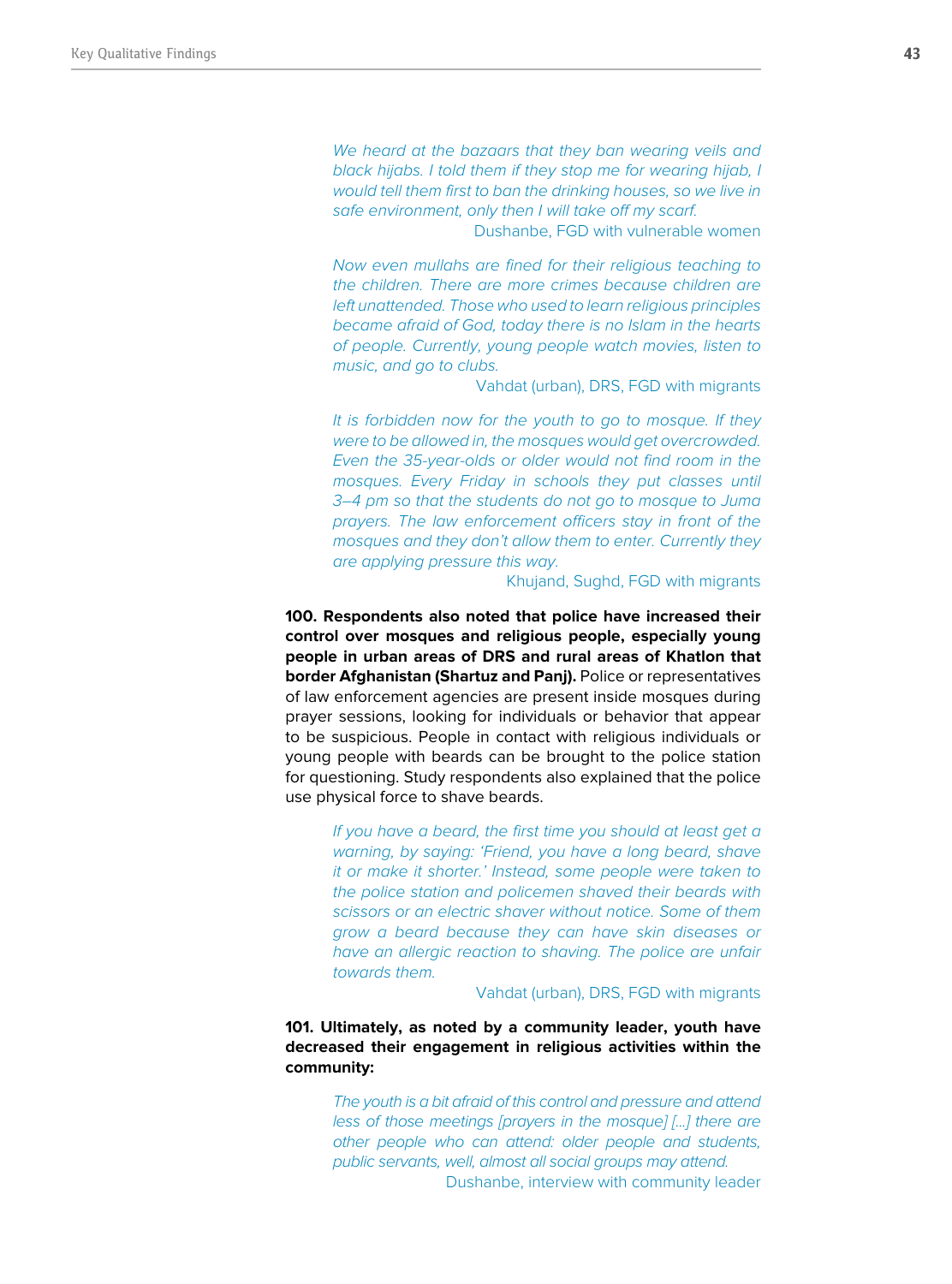### **Box 6. Perceptions of State Pressure on Religious Practices and Violent Extremism**

The state pressure on non-Hanafi religious symbols and practices can be exploited by VE groups, as indicated in narratives from respondents from the DRS and Dushanbe.

*"These groups may use the feelings and emotions of some people who are forbidden to visit a mosque (for example, teenagers) […] they will be the first ones to approach. The state commits many mistakes, for example: coarse, violent implantation of their ideas, prohibitions."* 

### Rasht (rural), DRS, interview with local expert

Due to high pressure from the state institutions on religious leaders, young people cannot officially receive religious education in the community. People who demonstrate a keen interest in religion can be accused of supporting radical groups and consequently have problems with community members and/or law enforcement agencies. These people might have a grievance against the state or community that prohibits them from practicing their religion openly.

*"Sometimes people just have religious views similar to the ones promoted by those [VE] groups. They may feel grievances against the government and government policy […] They may believe that the government does not allow the religious people necessary freedom, they feel discriminated for their views."* 

Dushanbe, FGD with migrants

# 4.5 Respondents' Proposals to Strengthen Youth Resilience to Radicalization and Violent **Extremism**

**102. Participants in this study suggested several important measures to prevent violent extremism that are particularly focused on youth resilience to radicalization and recruitment into VE groups.** An examination of 480 narratives revealed the following recurring themes: the importance of involving parents and family (82 narratives); access to jobs, education, and skills (77 narratives); dialogue with the community (76 narratives); dialogue with youth (61 narratives); and school-based prevention measures (40 narratives). Additional suggestions relate to religious training and education to ensure an accurate understanding of Islam, information and awareness campaigns, and legal approaches. Recommendations of respondents that focused on youth echo the emphasis of recent literature on youth in efforts to prevent violent extremism in the population group that is the primary recruitment target for VE groups (Sommers 2019).

**103. Parents and women.** Most respondents suggested that parents, especially women, can play a significant role as agents of prevention in their households because they can detect early signs of radicalization and dissuade family members from joining VE groups. A woman in an urban area in GBAO noted: "It's the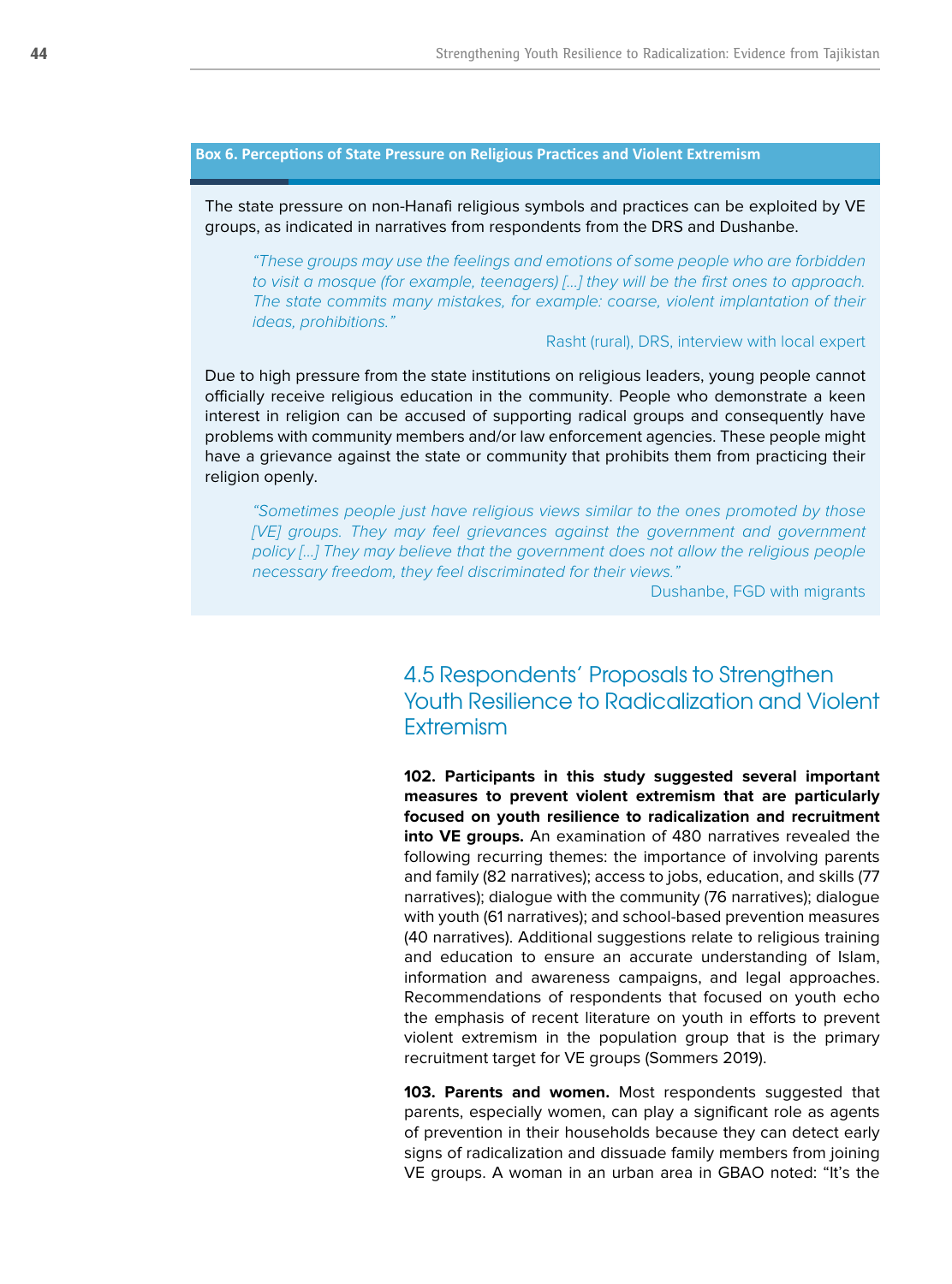#### **Figure 9. Proposed Measures to Prevent Violent Extremism (480 narratives)**  What measures should be implemented to help ensure that people from the community do not engage in radical activities or support such ideas or groups; that is, to prevent radicalization in the community?



parents' responsibility first. If all parents teach their children, the risk will be lower." A woman in Dushanbe added: "Family should form the vision and understanding on this subject." For the most part, female respondents were more willing to discuss radicalization activities and recruitment efforts than their male counterparts, which points to the importance of women's agency in community-level prevention efforts.

**104. Critical thinking for secondary school students.** Some respondents emphasized that education—school-based programs and extracurricular learning focused on violence-prevention can play a crucial role in the prevention of violent extremism. For example, the development of critical thinking skills in young people can help them overcome or reject the simplistic narratives of extremist ideology that pit one group against another and spread intolerance and gender discrimination.

**105. Job opportunities for youth. Respondents highlighted the importance of providing youth with access to local economic opportunities as a way of preventing them from joining VE groups.** Education and training should be affordable and should be linked to job opportunities. A young man in an urban area in GBAO noted the connection between jobs and the prevention of violent extremism:

> *Young people themselves, if they think thoroughly, we can solve all the problems peacefully. We don't have sources of income, if we earned at least 30 or 20 somoni a day, this would be enough for us. And so we would not engage in any groups, and should not even be interested."*

> > Vahdat, DRS, FGD with migrants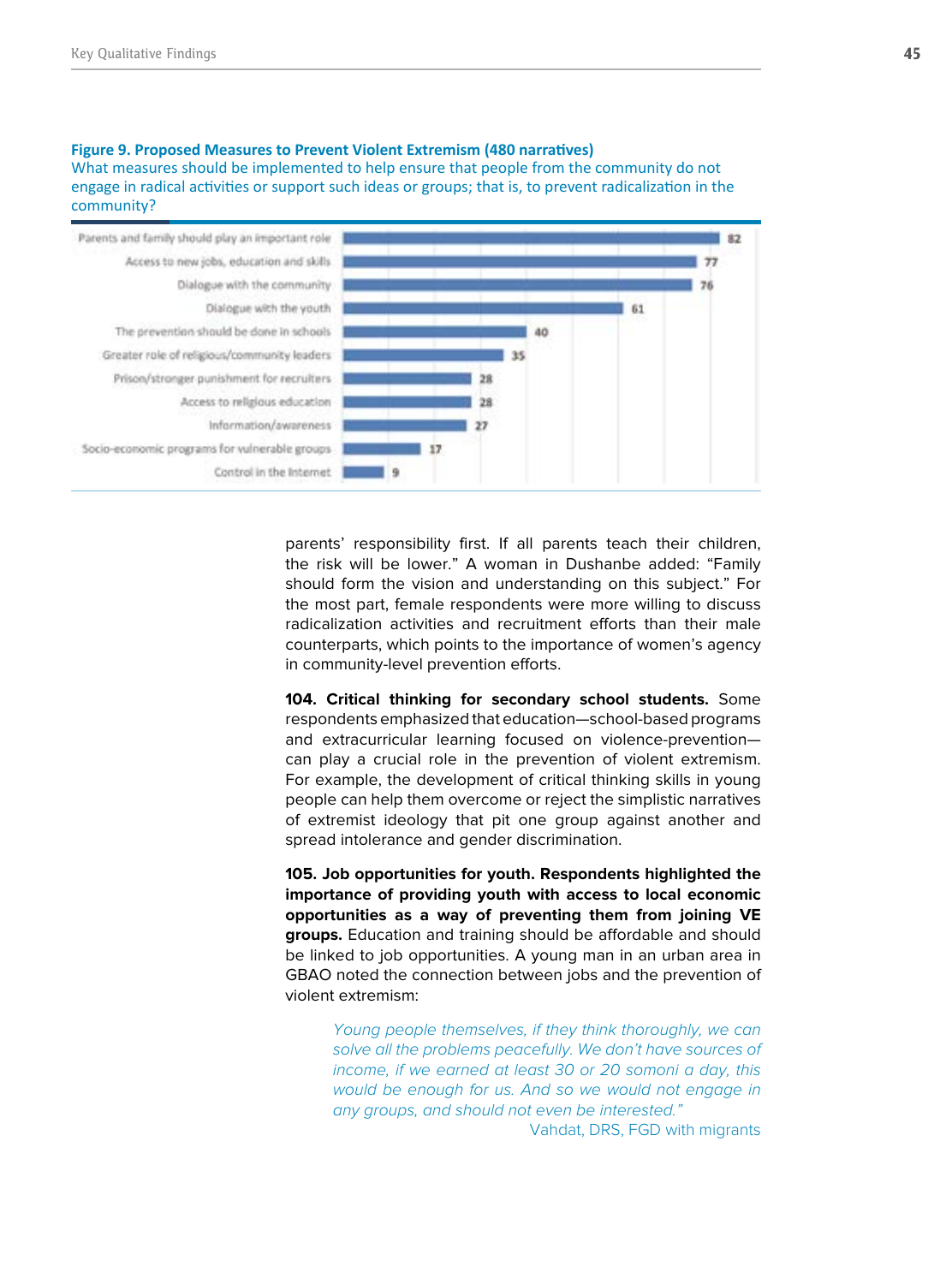**106. Support to vulnerable young women.** Suggested interventions for young women include: conducting awareness campaigns about the importance of female education, supplying small amounts of capital to support female employment and entrepreneurship, providing childcare facilities for single mothers, offering vocational training focusing on skills development for available<sup>29</sup> and future jobs, and providing information on family and civil law. Because many vulnerable women have experienced psychological trauma, their access to psychological assistance is critical. Crisis centers and psychological hotlines should be established in rural and urban areas to provide gender-sensitive care and prevent stigma.

**107. Dialogue with the community and with youth.** A significant number of respondents think that prevention measures should include building or strengthening dialogue among local community members (76 narratives) and with youth (61 narratives). Respondents believe that both groups should participate in decision-making processes and that they should be involved in the collaborative implementation of prevention measures. A middleincome young woman in an urban area in Sughd suggested:

*There needs to be more discussions to understand the views of everyone and help those who are in need to the extent possible so that they do not join such groups, so that they do not put their lives in danger, because there is always a way out from any problem.* 

> Khujand, Sughd, FGD with middle-income young women

**108. Prevention in schools.** Teachers and principals are among the most respected members of society; hence, respondents believe they can exert great influence over parents and students. However, their capacities need strengthening to allow them to implement effective school-based prevention programs. A male respondent in an urban area of DRS, noting the urgency of making proper investments in young people, claimed,

*"It is not simply about building schools and providing equipment and supplies. Education is about more than the physical structure of classrooms and student-teacher ratios. It is about instilling values and self-worth in youth."*

<sup>&</sup>lt;sup>29</sup> Respondents referred to baking, cooking and nursing as available jobs for women requiring vocational training.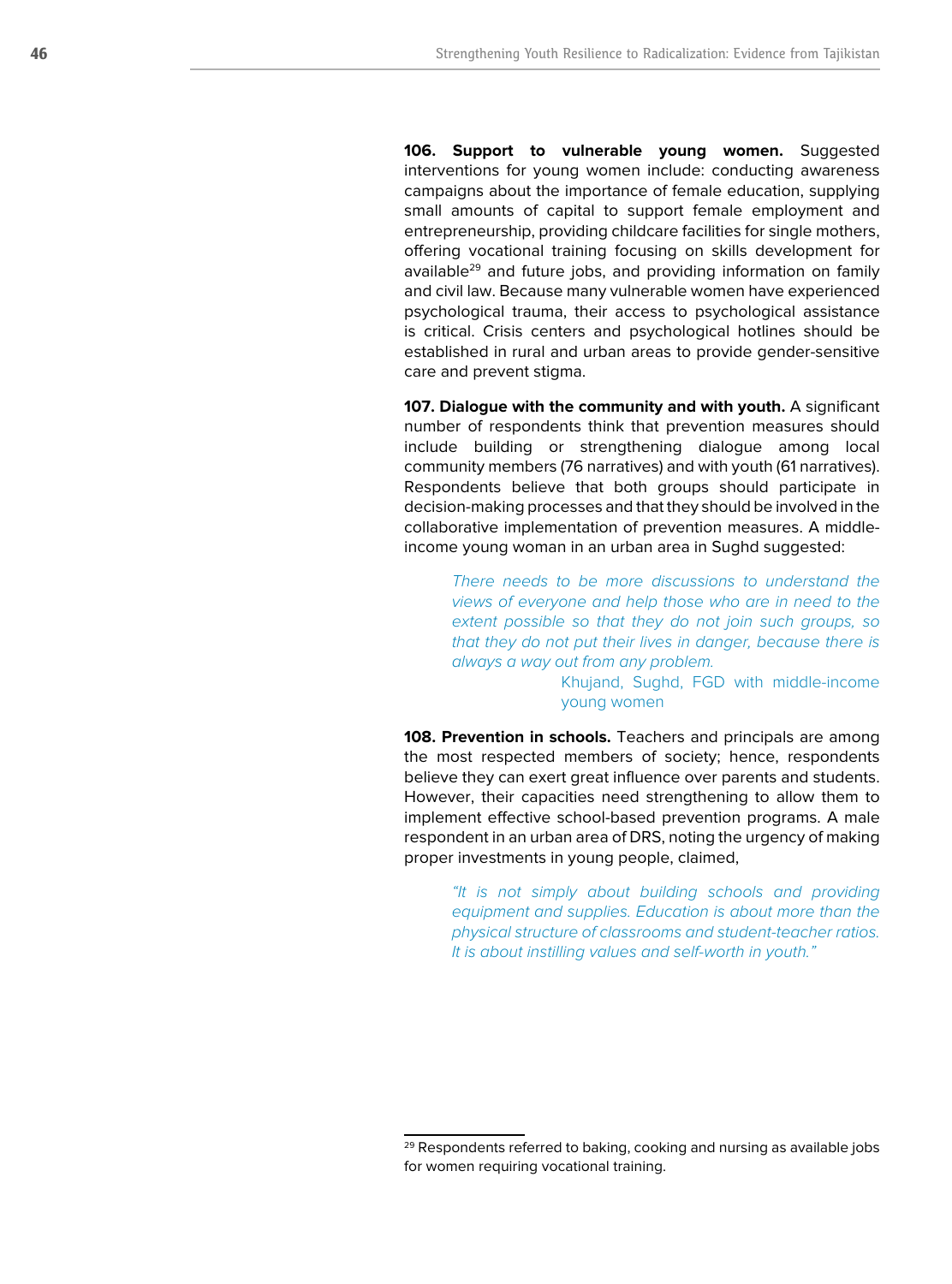# 5. Development Approaches to Strengthen Youth Inclusion and Resilience to Radicalization and Violent Extremism

**109. The findings of this study highlight the pressing risks among young Tajiks and their communities relating to radicalization and violent extremism.** These risks can and should be mitigated with tailored development interventions, further presented in section 5.2 as primary and secondary prevention measures.

**110. The narratives consistently pointed to linkages between the process of radicalization and recruitment of labor migrants abroad under the influence of Tajik radical preachers who left the country, and the domestic process that is influenced by returning migrants.** This illustrates the need to introduce prevention approaches that will increase the resilience<sup>30</sup> of at-risk youth, including future migrants, in terms of their mindset, making them less susceptible to radicalization and violent extremism. Internally, although every region of the country has experienced some degree of radicalization and recruitment in specific districts (see table 1), the most populous Khatlon region ranks first, followed by DRS. Respondents highlighted that Khatlon's vulnerability stems from districts situated along the border with Afghanistan's Kunduz province.

**111. The study's findings also suggest that policy makers and development partners should consider a wider range of development policies and programs for young people who have not yet been radicalized and their communities.** Such an approach would require addressing the grievances and perceptions of exclusion related to poor local governance by district and sub-district administrations, and lack of affordable access to services and economic opportunities. As explained in Chapter 4, such grievances may contribute to vulnerability among youth and other population segments to violent extremism.<sup>31</sup> Hence, carefully designed and inclusive policies and programs aimed at improving perceptions of fairness in decision-making

<sup>&</sup>lt;sup>30</sup> As indicated in the introduction, the term resilience refers to the capacity of a person or community to positively resist, withstand or recover from the exposure to various shocks, threats, and stressors, such as adverse processes and disturbing events that might lead to radical and violent cognitive beliefs and or behavioral radicalization.

<sup>&</sup>lt;sup>31</sup> For a review of the consequences of group-based grievances on fragility, conflict, and violence risks, see World Bank and UN 2018.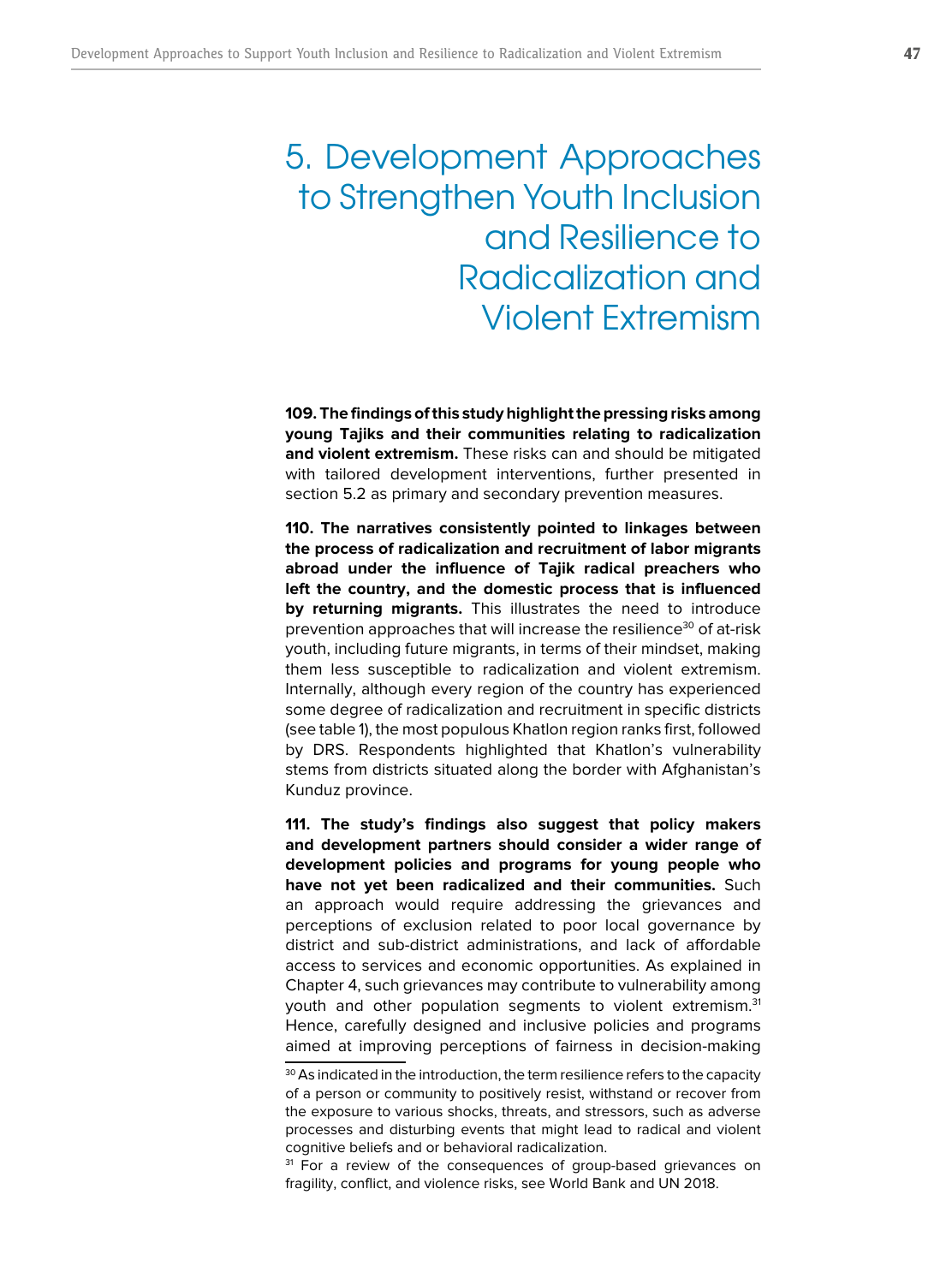and access to economic opportunities and services could help prevent fragility and violent extremism. Such policies and programs should be complemented by efforts to reform the justice and security sectors, also critical to countering violent extremism.

**112. Building on these considerations, the study emphasizes the nexus between PVE and youth development** as research findings show that youth, particularly but not exclusively young males, are a primary target of radicalization and recruitment into violent extremism. At the same time, the development approaches and prevention measures further discussed in the report are more comprehensive than conventional youth employment measures that donors and international financial institutions tend to prioritize. This more comprehensive approach reflects a growing consensus that the motivations driving people to voluntarily join VE groups are more complex than youth unemployment or poverty, and therefore require more comprehensive solutions to increase resilience to cognitive or behavioral radicalization.

**113. Several areas deserve to be further explored by future research.** These include: resilience factors for at-risk groups and communities identified in this study; regional and local specificities in the processes of radicalization and recruitment into VE groups, with particular attention to border areas with Afghanistan, Kyrgyzstan and Uzbekistan; and use of quantitative survey and mixed methods to further probe the findings presented in this study in a statistically representative manner.

# 5.1. Government Policy and Programs

**114. The government of Tajikistan has already introduced measures to address identified risks.** These include the Youth Development Strategy for 2020 and the related agenda promoted under the 2017 Year of Youth, which emphasizes youth participation, cultural and social inclusion, and empowerment as measures to prevent violent extremism. The government also prioritizes: the promotion of balanced regional development, including support for local development and fiscal and administrative decentralization; measures to reduce unemployment among youth and women, including the promotion of entrepreneurship; and reforms geared toward reducing the tax burden, especially on micro, small, and medium enterprises. In addition, job creation efforts have been undertaken by the Ministry of Labor, mostly for temporary and public jobs, including in rural areas, and for returning migrants banned from reentry in Russia (World Bank 2019). Returning migrants also benefited from information and awareness-raising to prevent the involvement of migrant workers in extremist movements, infectious diseases, and drug addiction.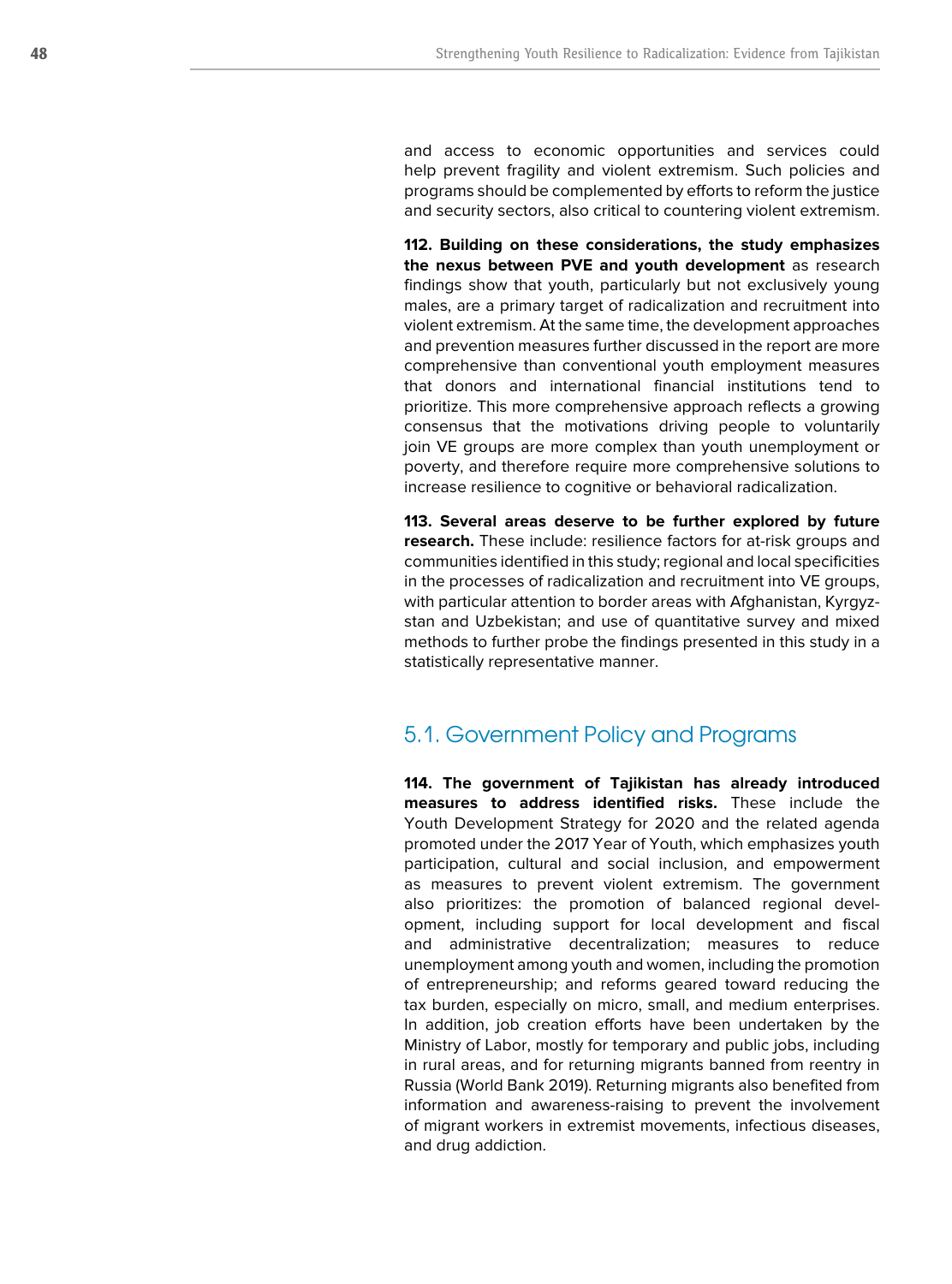**115. The National Strategy on Countering Extremism and Terrorism for 2016-20 and its subsequent Action Plan (2018) underlined several priorities.** These include the need for an analysis of the drivers of radicalization and violent extremism (GoT 2018a), the prevention of extremism and radicalization among adolescents and youth, the participation of civil society and the private sector in countering extremism, the reduction of women's vulnerability to extremist propaganda, the full participation of women in the development and implementation of related policies, and the reduction of vulnerability among labor migrants to the recruitment efforts of extremist groups.

**116. The government of Tajikistan considers women to be potential actors in the prevention of violent extremism and as participants in early warning systems in their communities (GoT 2016).** The action plan in the National Strategy on Countering Violent Extremism and Terrorism for 2016–20 promotes the role of women in preventing extremism through awareness-raising activities regarding risks, and by increasing women's engagement in local councils and in law enforcement agencies. There are currently 110 district women's committees in Tajikistan where women can receive training on the early detection of extremism in their families. The State Committee on Women and Family Affairs and local women's committees provide support to women who report extremist views (Matveeva and Faizullaev 2017).

**117. Initiatives funded by development partners have shown promising results in Tajikistan and can be replicated and scaled up**. 32 The UNICEF-led UPSHIFT program, a youth initiative focused on problem-solving, engagement, and social innovation, offers skills and opportunities to disadvantaged youth in isolated rural districts at the Centers of Additional Education under the Ministry of Education. The program combines social innovation workshops, mentorship, incubation, and seed funding to equip young people with the skills and resources they need to address the problems in their communities. The European Commission's STRIVE program is supporting the development of critical thinking curricula to prevent violent extremism, adapted to local context by organizations such as the Eurasia Foundation for Central Asia. The Mountain Societies Development Support Program (MSDSP) implemented by the Aga Khan Foundation umbrella has showed proof-of-concept of livelihood activities for vulnerable

<sup>&</sup>lt;sup>32</sup> In the second year of the Economic and Social Connections: A Multi-Input Area Development Financing Facility for Tajikistan project, financed by the United States Agency for International Development, the Mountain Societies Development Support Program created eight common interest groups with 108 members (79 women) and projected annual profits of US\$15,200 across Hamadoni, Farkhor, Panj, and Jaihun districts of southern Khatlon, and supported 12 existing groups with 178 members (134 women) and annual profits over US\$23,000 in Eastern Khatlon and GBAO.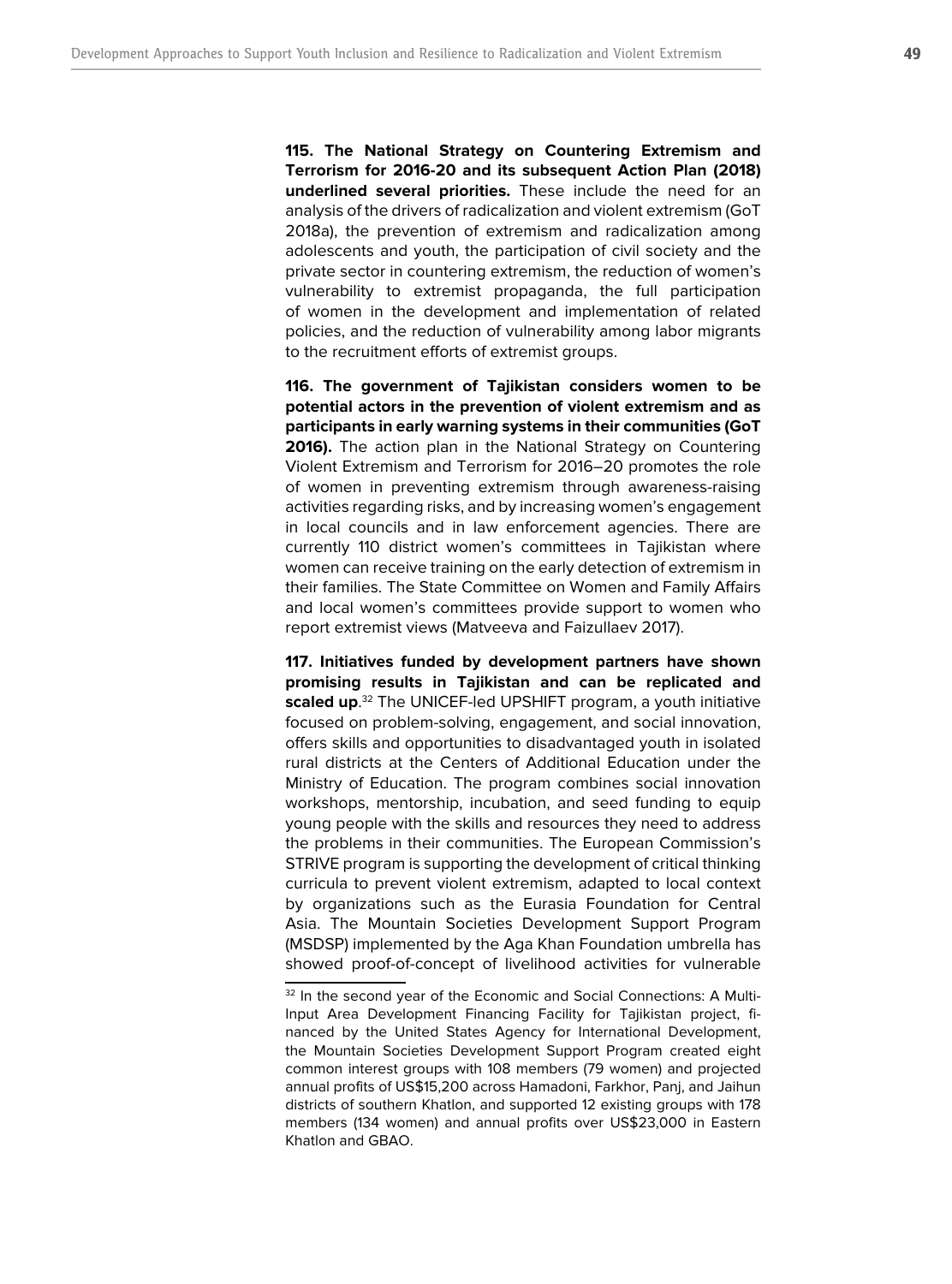young men and women, especially in GBAO and Khatlon, among other interventions. The World Bank, through the IDA18 RMRfunded Resilience Strengthening Program, works to strengthen the resilience of young men and women at risk of radicalization through youth-inclusive services and livelihoods and through community-based investments as prioritized by communities in selected districts of Khatlon and GBAO. Saferworld has been supporting community policing in pilot districts in Khatlon and GBAO to build local trust in authorities and institute prevention approaches along the Tajikistan–Afghanistan border.<sup>33</sup> Other development partners are also collaborating with the government of Tajikistan on the security and justice sectors.

# 5.2. Development Approaches to Further Strengthen Youth Resilience to Radicalization and Violent Extremism

**118. Recent international guidelines for establishing program ming to prevent and counter violent extremism emphasize three levels of prevention.** Primary prevention refers to inclusive policies and programs that address vulnerable individuals who are not yet radicalized, but who are exposed to radical influences, such as VE messaging. The objective is to mitigate existing risks while putting in place protective measures at the community and individual level. Secondary prevention refers to measures that target individuals who are at high risk of radicalization of mindsets or who have already been radicalized due to proximity to radical and recruiting networks. Tertiary prevention refers to measures directed at radicalized individuals who are connected with VE groups, although they may not have committed any violent attacks yet. While primary and secondary prevention measures address risk factors through development approaches (preventing violent extremism), tertiary prevention focuses on delivering targeted security and judicial measures (countering violent extremism), such as community policing, de-radicalization, and reintegration of specific individuals.

**119. From a development perspective, youth inclusion and resilience to radicalization and violent extremism in Tajikistan requires greater attention to primary and secondary prevention (see Figure 10).** Primary prevention would entail further developing inclusive policies and programs, which would then lead to increased individual and community resilience, reduced perceptions of exclusion, and increased local economic opportunities.

<sup>&</sup>lt;sup>33</sup> It is critical to ensure the protection of human subjects in the context of development interventions aimed at raising awareness of risks and violence prevention, including gender-based efforts.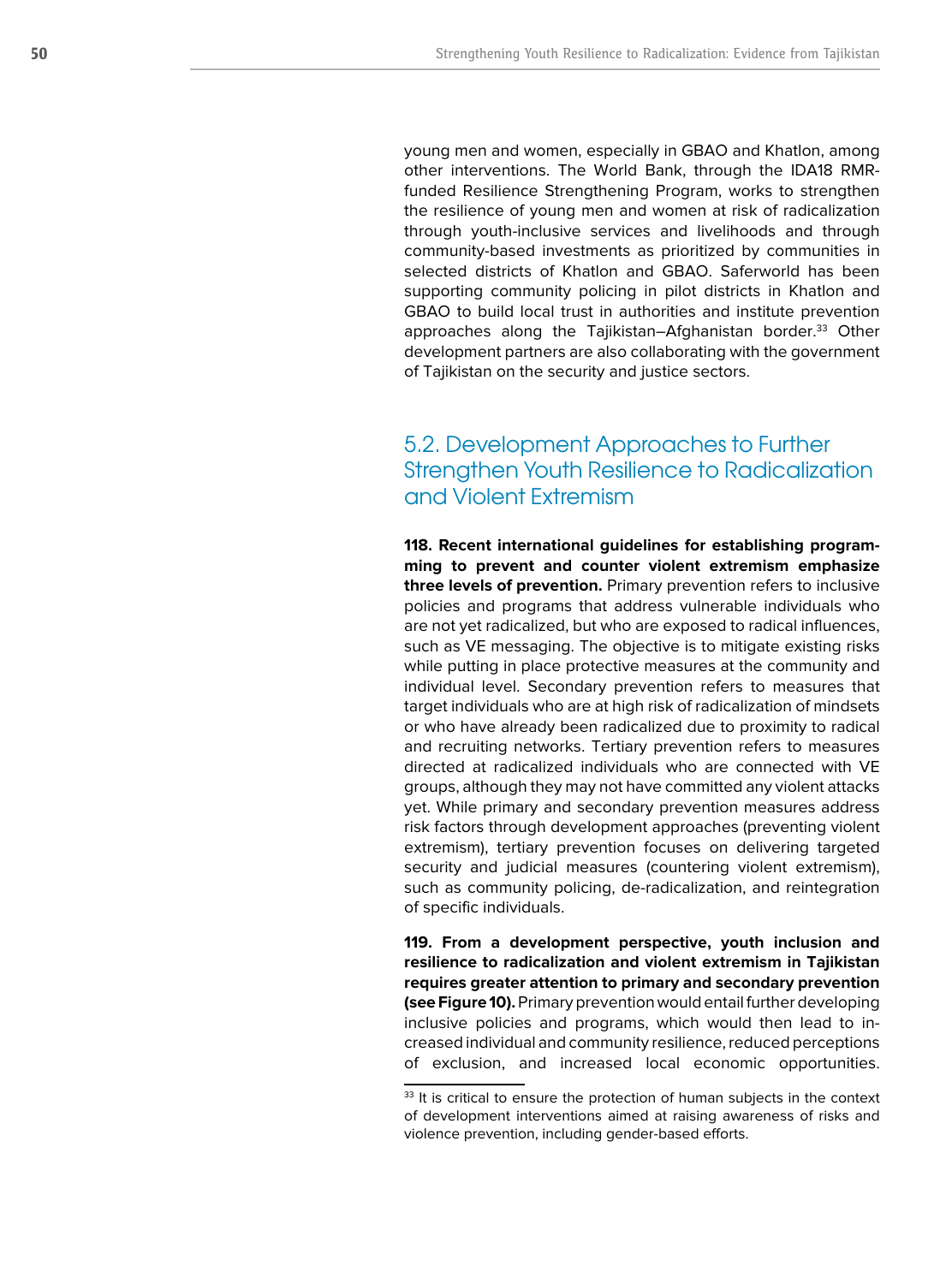

#### **Figure 10. Levels of Prevention of Radicalization and Violent Extremism**



Proposed primary prevention policies and programs combine two types of interventions: (i) interventions for adolescents and young men and women exposed to VE messaging in districts and communities experiencing a lack of trust of local authorities due to perceptions of injustice and socio-economic exclusion, and (ii) systemic policies and reforms to ensure inclusive service delivery that mitigates the risks of radicalization and violent extremism over the medium term.

**120. Interventions for adolescents and young men and women entail the development of content and inclusive access to youth services, such a**s: (1) soft skills and other extracurricular activities that encourage a shift in mindset in order to increase youth resilience to the risks of disaffection and violence, delivered in secondary schools as well as in existing Centers for Additional Education or youth centers; (2) soft, liveli-hood, and entrepreneurship skills to be delivered in the Centers for Adult Education or Migration Centers under the Ministry of Labor for older, inactive young men and migrants; and (3) support services for young women delivered through local nongovernmental organizations, crisis centers, Women's Committee cen-ters, and other available spaces. The scope of these programs is described in more detail below.

**1. Soft skills and extracurricular activities** • Raising awareness about violent extremism and building resilience to prevent radicalization through soft-skills training. These skills, including teamwork, problem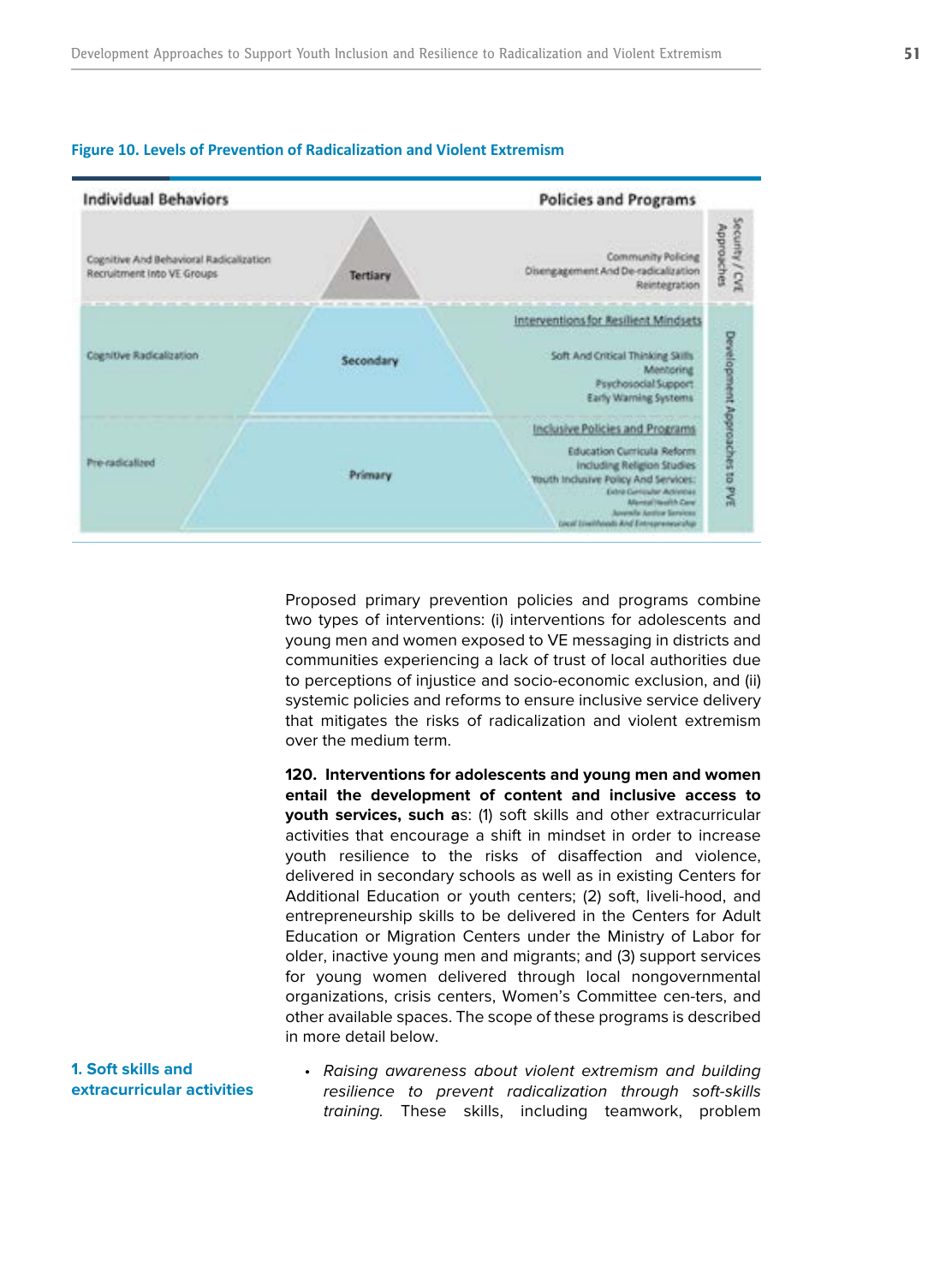solving, critical thinking, and confidence building have a demonstrated impact on educational attainment, social and peer-to-peer interactions, and violence prevention.34

- Offer psychology-based cognitive training. Such efforts have improved individual resilience against the tunnel vision that can lead to violent behaviors (Liht and Savage 2013; Savage, Khan, and Liht 2014).<sup>35</sup> Properly trained teachers, other educators, and facilitators from nongovernmental organizations, peer groups, and other community-based entities should conduct these training sessions that would complement school-based learning in secondary schools, at universities, and in dedicated spaces for extracurricular activities. In addition, psycho-social support services should be available for youths with special mental health needs.
- Introduce social entrepreneurship and digital skills. Social entrepreneurship and digital skills development would provide young people with the skills they need to fund, develop, and implement innovative solutions to community challenges.
- Offer entrepreneurship and livelihood development opportunities, including awareness-raising, and training on soft skills and critical thinking skills training to strengthen resilience to radicalization and violent extremism. Training sessions should focus on fostering an entrepreneurial mindset among male and female youth and should offer them opportunities to develop their entrepreneurial potential, follow-up mentoring, and other support services. It would also be beneficial to provide youth with affordable access to capital for individual and group-based entrepreneurship and livelihoods, as evidence shows that comprehensive support for youth entrepreneurship is more successful than programs focused only on training or access to finance.<sup>36</sup> Support

<sup>36</sup> Youth entrepreneurship support is recommended for fragile states and areas with limited job creation. A randomized control trial demonstrated that training focused on developing proactive and entrepreneurial mindsets leads to better outcomes among self-employed and small entrepreneurs in low-income countries, including higher earnings compared with traditional business training (Campos et al. 2017). In

# **2. Livelihood and entrepreneurship development**

<sup>&</sup>lt;sup>34</sup> A recent impact evaluation in Kenya found that bringing young men and women of different backgrounds together as youth groups and providing them with a combination of soft skills, leadership training, community service and the arts, led to improvements in their self-esteem, and in relationships with their communities. These efforts also contributed to a reduction in post-election violence and protests.

<sup>&</sup>lt;sup>35</sup> Evidence from randomized control trials suggests that behavioral programs that emphasize social, emotional and planning related soft skills act effectively against violence and may be a powerful violencereduction tool as recent behavioral programs have shown positive results (Blattman and Ralston 2015; Blattman, Fiala, and Martinez 2014).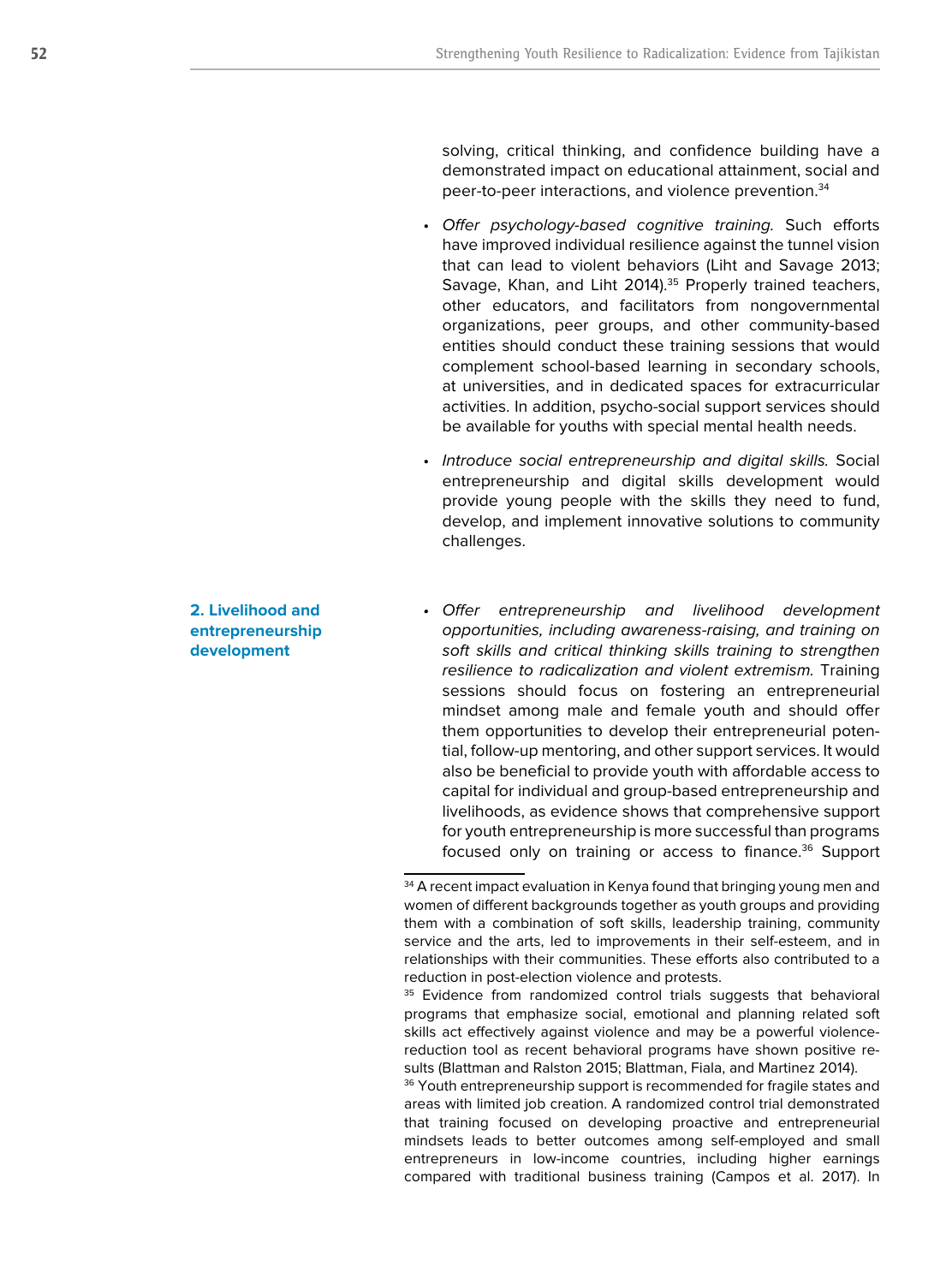services should ensure tax breaks and administrative simplification processes to provide incentives for the formal registration of small businesses.

- Provide cognitive behavioral therapy. Such techniques and adaptive leadership framework can help entrepreneurs with stress management, behavioral activation, social network mobilization, and problem management. This approach, which is offering promising results in fragile areas of Pakistan, would be an important complement to entrepreneurship and livelihood support in Tajikistan.<sup>37</sup>
- Provide digital skills and innovation startup training. Basic digital skills and more advanced training for programming and graphic design could include digital entrepreneurship; development of mobile apps and content in the Tajik language, including for agricultural innovation and marketing; and matching grants for start-ups and mobile app development. Digital skills would also enable micro-work or online freelance work opportunities.
- Support micro-work, especially for young female NEET. Micro-work or micro-tasking involving simple tasks conducted through online outsourcing is particularly relevant for Tajikistan, as it overcomes geographic boundaries to provide livelihood opportunities for low-skilled young people and access to relatively basic digital infrastructure. However, one important skill that is required is the knowledge of the Russian language to ensure access to emerging markets in post-Soviet states.
- Offer victims of violence and trauma, including gender-based violence, access to psycho-social support services at the community level. Although women are not the only people in need of psycho-social support in coping with trauma, they tend to be more accessible and open to talk about sensitive issues that are affecting them, their families, and their communities. In this context, women can be part of a broader referral system for gender-based violence<sup>38</sup> and violence prevention that also reaches out to affected young men and minors. Because the number of trained and licensed psychologists is very limited, especially in lagging areas of Tajikistan, local psychologists can provide train-ing of trainers for educators and facilitators, who

# **3. Support services for young women**

addition, capital injections—cash and capital goods—can stimulate employment and raise their long-term earning potential (Blattman and Ralston 2015; Blattman, Fiala, and Martinez 2014).

<sup>&</sup>lt;sup>37</sup> For an analysis of evaluation results, see World Bank, Improving SME Entrepreneur Mental Health, Wellbeing and Business Outcomes through Cognitive Behavioral Interventions in FCV Contexts, Working Paper, May 15, 2019.

<sup>&</sup>lt;sup>38</sup> Gender-based violence may include intimate partner violence, sexual harassment, and abuse.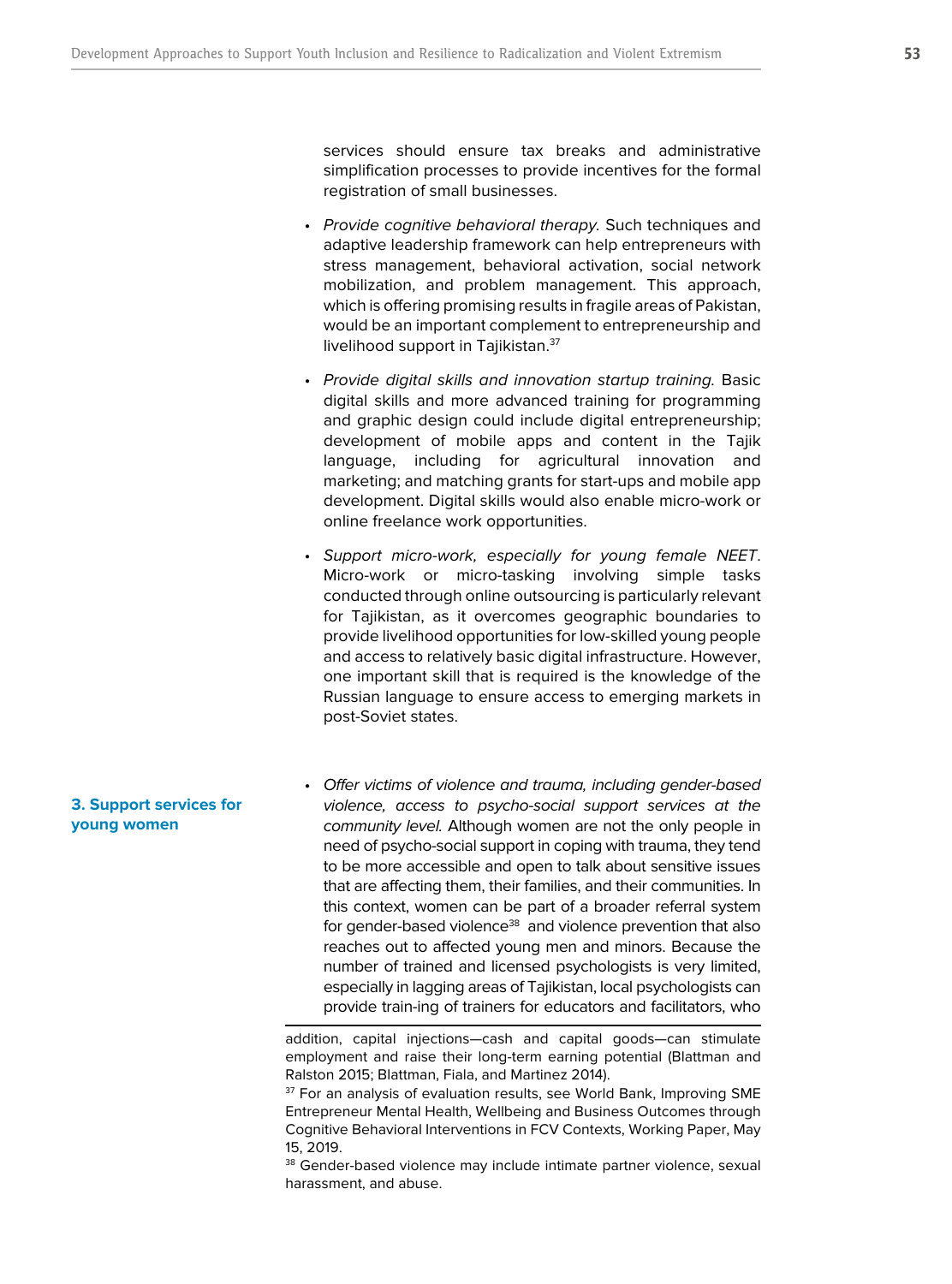can in turn offer psycho-social support to vulnerable individuals. Other important areas to be tackled include the prevention of violence perpetrated by teachers on students in rural schools and peer-to-peer violence, especially in Khatlon and GBAO.

• Women should benefit from soft skills and entrepreneurship and livelihood development support. However, safe dedicated venues for women are more desirable, particularly in more traditional rural districts.

**121. As part of the primary prevention approaches, the government should also consider systemic policy measures and reforms to ensure that interventions for adolescents and young men and women are scalable and sustained over time.** Key measures include:

- Ensure improved local governance and service delivery. The Local Development and Self Government Committee, which is currently limited to a legislative and regulatory role and expected to take greater direct responsibility for local service delivery, should ensure greater accountability and transparency in decisions by district and sub-district administrations that affect local populations. Professionalizing the civil service and greater participatory planning and oversight could also contribute to reduce grievances around perceptions of injustice. Although not formally part of the government, mahallas represent communities directly and enjoy a relatively high level of trust among Tajik citizens (World Bank 2017b). They are therefore well-placed to participate in local service delivery and facilitate the provision of interventions for adolescents and young men and women in close collaboration with nongovernmental organizations and community-based organizations, parents, teachers, and peers.
- Facilitate access to land by vulnerable rural families and youth to improve local livelihood opportunities. Barriers preventing transparent access to land—e.g., the lack of property rights and leasing arrangements—are a source of socio-economic exclusion and grievance against state authorities. Youth and other vulnerable groups should be supported as producers, agro-processing groups, or cooperatives.
- Reform educational curriculum across several fields. Aside from emphasizing market skills, such reform should target cultural and religious studies while integrating soft skills such as critical thinking, problem-solving, confidence-building, and communication skills into secondary education curricula with appropriate teacher training. Extracurricular activities, currently covering only about two percent of adolescents, should progressively increase to at least 50 percent, beginning with at-risk districts.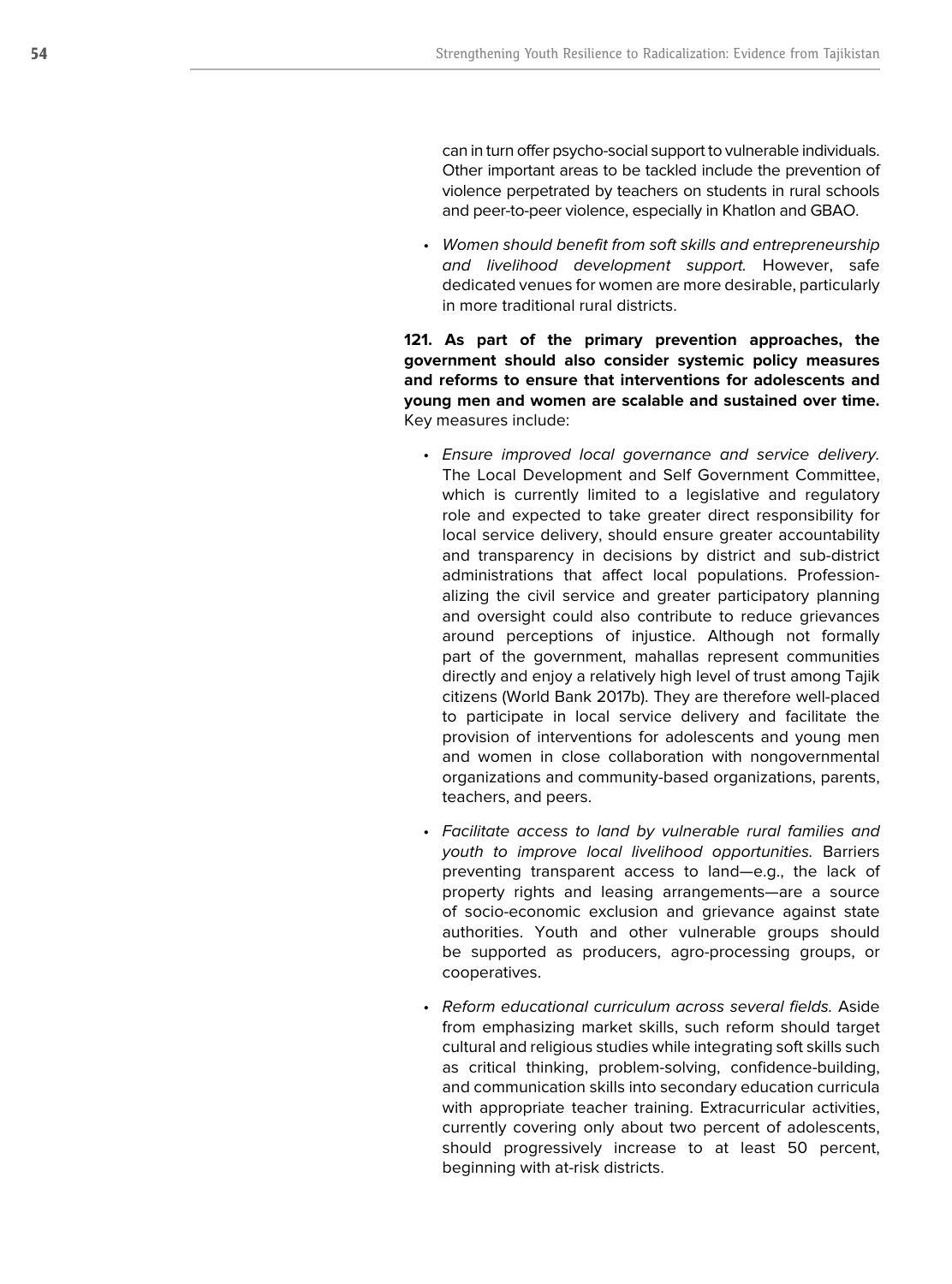- Strengthen the Ministry of Health's mental health care system to deliver a broader range of support services to adolescent youth. These should include psychological counseling, gender-based violence prevention, and suicide prevention.
- Encourage measures to reduce barriers to youth employment and entrepreneurship. Efforts should include improved anticorruption schemes and tax breaks favoring employers, especially young and female entrepreneurs, to provide incentives for the formal registration of their activities.
- Clarify legislative norms regarding the law on criminal procedures to ensure that minors are kept apart from adult inmates, and to avoid negative psychological repercussions and influences on minors (UNICEF 2018). In line with the UN Convention on the Rights of the Child, alternatives to detention should be available to minors in conflict with the law. Juvenile support services, provided in Centers for Additional Education under the Ministry of Education for minors in conflict with the law, should be strengthened and expanded to ensure the social reintegration of all minors, without detention.

**122. Secondary prevention includes more narrowly targeted interventions aimed at young men and women who have been identified as being at high risk of radicalization of mindsets or as having already been radicalized.** Bearing in mind the need to consider local specificities, the key high-risk groups identified in the study include: male and female youth in rural and urban areas, aged 14–18 and 18–30 who are NEET and who may be in conflict with the law; secondary school students and graduates in rural areas who lack further educational or employment prospects; returning migrants, including vulnerable young men who have been deported or are banned from re-entering Russia; and vulnerable, abandoned women with children, such as wives of labor migrants.

**123. Secondary prevention aims to shift mindsets away from radicalization of mindsets, while promoting a more positive outlook on life opportunities.** The interventions for resilient mindsets include curricula of soft and critical thinking skills and mentoring tailored at preventing violent extremism, with greater intensity and duration than those offered under primary prevention. Interventions include psycho-social support for vulnerable returning migrants who are facing barriers to reintegration into their families and communities. Younger participants may then take part in youth-led community engagement projects and participate in innovation labs with seed funding to implement initiatives that could result in community improvements. Others may be directly referred to livelihood or other income-generation activities. Interventions for resilient mindsets should carefully target the most vulnerable districts, communities, and individuals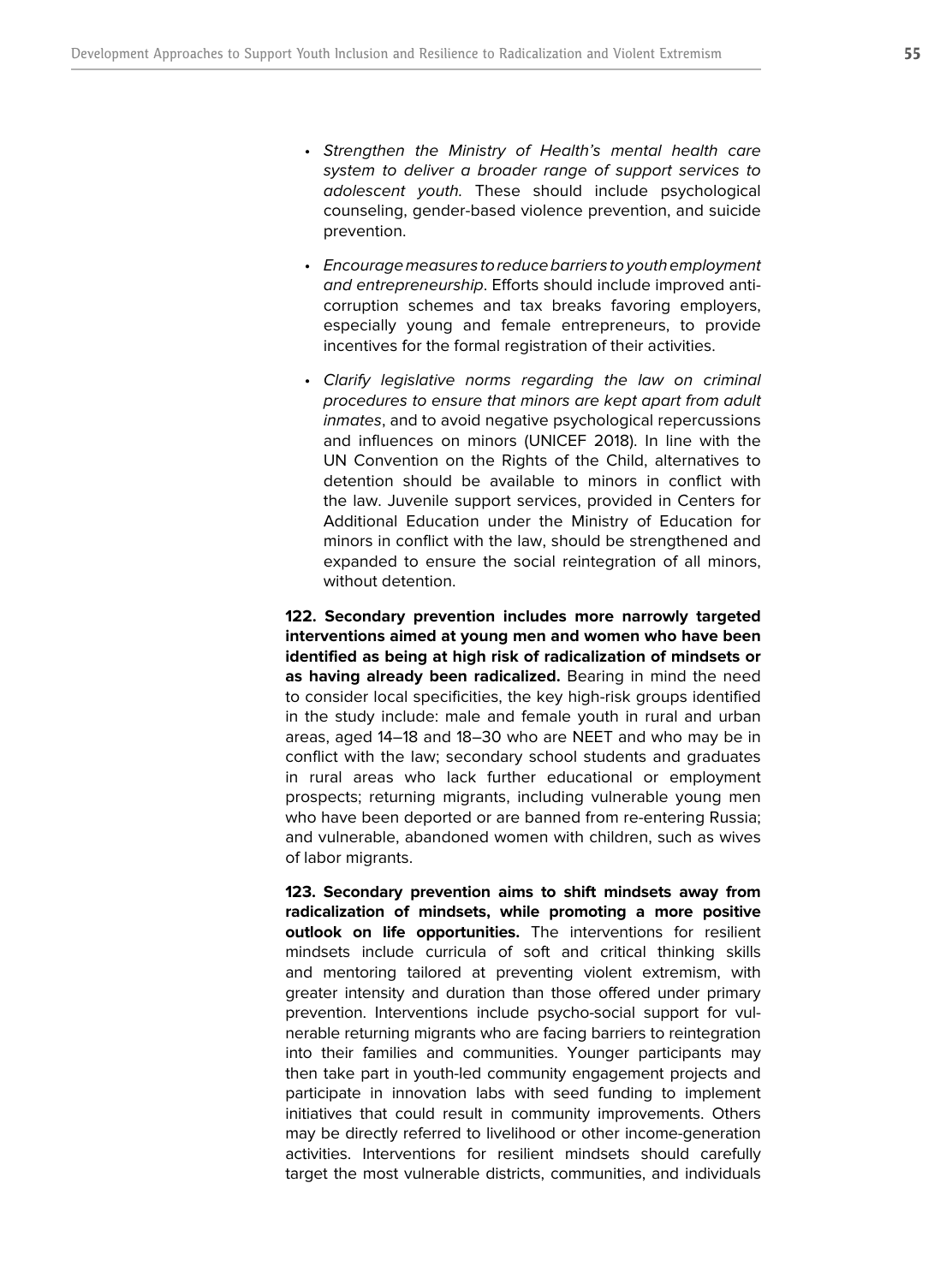#### **Box 7. Examples of Secondary Prevention Measures**

**Recent assessments of integrative complexity training in the United Kingdom and Kenya demonstrate that improving critical thinking skills can be an effective tool against radicalization.** Extremist narratives characterized by their simplicity and low linguistic and cognitive complexity can be countered by improving critical thinking skills and cognitive complexity among vulnerable youth. Analyses of integrative complexity training in Kenya (24 participants) and Britain (81 participants) show that after the training, the participants' cognitive complexity increased the likelihood of rejecting world views of "us versus them" and, in turn, increased the level of acceptance toward values promoting tolerance. Participants in both interventions had a statistically significant increase in integrative complexity on views regarding their own in-group, as well as out-groups (the community or group opposed to their group). In Kenya, on a scale from one to seven, the pre-test integrative complexity level was 1.43 and the post-test was 2.29, meaning that after the training participants were better able to see multiple dimensions of an issue and were more likely to accept other's viewpoints and ambiguity. This approach is promising for reducing the effects of extremist narratives, which exploit vulnerable youth's feeling of exclusion and marginalization.

Sources: Liht and Savage 2013; Savage, Khan, and Liht 2014.

with the cooperation and support of mahallas, secondary schools, families, and peers. Engaging civil society organizations is crucial as government-led programming might not attract the groups most at-risk because they fear being stigmatized or referred to security bodies. An example of secondary prevention is presented in Box 7.

**124. Effective secondary prevention measures depend on the recognition of early signs of radicalization.** Global literature suggests that efforts should involve stakeholders from different sectors—including law enforcement, community and local stakeholders,<sup>39</sup> women (mothers, sisters and wives)—and include a rigorous data collection system to monitor the socio-economic factors that increase vulnerability to violent extremism and radicalization at the local level. The use of a rigorous, integrated mixed-methods approach combining quantitative and qualitative data collection would enable a more comprehensive diagnostic of the socio-economic conditions leading to radicalization (World Bank and UN 2018). Early warning systems in Tajikistan should be established in border areas with Afghanistan, poor urban neighborhoods, and locations at high risk of radicalization (i.e., areas with previous incidents of violent extremism).

**125. Recent international guidelines describe the standards for establishing a referral system that supports and protects identified individuals, so they can be involved in secondary (and tertiary) prevention programming (OSCE 2019b).** These

<sup>&</sup>lt;sup>39</sup> In Tajikistan, community and local stakeholders would include mahallas, school teachers, educators in Centers for Additional Education, staff in Centers for Adult Education and migration centers, as well as local NGOs.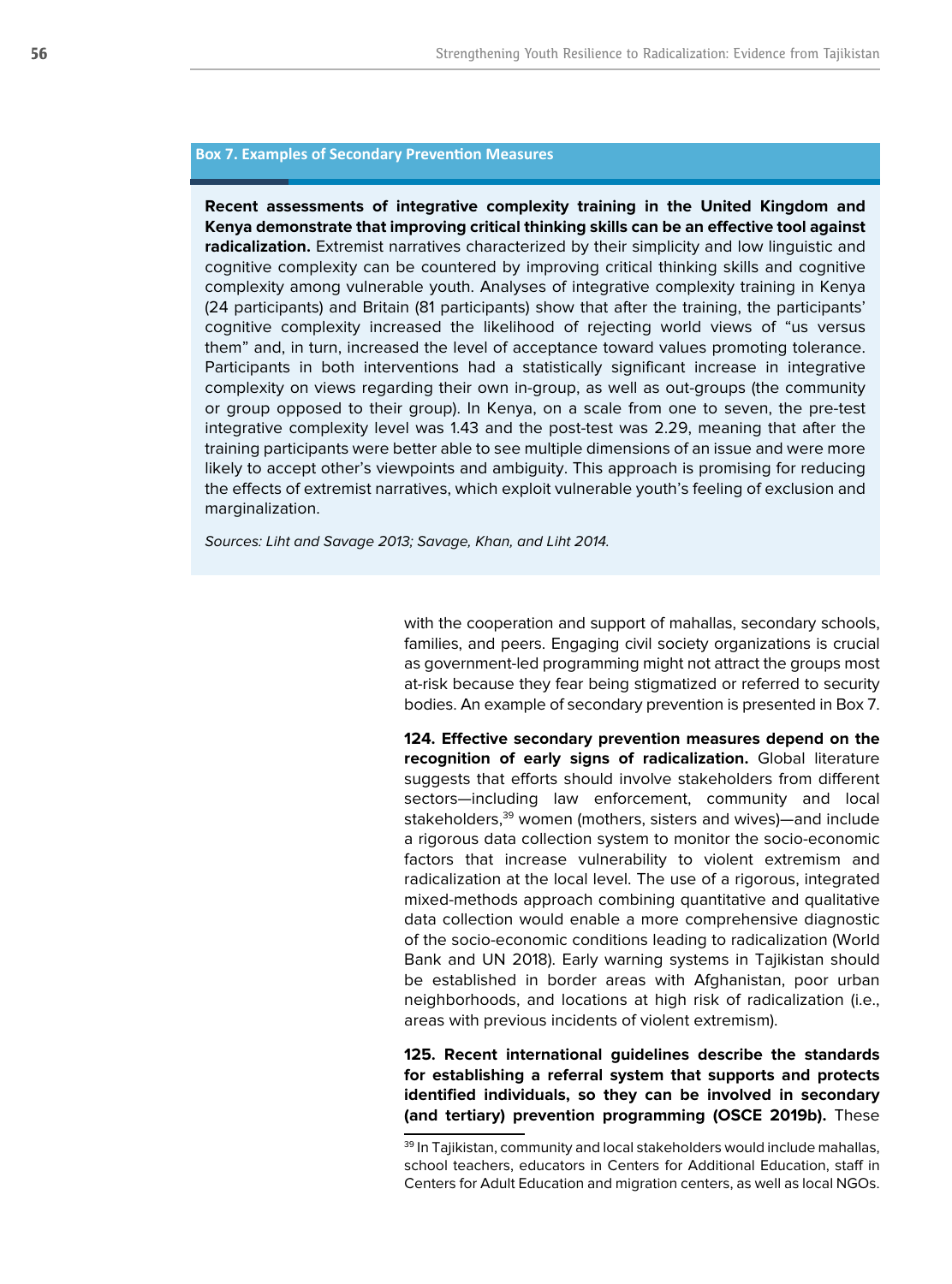guidelines include: modalities to encourage practitioners and their families to make referrals; a non-discrimination framework to be pursued by trained practitioners and other relevant local actors when evaluating individuals to be involved in the interventions; adoption of protocols for the protection of human subjects, including privacy rights; and ensuring that the individuals involved in prevention measures are subsequently referred to other existing support services for their socio-economic integration.

**126. It is critical that security measures under tertiary prevention, such as community policing and de-radicalization, be compatible and reinforce development interventions focused on primary and secondary prevention.** As an approach to counter violent extremism, community policing can effectively contribute to addressing local security issues, including support for violent extremism, by fostering cooperation between local government officials, community stakeholders, and the police. Community security assessments can provide valuable diagnostics and referrals to properly target at-risk areas and individuals. In Tajikistan, community policing supported by development partners such as the U.S. Agency for International Development has enabled the Tajik government to more effectively implement the national police reform strategy by cooperating with local government officials and community leaders to address a range of conflict and security issues, including the root causes underpinning support for violent groups. Overall, these approaches are well aligned with the World Bank and UN report Pathways for Peace: Inclusive Approaches to Preventing Violent Conflict, which emphasizes the added value of investing in prevention compared with the high cost of inaction, especially in countries where prevention is feasible (World Bank and UN 2018).

**127. Tajikistan is at an important crossroads. If successful in strengthening youth, women and community resilience to radicalization and violent extremism, it can offer a model for other countries facing similar challenges.** Moving forward, investing in the different dimensions of prevention will be key for Tajikistan, leveraging local resilience and comparative advantages of different actors. To maximize the impact of prevention programming, government actors, donor programs and civil society organizations should act in complementary ways, especially at local level, starting from the most vulnerable districts and communities. In so doing, it is critical to engage civil society organizations as government-led programming might not attract the groups most at-risk who may fear being stigmatized or being referred to security bodies. By adopting these approaches, Tajikistan can offer a much-needed model of resilience to its Central Asian neighbors, Afghanistan or other countries facing similar radicalization and violent extremism challenges.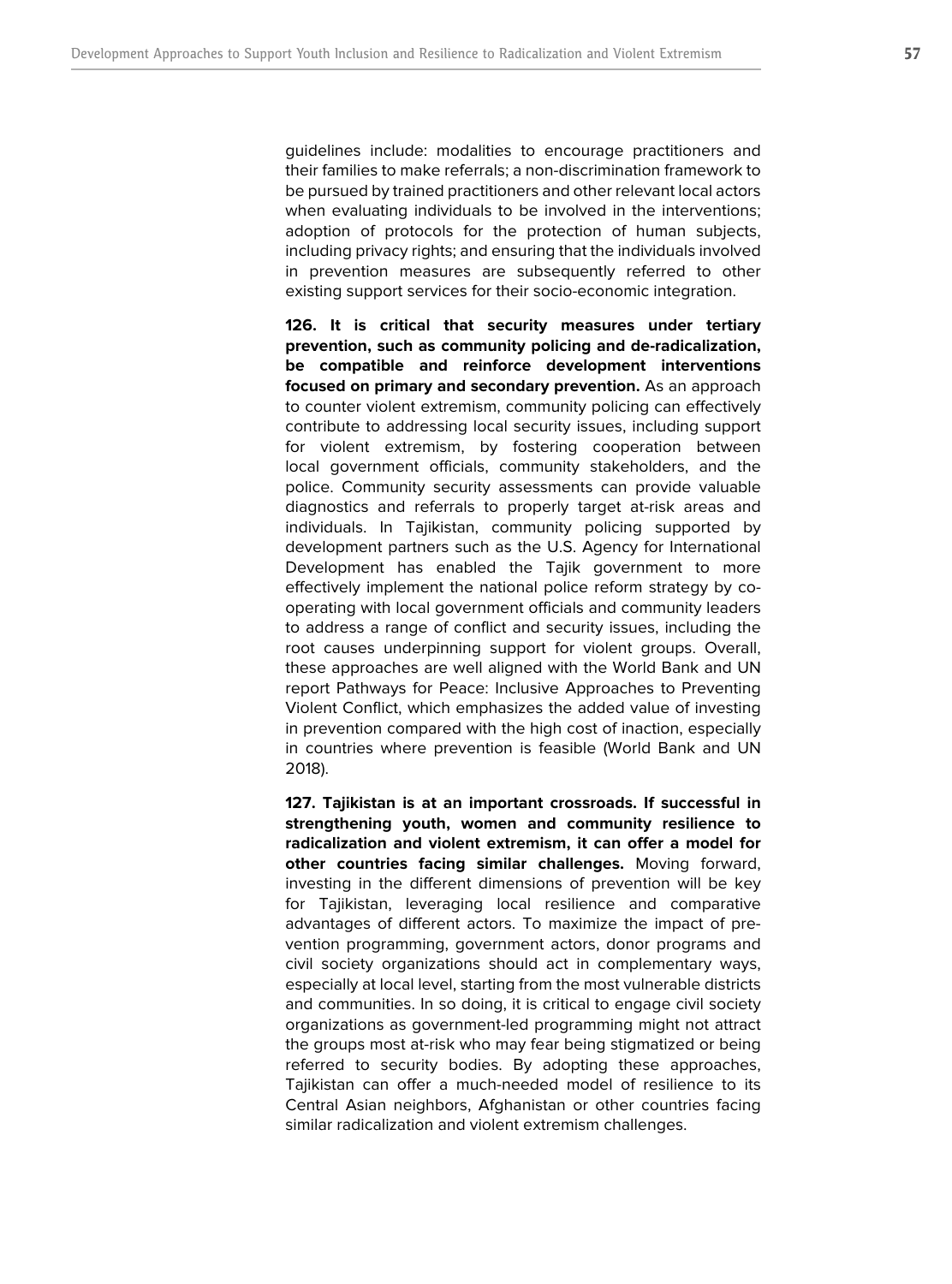# Appendix A. Sampling Methodology for the Qualitative Research and Protocol for the Protection of Human Subjects

# Sampling

The study was conducted across all regions of Tajikistan. At least one urban settlement and one rural settlement in each administrative region were included in the sampling. Particular districts and settlements were selected based on the existence of one or two stratification variables, such as place or location of origin and number of recruited individuals; multiethnic territory; proximity to borders; number of poor; crime rate, and number of recruits (see tables A.1 and A.2 for more details).

## **Table A1. Characteristics of the Selected Districts**

| <b>Region</b>       | District/<br><b>City</b> | <b>Population</b><br>(thousands) <sup>a</sup> | <b>Population</b><br><b>Density</b> <sup>b</sup> | <b>Poverty</b><br>Rate $(\%)^c$ | <b>Number</b><br>of Poor<br>(Thousands) | <b>Crime</b><br>Rate <sup>d</sup> | <b>Number of</b><br><b>Recruits</b><br>in Daesh<br><b>Personnel</b><br><b>Records<sup>e</sup></b> | <b>Number of</b><br><b>Recruits</b><br><b>Government</b><br>of Tajikistan <sup>f</sup> |
|---------------------|--------------------------|-----------------------------------------------|--------------------------------------------------|---------------------------------|-----------------------------------------|-----------------------------------|---------------------------------------------------------------------------------------------------|----------------------------------------------------------------------------------------|
| Dushanbe<br>and DRS | Dushanbe<br>(city)       | 816.2                                         | 8162.0                                           | 35.6                            | 290.60                                  | 0.006                             | 21                                                                                                | 239                                                                                    |
|                     | Lakhsh                   | 62.6                                          | 13.6                                             | 39.2                            | 24.50                                   | 0.002                             | 1                                                                                                 | $\overline{\phantom{a}}$                                                               |
|                     | Rasht                    | 119.5                                         | 26.0                                             | 44.1                            | 52.70                                   | 0.002                             | $\mathbf{1}$                                                                                      | $\overline{\phantom{0}}$                                                               |
|                     | Tursunzade               | 280.0                                         | 233.3                                            | 12.7                            | 35.60                                   | 0.002                             | 2                                                                                                 | 39                                                                                     |
|                     | Vahdat                   | 324.0                                         | 87.6                                             | 25.9                            | 83.90                                   | 0.002                             | 5                                                                                                 | 128                                                                                    |
| <b>GBAO</b>         | Khorugh<br>(city)        | 29.5                                          |                                                  | 48.2                            | 14.20                                   | 0.005                             | $\mathsf{O}$                                                                                      |                                                                                        |
|                     | Vanj                     | 32.9                                          | 7.5                                              | 54.4                            | 17.90                                   | 0.001                             | $\mathbf{1}$                                                                                      | 37                                                                                     |
| Khatlon             | Kulob                    | 204.8                                         | 682.7                                            | 61.7                            | 126.40                                  | 0.003                             | 3                                                                                                 | 99                                                                                     |
|                     | Qurghon-<br>teppa (city) | 107.5                                         | 4053.8                                           | 58.6                            | 63.00                                   | 0.006                             | 1                                                                                                 | -                                                                                      |
|                     | Pani                     | 111.1                                         | 123.4                                            | 46.4                            | 51.60                                   | 0.002                             | 0                                                                                                 | -                                                                                      |
|                     | Shartuz                  | 120.5                                         | 80.3                                             | 61.7                            | 74.30                                   | 0.002                             | 2                                                                                                 | 76                                                                                     |
|                     | Hamadoni                 | 141.0                                         | 282.0                                            | 66.9                            | 94.30                                   | 0.002                             | 0                                                                                                 | $\overline{\phantom{0}}$                                                               |
| Sughd               | Isfara                   | 260.7                                         | 325.7                                            | 66.5                            | 173.40                                  | 0.002                             | 5                                                                                                 | 111                                                                                    |
|                     | Khujand<br>(city)        | 178.1                                         | 4385.0                                           | 32.4                            | 57.70                                   | 0.008                             | 13                                                                                                | ۰                                                                                      |

DRS = Districts of Republican Subordination; GBAO = Gorno-Badakhshan Autonomous Oblast. a. As at end 2016, TAJSTAT 2017b.

b. Number of people per square kilometer.

c. Poverty Map report, Using Census 2010 and World Bank 2009, TAJSTAT-MoEDT-World Bank.

d. Number of registered crimes per capita 1998–2017, TAJSTAT.

e. Dodwell, Milton, and Rassler 2016, based on 2013–14 Daesh Personnel Records.

f. Number of Recruits in VE groups, Government of Tajikistan 2018b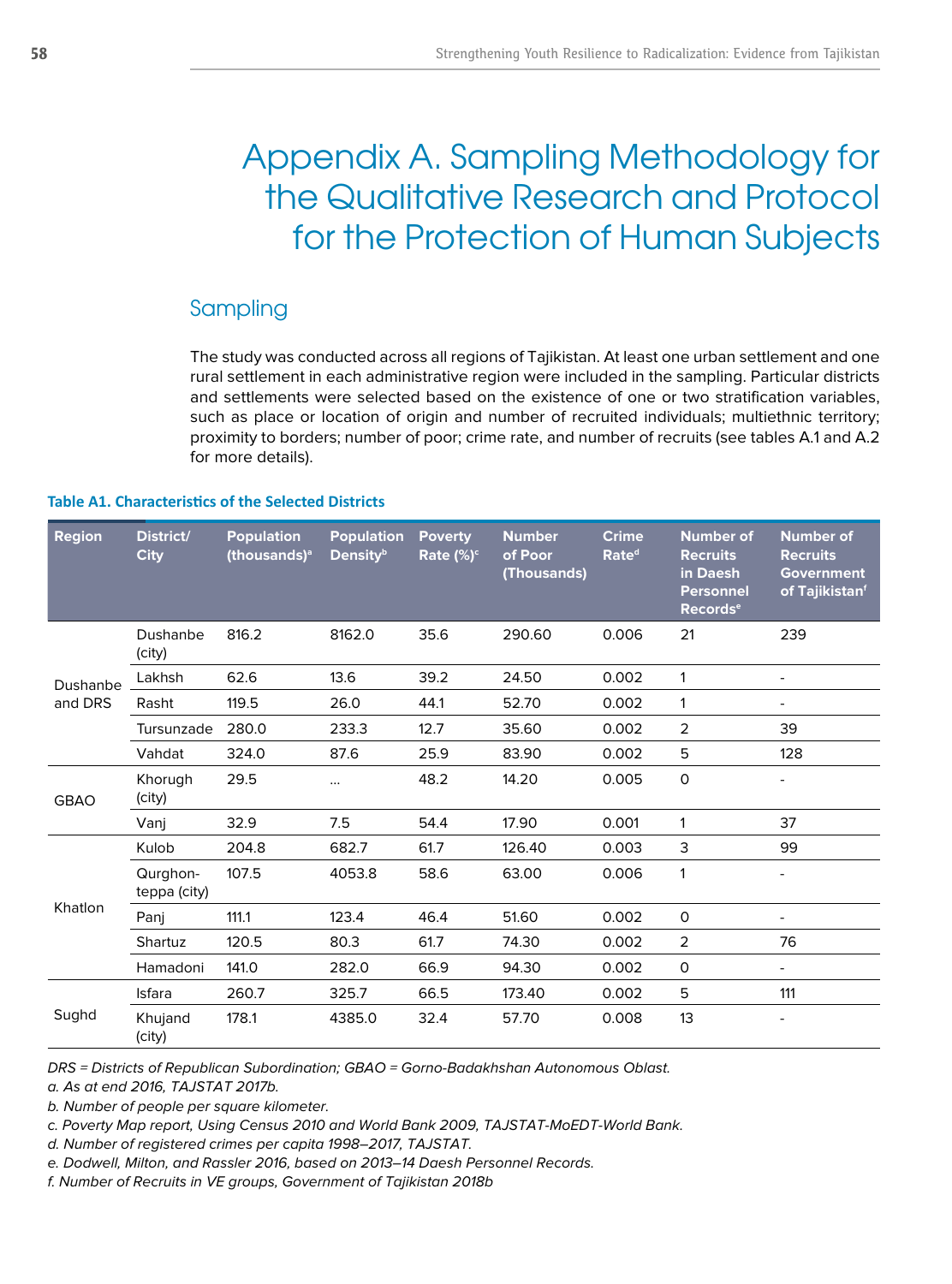| <b>Focus Group Discussions</b>        |                              |                           |                          |                                                    |                            |                   |              |  |  |  |  |  |
|---------------------------------------|------------------------------|---------------------------|--------------------------|----------------------------------------------------|----------------------------|-------------------|--------------|--|--|--|--|--|
| <b>Region</b><br><b>District/City</b> |                              | <b>Men</b><br>$(18 - 30)$ | Women<br>$(18 - 30)$     | <b>Returning</b><br><b>Migrants</b><br>$(18 - 35)$ | <b>Vulnerable</b><br>Women | <b>Interviews</b> | <b>Total</b> |  |  |  |  |  |
| Dushanbe                              | Dushanbe city                | $\overline{a}$            | 1 <sup>b</sup>           |                                                    | 1                          | 5                 | 8            |  |  |  |  |  |
| Sughd                                 | Khujand (city and<br>suburb) | $\blacksquare$            | 1 <sup>b</sup>           |                                                    | $\overline{2}$             | 4                 | 8            |  |  |  |  |  |
|                                       | Isfara rural (pilot)c        | $2^a$                     | $\blacksquare$           |                                                    | ٠                          | 1                 | 3            |  |  |  |  |  |
|                                       | Qurghonteppa (city)          | 1 <sup>b</sup>            | 1 <sup>a</sup>           |                                                    |                            | 3                 | 6            |  |  |  |  |  |
|                                       | Kulob (city)                 | $\overline{\phantom{0}}$  | 1 <sup>b</sup>           |                                                    | 1                          | 2                 | 4            |  |  |  |  |  |
| Khatlon                               | Panj (rural)                 | ۰                         | 1 <sup>a</sup>           |                                                    |                            | 1                 | 3            |  |  |  |  |  |
|                                       | Shartuz (rural)              | 1 <sup>a</sup>            | $\overline{\phantom{a}}$ |                                                    | 1                          | 3                 | 5            |  |  |  |  |  |
|                                       | Hamadoni                     | 1 <sup>a</sup>            | $\overline{\phantom{a}}$ | ۰                                                  | 1                          | 3                 | 5            |  |  |  |  |  |
|                                       | Vahdat (city)                | 1 <sup>b</sup>            | $\overline{\phantom{a}}$ | 1                                                  | 1                          | 1                 | 4            |  |  |  |  |  |
| <b>DRS</b>                            | Rasht (rural)                | 1 <sup>b</sup>            |                          |                                                    | 1                          | 3                 | 5            |  |  |  |  |  |
|                                       | Lakhsh (rural)               | $\blacksquare$            | 1 <sup>a</sup>           | 1                                                  | ٠                          | 2                 | 4            |  |  |  |  |  |
|                                       | Tursunzade (city)            | 1 <sup>a</sup>            | 1 <sup>b</sup>           |                                                    |                            | 2                 | 4            |  |  |  |  |  |
| <b>GBAO</b>                           | Khorog (city)                | 1 <sup>a</sup>            | 1 <sup>b</sup>           |                                                    | 1                          | 3                 | 6            |  |  |  |  |  |
|                                       | Vanj (rural)                 | $\overline{\phantom{0}}$  |                          | $\mathbf{1}$                                       | 1                          | 2                 | 4            |  |  |  |  |  |
| <b>Total</b>                          |                              | 9                         | 8                        | 6                                                  | 11                         | 35                | 69           |  |  |  |  |  |

## **Table A2. Instrument Distribution for Qualitative Study by Region**

Note: The study consisted of 34 focus group discussions with 295 participants and 35 individual interviews, for a total of 330 respondents.

DRS = Districts of Republican Subordination; GBAO = Gorno-Badakhshan Autonomous Oblast.

a. Low income.

b. Middle income.

c. During the study it was not possible to collect data in the rural areas of Sughd. Therefore, data collected in Isfara during the pilot is included instead.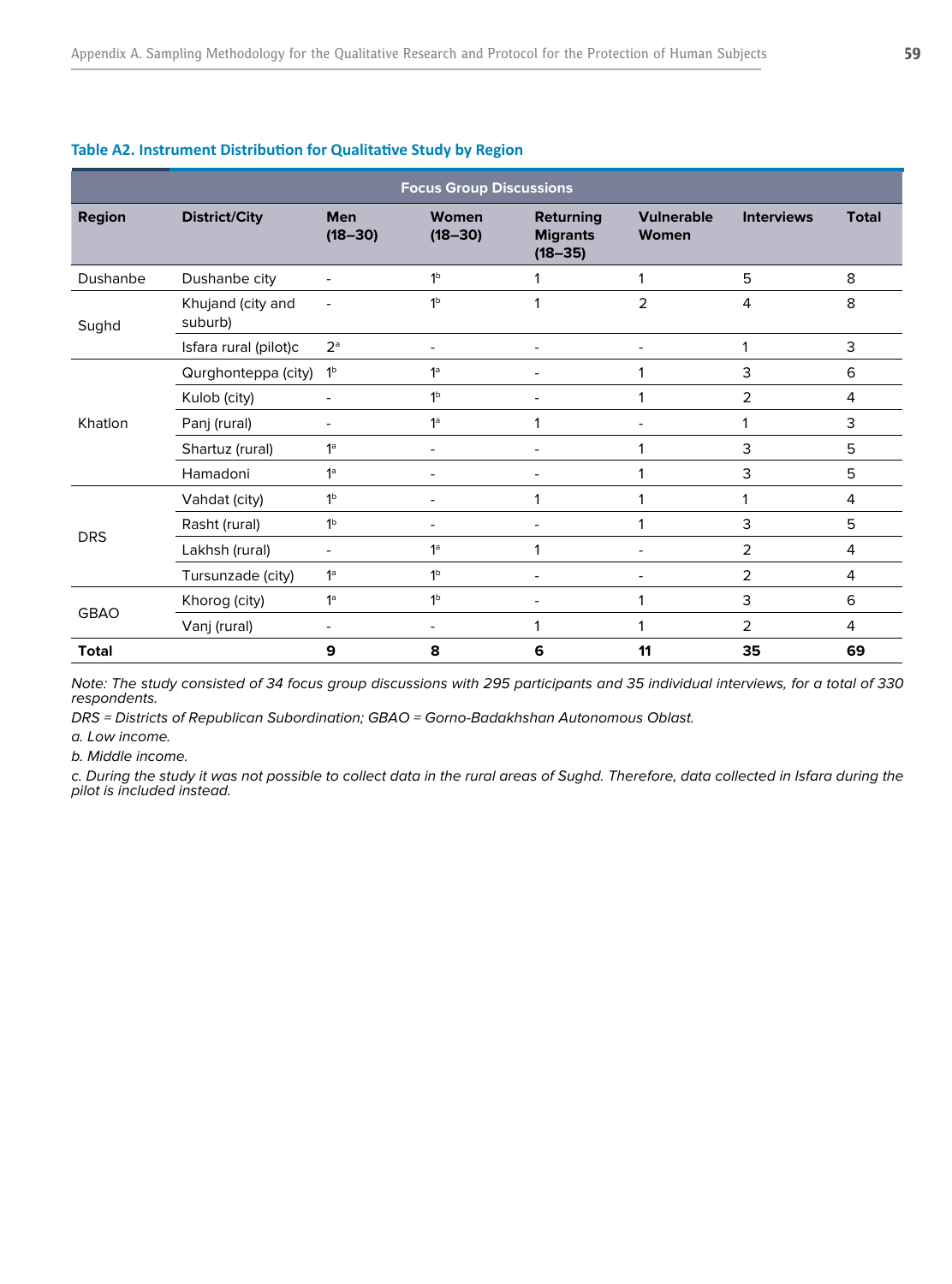# Protocol for the Protection of Human Subjects

The research carried out under this study conformed to the relevant international standards with respect to protection of human subjects of research. The protocol was developed by an advisor to this study based on two international guidelines: Ethics for Researchers, published by the European Commission (EC 2013); and International Ethical Guidelines for Health-Related Research Regarding Humans, published by the Council for International Organizations of Medical Sciences in collaboration with the World Health Organization (CIOMS 2016), which is also applicable to social research. These guidelines include stipulations regarding the protection of confidentiality and privacy; stressing that the rigor of research should be such that its scientific value outweighs any potential harm to the human subjects and that it should be conducted in an independent and neutral manner. To ensure that these guidelines are followed, the study advisor developed this protocol for protection of human subjects, including related materials, such as informed consent scripts, procedures for the transcription and translation of completed data collection instruments, and processes to ensure privacy and confidentiality throughout the research process through data collection and analysis. Researchers were trained on these policies and procedures.

#### **Type of Research**

This is a social-behavioral study.

### **Information for Protocol Review**

#### **Study Rationale and Justification**

The study is motivated by the interlinkages between growing youth populations, issues of inclusion and exclusion, and concerns over security and radicalization.

World Bank research has shown that, compared with Eastern European and other countries of the former Soviet Union, the youth bulge of Central Asian countries is large, and Tajikistan has the largest bulge in Central Asia, with 63 percent of its population 30 years old or younger. The UN Population Division estimates that Central Asia will experience rising populations for the remainder of the 21st century, particularly in Kyrgyzstan and Tajikistan; the latter is likely to double its population by 2100.

Violent extremism sets back many development gains; its prevention is therefore strategically important to the WBG (World Bank 2015). It is not a phenomenon confined to a specific region or culture; violent extremist (VE) groups are present in many societies and invoke myriad ideologies (World Bank 2015). Extremism can destabilize societies, has negative repercussions on armed conflicts, has considerable effects on humanitarian efforts, and has sustainable developmental aspects that disproportionally affect women and girls. Overall, the WBG is increasingly emphasizing the value of preventing violence and addressing risk factors (World Bank and United Nations 2018).

Governments in Central Asia are concerned about violent extremism. Tajikistan has adopted the National Strategy on Countering Extremism and Terrorism (2016–20) aimed at consolidating the efforts of state and local institutions, civil society, and international organizations to prevent the spread of extremist ideology and actions. The Program of the Government of the Kyrgyz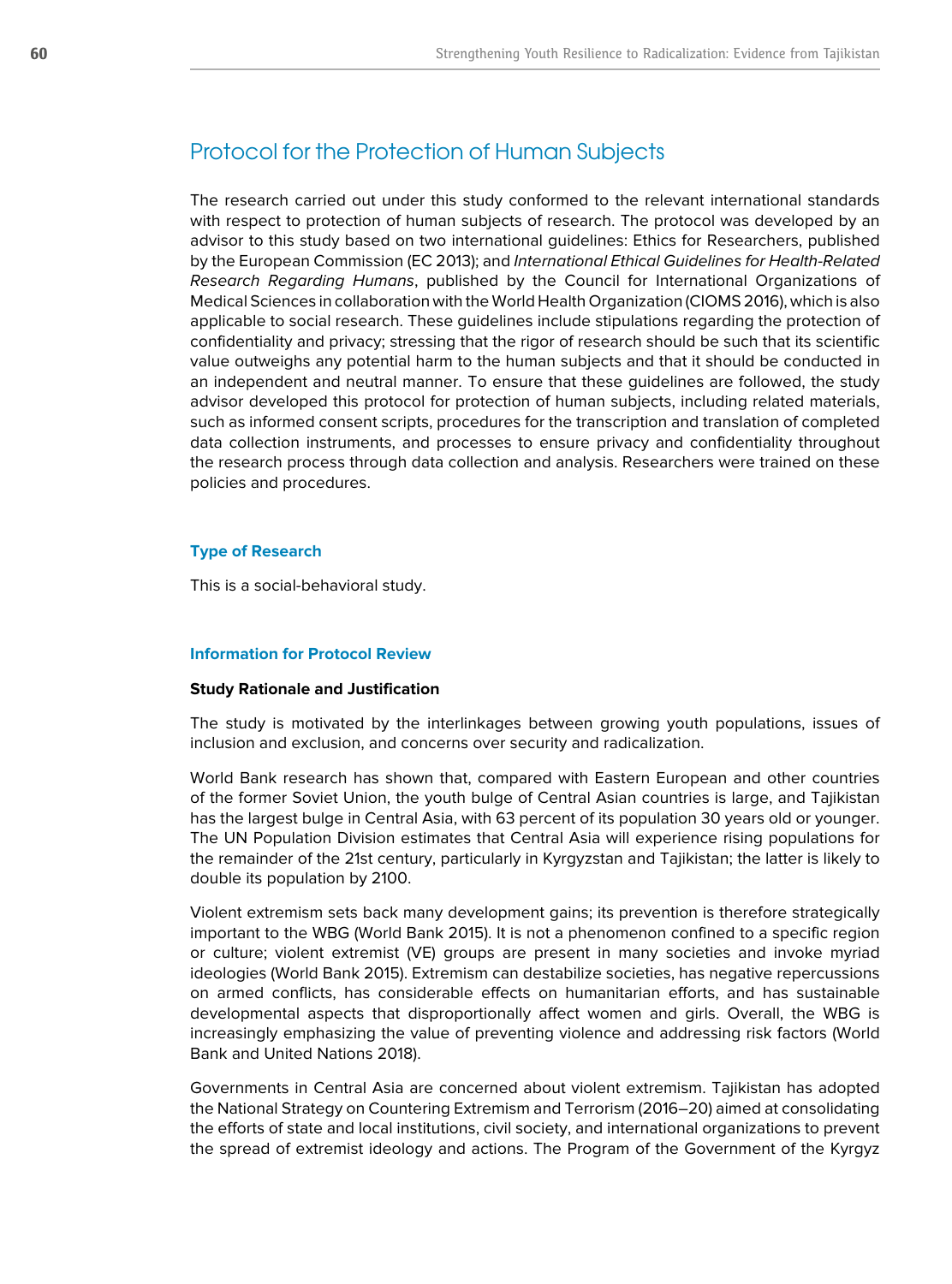Republic on Countering Extremism and Terrorism for 2017–22 is similarly aimed at addressing social vulnerabilities caused by unemployment and inadequate education and limiting recruitment to extremist groups. These prevention measures complement security measures aimed at combating violent extremism, drug trafficking, and the financing of extremist activities.

Rigorous evidence on the drivers of violent extremism in Central Asia remain limited. Global research mainly focuses on Europe and, to some extent, South Asia, the Middle East, and North Africa. Research on Central Asia is scarce and often dates back to the 1990s or early 2000s.

This study informs WBG programming in Tajikistan for 2019–23, the period of the country partnership framework. The results of this pilot study will contribute to international efforts regarding youth inclusion and development in Tajikistan. The study's systematic research seeks to contribute to a global understanding of the phenomenon of violent extremism.

## **Purpose of Project**

The purpose of this study is to:

- Identify the reasons for social exclusion among youth and its implications on youth development;
- Provide evidence-based research on the drivers of violent extremism in Tajikistan, with specific reference to the youth, gender, and local dimensions;
- Define a development approach for prevention of violent extremism that can complement security approaches; and
- Identify possible development interventions to support client government efforts to ensure sustainable youth inclusion and development, prevent violent extremism, and address recruitment and reintegration.

#### **Procedures for Data Collection**

Prior to each individual interview, the researcher reads the informed consent script that describes the purpose of the study, the tasks that the respondent will perform (either participate in an individual interview or a focus group), the length of time that she or he will be involved in the study, and how the privacy of the individual and the confidentiality of the data will be maintained. Consent to participate is verbal; written consent by the respondent is not required. The researcher provides a copy of and reads the informed consent script to the respondent. Only those who consent can participate in the interview or focus group. The only individuals present at the individual interviews and the focus groups session are the human subject participating in the study and the research team member trained in the research methods and in the protection of human subjects.

The individual interviews and focus group discussions are conducted in the native or preferred language of the respondent. The interviews are recorded with the permission of the participant, using a digital audio recorder. Each team has at least four digital audio recorders. The team always uses two recorders for the interviews and focus groups in case one breaks, the memory is insufficient, or the battery runs out.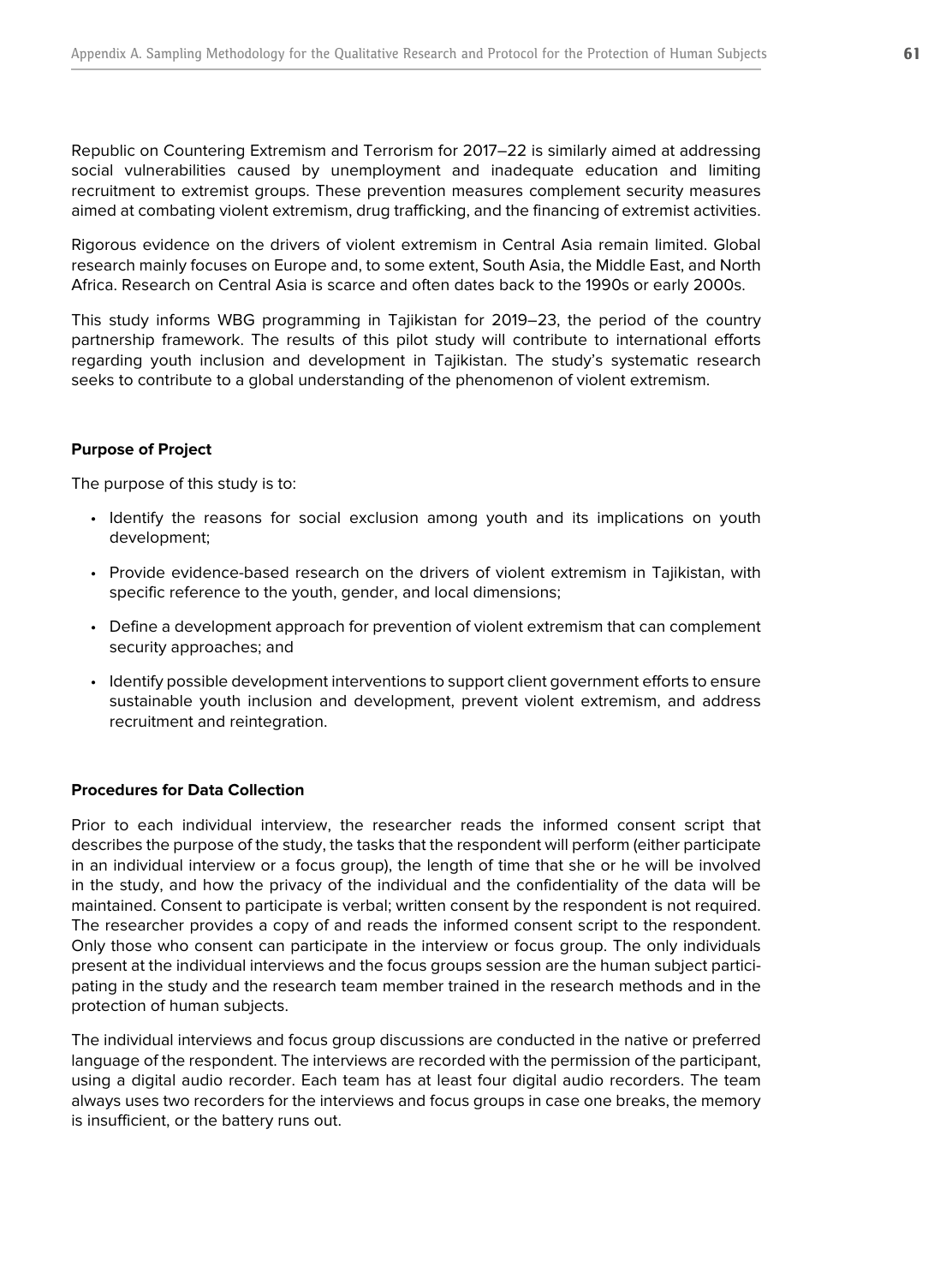#### **Translation of Audio Recording Transcriptions**

The transcriptions of the audio recordings are translated into English. The translations are verbatim (that is, not summarized) and are completed according to a standard protocol by a translator who signs a confidentiality form.

#### **Procedures for Analyzing Data**

The procedures for the qualitative data analysis are based on the Glaser and Strauss (1967) grounded theory method, specifically, the editing analysis style. There are three steps in the analysis process, after the translation of the transcripts into English:

- 1. Copying the open-ended responses into the structured form used for the analysis (e.g., Excel), with the complete, verbatim response of each respondent for each question copied.
- 2. Identifying key words, phrases, categories, and themes.
- 3. Using Dedoose to analyze data.

#### **Procedures for the Selection of Human Subjects**

Both convenience and snowball sampling methods were used to recruit the respondents, including recommendations by local representatives and other key local liaisons, as appropriate. The sampling method may vary by region, based on advice by Tajik researchers who are familiar with the methods that are most successful there. If more than the requested number of individuals in a category are recruited (e.g., responds to notices or recommended), individuals are selected based on the inclusion and exclusion criteria (see below). The study will be open for accrual for three weeks in each of the five regions. A tracking form will be used to indicate the status of recruitment and selection of respondents.

Inclusion criteria are presented by respondent category:

- Heads of household: men and women, aged 18 and older;
- Women in the household: aged 18 and older;
- Youths in the household: male and female, aged 18–30; and
- Community leaders and representatives, including religious leaders: men and women, aged 18 and older.

The exclusion criteria are presented by respondent category:

- Heads of household: aged 17 and under;
- Women in the household: aged 17 and under;
- Youths in the household: aged 18–30; and
- Community leaders and representatives including, religious leaders: aged 17 and under.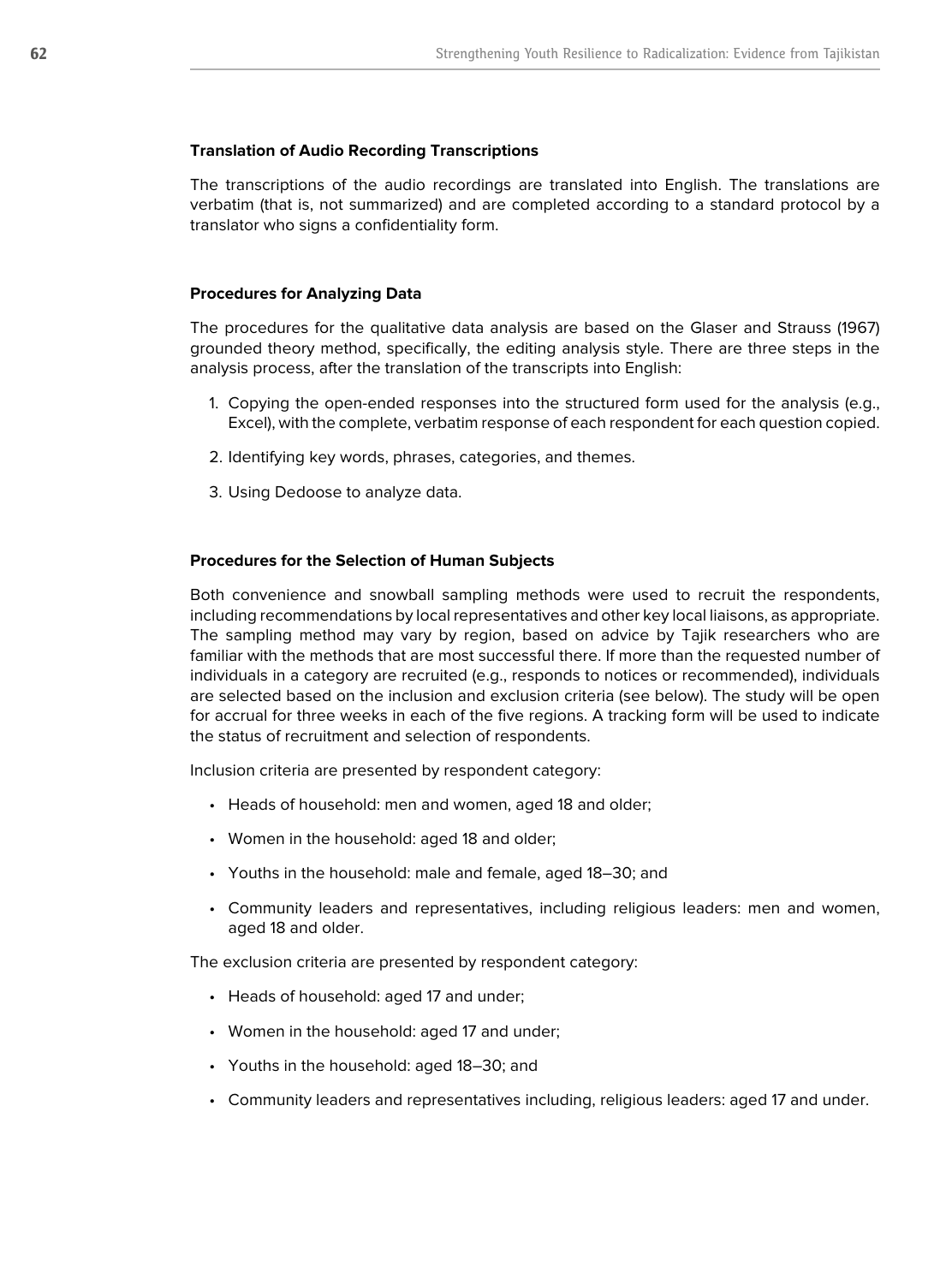## **Preventing Risks to Human Subjects and Protecting Privacy and Confidentiality**

None of the standard categories of vulnerable populations (e.g., institutionalized populations and children) are purposively included in the study. It is possible that selected women may be pregnant, but there is no medical intervention involved in this sociobehavioral study. Pregnancy status is not an exclusion criterion. The only populations that are excluded are children. No individual less than 18 years of age is included in the study.

The only possible risks to the human subjects are the collection of personal or sensitive information through the interviews and focus groups.

Risks are minimized in the following ways:

- The data collection instruments include no names or unique identifying information. The focus group participants are assigned pseudonyms and asked to use pseudonyms for other individuals who they may mention during the discussions. If a participant inadvertently uses the name of an individual during the interview or discussion, it is deleted from the transcript. The transcription of individual interviews and focus groups are assigned a numeric code that is maintained by the principal investigator.
- The field team reports any adverse event (that is, unanticipated problems related to the protection of human subjects) to the principal investigator within 24 hours of the occurrence of the adverse event. In turn, the principal investigator is primarily responsible for addressing the adverse event.

### **Data Records**

All data are stored in secure servers and on the Dedoose project server. Access is limited to the core team. No names or other uniquely identifiable information are recorded or made available in hard copy or electronically.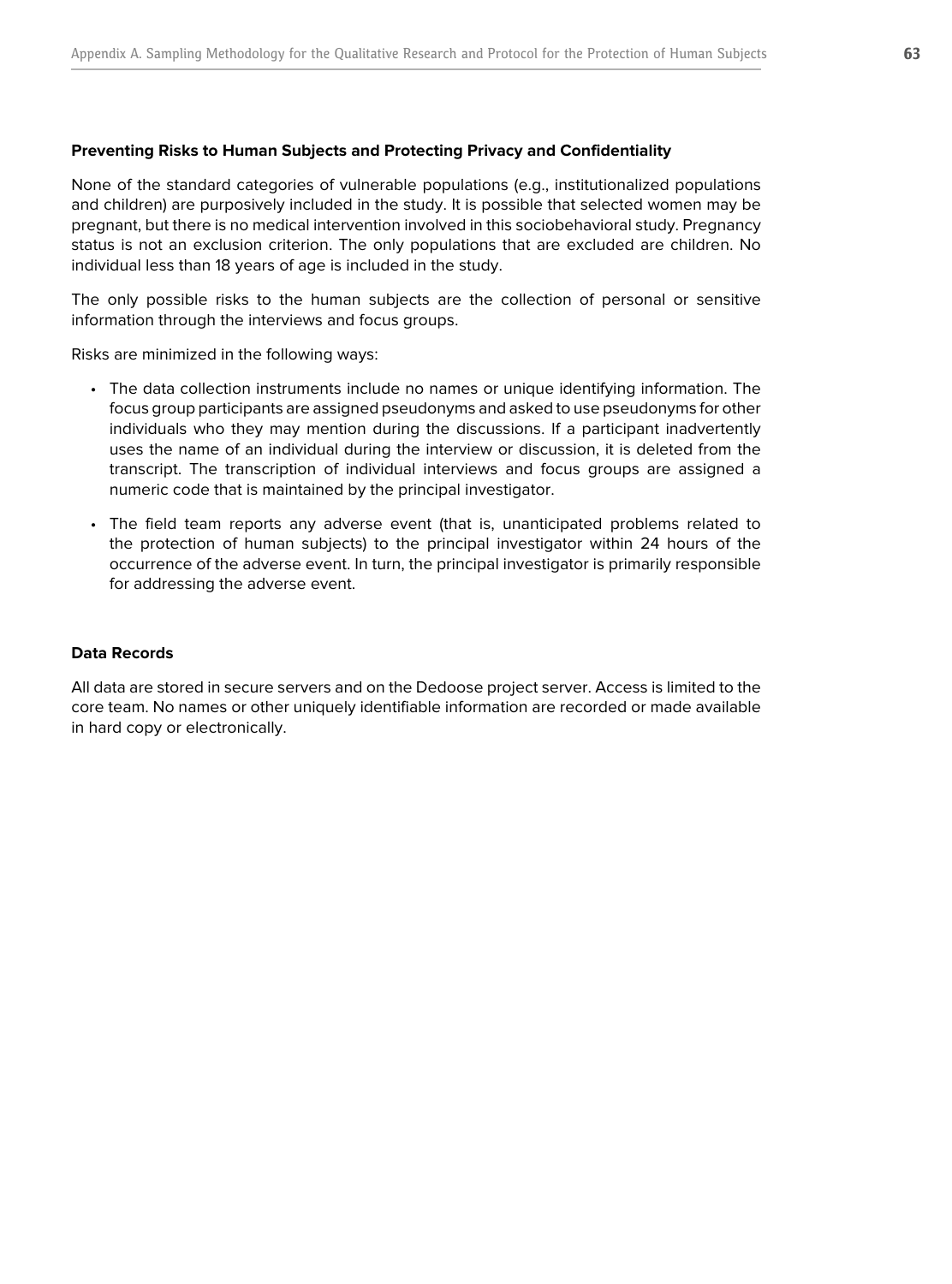# Appendix B. State of Research on Drivers of Violent Extremism

**The World Bank/United Nations (2018) report Pathways for Peace: Inclusive Approaches to Preventing Violent Conflict presents a comprehensive review of evidence and points to a multiplicity of motivations driving people to voluntarily join violent extremist (VE) groups.**  Individuals who join these groups do not fit a single profile or follow a single trajectory; their motivations are complex and context-specific. Employment can, in some cases, help protect youth from being mobilized into violent extremism, but the motivations of recruits are not solely economic. Other key drivers, as noted in this study, include: (1) political grievances, including perceptions of injustice, persecution, and state repression; (2) the desire to follow a family member as a way of expressing common purpose and social belonging (this is also a key driver for women); (3) a dearth of religious literacy and critical thinking skills, which increases vulnerability to local recruitment efforts; (4) propagation of extremist ideologies, both online and at local level; (5) lack of economic mobility; and (6) criminal behavior among young men and vulnerability to recruitment in prisons.

**The considerable research that has been conducted on violent extremism reveals a complex array of factors behind the phenomenon.** It is becoming increasingly clear that factors can be relevant in one context and not in another. Recent global research points to the importance of local specificities to understand the process of radicalization and recruitment. For example, a 2016 study examining the profile of Islamic State (IS) recruits by region highlights that, in Libya, recruits from the district of Derna had long experienced socio-economic exclusion. Most were employed as day laborers, often traveling to cross-border areas in Egypt and Tunisia. By contrast, fighters joining from Qassim province in Saudi Arabia shared a long history of religious conservativism; were well-educated—almost all with a university education; and held jobs as accountants, engineers, or government employees. The diversity among the profiles of fighters testifies to the importance of local dynamics (Rosenblatt 2016). While the study focused on the dynamics of Middle East and North Africa region rather than Central Asia, it makes the case for why local specificities should be considered when seeking to prevent violent extremism in the Tajik context.40

**An important strand in research stresses the importance of motivating factors, usually related to specific grievances of a political or socio-economic nature.** When individuals or communities feel repressed or excluded from political representation and voice, they can become alienated from the political system (Hafez 2003; McCauley and Moskalenko 2008). Security failures can also push individuals toward VE groups that can offer them security in addition to other goods (Pierskalla and Sacks 2017). Research has emphasized that service provision by nonstate actors can increase the base of support for VE groups; some not only provide local services in lieu of local authorities but also reinforce local perceptions of injustice and disenfranchisement toward government institutions (Berman 2011). However, several studies question the direct link between political exclusion and violent extremism (Dalacoura 2006, 2011; Freeman 2008). Many theories speak of general political and socio-economic conditions,

<sup>40</sup> A recent study conducted by Saferworld (2018) in the districts of Bokhtar and Shamsiddin Shohin in Khatlon, as well as Vanj and Ishkoshim in Gorno-Badakhshan Autonomous (GBAO) finds mixed evidence for the role of religion as a driver but clear evidence that a trust deficit between society and authorities is a crucial driver of conflict and insecurity.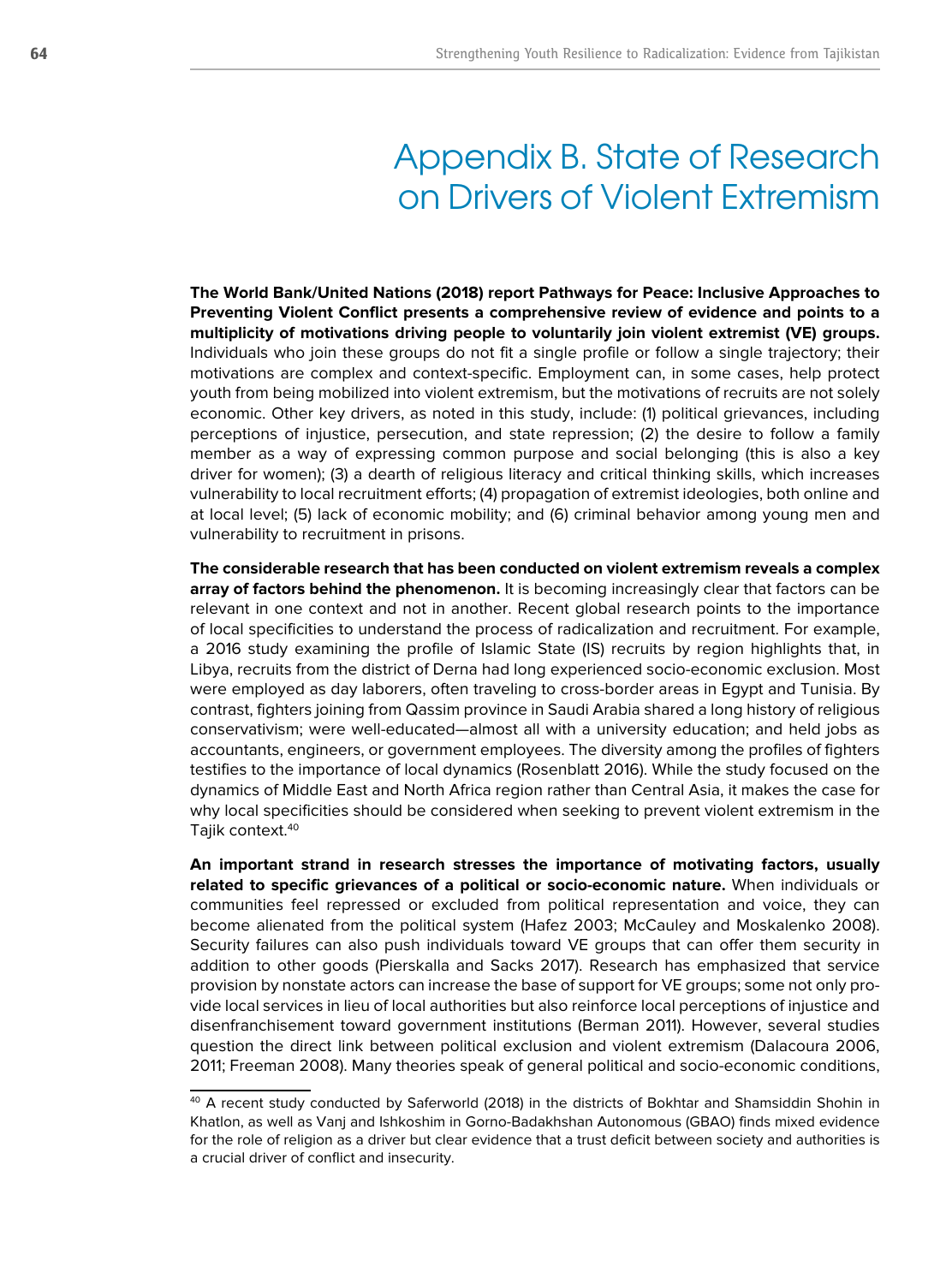others stress group-specific ones—concrete grievances among an identifiable sub-group of a larger population has long been identified as a driver of violent extremism (Crenshaw 1981), including perceived or actual discrimination based on group identity (Wiktorowicz 2006; Piazza 2011). Some suggest that individual decisions to join a rebellion are influenced by feelings of mutual obligation and, consequently, collective action among group members.<sup>41</sup>

**While grievances or social conditions may play a role in driving violent extremism, they cannot by themselves explain the phenomenon.** Most individuals and groups with concrete grievances do not support or engage in violence. Much research therefore focuses on investigating other enabling factors, such as the propagation of extremist ideology by extremist groups, either online, via social media, or through informal and secret gatherings. Beliefs and ideologies can quickly spread through dense social networks. Evidence suggests that recruits to VE groups disproportionally originate from particularly tightknit communities (McCauley and Moskalenko 2008). This is significant given the research that emphasizes the remarkable endurance of "devoted actors" motivated by "unconditional commitment" to a cause (Atran 2016). A recent study on radicalization and jihadist attacks in the West (Vidino, Marone and Entenmann 2017) points to the presence (or absence) of radicalization hubs, i.e. militant Salafist groups, radical mosques, charismatic personalities or tightknit communities, rather than socioeconomic conditions as the main factor determining the higher or lower levels of radicalization and mobilization of a country or a town. Two studies measuring support for violent Islamic extremism in Italy find commitment to radical ideology to be the strongest explanatory factor. The same studies find no support for grievance-based approaches (Groppi 2017, 2018). Choksy and Choksy (2015) find a link between foreign-funded propagation of extremist religious ideologies and support for violent extremism. Becirević (2016) finds that most VE group recruitment efforts in Bosnia occur among Salafi community members who practice an ultra-Orthodox form of Islam that is promoted by actors who originate from Saudi Arabia or other Persian Gulf countries. The Internet, including social media, is a relatively more recent factor in radicalization (Ganor et al. 2007).

**Considerable debate surrounds the role of economic factors in violent extremism.** Previously influential theories postulated that grievances were related to exclusion from economic mobility and perceptions of injustice.<sup>42</sup> More recent studies have questioned this assumption (Blair et al. 2013; Tessler and Robbins 2007; Akiner and Barnes 2001; Shafiq and Sinno 2010). Gambetta and Hertog (2016) observe that, in some contexts, individuals with higher-than-average levels of education and socio-economic status may be more likely than the poor to support VE groups.

**There is also a suggested overlap between violent extremism and crime, including studies exploring the link between organized crime and VE group recruitment (Dishman 2001; Makarenko 2012).** More recent research has pointed to the tendency of VE groups to focus recruitment efforts on youth with backgrounds in petty crime (Basra, Neumann, and Brunner

<sup>41</sup> Individual-level identity and psychological factors have also received increasing emphasis in the literature. Qualitative research suggests that questions regarding self-identity or a crisis of identity can contribute to the appeal of radical ideology (Roy 2017; Arena and Arrigo 2006; Mazarr 2004; Murshed and Pavan 2011; Sambanis and Shayo 2013).

 $42$  Esposito and Voll (1996) argue that poverty can leave the poor more vulnerable to the appeal of militants. Even individuals who are not themselves impoverished can be influenced by seeing its effects on family members, neighbors, or other members of their group, which can generate grievances and support for VE groups (Piazza 2011; Blair et al. 2013; Crenshaw 1981). Building on the "youth bulge" argument, other research postulates that a lack of access to education, jobs, and family creation—particularly among large youth cohorts—creates or exacerbates grievances and generates a pool of recruits for VE groups (Urdal 2006; World Bank 2011). Collier (2000) further argues that youth bulges create an abundant supply of "rebel labor" at a low opportunity cost. Ultimately, the research is inconclusive; one study (Fearon 2011) finds no evidence that population structure affects the onset of civil war.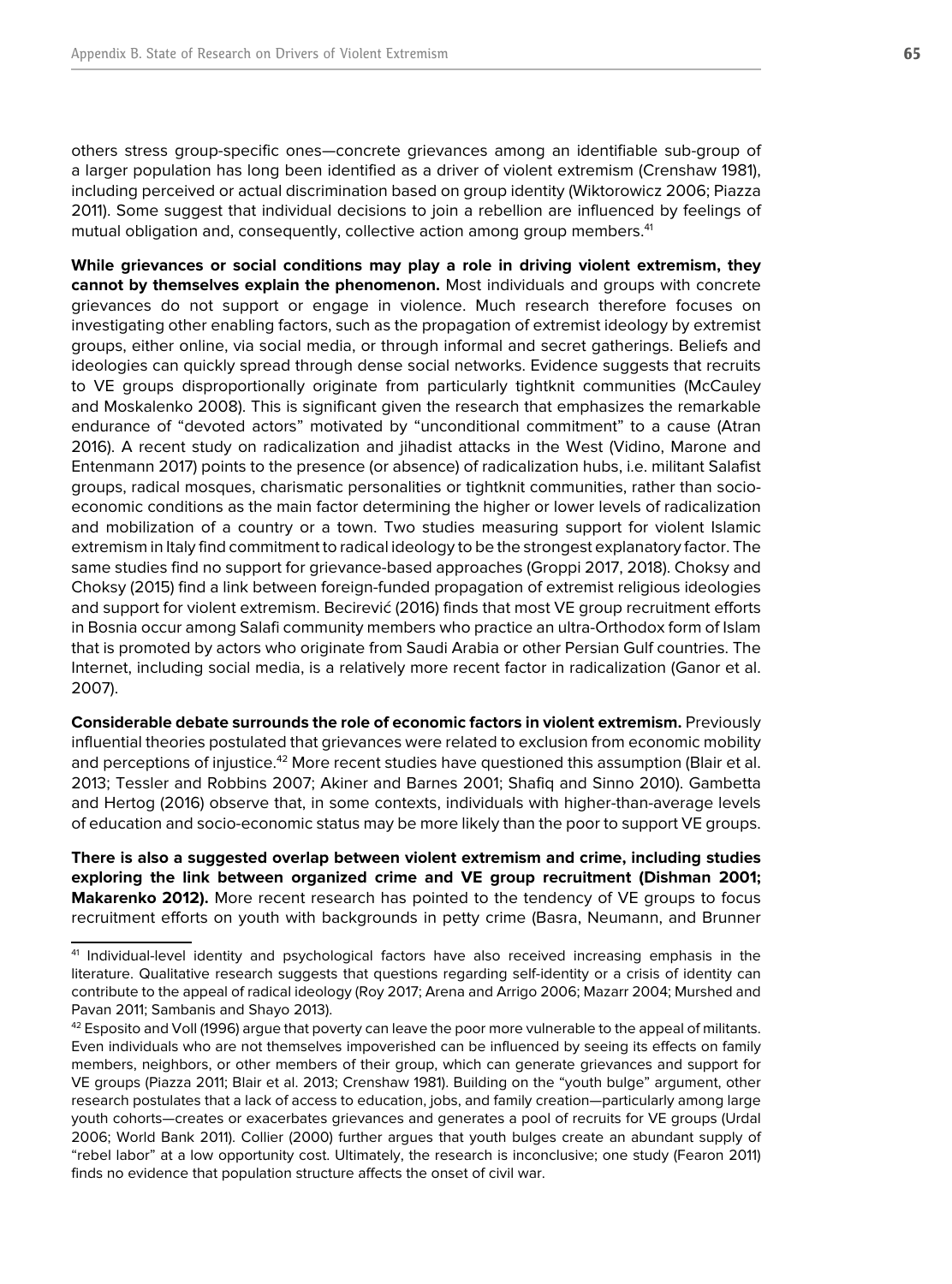2016; Beissembayev 2016; Cottee 2016). Considering age and gender dimensions, there is consensus on young men's vulnerability to violent extremism (Allan et al. 2015). Sommers (2019) suggests that government behavior—especially among repressive governments—can elicit stronger grievances among young men, who experience imprisonment and may join a VE group due to lack of socio-economic alternatives.

**Until recently, many considered the role of women in the radicalization process to be marginal.** However, recent research (d'Estaing 2017; UN Women 2017) finds that a woman can exercise agency as an effective mediator or as an extremist—some have traveled to Syria and Iraq with their families or, less frequently, alone. Global research on the prevention of violent extremism notes that, in her role as emotional leader, a woman can provide stability and support to her household and extended family, thereby influencing the process of radicalization as mediators. (d'Estaing 2017). The study emphasizes the importance of furthering women's agency in the struggle against violent extremism rather than relying on them only as intermediate actors (d'Estaing 2017). Zeuthen and Sahgal (2018) suggest that it is not unusual for a woman to involuntarily join an extremist group, lured by her husband or a member of her family. Expanding the role of women as mediators in the prevention of violent extremism could frustrate future recruitment efforts.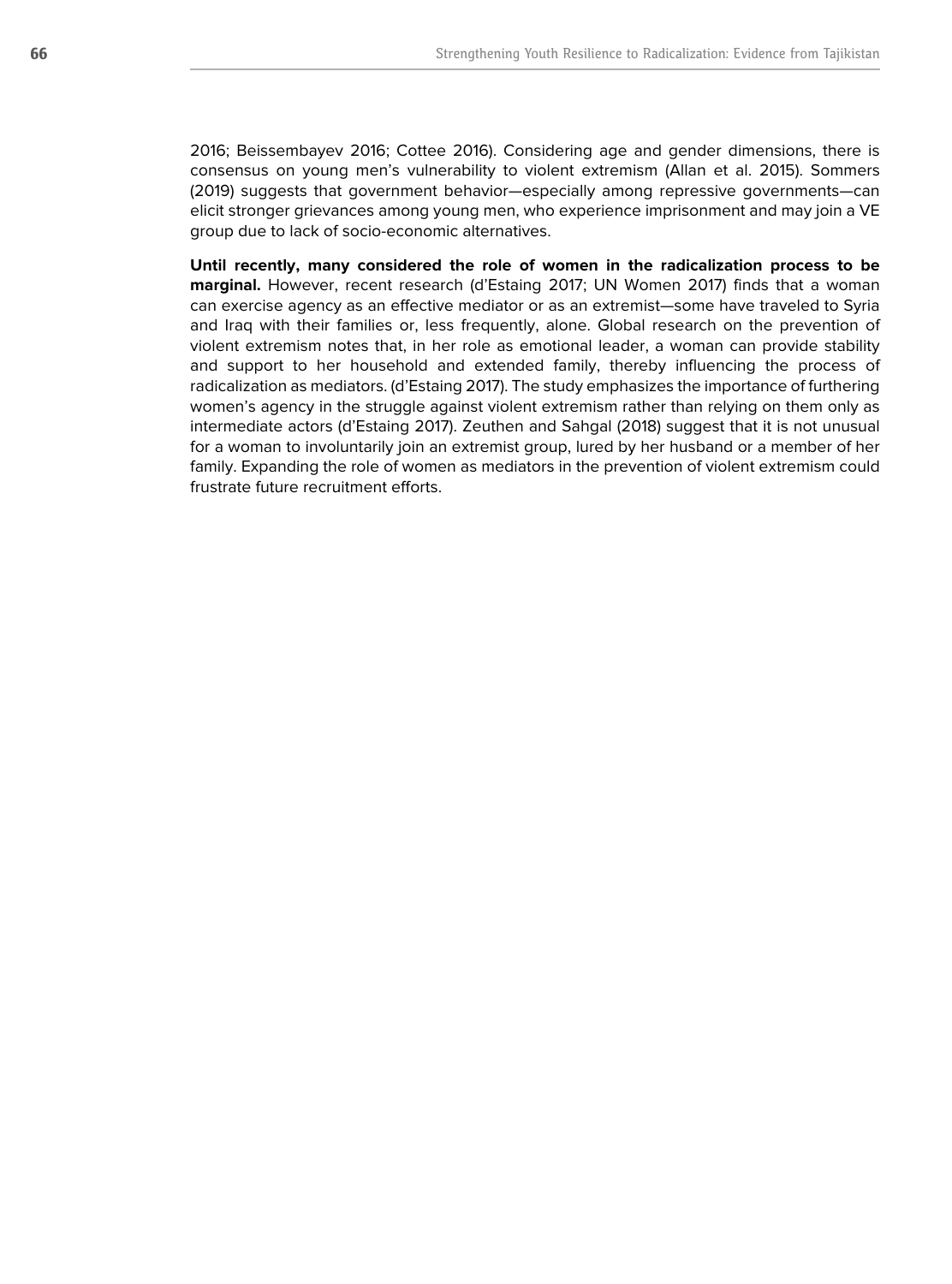# **References**

Akiner, Shirin, and Catherine Barnes. 2001. "The Tajik Civil War: Causes and Dynamics" Accord 10.

Allan, H.; A. Glazzard, s. Jesperson, S. Reddy-Tumu, and E. Winterbotham. 2015. Drivers of Violent Extremism: Hypotheses and Litera-ture Review. London: Royal United Services Institute.

Arena and Arrigo. 2006. The Terrorist Identity Explaining the Terrorist Threat. New York: NYU Press.

Asia Plus. 2018. "Эксперт: Рекрутеры ИГ способны завербовать за несколько часов Подробнее" Asia Plus, August 14 https://asiaplustj.info/ru/news/opinion/20180814/ekspertrekruteri-ig-sposobni-zaverbovat-za-neskolko-chasov.

Atran, Scott. 2016. "The Devoted Actor: Unconditional Commitment and Intractable Conflict across Cultures." Current Anthropology 57 (13): S192–203.

Balci, Bayram. 2012. "The Rise of the Jama'at al Tabligh in Kyrgyzstan: The Revival of Islamic Ties Between the Indian Subcontinent and Central Asia?" Central Asian Survey 31 (1).

Baran, Zeyno. 2004. Hizb-ut-Tahrir: Islam's Political Insurgency. Washington, DC: Hudson Institute.

Barrett, Richard. 2017. Beyond the Caliphate: Foreign Fighters and the Threat of Returnees. The Soufan Center.

Basra, Rajan, Peter R. Neumann, and Claudia Brunner. 2016. Criminal Past, Terrorist Futures: European Jihadis and the New Crime-Terror Nexus. London: ICSR.

Becirević, Edina. 2016. Salafism vs Moderate Islam: A Rhetorical Fight for the Hearts and Minds of Bosnian Muslims. Sarajevo: Atlantic Initiative. http://atlanticinitiative.org/images/Salafism-vs. moderate-islam-web.pdf.

Beissembayev, S. 2016. "Religious Extremism in Kazakhstan: From Criminal Networks to Jihad." Central Asia Fellowship Papers 15. Institute for European, Russian, and Eurasian Studies, George Washington University.

Bergne, Paul. 2007. The Birth of Tajikistan. London: IB Tauris.

Berman, E. 2011. Radical, Religious and Violent: The New Economics of Terrorism. Cambridge, MA: MIT Press.

Blair, G., C. Christine Fair, N. Malhotra, and J. N. Shapiro. 2013. "Poverty and Support for Militant Politics: Evidence from Pakistan." American Journal of Political Science 57 (1): 30–48.

Blattman, C., and L. Ralston. 2015. "Generating Employment in Poor and Fragile States: Evidence from Labor Market and Entrepreneurship Programs." White paper. World Bank, Washington, DC. Available at: SSRN 2622220.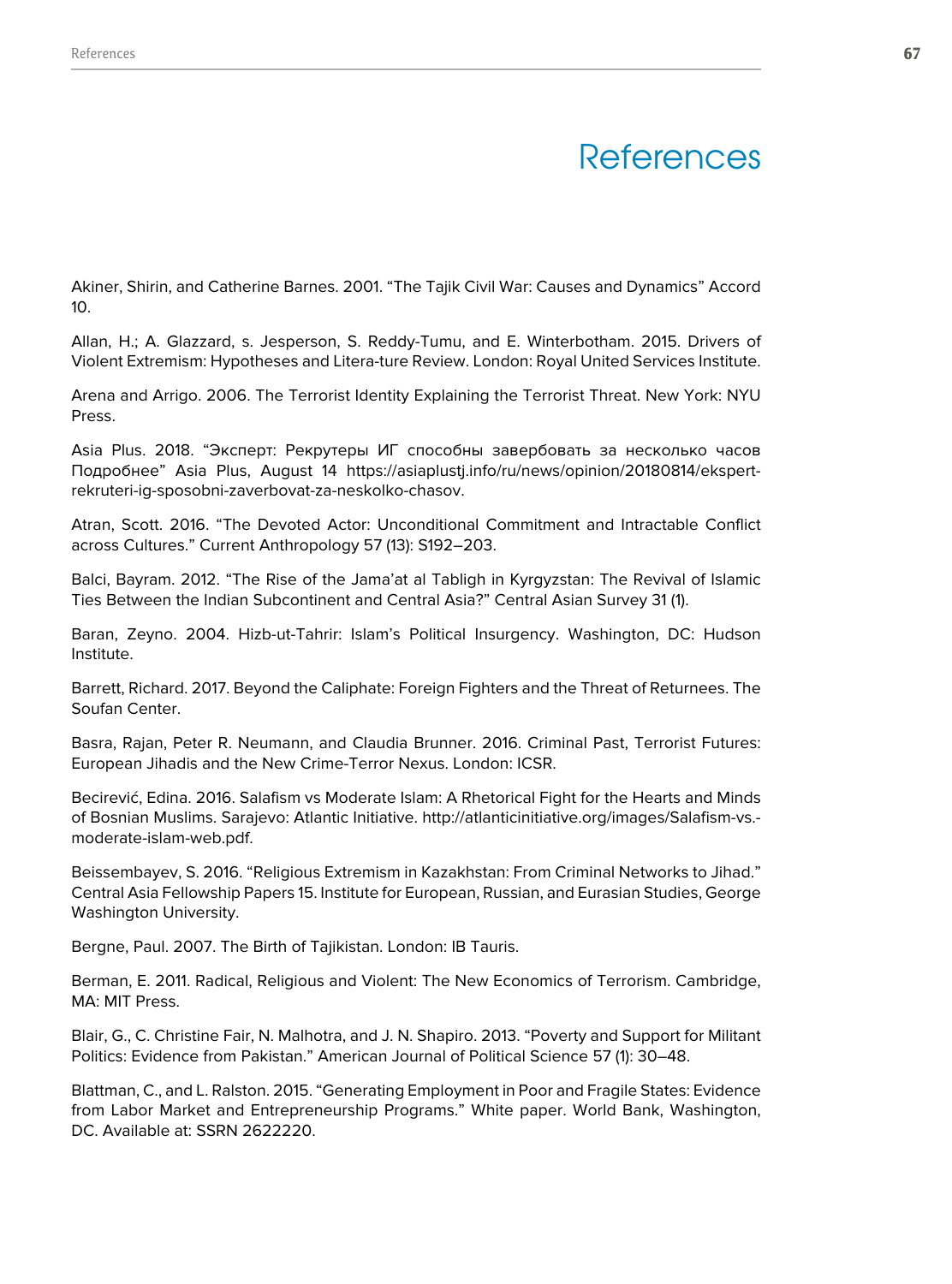Blattman, C., N. Fiala, and S. Martinez. 2014. "Generating Skilled Self-Employment in Developing Countries: Experimental Evidence from Uganda." Quarterly Journal of Economics, 129 (2), 697– 752.

Campos, Francisco, Michael Frese, Markus Goldstein, Leonardo Iacovone, Hillary C. Johnson, David McKenzie, and Mona Mensmann. 2017. "Teaching Personal Initiative Beats Traditional Training in Boosting Small Business in West Africa." Science, September 22: 1287–90.

Carter, B. 2013. "Women and Violent Extremism." GSDRC Helpdesk Report 898, GSRDC, Birmingham, UK.

CSR (Center for Strategic Research under the President of Tajikistan). 2018. National Study on Adolescents and Youth. Assessments of Needs and Interests. Center for Strategic Research under the President of Tajikistan and UNICEF. Dushanbe, Tajikistan.

Choksy, Carol E. B., and Jamsheed K. Choksy. 2015. "The Saudi Connection: Wahhabism and Global Jihad." World Affairs, May/June. www.worldaffairsjournal.org/article/saudi-connectionwahhabism-and-global-jihad.

Collier, Paul. 2000. "Doing Well Out of War: An Economic Perspective." In Greed and Grievance: Economic Agendas in Civil Wars, edit-ed by Mats Berdal and David M. Malone, 91–111. Boulder, CO, and London: Lynne Rienner.

Commins, David. 2006. The Wahhabi Mission and Saudi Arabia. London: IB Tauris.

———.2015. "From Wahhabi to Salafi." In Saudi Arabia in Transition: Insights on Social, Political, Economic and Religious Change, ed-ited by Bernard Haykel, Thomas Hegghammer, and Stéphane Lacroix, 151–66. New York: Cambridge University Press.

Cornell, Svante E. 2005. "Narcotics, Radicalism and Armed Conflict: The Islamic Movement of Uzbekistan." Terrorism and Political Violence 17 (4): 619–39.

———. 2017. "Central Asia: Where Did Islamic Radicalism Go?" In Religion, Stability and Conflict in the Former Soviet Union, edited by Katya Migacheva and Bryan Frederick. Santa Monica, CA: RAND Corporation.

Cottee, Simon. 2016. "Reborn into Terrorism: Why Are So Many ISIS Recruits Ex-Cons and Converts?" The Atlantic, January 25. www.theatlantic.com/international/archive/2016/01/isiscriminals-converts/426822.

CIOMS (Council for International Organizations of Medical Sciences). 2016. International Ethical Guidelines for Health-Related Research Regarding Humans. Geneva: CIOMS. https://cioms.ch/ wp-content/uploads/2017/01/WEB-CIOMS-EthicalGuidelines.pdf.

CIS ATC (The Commonwealth of Independent States Anti-Terrorism Center). 2019. Organizations designated as terrorist or extremist in the procedure established by the national law of the CIS member-states. Republic of Tajikistan. https://www.eng.cisatc.org/1289/134/160/1268

Crenshaw, Martha. 1981. "The Causes of Terrorism." Comparative Politics 13 (4): 379–99.

Daesh Personnel Records for 2013–14 (database).

Dalacoura, Katerina. 2006, "Islamist Terrorism and the Middle East Democratic Deficit: Political Exclusion, Repression and the Causes of Extremism," Democratization 13 (3): 508–25.

———. 2011. Islamist Terrorism and Democracy in the Middle East. New York: Cambridge University Press.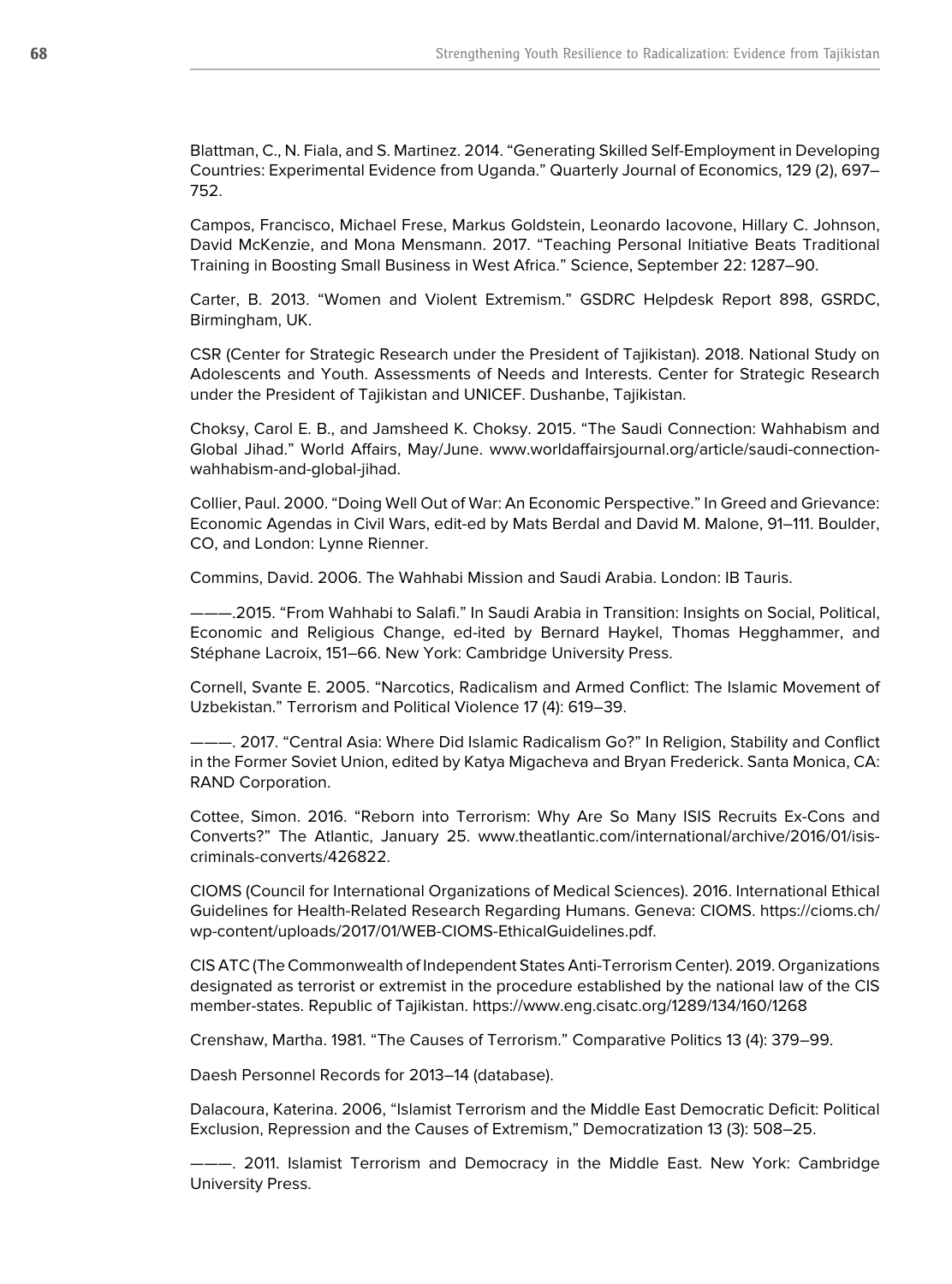d'Estaing, Sophie Giscard. 2017. "Engaging Women in Countering Violent Extremism: Instrumentalization and Furthering Agency." Gender and Development 25 (1): 103–18.

Devarajan, Shanta, Lili Mottaghi, Quy-Toan Do, Anne Brockmeyer, Clément Joubert, Kartika Bhatia, and Mohamed Abdel. 2016. Eco-nomic and Social Inclusion to Prevent Violent Extremism. Washington DC: World Bank Group.

Dishman, Chris. 2001. "Terrorism, Crime and Transformation." Studies in Conflict and Terrorism 24 (1): 43–58.

Dodwell, Brian, Daniel Milton, and Don Rassler. 2016. The Caliphate's Global Workforce: An Inside Look at the Islamic State's Foreign Fighter Paper Trail. Combating Terrorism Center at West Point, United States Military Academy.

EC (European Commission). 2013. Ethics for Researchers. Brussels: European Commission.

EFCA (Eurasia Foundation of Central Asia). 2018. The Contribution of Positive Youth Development in Tajikistan to Effective Peacebuilding and to Countering or Preventing Violent Extremism: Successes, Limitations and Recommendations. EFCA–Tajikistan.

Elshimi, Mohammed, Rafaello Pantucci, Sarah Lain, and Nadine L. Salman. 2018. "Understanding the Factors Contributing to Radicalization Among Central Asian Labor Migrants in Russia." Occasional Paper, Royal United Services Institute for Defense and Security Studies, London.

Esposito, John, and Voll, John. 1996. Islam and Democracy. New York, Oxford: Oxford University Press

Eurasianet. 2018. "Central Asia: Put Out the Islamic State Flags." Eurasianet, March 1. https:// eurasianet.org/central-asia-put-out-the-islamic-state-flags

Fafchamps, M., D. J. McKenzie, S. Quinn, and C. Woodruff. 2014. "When Is Capital Enough to Get Female Microenterprises Growing? Evidence from a Randomized Experiment in Ghana. Journal of Development Economics 106 (1) : 211–26.

FAO (Food and Agriculture Organization of the United Nations). 2014. Youth and Agriculture: Key Challenges and Concrete Solutions. FAO.

———. 2017. Small Family Farms Country Factsheet: Tajikistan. FAO. www.fao.org/3/i8348en/ I8348EN.pdf

Fearon, James. 2011. Governance and Civil War Onset. World Development Report 2011 Background Paper. Washington, DC: World Bank. https://openknowledge.worldbank.org/ bitstream/handle/10986/9123/WDR2011\_0002.pdf?sequence=2&isAllowed=y.

Freeman, Michael. 2008. "Democracy, Al Qaeda, and the Causes of Terrorism: A Strategic Analysis of US Policy." Studies in Conflict and Terrorism 31 (1), 40–59.

Gambetta, Diego, and Steffen Hertog. 2016. Engineers of Jihad: The Curious Connection between Violent Extremism and Education. Princeton: Princeton University Press.

Ganor, B., K. von Knop, and C. A. M. Duarte, eds. 2007. Hypermedia Seduction for Terrorist Recruiting. NATO Science for Peace and Security Series 25. Amsterdam: IOS Press.

Giustozzi, Antonio. 2018. The Islamic State in Khorasan: Afghanistan, Pakistan and the New Central Asian Jihad. London: Hurst Publishers.

Glaser and Strauss. 1967. The Discovery of Grounded Theory Strategies for Qualitative Research. New Brunswick, NJ: Aldine Transaction.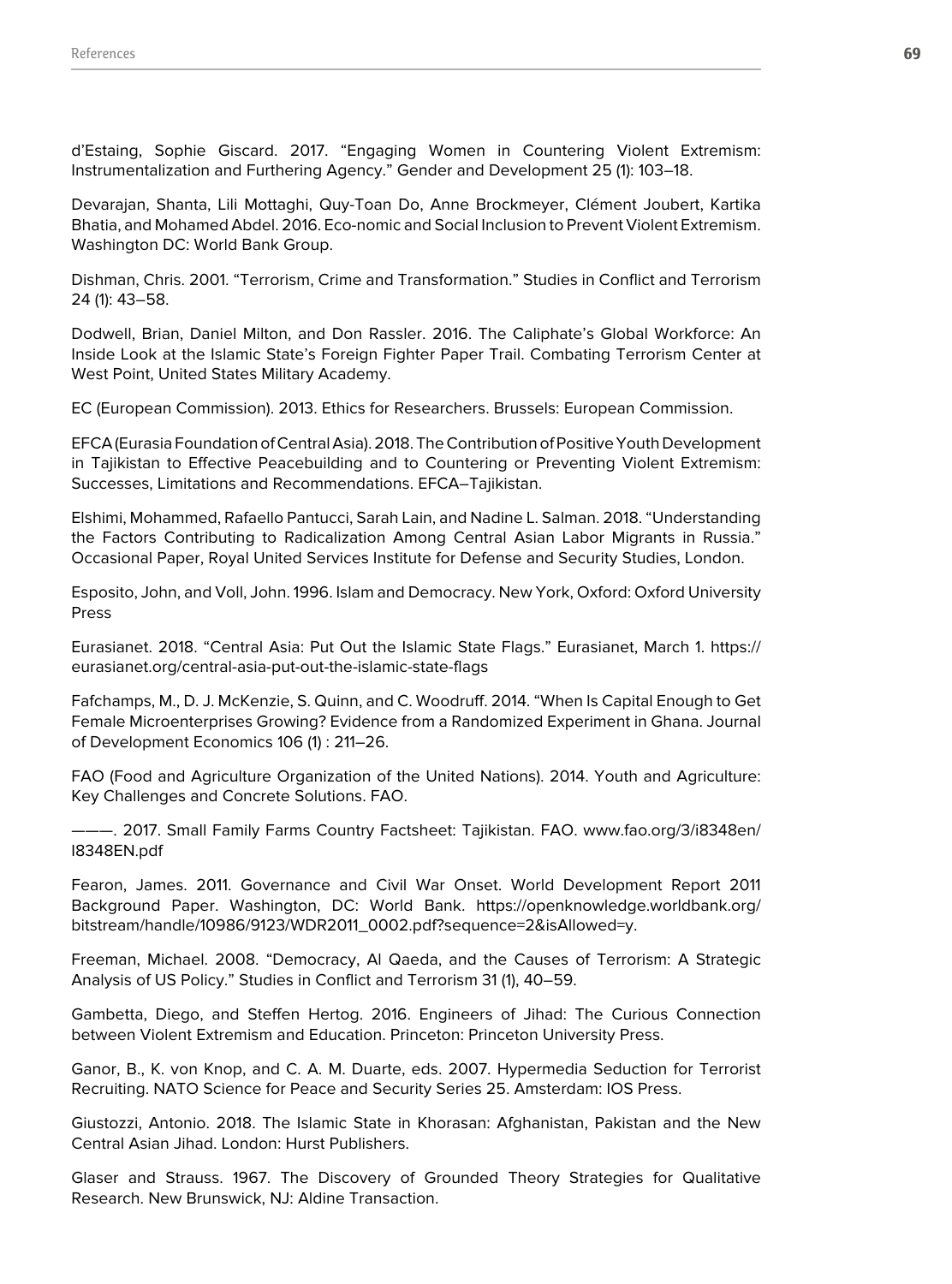GoT (Government of Tajikistan). 2016. "National Strategy on Countering Extremism and Terrorism of the Republic of Tajikistan for 2016–2020." Appendix 1 to the Decree of the President of the Republic of Tajikistan, 776, November 12. Republic of Tajikistan.

———. 2018a. "Matrix for the Implementation of the National Strategy of the Republic of Tajikistan on Countering Extremism and Terrorism for the Period of 2016–2020." Republic of Tajikistan.

———. 2018b. State Committee of National Security, presentation to Parliamentary Session on "Prevention of youth involvement in terrorist organization and implementation of the Law in the Republic of Tajikistan," November 7. Republic of Tajikistan. http://sadoimardum.tj/ma-lisi-ol/ peshgirii-albi-avonon-ba-tashkiloti-terrorist-vazifai-omeai-sha-rvand-niz-ast/.

Groppi, Michele. 2017. "An Empirical Analysis of Causes of Islamist Radicalization: Italian Case Study." Perspectives on Terrorism 11 (1).

———. 2018. "Islamist Radicalization in Italy: Myth or Nightmare? An Empirical Analysis of the Italian Case Study." Doctoral disserta-tion, King's College, London.

Hafez, Mohammed M. 2003. Why Muslims Rebel: Repression and Resistance in the Muslim World. Boulder, CO: Rienner.

IOM (International Organization for Migration). 2014. Tajik Migrants with Re-entry Bans to the Russian Federation. IOM.

Jelil, Mohamed Abdel. 2016. Economic and Social Inclusion to Prevent Violent Extremism. Middle East and North Africa Economic Mon-itor Report. Washington, DC: World Bank Group.

Jelil, Mohamed Abdel, et al. 2018. "Unemployment and Violent Extremism: Evidence from Daesh Foreign Recruits," Policy Research Working Paper 8381, Office of the Chief Economist, Middle East and North Africa Region. World Bank, Washington, DC.

Karagiannis, E. 2010. Political Islam in Central Asia: The Challenge of Hizb ut-Tahrir. London: Routledge.

Kepel, Gilles. 2006. Jihad: The Trail of Political Islam. London: IB Tauris.

Kireyev, Alexei. 2006. The Macroeconomics of Remittances: The Case of Tajikistan. Washington, DC: International Monetary Fund.

Liht, J., and S. Savage. 2013. "Preventing Violent Extremism through Value Complexity: Being Muslim Being British." Journal of Strategic Security 6 (4), 44–66. https://doi.org/http://dx.doi. org/10.5038/1944-0472.6.4.3.

Lynch, Thomas F., Michael Bouffard, Kelsey King, and Graham Vickowski. 2016. The Return of Foreign Fighters to Central Asia: Implications for U.S. Counterterrorism Policy. Strategic Perspectives 21. Washington, DC: Institute for National Strategic Studies.

Makarenko, Tamara. 2004. "The Crime-Terror Continuum: Tracing the Interplay between Transnational Organized Crime and Terrorism." Global Crime 6 (1): 129–45.

———. 2012. Europe's Crime-Terror Nexus: Links between Terrorist and Organized Crime Groups in the European Union. Brussels: European Parliament.

Martinez, S. 2013. "Generating Skilled Self-Employment in Developing Countries: Experimental Evidence from Uganda." The Quarterly Journal of Economics 129 (2), 697–752.

Masten, A. S. 2019. "Resilience from a Developmental Perspective." World Psychiatry. 18 (1), 101-02.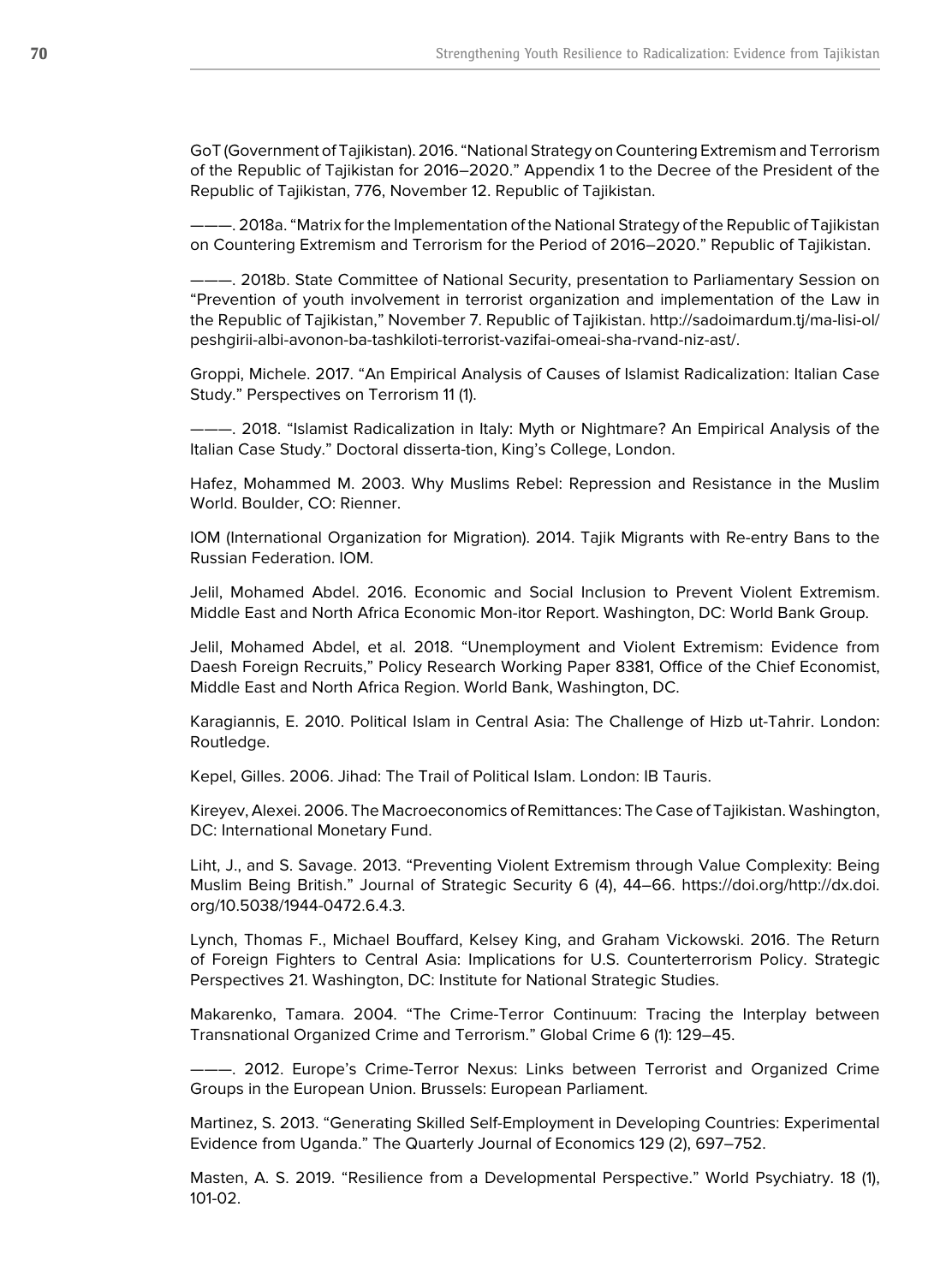Matveeva, Anna, and Bahrom Faizullaev. 2017. Women and Violent Extremism in Europe and Central Asia: Tajikistan. UN Women.

Mazarr, Michael J. 2004 "The Psychological Sources of Islamic Terrorism" Policy Review, June 1. Hoover Institution. https://www.hoover.org/research/psychological-sources-islamic-terrorism.

McCauley, C., and S. Moskalenko. 2008. "Mechanisms of Political Radicalization: Pathways Toward Terrorism." Terrorism and Political Violence 20 (3): 415–33.

Mehl, D. 2018. "Converging Factors Signal Increasing Terror Threat to Tajikistan." CTC Sentinel 11(10): 25–30.

Ministry of Internal Affairs. 2018. Special Information. http://mvd.tj/index.php/ru/ sobytiya/20458-6598623232-2. Republic of Tajikistan.

Murshed, Syed Mansoob, and Sara Pavan. 2011. "Identity and Islamic Radicalization in Western Europe." Civil Wars 13 (3): 259–279. doi: 10.1080/13698249.2011.600000.

Naumkin, Vitaly. 2005. Radical Islam in Central Asia: Between Pen and Rifle. Lanham: Rowman and Littlefield.

NBT (Department of Financial Monitoring Under The National Bank of Tajikistan). 2018. List of legal entities who connected with terrorism by the Republic of Tajikistan. Dushanbe. https://nbt. tj/en/financial\_monitoring/perechni.php

Neumann, Peter. 2013. "The Trouble with Radicalization." International Affairs 89 (4) 873–93.

News.tj. 2016. "List of 29 Tajik ISIS Members." News.tj, November 24. https://news.tj/ru/news/ tajikistan/security/20161124/mvd-opublikovaldo-spisok-tadzhikskih-boevikov-v-igil.

Nourzhanov, Kirill, and Christian Bleuer. 2013. Tajikistan: A Political and Social History. Canberra: Australian National University Press.

Olcott, Martha Brill. 2012. In the Whirlwind of Jihad. Washington: Carnegie Endowment for International Peace.

Olimova, Saodat. 2010. "The Impact of Labour Migration on Human Capital: The Case of Tajikistan." Revue Européenne de Migrations Internationales 26 (3) 181–97.

OECD (Organisation for Economic Co-operation and Development). 2018. States of Fragility. Paris: OECD.

OSCE (Organization for Security and Co-operation in Europe). 2019a. Fourth OSCE and Government of Tajikistan Quarterly Coordination Platform. Implementation of Tajikistan's National Strategy Against Violent Extremism. March 29. Dushanbe.

———. 2019b. Understanding Referral Mechanisms in Preventing and Countering Violent Extremism and Radicalization that Lead to Terrorism: Navigating Challenges and Protecting Human Rights. A Guide for South-Eastern Europe. Vienna: April 2019.

Peyrouse, Sébastien. 2007. "The Rise of Political Islam in Soviet Central Asia," Current Trends in Islamist Ideology 5.

Piazza, J. A. 2011. "Poverty, Minority Economic Discrimination, and Domestic Terrorism." Journal of Peace Research 48 (3): 339–53. doi: 10.1177/0022343310397404.

Pierskalla, Jan H., and Audrey Sacks. 2017. "Unpacking the Effect of Decentralized Governance on Routine Violence: Lessons from Indonesia." World Development 90: 213–28.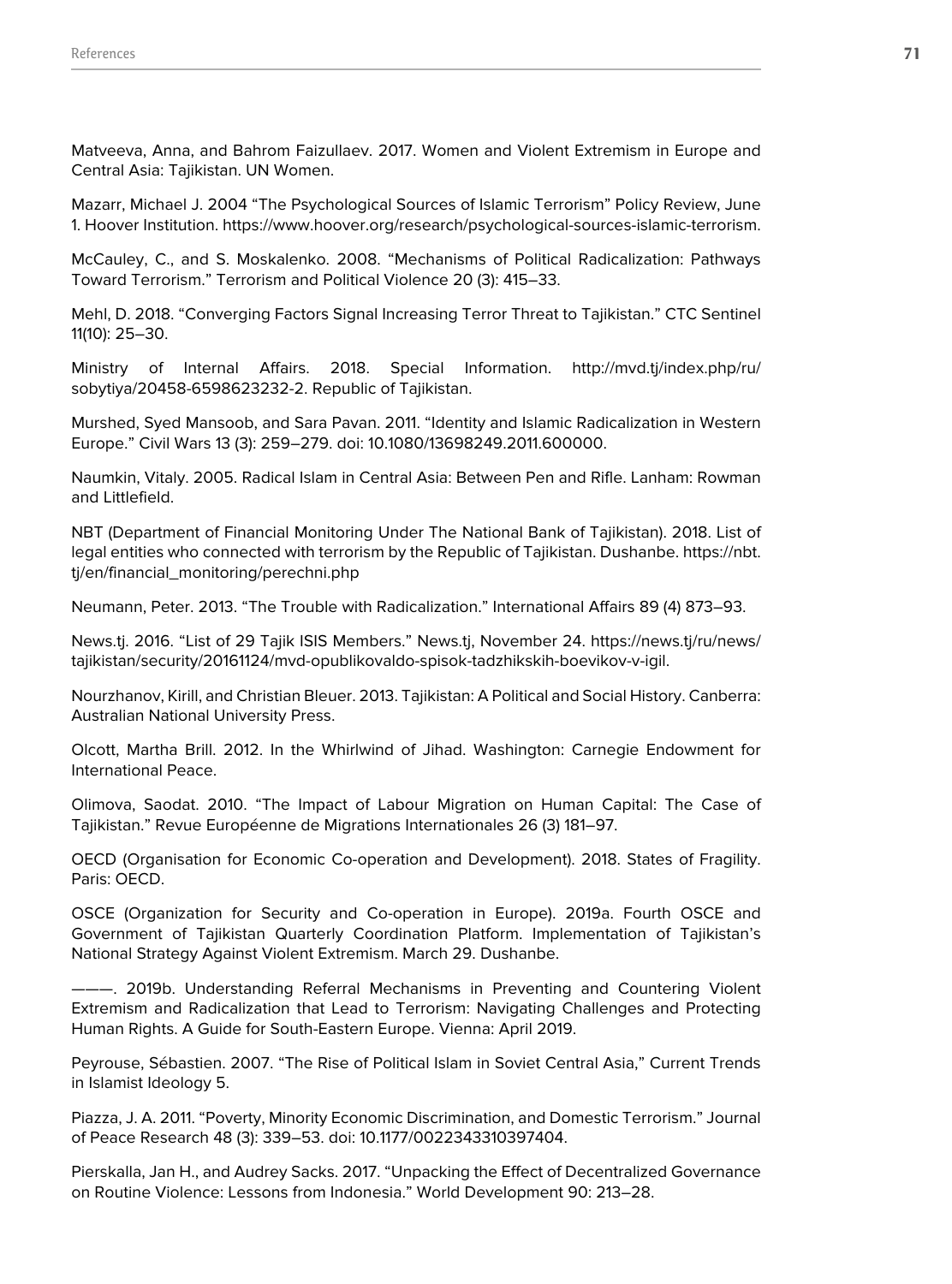President of the Republic of Tajikistan. 2019. Speech at the Opening Session of the High-Level Conference "International and Regional Cooperation on Countering Terrorism and Its Financing Through Illicit Drug Trafficking and Organized Crime," Dushanbe, May 17. http://president.tj/en/ node/20175.

RFE/RL (Radio Free Europe Radio Liberty). 2011. "Two Groups of Salafis Detained in South Tajikistan." RFE/RL, January 26.

RFE/RL (Radio Free Europe Radio Liberty). 2015. "Seven Tajiks Jailed For Publicly Raising IS Banner." RadioFreeEurope/RadioLiberty, December 4. www.rferl.org/a/tajikistan-islamic-statebanner/27406520.html

RFE/RL (Radio Free Europe Radio Liberty). 2018. "From 'Presidential Lyceum' to Jihadist Drifter: The Mutable Path of an Accused Ter-rorist 'Ringleader' in Tajikistan." RFE/RL, August 15. www. rferl.org/a/tajik-cyclists-attack-abdusamadov-terrorist-ringleader/29435946.html.

RFE/RL's Tajik Service. 2018a. «Air Strike on Tajik-Afghan Border Kills Eight Militants.» RadioFreeEurope/RadioLiberty, August 27. www.rferl.org/a/afghan-officials-tajik-or-russianplane-bombs-afghan-border-area/29455399.html.

RFE/RL's Tajik Service. 2018b. «Tajik Court Convicts 15 In Cyclists' Killings, Main Suspect Gets Life In Prison.» RadioFreeEu-rope/RadioLiberty, November 21. www.rferl.org/a/tajik-courtconvicts-15-in-cyclists-killings-main-suspect-gets-life-in-prison/29612612.html

Ratha, Dilip. 2016. Migration and Remittances Factbook 2016: Third Edition. Washington, DC: World Bank Group.

Rosenblatt, Nathan. 2016. All Jihad is Local: What ISIS' Files Tell Us About Its Fighters. Washington, DC: New America Foundation.

Roy, Oliver. 2017. Jihad and Death: The Global Appeal of the Islamic State. London: Hurst Publishers.

Royal United Services Institute. 2015. Drivers of Violent Extremism: Hypotheses and Literature Review. Royal United Services Institute.

SA, MOHSP, and ICF (Statistical Agency under the President of the Republic of Tajikistan, Ministry of Health and Social Protection of Population of the Republic of Tajikistan, and ICF). 2018. Tajikistan Demographic and Health Survey 2017. Dushanbe, Republic of Tajikistan, and Rockville, MD: SA, MOHSP, and ICF.

Saferworld. 2018. Community Security Assessment in Khatlon (Bokhtar and Shamsiddin Shohin Districts) and Gorno-Badakhshan Autonomous Region. Saferworld.

Sambanis, N., and M. Shayo. 2013. "Social Identification and Ethnic Conflict." American Political Science Review 107 (2): 294–325.

Sarwar, Mustaf. 2018. "Taliban Increasing Presence in Remote Afghan Regions Bordering China." Gandhara, February 12. https://gandhara.rferl.org/a/afghanistan-badakhshan-talibanchian-uighur/29035817.html.

Savage, S., A. Khan, and J. Liht. 2014. "Preventing Violent Extremism in Kenya through Value Complexity: Assessment of Being Kenyan Being Muslim." Journal of Strategic Security 7 (3), 1–26. https://doi.org/10.5038/1944-0472.7.3.1.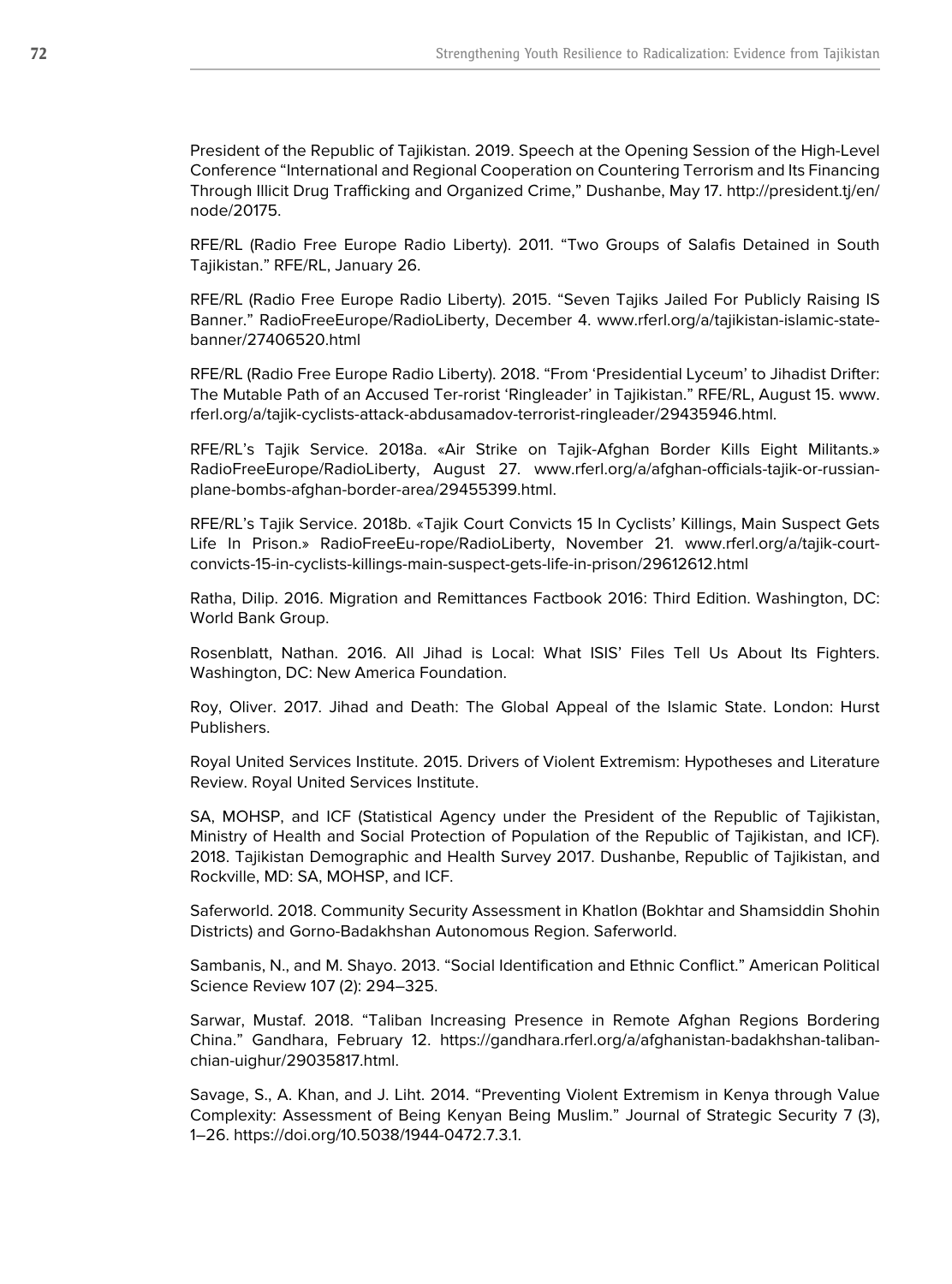Serenko, Andrew. 2019. "Tajikistan Faces Threat of 'Prison Jihad.'" Politrius May 21. http://www. politrus.com/2019/05/21/taj-isis-3/.

Shafiq, M. Najeeb, and A. H. Sinno. 2010. "Education, Income, and Support for Suicide Bombings: Evidence from Six Muslim Countries." Journal of Conflict Resolution 54 (1): 146–78.

Shemyakina, O., 2011. "The Effect of Armed Conflict on Accumulation of Schooling: Results from Tajikistan." Journal of Development Economics 95 (2).

Sommers, Marc. 2019. Youth and the Field of Countering Violent Extremism. Promundo.

Spolnikov, Victor. 1994. "Impact of Afghanistan's War on the Former Soviet Republics of Central Asia." In Central Asia: Its Strategic Importance and Future Prospects, edited by Hafeez Malik. New York: St. Martin's Press.

Sputnik. 2017. "Rahmon: The Close Work of the Special Services of the CIS Is a Requirement of Time." Sputnik News, December 27. http://tj.sputniknews.ru/radio/20171227/1024297448/ rakhmon-sng-voyenno-politicheskoye-sotrudnichestvo-afganistan.html.

Taarnby, Michael. 2012. Islamist Radicalization in Tajikistan: An Assessment of Current Trends. Dushanbe: Korshinos Center and Organization for Security and Cooperation in Europe.

TAJSTAT (Statistical Agency under the President of the Republic of Tajikistan).2016. Labor Force Survey (Washington, DC: World Bank, 2016).

———. 2017a. "Regions of the Republic Tajikistan" (in Russian). TAJSTAT. http://stat.ww.tj/13b99 2a6b19499d948c865b3572cb4a1\_1510580431.pdf.

———. 2017b. Socio-Economic Situation in Tajikistan for 2017 (Russian). Agency on Statistics under The Presidency of the Republic of Tajikistan. TAJSTAT. http://stat.ww.tj/51fb883f423d5b 8917905c45f3ebb697\_1518696622.pdf.

———. 2017c. Situation in the Labor Market in the Republic of Tajikistan. Dushanbe.

———. 2018. "Food Security and Poverty." Informational Bulletin 2. TAJSTAT. http://stat.ww.tj/ publications/September2018/2-2018-eng.pdf.

Tessler, M., and M. D. H. Robbins. 2007. "What Leads Some Ordinary Arab Men and Women to Approve of Terrorist Acts Against the United States?" Journal of Conflict Resolution 51 (2): 305–28. doi: 10.1177/0022002706298135.

Thaler, D. 2004. "The Middle East: The Cradle of the Muslim World." In The Muslim World After 9/11, edited by A. Rabasa, C. Benard, P. Chalk, C. Fair, T. Karasik, R. Lal, , et al., 69–146). RAND Corporation. www.jstor.org/stable/10.7249/mg246af.11.

United States Department of State Publication. 2019. "Country Reports on Terrorism 2018". Bureau of Counterterrorism. October 2019.

Vidino, Lorenzo, Marone, Francesco and Entenmann, Eva. 2017. Fear Thy Neighbor: Radicalization and Jihadist Attacks in the West. ISPI (Istituto per gli Studi di Politica Internazionale), Milan.

UN (United Nations). 2019. "Tajikistan Security Overview." Department of Safety and Security, United Nations, January 31.

UN Women. 2017. Women and Violent Extremism in Europe and Central Asia: Women and Violent Extremism in Tajikistan. UN Wom-en.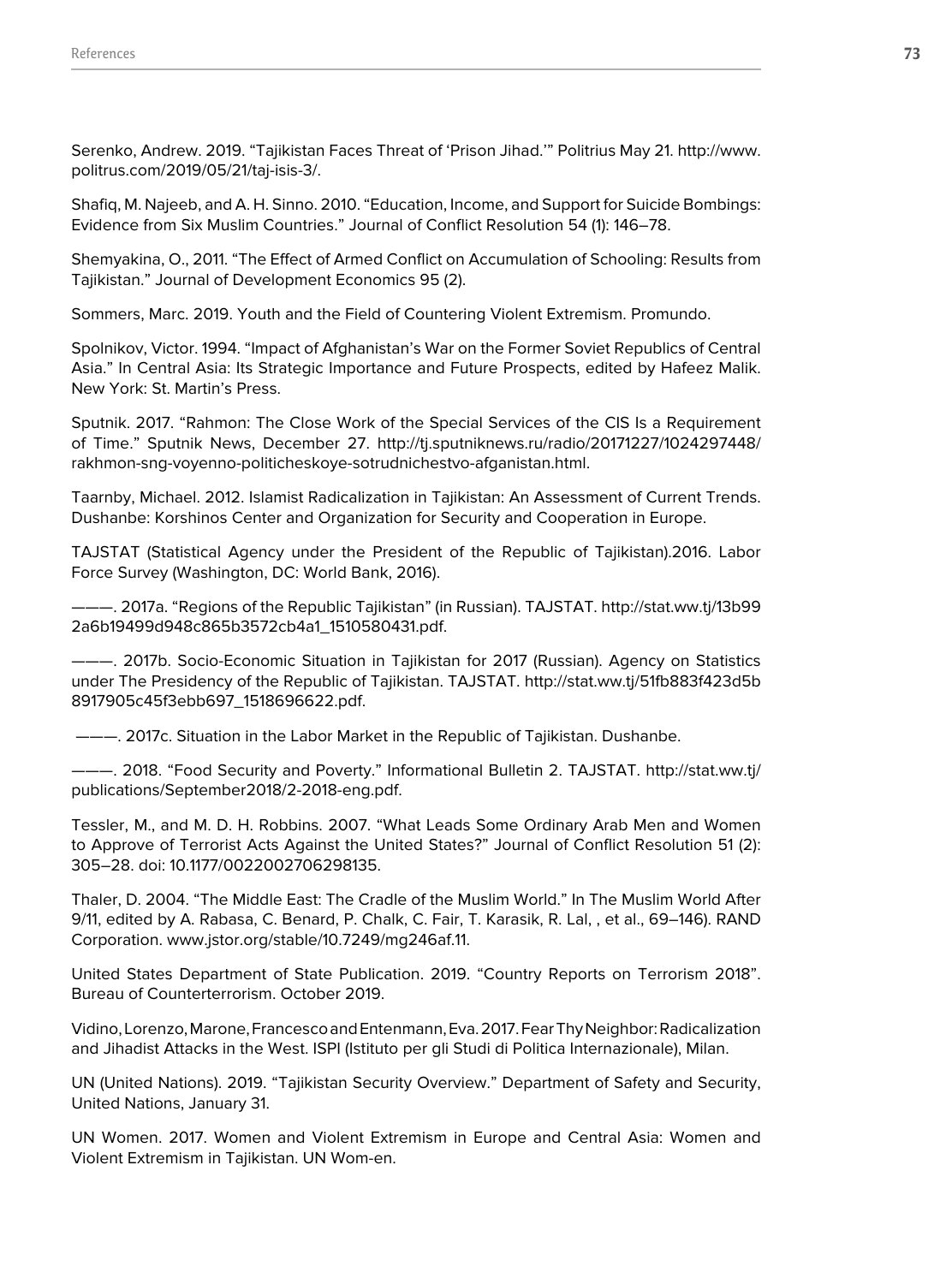UNICEF (United Nations Children's Fund). 2011. Report Impact of Labor Migration on "Children Left Behind" in Tajikistan, UNICEF, Du-shanbe, 2011.

———. 2018. "Rapid Assessment of the System's Response to Adolescent Mental Health, Including Prevention of Suicidal Behavior in the Republic of Tajikistan, Dushanbe." UNICEF.

———. 2019. Internal brief. March.

UN (United Nations) Security Council. 2018. Twenty Second Report of the Analytical Support and Sanctions' Monitoring Team submit-ted pursuant to Resolution 2368 (2017) concerning ISIL (Daesh), Al Qaida and associated individuals and entities. Summer 2018.

USAID (United States Agency for International Development). 2014. "Yes Youth Can! Impact Evaluation." Final Impact Evaluation Report. USAID, Washington, DC.

Urdal, H. 2006. A Clash of Generations? Youth Bulges and Political Violence, International Studies Quarterly, 50 (3), September 1: 607–29. https://doi.org/10.1111/j.1468-2478.2006.00416.x

Wiktorowicz, Quentin. 2006. "Anatomy of the Salafi Movement," Studies in Conflict and Terrorism 29 (3), 207–39.

World Bank. 2009. Tajikistan Living Standards Survey. Washington DC. World Bank Group. http://microdata.worldbank.org/index.php/catalog/73.

———. 2011. The Job Crisis: Household and Government Responses to the Great Recession in Eastern Europe and Central Asia. Human Development. Washington, DC: World Bank Group.

-—. 2013. Tajikistan: Reinvigorating Growth in the Khatlon District. Poverty Reduction and Economic Management Unit, Europe and Central Asia. Washington, DC: World Bank Group.

———. 2015. Preventing Violent Extremism with Development Interventions: A Strategic Review. Washington DC: World Bank.

———. 2017a. "Jobs Diagnostic Tajikistan." Washington, DC: World Bank Group.

———. 2017b. "Tajikistan Risk and Resilience Assessment." Washington, DC: World Bank Group.

———. 2018. Tajikistan—Systematic Country Diagnostic: Making the National Development Strategy 2030 a Success—Building the Foundation for Shared Prosperity. Washington, DC: World Bank Group. http://documents.worldbank.org/curated/en/680151528479302248/ Tajikistan-Systematic-Country-Diagnostic-Making-the-National-Development-Strategy-2030-a-Success-Building-the-Foundation-for-Shared-Prosperity.

-- 2019. "Country Partnership Framework for the Republic of Tajikistan for the Period FY 19–23." Washington, DC: World Bank.

———. 2019. Strategy for Fragility, Conflict and Violence (FCV) 2020-2025. Washington, DC: World Bank (Draft).

World Bank and UN (United Nations). 2018. Pathways for Peace: Inclusive Approaches to Preventing Violent Conflict. Washington DC: World Bank Group.

Zeuthen and Sahgal. 2018. Gender and Violent Extremism. London: Royal United Services Institute.